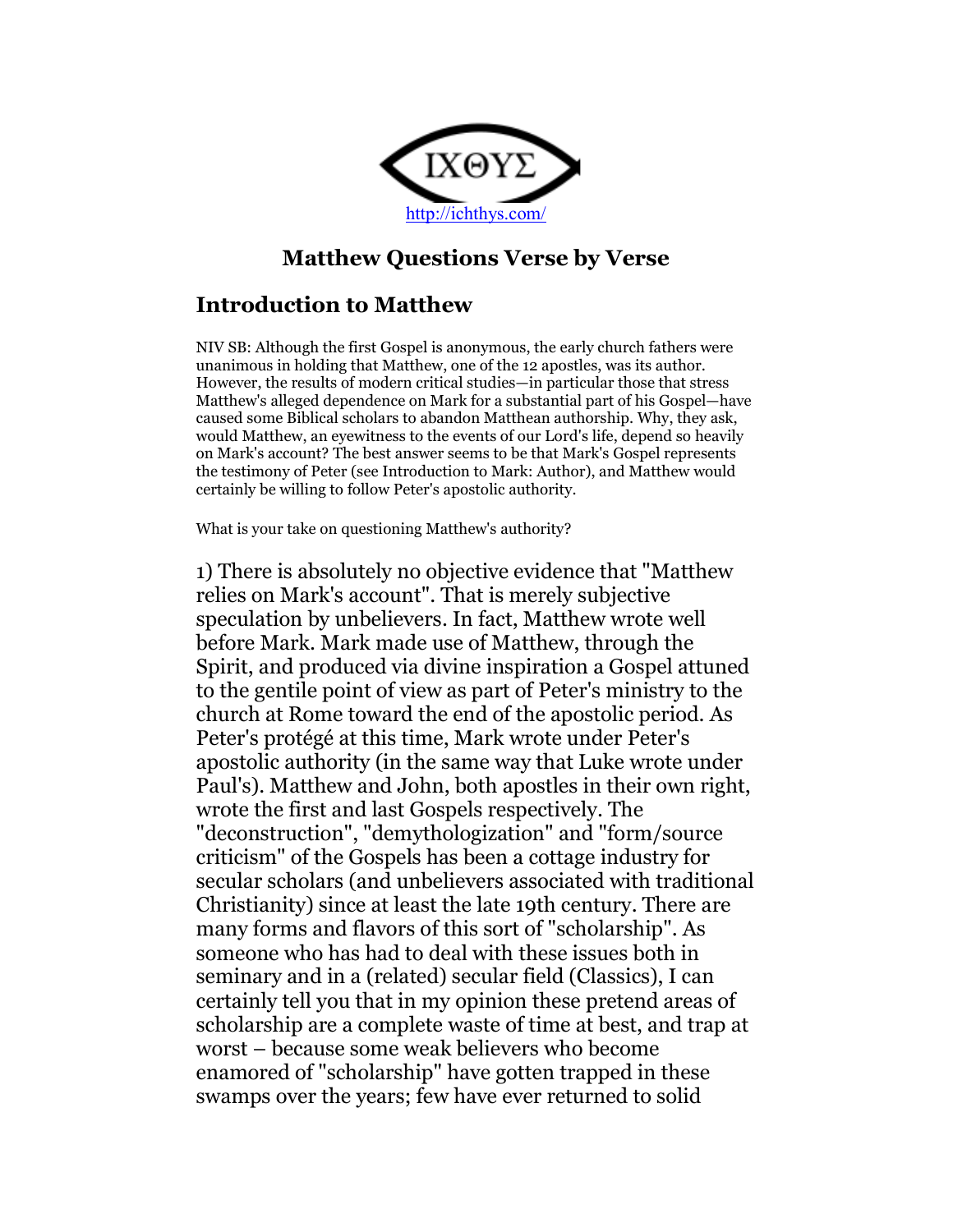ground. All someone needs to do is read the Gospels in Greek a few times to understand that there is absolutely nothing to these elaborate theories – except for the ambitions of self-aggrandizing pseudo-scholarship.

Many elements in Matthew's Gospel point to a Jewish or Jewish- Christian readership: Matthew's concern with fulfillment of the OT (he has more quotations from and allusions to the OT than any other NT author); his tracing of Jesus' descent from Abraham (1:1–17); his lack of explanation of Jewish customs (especially in contrast to Mark); his use of Jewish terminology (e. g., "kingdom of heaven," where "heaven" reveals the Jewish reverential reluctance to use the name of God; see note on 3:2); and his emphasis on Jesus' role as "Son of David" (1:1; 9:27; 12:23; 15:22; 20:30–31; 21:9, 15; 22:41–45).

Would you agree that Matthew's gospel was written primarily to the Jews?

2) It is written for us all, but the original audience of this earliest Gospel mostly consisted of Jewish believers in Judea and its environs, and so Matthew naturally reflects that milieu. However, it is a wonderfully "open" book when it comes to any point of view and as such reflect the Spirit's opening up of the Word of God to gentiles as well as to Jews. After all, the book is in Greek, not Hebrew (pace false theories of an original Hebrew or also of an original Aramaic Matthew).

### Matthew 1:22-23 (NASB)

<sup>22</sup>Now all this took place to fulfill what was spoken by the Lord through the prophet: 23 "Behold, the virgin shall be with child and shall bear a Son, and they shall call His name Immanuel," which translated means, "God with us."

Is the name Immanuel a metaphor or should it be taken literally?

## 2b) I take it as literal – and in so doing I believe I have the Spirit of God.

Matthew 3:1 (NASB) 3 Now in those days John the Baptist \*came, preaching in the wilderness of Judea, saying,

NIV SB: Many interpreters place John's baptismal ministry at a point on the middle reaches of the Jordan River, where trade routes converge at a natural ford not far from the modern site of Tel Shalem.

Do you agree that this was the place where John was baptizing?

3) I am not certain. I don't think what we have in the NT gives us enough to go on to say for sure. In any case, trying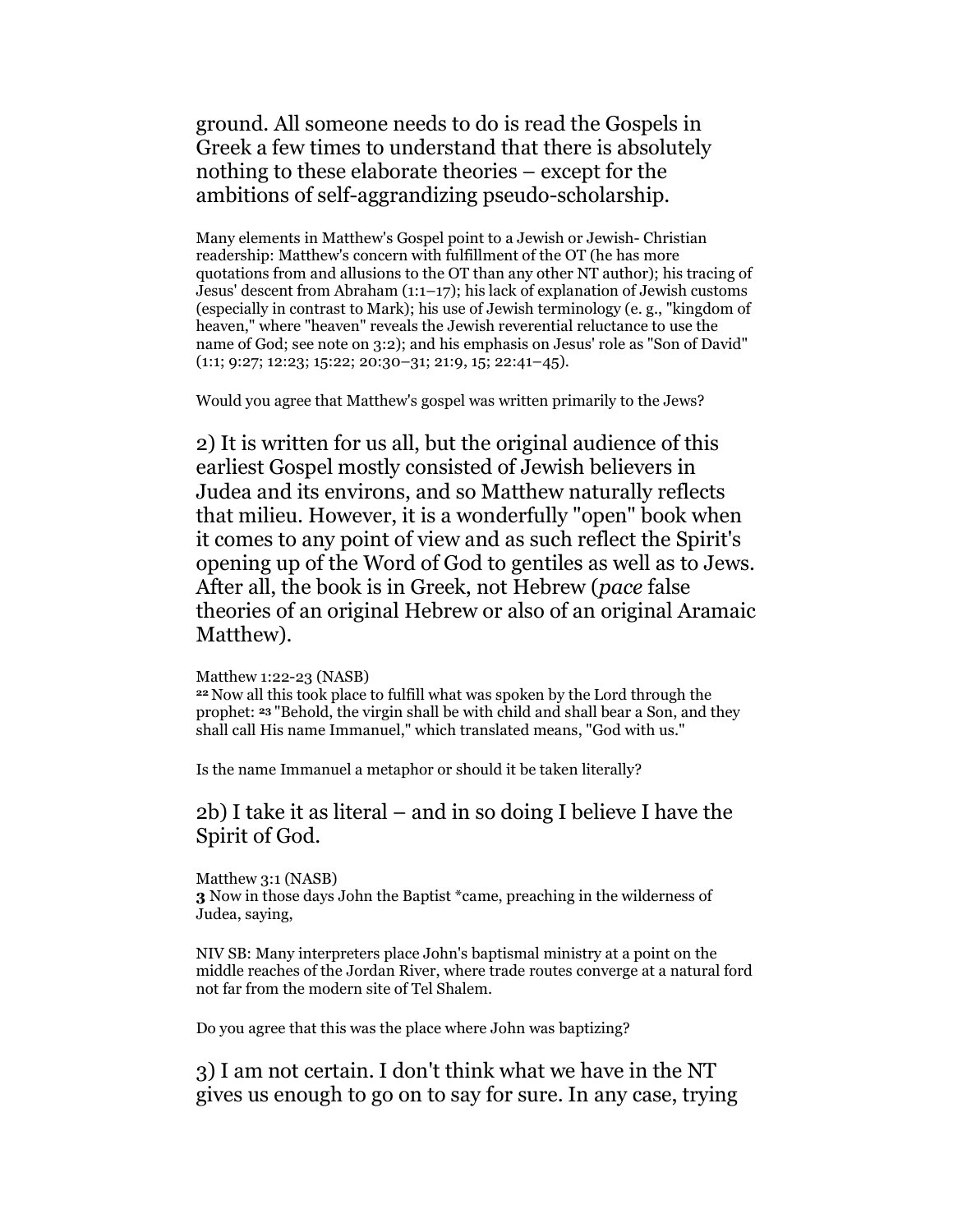to track down specific present-day geographical locations for events that happened in the ancient world generally is difficult enough; for things that would yield no archaeological artifacts the task of proving a theory is nigh on impossible. One thing I can tell you is that topography changes over time. Anyone who has ever gone back to a place they once knew or visited thirty of forty years in the past will understand this. Over two thousand years, roads, rivers, even hills can change considerably. The coastline of Greece has risen and sunk considerably since ancient times, depending upon the specific location. In cases where there is a significant theological or spiritual benefit to finding something out (or a historical one; i.e., knowing the location of a battle could tell us something about the campaign), it can be an important question. I'm not sure that applies here.

Matthew 3:15 (NASB)

 $15$  But Jesus answering said to him, "Permit *it* at this time; for in this way it is fitting for us to fulfill all righteousness." Then he \*permitted Him.

NIV SB: 3:15 Jesus' baptism marked the beginning of his Messianic ministry. There were several reasons for his baptism:(1) The first, mentioned here, was "to fulfill all righteousness." His baptism indicated that he was consecrated to God and officially approved by him, as especially shown in the descent of the Holy Spirit (v. 16) and the words of the Father (v. 17; cf. Ps 2:7; Isa 42:1). All God's righteous requirements for the Messiah were fully met in Jesus. (2) At Jesus' baptism John publicly announced the arrival of the Messiah and the inception of his ministry (Jn 1:31–34). (3) By his baptism Jesus completely identified himself with humanity's sin and failure (though he himself needed no repentance or cleansing from sin), becoming our substitute (2Co 5:21). (4) His baptism was an example to his followers.

NIV SB gives a number of reasons for our Lord's baptism, without explicitly naming the one which you consider correct - immersing in the sins of humanity, although this might be alluded to in point 3. I wanted to know your view on the four reasons for baptism given here.

4) On the four reasons, number four is the only one which should be blotted out entirely. It is not only incorrect (even John recognized by his objection that the example was questionable – if it had been an example, which it was not), but would give the false impression that water-baptism is necessary when it is not even a good thing for a Christian to do (as a purely Jewish ritual anticipating the Messiah, continuing it denies that Christ has already fulfilled those prophesies). The other three I would accept as applications.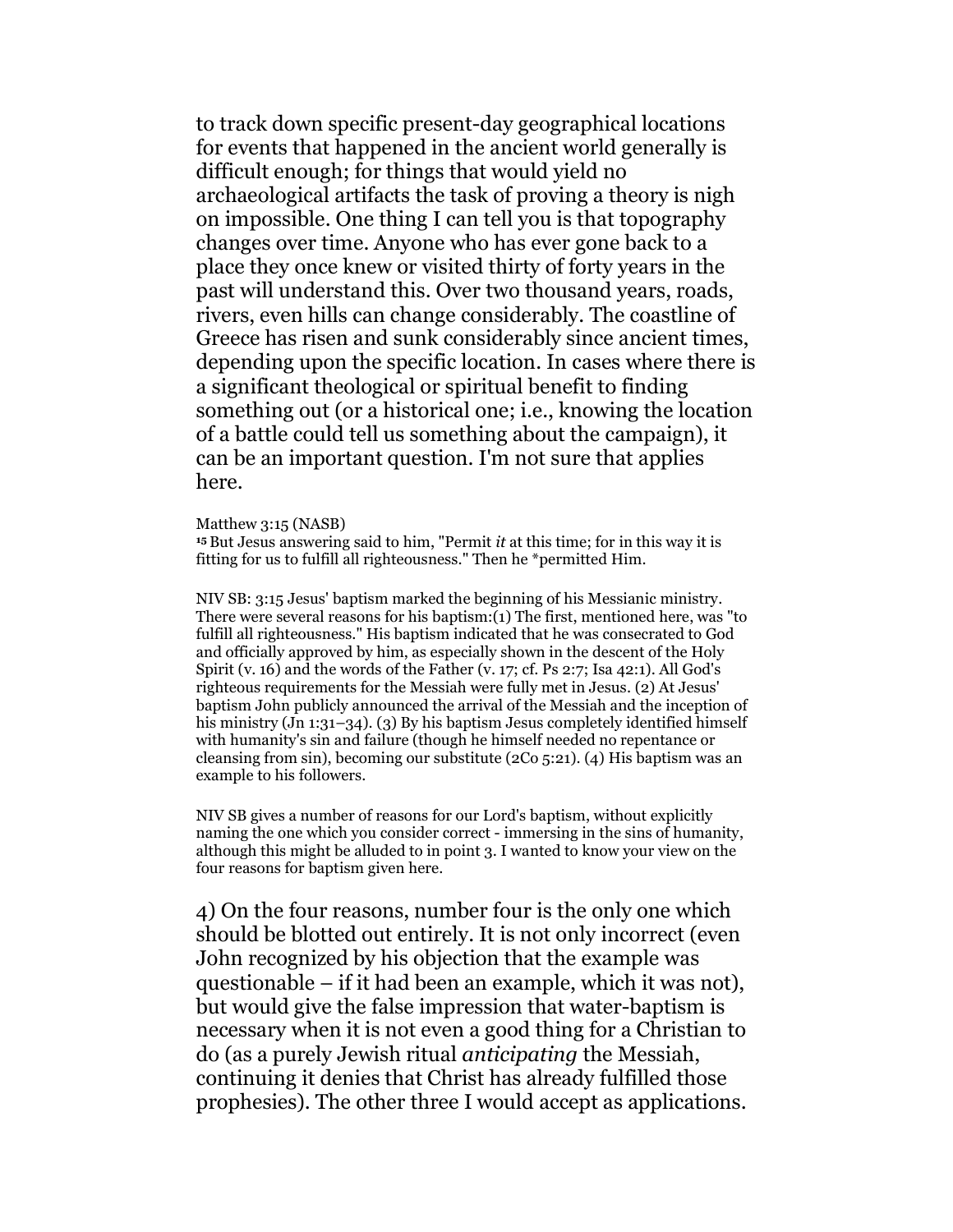For example, in #1, the quotation is obviously correct. And it is true that Jesus met all of God's righteous requirements. But that neither explains the baptism nor explains what "righteous requirement" was being fulfilled (the symbolism of the cross). In #2, this may be true, but it is not stated in scripture that this was the purpose (and compare Matt.4:12- 19 which places the actually beginning of the active phase of Jesus' ministry after John's imprisonment). As you say, #3 is to my way of thinking the best explanation, though I phrase things differently (the water = the sin of the world; the immersion = the spiritual death of our Lord in propitiating it; the surfacing = the resurrection).

Matthew 3:17 (NASB)

<sup>17</sup>and behold, a voice out of the heavens said, "This is My beloved Son, in whom I am well-pleased."

NIV SB: 3:17 voice from heaven. The voice (1) authenticated Jesus' Messianic sonship, echoing Ps 2:7 ("This is my Son"), (2) identified Jesus with the suffering servant of Isa 42:1 ("with him I am well pleased"), and perhaps (3) identified Jesus with Abraham's willingness to offer Isaac as a sacrifice, echoing Ge 22:2 ("whom I love"). This word from the Father must have greatly encouraged Jesus at the very outset of his earthly ministry. my Son. See notes on 14:33; Jn 3:16.

Could you explain why is Isaiah 42:1 associated with the suffering servant? What part of Isaiah 42 refers to suffering?

5) Isaiah 42:2: "He will not cry out, nor raise His voice, nor cause His voice to be heard in the street" (NKJV) is prophetic of our Lord's humble acceptance of the trials He was put through leading up to the cross (cf. 1Pet.2:23: "who, when He was reviled, did not revile in return; when He suffered, He did not threaten, but committed Himself to Him who judges righteously" NKJV; cf. v.24; cf. et Is.53:7: "He was oppressed and He was afflicted, yet He opened not His mouth; He was led as a lamb to the slaughter, and as a sheep before its shearers is silent, so He opened not His mouth" NKJV).

#### Matthew 4:12 (NASB)

<sup>12</sup>Now when Jesus heard that John had been taken into custody, He withdrew into Galilee;

Why did our Lord withdraw into Galilee when He heard that John had been taken in to custody?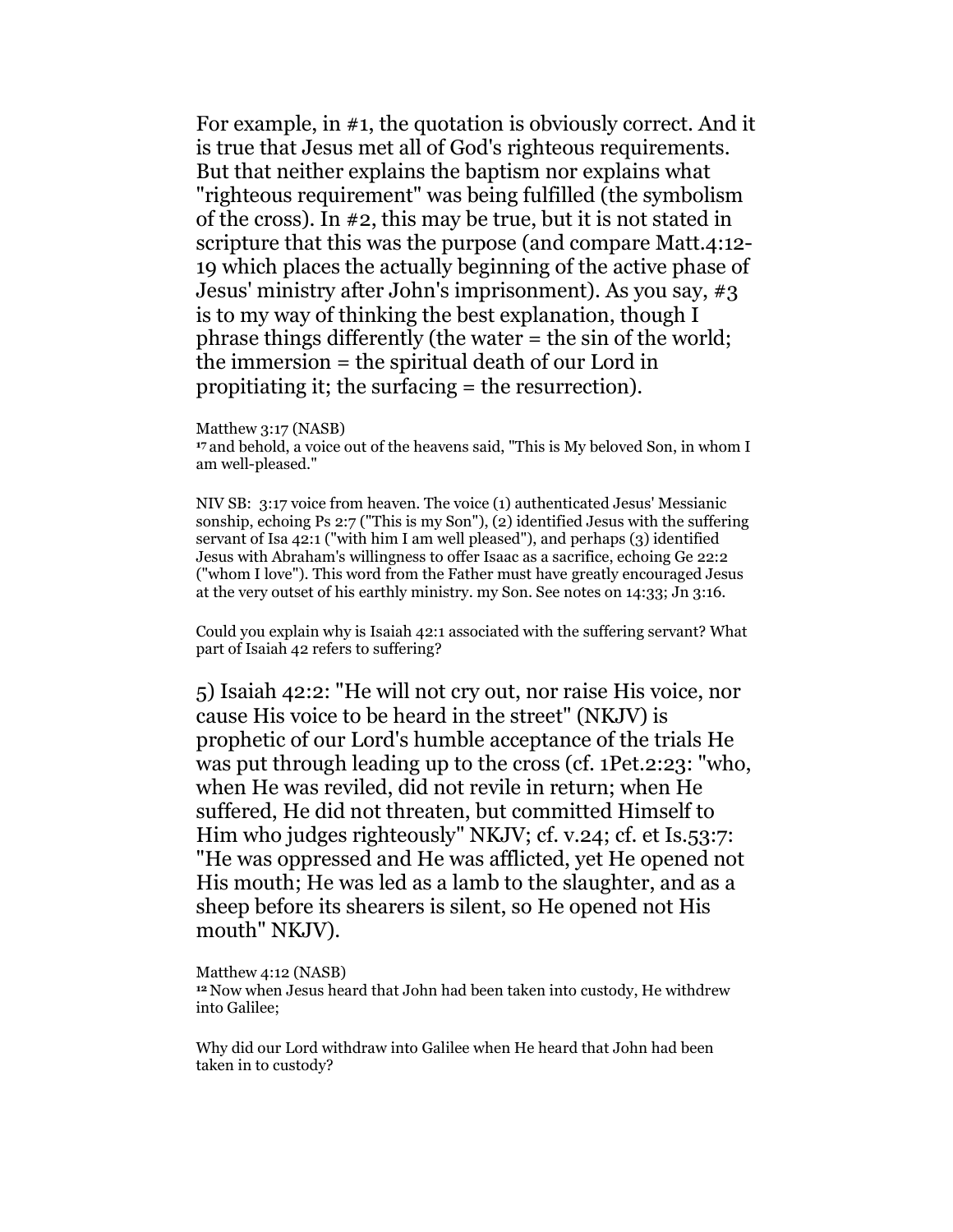6) I would prefer to translate "He went back" (anachoreo, with ana- often meaning "back"; cf. Latin prefix "re-" as in "returned"). Prior to this He was being tested in preparation for His public ministry. The reason that it started in Galilee was at least twofold: 1) to fulfill prophecy (Is.9:2; Matt.4:16); 2) to avoid immediate and direct confrontation with the religious establishment in Jerusalem – which would have "forced the issue" long before the intended three and a half year ministry was completed (as may be seen by the reaction He received whenever He went up to Jerusalem for the mandatory festivals).

#### Matthew 4:15 (NASB)

<sup>15</sup>"The land of Zebulun and the land of Naphtali, By the way of the sea, beyond the Jordan, Galilee of the Gentiles—

4:15 Galilee of the Gentiles. A region that, from the Jewish perspective in Jesus' day, was "in darkness" and "the land of the shadow of death" (v. 16), probably because it was far removed from the religious influences of Jerusalem and because large numbers of Gentiles lived there. Matthew may have chosen this text (Isa 9:1–2) because of his interest in the universal appeal of the gospel (see 2:1–12; 13:38; 28:19; see also Introduction: Recipients).

The last sentence sounds as if Matthew made the choice, rather than through the Spirit recognizing the application of the passage - what is your take?

7) Matthew wrote under divine inspiration. Also, the gospel has a mainly Jewish audience in mind. The passage quoted from Isaiah demonstrates that this is indeed the meaning of the prophecy.

Matthew 4:25

<sup>25</sup>Large crowds from Galilee, the Decapolis,[a] Jerusalem, Judea and the region across the Jordan followed him.

Matthew 4:25 That is, the Ten Cities

What is Decapolis?

8) This was an area of trans-Jordan in what is mostly today Syria known as the "ten cities" because they had a mutual relationship, being all Hellenistic in culture and Greek speaking.

Matthew 5:3 (NASB)

3 "Blessed are the poor in spirit, for theirs is the kingdom of heaven.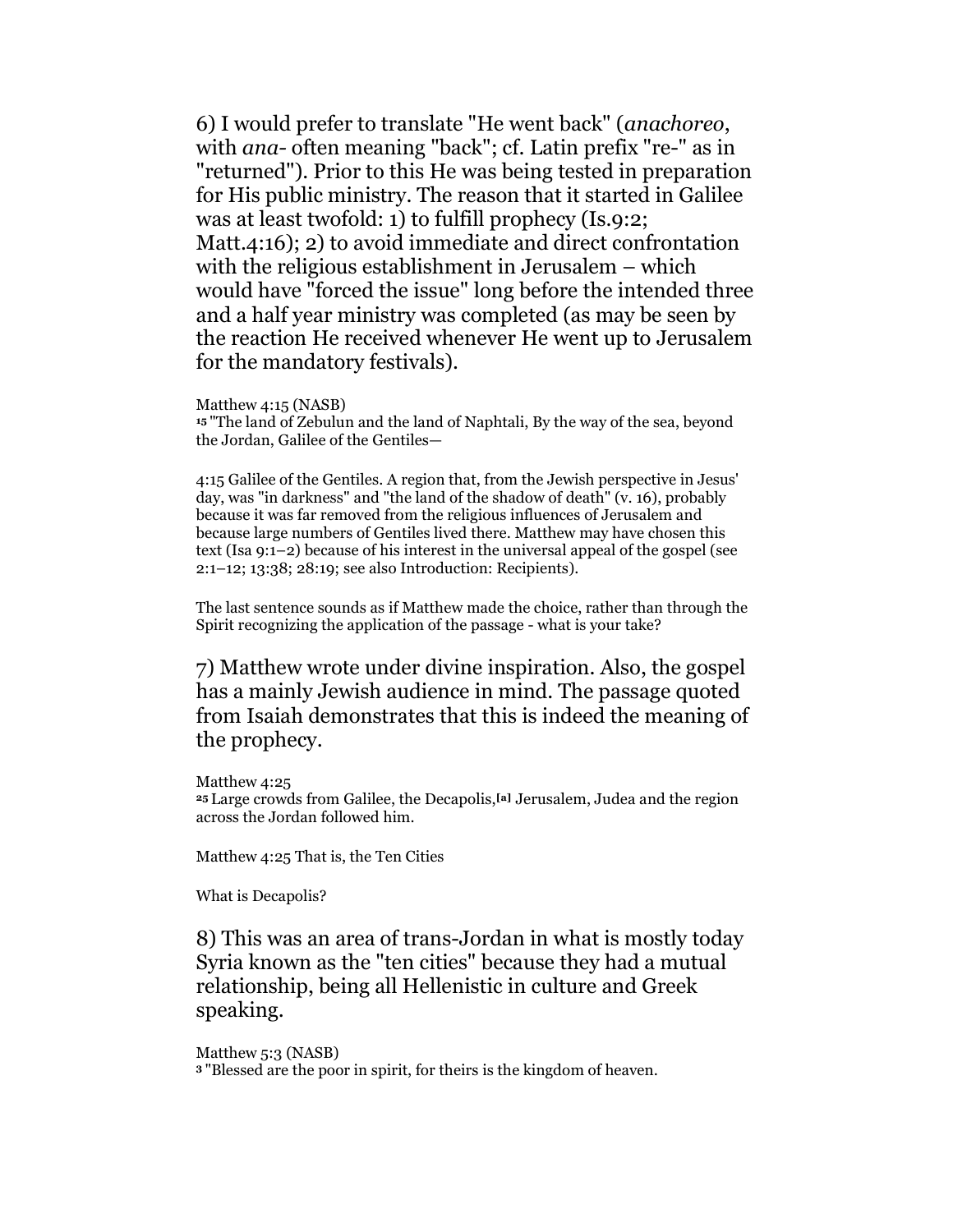a) NIV SB: 5:3 Blessed. The word means more than "happy," because happiness is an emotion often dependent on outward circumstances. "Blessed" here refers to the ultimate well- being and distinctive spiritual joy of those who share in the salvation of the kingdom of God.

Do you agree with this definition of "blessed"?

9) The word means "blessed" and also, as a result of being blessed, "happy". Our Lord's point is that the happiness which accrues to believers in spite of the travails of this life: nothing should be able to rob a believer of the peace and the joy which is his/hers in Jesus Christ. That is **true** happiness.

b) What does "poor in spirit" mean?

10) On the beatitudes generally, see the link:

http://ichthys.com/mail-New-Testament-Interpretation-Melchizedek.htm#woes and beatitudes

Here is what I have posted on this before (at different link):

The "poor in spirit" of Matthew 5:3 is better translated "spiritually blessed are the poor" – i.e., the ones who are children of God are blessed even though they are poor **because** they are spiritually blessed.

That is, being poor is no fun (believe me), but "in their spirit" the poor, who are believers in Jesus' presentation (unbelievers are not "blessed" in any way; see the link above) are "blessed" nonetheless in all things spiritual, especially if they are taking advantage of what the Lord provides to grow, progress and produce for Him – and how much more blessed/happy shall we be when He returns for us! The rewards to come and their anticipation here and now is part of the peace and joy which the world cannot take away from us.

How do we know that this verse refers to personal loss? Should this verse be interpreted by bringing Isaiah 61 into the context?

10b) We can bring in Isaiah 61:1: "He has sent me to bind up the brokenhearted". In other words, comforting those to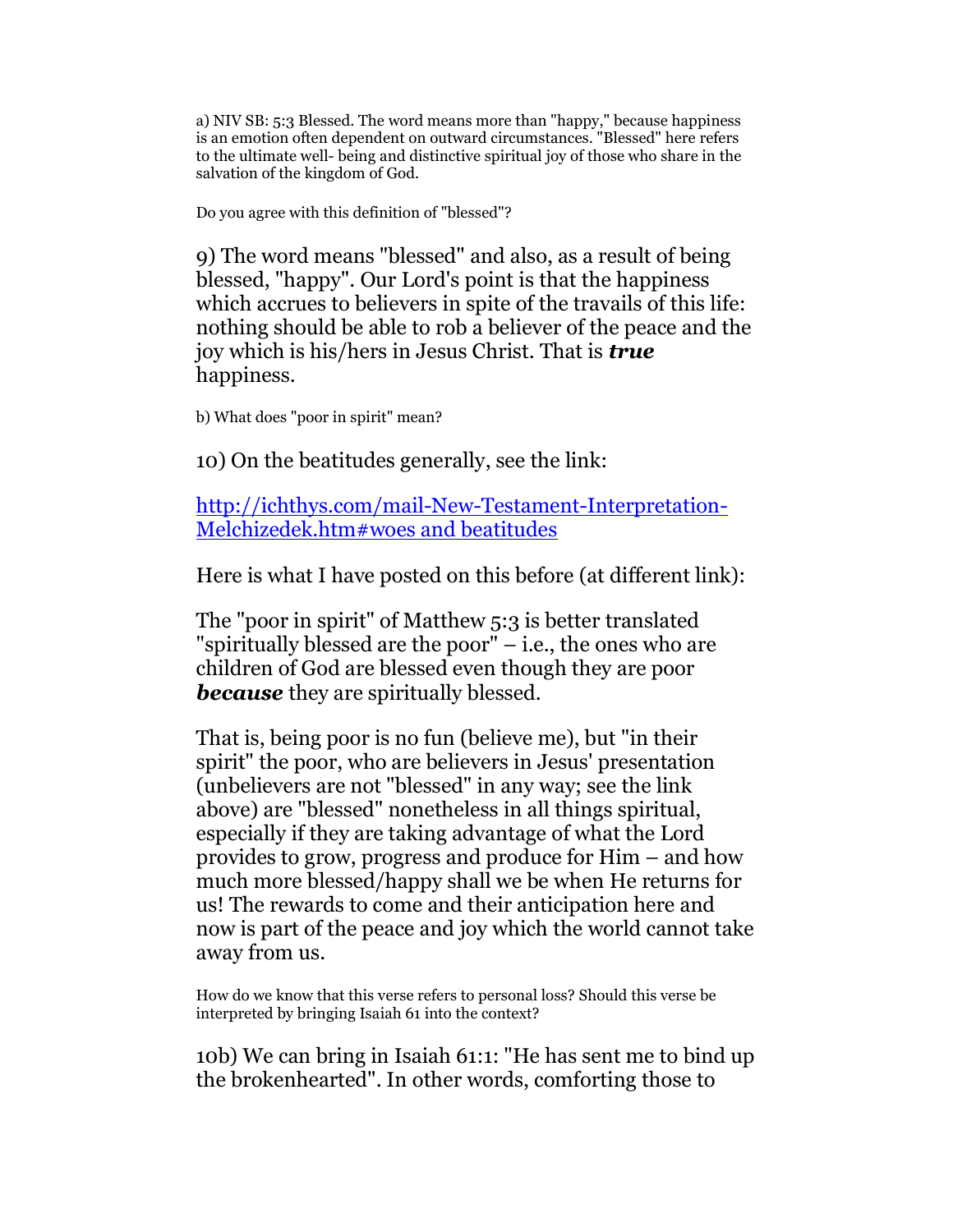whom He comes  $-$  including those who are mourning  $-$  is part of Messiah's prophesied package of blessings.

Matthew 5:4 (NASB) <sup>4</sup>"Blessed are those who mourn, for they shall be comforted.

Could you clarify this verse? What type of mourning is meant here by Jesus?

11) I would say it refers to any type of mourning for any type of loss; this is first and foremost for the loss of life of a dear one, but need not be restricted to that sort of loss (e.g., 1Sam.16:1; Is.66:10).

NIV SB: 5:4 those who mourn. Over both personal and corporate sins (see Ezr 9:4; Ps 119:36).

Do you agree that mourning over sins is meant here?

12) No. This passage is speaking about believers experiencing personal loss. We can be at peace and retain our happiness and joy even in the midst of grief – because we have the Spirit and anticipate the Lord's return and our deliverance in all things.

<sup>17</sup>"Do not think that I came to abolish the Law or the Prophets; I did not come to abolish but to fulfill. 18 For truly I say to you, until heaven and earth pass away, not the smallest letter or stroke shall pass from the Law until all is accomplished.

What does Jesus mean by "until heaven and earth pass away, not the smallest letter or stroke shall pass from the Law until all is accomplished"? Since our Lord came to fulfill the Law and the Prophets (verse 17) and since as a result the Law of Moses is no longer to be observed, is He here referring to Old Testament prophecies referring to the end times?

13) Jesus is the fulfillment of the Law (Rom.10:4); the Law has been fulfilled by His life and death. All other prophecies will indeed be brought to pass "before heaven and earth pass away" at the end of the Millennium, but the cross is what has accomplished this prophecy – every "jot and tittle", since He died for all of our sins.

## Matthew 5:22 (NASB)

<sup>22</sup>But I say to you that everyone who is angry with his brother shall be guilty before the court; and whoever says to his brother, 'You good-for-nothing,' shall be guilty before the supreme court; and whoever says, 'You fool,' shall be guilty enough to go into the fiery hell.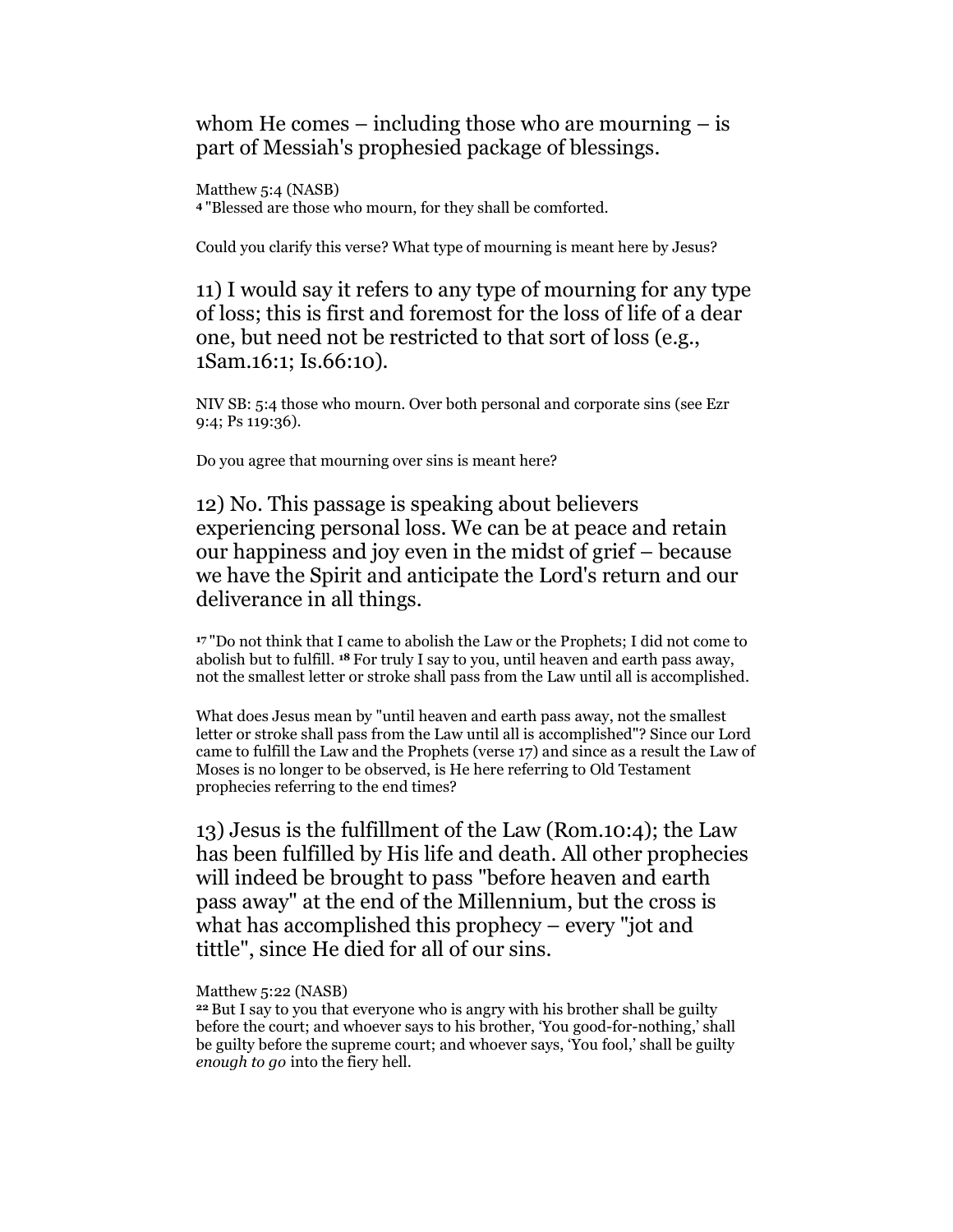What does our Lord here mean by "court" and "supreme court"? How are these courts different from the "fiery hell"?

14) The first two (a strange translation by the NASB) are human judgment (a local judge in the first instance, the national council in the second); "fiery hell" is the place where those who are condemned at the last judgment – for rejecting Christ – will be thrown. So this is an ascending scale used by our Lord for emphasis: these behaviors considered of no account or even justifiable are seen to be incompatible with the walk of a believer. They are sins, and all sins are punishable by eternal condemnation. Herein is the gospel: the Law cannot save, merely demonstrate the need for a Savior; but we are all saved from all our sins by the blood of Christ through faith because Christ died for every single sin.

One thing isn't clear to me here - how is it that our Lord moves from earthly judgments to a heavenly one?

14b) Probably because this life is where we exercise the image of God – for a brief time – in choosing our ways, and all that comes afterwards is the result of those choices we make as the clock ticks down.

## Matthew 5:29-30 (NASB)

<sup>29</sup>If your right eye makes you stumble, tear it out and throw it from you; for it is better for you to lose one of the parts of your body, than for your whole body to be thrown into hell. 30 If your right hand makes you stumble, cut it off and throw it from you; for it is better for you to lose one of the parts of your body, than for your whole body to go into hell.

I take it these words are not to be taken literally - how should we understand them?

15) This is covered at the link:

http://ichthys.com/mail-153fish.htm#pluck%20out%20your%20eye

From another posting:

The key thing to me about our Lord's examples is that no one in the world would actually do this, namely, pluck out their eye if, for example "it" lusted after a woman. In short order the entire world of men would be blind if that were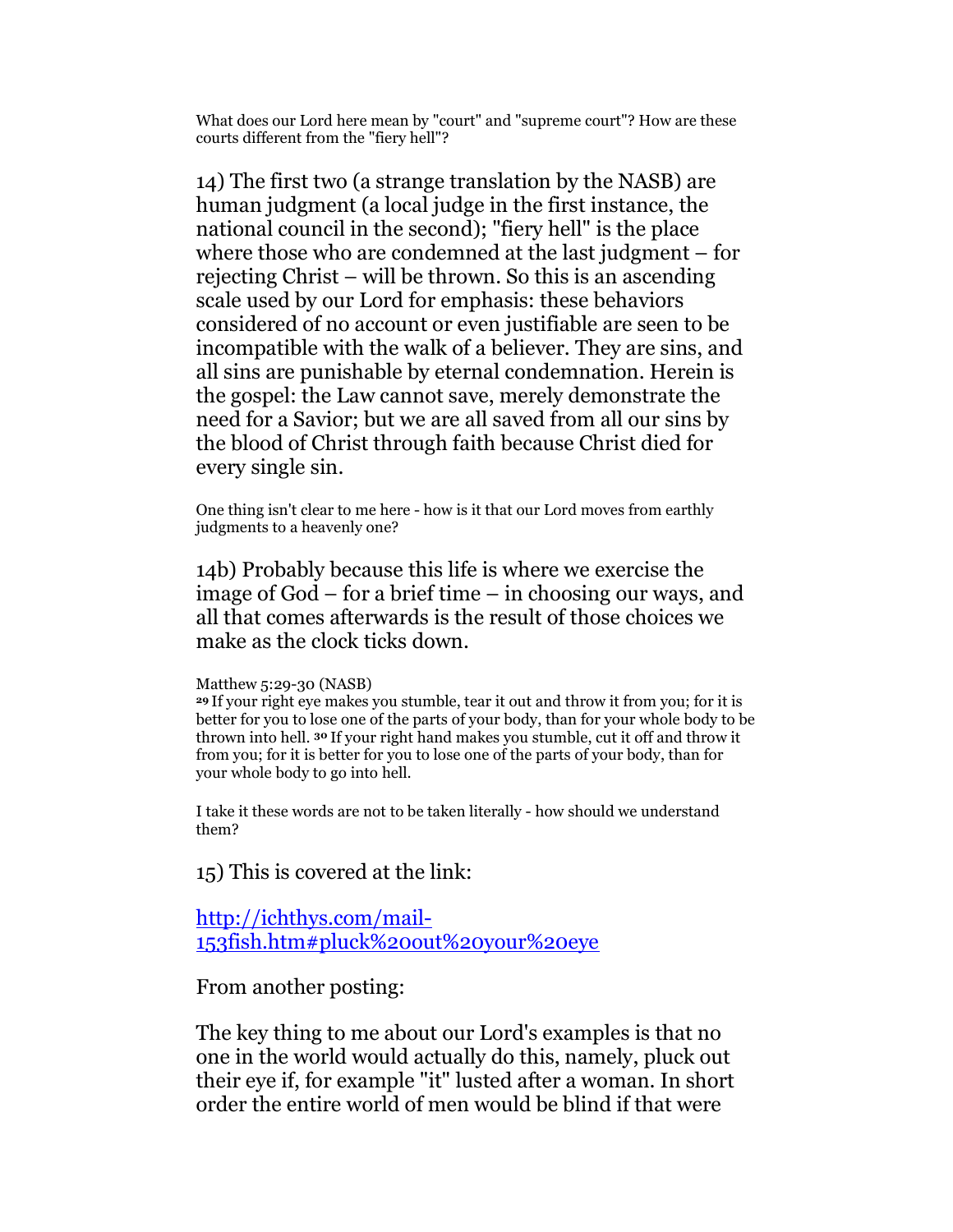common practice, whereas in the history of the world following our Lord's use of this example no one has yet done this (no one sane, in any case). So it does serve to show how impossible sinlessness is – apart from the Spirit; and it does, as you suppose very correctly, point the way all that much more emphatically to the need for help in order to be saved – and He is our only help, the only Name given under heaven whereby we must be saved.

I would add also what is explained at the link, namely that this is an emphatic way to make anyone who thinks about it realize that we have no hope apart from a Savior who will take away our sins – because even if we take the most dramatic measures we cannot be saved without God's merciful intervention at the cross.

#### Matthew 5:33-37 (NASB)

<sup>33</sup>"Again, you have heard that the ancients were told, 'You shall not make false vows, but shall fulfill your vows to the Lord.' 34 But I say to you, make no oath at all, either by heaven, for it is the throne of God, 35 or by the earth, for it is the footstool of His feet, or by Jerusalem, for it is the city of the great King. 36 Nor shall you make an oath by your head, for you cannot make one hair white or black. 37 But let your statement be, 'Yes, yes' or 'No, no'; anything beyond these is of evil.

NIV SB: 5:33–37 The OT recognized the useful role of swearing oaths in certain situations (even God swore oaths: see, e. g., Ge 22:16; Jos 5:6; Ps 89:3–4, Ps 35; Isa 45:22; Jer 22:5; Eze 26:7; see also notes on Ge 9:13; 15:17; Dt 6:13; Jer 22:5; Heb 6:13) —common profanity is not in view. Jesus urged such honesty and integrity in all human speech that swearing oaths in support of assertions or commitments would not be necessary.

The last point regarding integrity in speech deeming oaths redundant is interesting - would agree that this is what our Lord means here?

16) I think it is more the question of humility versus "making a show" of one's own sanctity by overdoing things – along the lines of having a trumpeter announce one's contributions (as opposed to giving in secret). Both stem from the same sort of arrogance that imagines works, "something I do", as more important than the truth and than the Lord in whom we have put our faith. The life of faith versus the life of arrogant self-justification which lacks all faith and which seeks to impress God and men with superfluous actions was a characteristic of the legalistic generation of our Lord's day – just as it is today.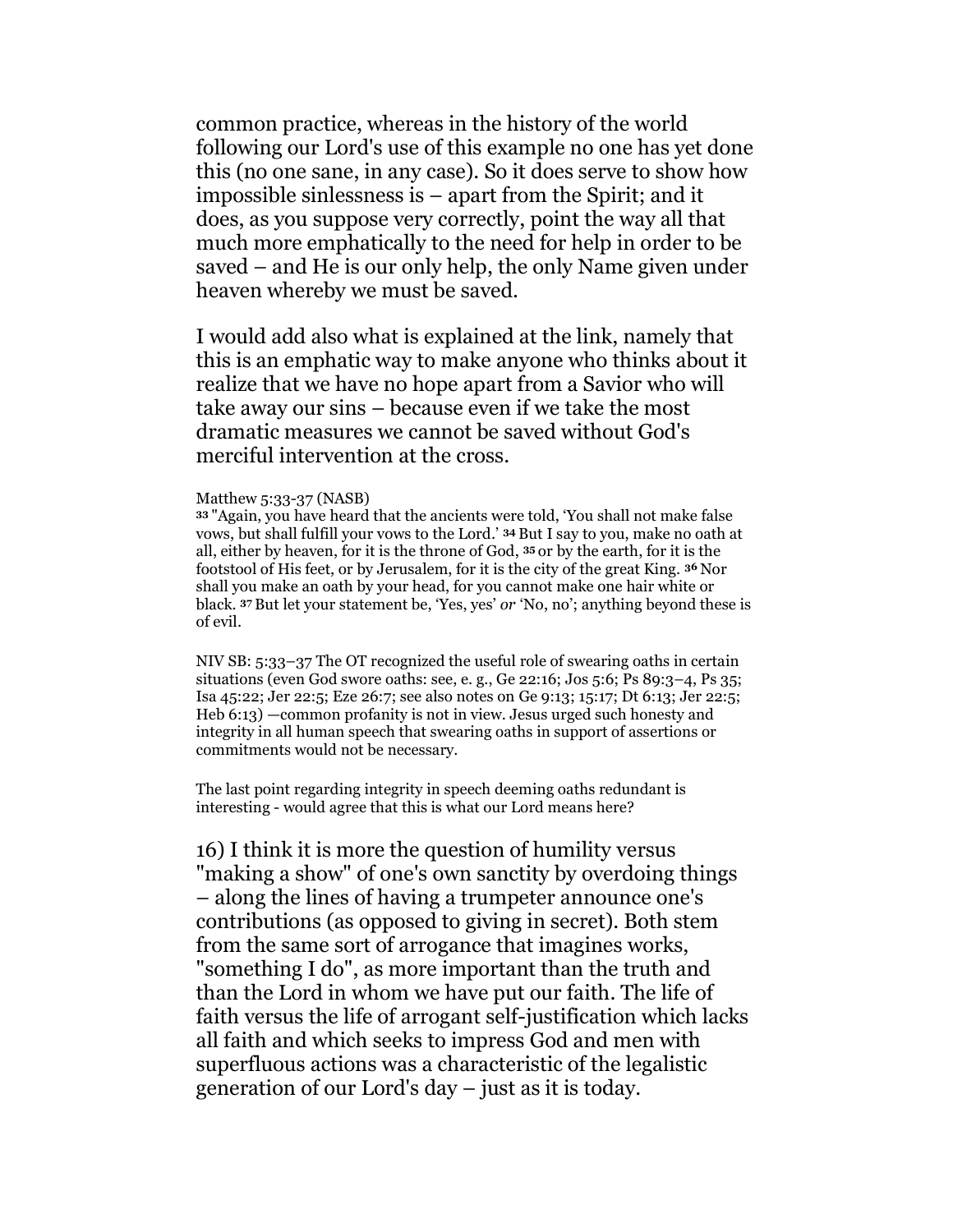Matthew 5:39 (NASB) <sup>39</sup>But I say to you, do not resist an evil person; but whoever slaps you on your right cheek, turn the other to him also.

NIV SB: 5:39 resist. Here it probably means in a court of law. slaps. The Greek verb used here means "slaps you with the back of the hand." It was more an insult (cf. 26:67) than an act of violence. The point is that it is better to be insulted even twice than to take the matter to court. Ancient Near Eastern society had become very litigious.

This sounds like a very reasonable explanation - would you agree with this note?

17) I understand that people are uncomfortable with this verse. It is a high standard. The only thing I would say about "turning the other cheek" to mitigate it at all is that our Lord is clearly not describing a situation where our life (or the life of someone else) is in danger. If the Father's will were being done on earth – and only in the Millennium when our Lord reigns and we reign with Him will this even be close to being the case in the way people behave – then no one would "make himself a prey" by acting according to our Lord's perfect standard (Is.59:15). Please see the link:

http://ichthys.com/mail-Freedom-Responsibility.htm#turn%20the%20other%20cheek

I read an interesting observation by some commentators - since most people are right-handed, being struck on the right cheek means that it was a backhand slap which clearly shows that insult is meant here rather than for example an attack on one's life. Do you think this point has some value?

17b) No. Luke 6:29 merely has "the one, the other" without regard to left or right, from which I think we would be justified in understanding that the same thing is meant here: since most people are right-handed, it's natural to start with the right in describing something to them and then move to the left. Also, the Greek has rapizo "smite" and tupto "strike" in the two respective chapters. "Slap" is an interpretation, but "punch" is equally likely – and you can equally punch a person in the left or right cheek regardless of "handedness".

Matthew 5:43 (NIV)

43 "You have heard that it was said, 'Love your neighbor<sup>[a]</sup> and hate your enemy.' Matthew 5:43 Lev. 19:18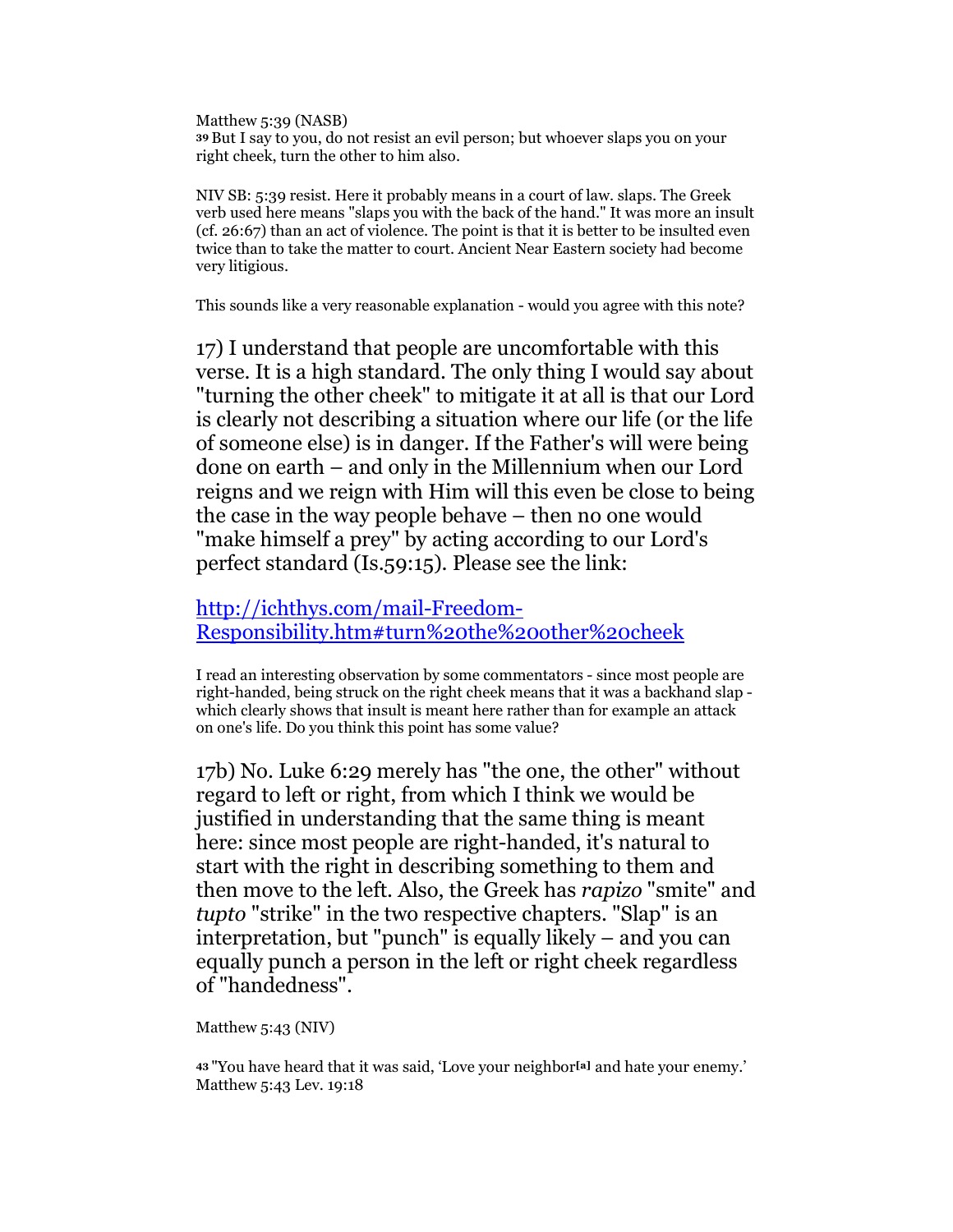Leviticus 19:18 doesn't mention hating the enemy?

18) No. That is the current "interpretation" which our Lord is contradicting (analogous to the false interpretation of divorce, giving, the Sabbath, etc.). This is standard "popular morality" in the ancient Mediterranean world, but it is not godly to hate.

Matthew 6:1 (NASB) 6 "Beware of practicing your righteousness before men to be noticed by them; otherwise you have no reward with your Father who is in heaven.

NIV SB: reward from your Father. Spiritual growth and maturity or perhaps a heavenly reward of some kind—or both.

How should we understand the reward here?

19) We receive rewards for everything we do in the power of the Spirit:

"And whoever in the name of a disciple gives to one of these little ones even a cup of cold water to drink, truly I say to you, he shall not lose his reward." Matthew 10:42 NASB

These "specific act" rewards are no doubt of less import than the crowns which represent much effort over long periods of time, consistently maintained – but they will be wonderful. This also helps to explain, by the way, how there can be absolute differentiation between every believer and every other believer, and how there can be three levels of reward by gate in the New Jerusalem even for those who have not earned a single crown: there will be significant variation between the highest rewarded non-crown believer and the lowest.

## Matthew 6:6 (NASB)

<sup>6</sup>But you, when you pray, go into your inner room, close your door and pray to your Father who is in secret, and your Father who sees what is done in secret will reward you.

NIV SB: 6:6 Jesus' followers are not to make a show of their praying, in contrast to "the hypocrites" (v. 5). This does not mean that all prayer should be private, as the plurals "our" and "us" in vv. 9–13 indicate. room. The Greek word here probably means "storeroom," because unlike most of the rooms in the house, it had a door that could be shut.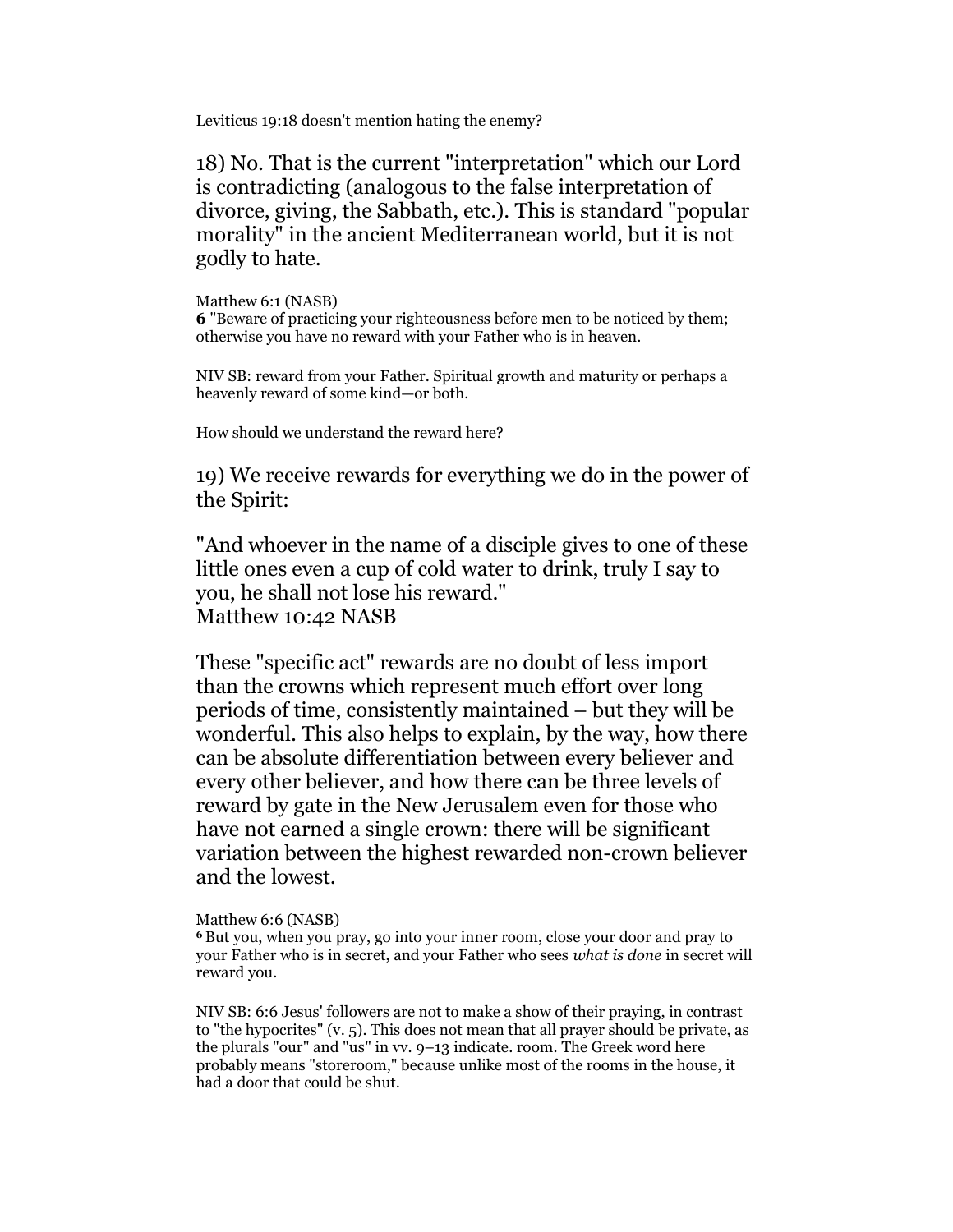I) Do you agree with the points that plurals "our" and "us" indicate that not all prayer should be private?

II) Is "storeroom" the right rendering?

20) Taking the last first, the word tameion, means "pantry", so that any small enclosed room is what is meant, often used to store things – just as a closet or a pantry is; the root has to do with being a household steward. As to the plurals, they indicate plurality, not anything having to do with public/private. There is a time for each; Jesus is addressing multiple disciples – that is the reason for the plural.

Matthew 6:7 (NASB)

<sup>7</sup>"And when you are praying, do not use meaningless repetition as the Gentiles do, for they suppose that they will be heard for their many words.

NIV SB: 6:7 babbling like pagans. They used long lists of the names of their gods in their prayers, hoping that by constantly repeating them they would call on the name of the god that could help them. Jesus is not necessarily condemning all long prayers, but meaningless verbiage in praying.

Do you agree that this is what our Lord means here - long lists of names? I thought that an unnecessary repetition of one intention during one prayer could also be considered "babbling" or "meaningless repetition"?

21) I think our Lord's words speak for themselves here. The example cited may be an example of this but it does not exhaust the possible situations which might fall into this category (as you note). I think the attitude of heart is what counts. If there is no need to be saying the same thing over and over as a rote, that would seem to me to be another case (one thinks of Tibetan "prayer wheels" and other pointlessness). What comes to mind for me are people who pray long in public in order to "seem holy"; I think one can get a good idea of what Jesus means here by attending almost any Protestant (or Catholic?) church on Sunday morning and being subjected to interminably long prayers devoid of anything of much importance (not to mention being filled with doctrinally questionable pronouncements).

Matthew 6:10 (NASB) <sup>10</sup>'Your kingdom come. Your will be done, On earth as it is in heaven.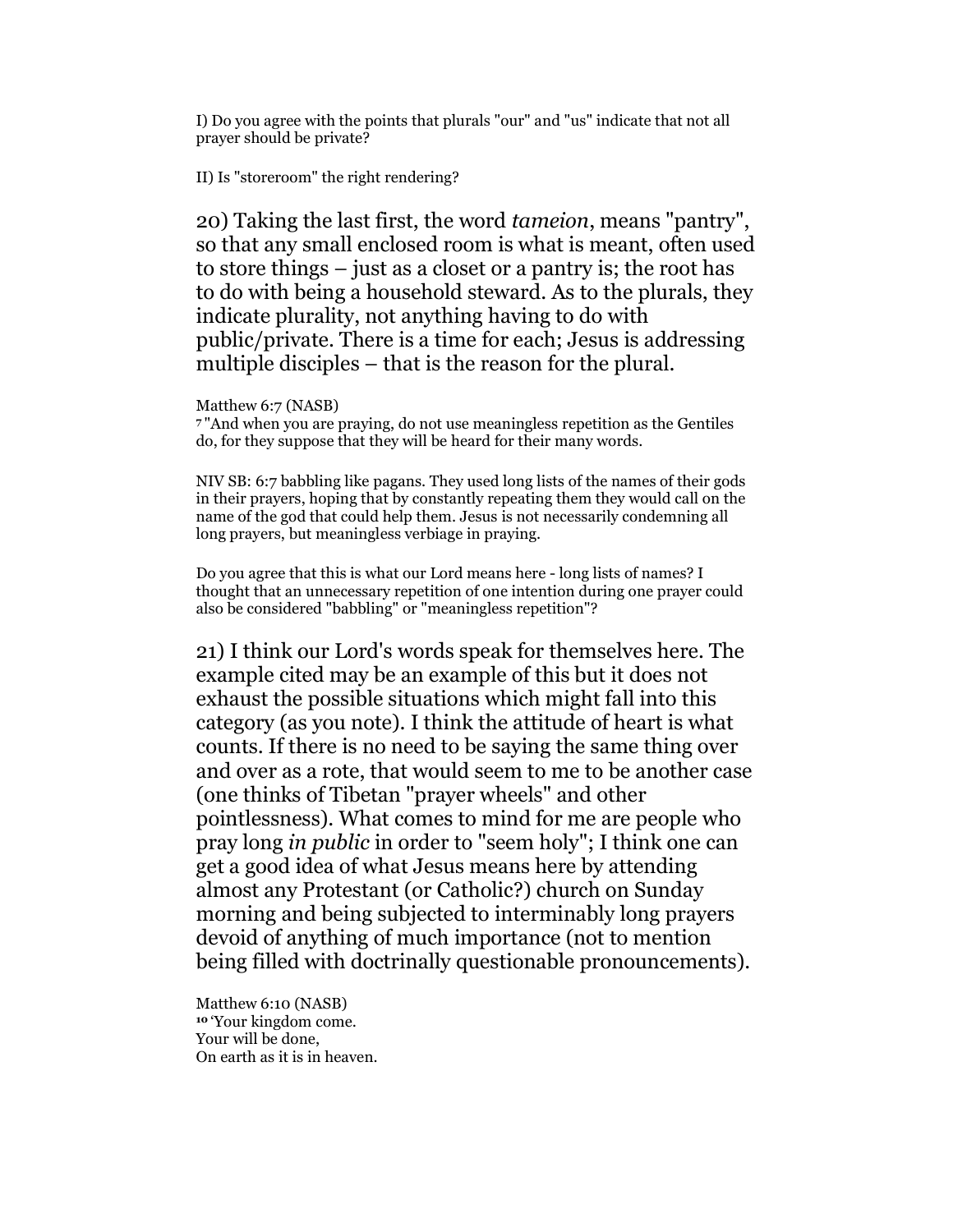NIV SB: your will be done. Logically follows "your kingdom come." The NIV scansion and punctuation suggest that "on earth as it is in heaven" be read with each of the three preceding petitions.

Do you agree that "on earth as it is in heaven" relates to each of the three preceding petitions?

22) I wouldn't necessarily distinguish (i.e., I don't see the problem), because "heaven and earth" cover every eventuality. Clearly, we believers should hallow the Father's Name now, strive to follow His will, and delight ourselves with the coming of His kingdom. Just as clearly, only after the Father's advent to the New Jerusalem in the New Heavens and New Earth will it be the the case that His Name is properly hallowed and never abused, and that His will is completely and perfectly done by all. This is the wonderful state of affairs we are to contemplate when we pray this part of the prayer, looking forward to the eternal state of things and all the blessings that will be ours on that wonderful eternal day to come.

Matthew 6:13 (NASB)

<sup>13</sup> 'And do not lead us into temptation, but deliver us from [a]evil. [b][For Yours is the kingdom and the power and the glory forever. Amen.']

Matthew 6:13 Or the evil one Matthew 6:13 This clause not found in early mss

Should the second sentence be a part of this verse?

23) No. The doxology or ascription seems to have been imported from St. John Chrysostom; either that or he reflects the liturgical form of the prayer as it was adapted for use in the post-apostolic church. In any case, this sentence is not part of the Word of God.

#### Matthew 6:16 (NASB)

 $16$  "Whenever you fast, do not put on a gloomy face as the hypocrites  $do$ , for they [a]neglect their appearance so that they will be noticed by men when they are fasting. Truly I say to you, they have their reward in full.

Matthew 6:16 Lit distort their faces, i.e. discolor their faces with makeup

Could you explain the footnote - was it a common practice to discolor the face with makeup during fasting?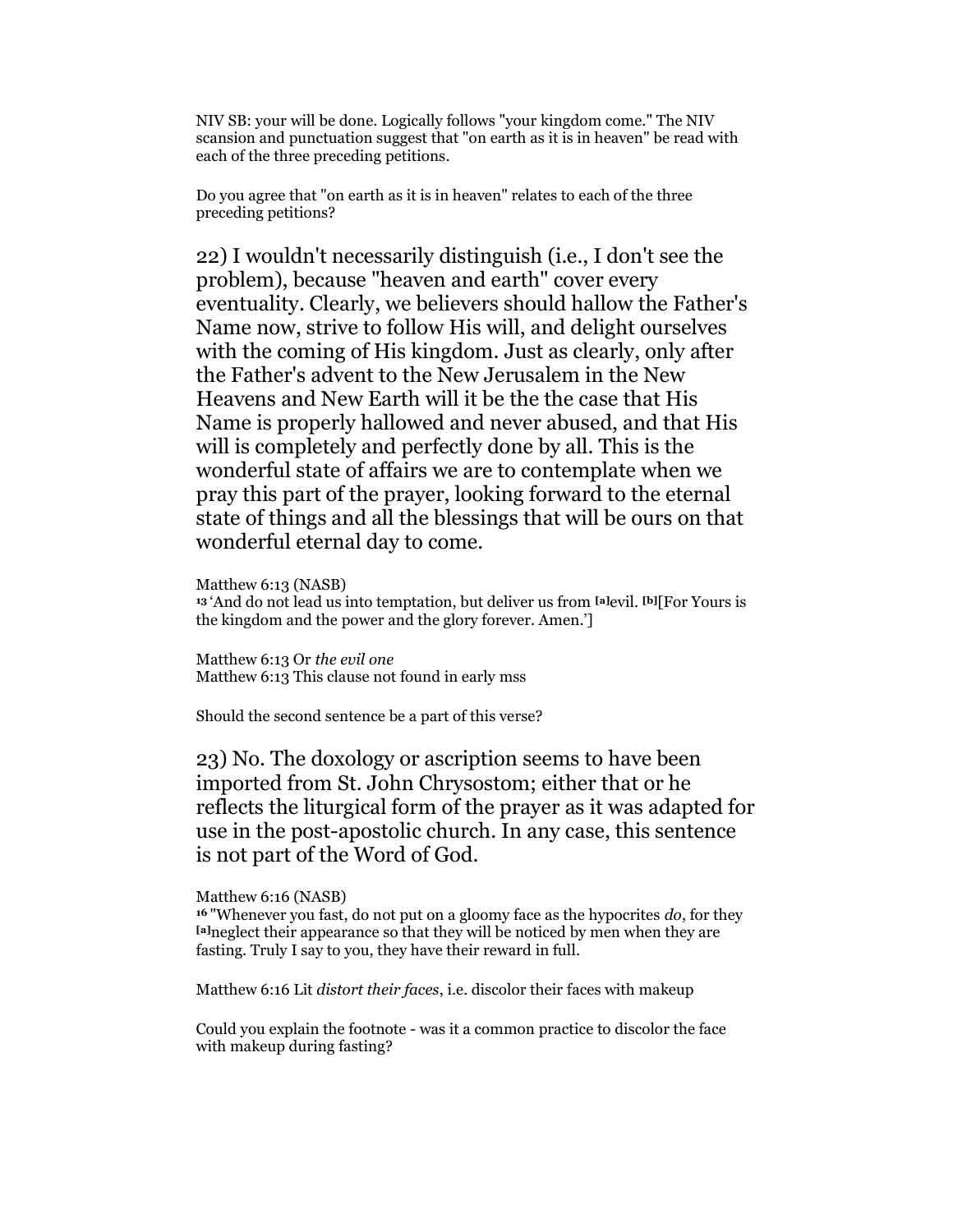24) The verb aphanizo means, literally, to remove from sight, and can thus mean "to destroy" (that is what it means in Matt.6:19 and 6:20, as well as in Acts 13:41; at Jas.4:14 it means something more like "vanish"). In classical usage, "hide", "obscure", "disfigure", "mar", "disguise" are also found, and this seems to be the sense in our context, with the last being perhaps the best. How a person would do this, whether merely by acting sullen and gloomy, or by actually treating the face with cosmetics, is not clear, but I would come down on the side of the former rather than the latter (in the absence of further evidence). In other words, the translation is good; the footnote probably wrong.

### Matthew 6:22-23 (NASB)

<sup>22</sup>"The eye is the lamp of the body; so then if your eye is clear, your whole body will be full of light. 23 But if your eye is bad, your whole body will be full of darkness. If then the light that is in you is darkness, how great is the darkness!

What specifically is our Lord here referring to by the eye?

25) The eye is the perceptive faculty. If we are looking "with open eyes", one might say, then well and good, we will see clearly, that is, obtain an objective assessment of what is seen and heard, so that we may believe the truth of it. But if our eye is "jaundiced" or if we are looking with eyes nearly shut, if our view is prejudiced against the truth, if our hearts are hardened, then even if we do see the good and hear the truth, we are likely not to recognize and accept it. This is a very important passage wherein our Lord demonstrates the reasons why truth and objective goodness in and of themselves do not benefit people; one has to accept goodness and truth and respond to it. But most people would rather walk in their own ways, and they have closed or blinded their own eyes to the truth (of natural revelation, for example, and, in this case, to the presentation of the gospel) so as not to receive it. The eye here is thus the portal to the heart and its clearness or badness is reflective of the state of the heart which has conditioned it to see things one way or the other.

Matthew 6:27 (NASB) 27 And who of you by being worried can add a single [a]hour to his [b]]ife?

Matthew 6:27 Lit cubit (approx 18 in.) Matthew 6:27 Or height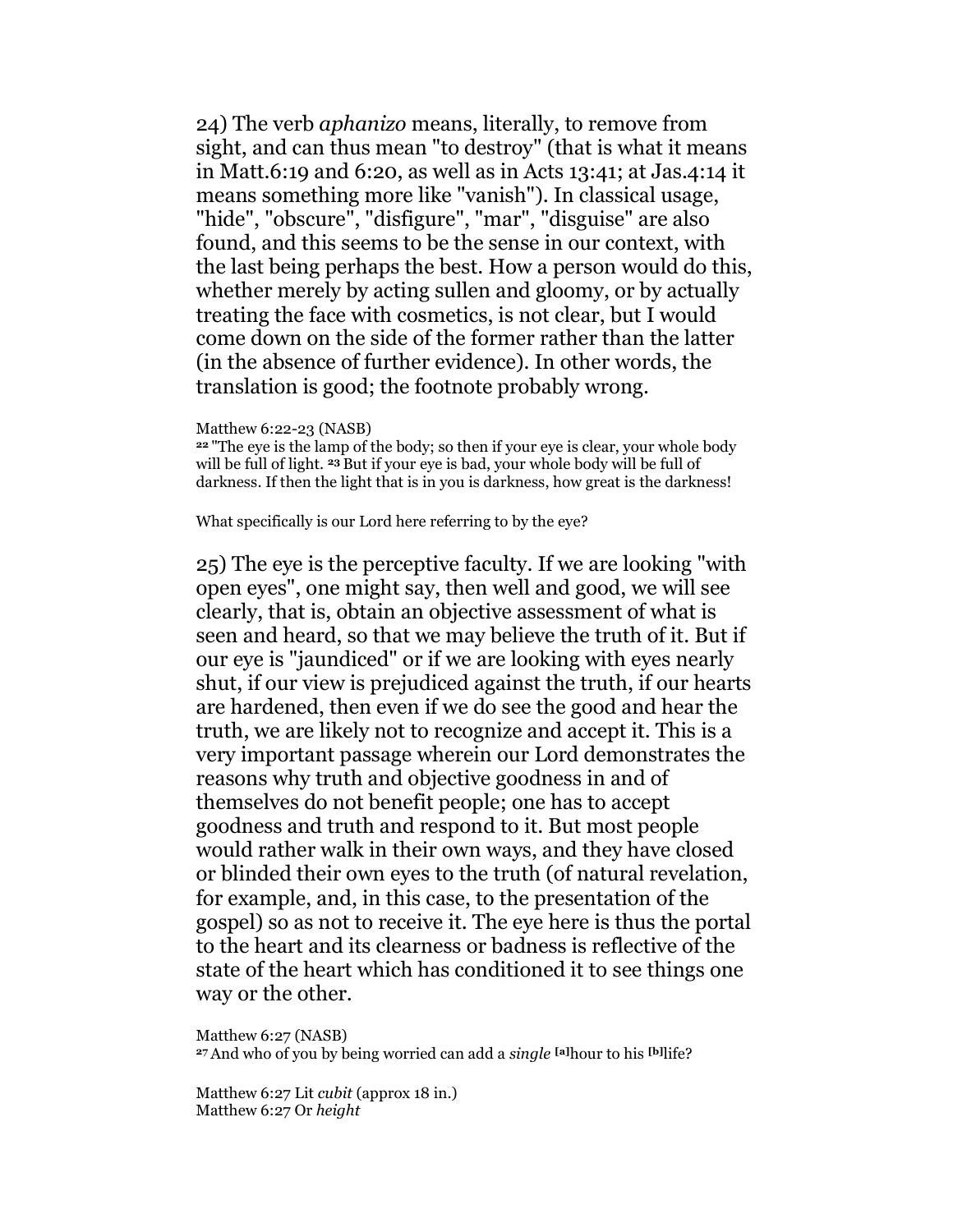Could you explain the footnotes - what is the correct rendering? "Hour to his life" or "cubit to his height"?

26) The Greek says "add a cubit to his helikia"; the word helikia most often refers to maturity/age, so that one could, I suppose, by seeing cubit here as metaphorical for a "length of time" translate as NASB does (along with some other versions, such as ESV). However, the use of helikia for physical stature (attained at maturity) is common enough in Greek, making the NASB rendering highly doubtful. There is no question about the text here.

Doesn't it seem more likely that our Lord would here refer to the length of life rather than height as it's the former about which we tend to worry more?

26b) Regardless of likelihood, from a philological point of view I believe "height" has to be correct. In terms of the theology, it makes sense to me that having dealt with length of life already, our Lord would not be repeating the same thing again with no additional meaning. It makes sense to me that He would next address the issue of "where am I in the world?" Many people in fact don't spend all day worrying about death (they have learned to pretend it won't actually happen to them), but they do worry about almost everything else that happens in this life. In Luke 12:25 our Lord only mentions the cubit. I would say that expanding this by way of application to the life in general is fine; but the interpretation is the interpretation.

Matthew 7:1-2 (NASB)

7 "Do not judge so that you will not be judged. 2 For in the way you judge, you will be judged; and by your standard of measure, it will be measured to you.

Could you explain this passage in light of the fact that God judges all righteously?

27) God is THE Judge and certainly has the right of evaluation of all – the last judgment will be the time when all are finally and thoroughly judged for their failure to accede to His will (believers are given a judgment for reward). For more on this passage please see the link:

http://ichthys.com/mail-Christian-Walk.htm#Judge not that ye be not judged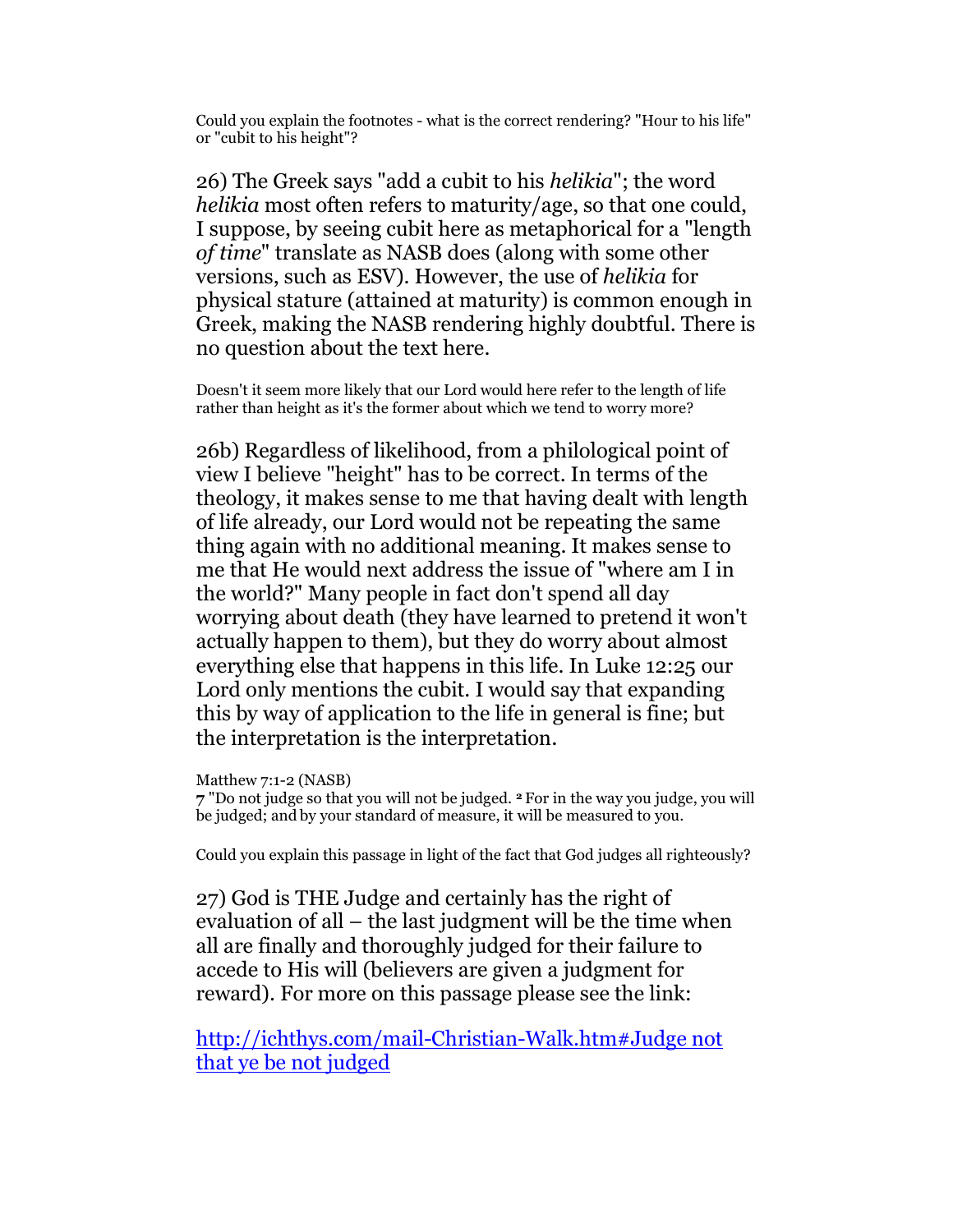Matthew 7:6 (NASB) <sup>6</sup>"Do not give what is holy to dogs, and do not throw your pearls before swine, or they will trample them under their feet, and turn and tear you to pieces.

Could you explain the relationship of this verse to the previous verses?

28) I don't see any direct, thematic relationship; after warning His listeners off of hypocrisy and being judgmental, our Lord also treats the opposite extreme: just as we should not assume we are better than others and others worse than us, in a similar way we should also not assume that others will rejoice with the truth the way we do. We shouldn't look down on others without cause; we shouldn't assume others are "good" without cause either.

NIV SB: 7:1 The Christian is not to judge hypocritically or self- righteously, as can be seen from the context (v. 5). The same thought is expressed in 23:13-39 (cf. Ro 2:1). To obey Christ's commands in this chapter, we must first evaluate a person's character-whether one is a "dog" (v. 6) or a false prophet (v. 15), or whether one's life shows fruit (v. 16). Scripture repeatedly exhorts believers to evaluate carefully (see Jn 7:24) and choose between good and bad people and things (sexually immoral, 1Co 5:9; those who masquerade as angels of light, 2Co 11:14; dogs, Php 3:2; false prophets,  $1Jn$  4:1). The Christian is to "test them all" ( $1Th$  5:21).

I'm not sure if my understanding of this note is correct, but it seems that the NIV SB may be here establishing an interesting link between Matthew 7:1-5 and 7:6 we should evaluate someone's character before judging. Would you say it is possible that our Lord starts with denouncing hypocrisy in verses 1-5 and then tells us not to give what is holy to dogs, meaning that if we do correct someone, we should first make sure that we live up to the standard we are applying to others and secondly, that this correction is given to those who would be willing to receive it rather than those who would "trample it under foot"?

28b) I don't think verse six goes with what precedes anymore than it does with what follows, not, at least, in the sense of the passages being meant to explain each other. I think if we try to inject verses one through five into verse six we will end up missing the otherwise clear point of verse six: there are people out there who will not appreciate any truth we attempt to share with them and will in fact react negatively to our attempts to do so. If there is a connection, it would be along the lines you suggest, but to make it clear that even if we are without hypocrisy (subject problems solved) we shouldn't make it our business to "share" with everyone at any time (object problems), but only with discretion.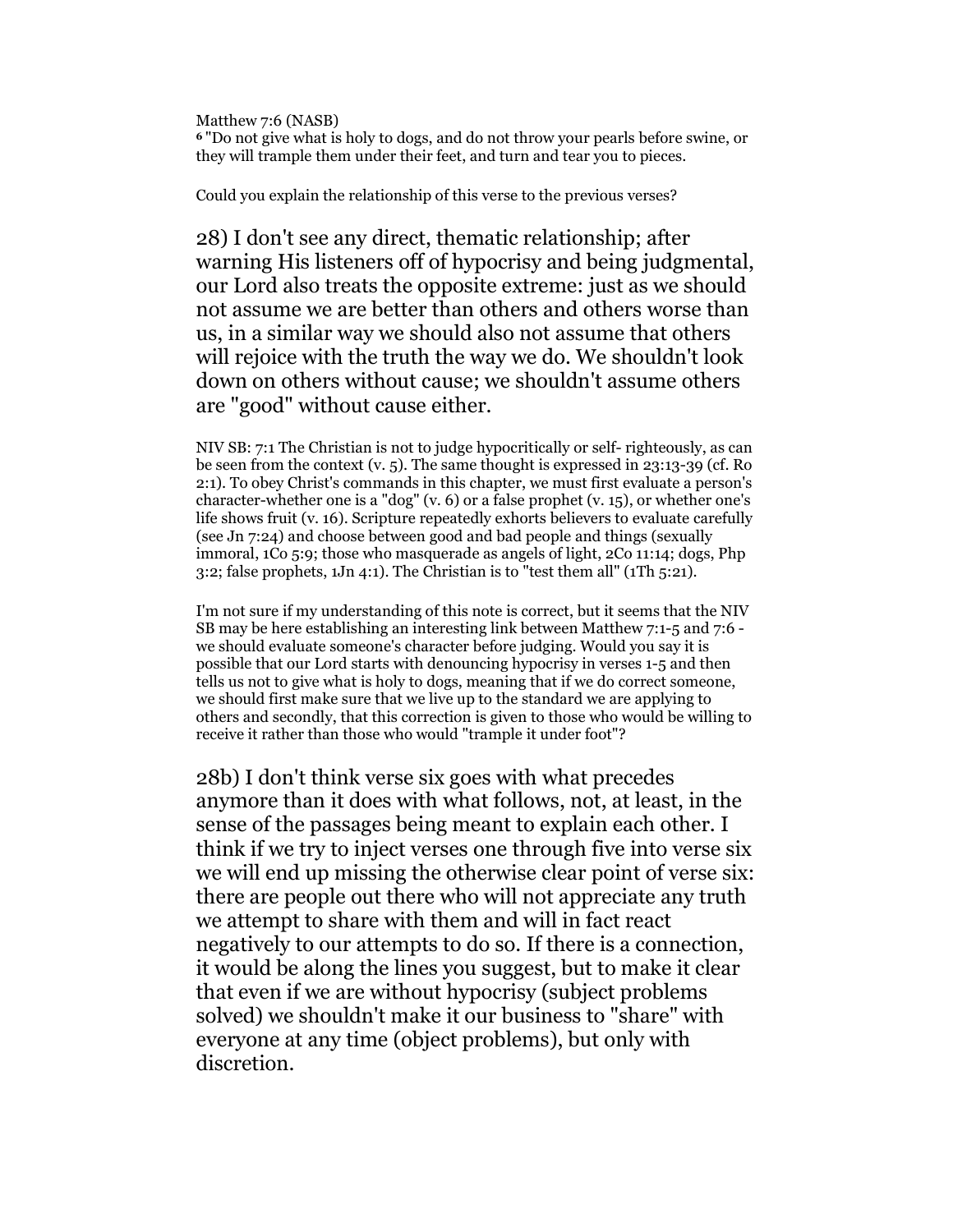Matthew 7:7 (NASB) <sup>7</sup>"Ask, and it will be given to you; seek, and you will find; knock, and it will be opened to you.

7:7 Ask … seek … knock. Greek present imperatives are used here, indicating continual asking, seeking and knocking. Persistent prayer is being emphasized (cf. Jas 4:2–3; cf. also Ge 32:26 and note).

Do you agree that the present tense indicate that continuous asking, seeking and knocking are meant by Jesus?

29) Generally speaking, aspect (i.e., present vs. aorist stem) is not of much significance, but it does seem that in the imperative there is sometimes a difference. Our Lord uses the present stem when He could have used the aorist; the aorist would not have ruled out multiple requests, but the present does lean that way, opening the passage up to the idea that we do sometimes need to be persistent and ask more than once; the conclusion "persistent prayer is being **emphasized**", however, strikes me as a bridge too far.

### Matthew 7:24-27 (NASB)

<sup>24</sup>"Therefore everyone who hears these words of Mine and acts on them, may be compared to a wise man who built his house on the rock. 25 And the rain fell, and the floods came, and the winds blew and slammed against that house; and yet it did not fall, for it had been founded on the rock.<sup>26</sup> Everyone who hears these words of Mine and does not act on them, will be like a foolish man who built his house on the sand. 27 The rain fell, and the floods came, and the winds blew and slammed against that house; and it fell—and great was its fall."

The general meaning of this passage is clear to me, but I would like to know how specifically to understand the testing of the house ("And the rain fell, and the floods came. . ."). Should we take it to mean the testing of faith? Or temptations?

30) I think that is a good application. What is the house? If it is our edifice of faith that we have built up in spiritual growth then it will stand against all tests; if we have relied on human security instead – and for unbelievers this means not believing the words of the gospel and committing to a life of following Christ – then all expectations about anything to come in this life and the next are fallacious. So, for an unbeliever, don't believe the gospel, your house will fall (the second death); for a believer, don't grow in the Word and its application, your house will fall (spiritual decline, the sin unto death, even apostasy: Lk.8:13).

Matthew 7:28-29 (NASB)

28 When Jesus had finished these words, the crowds were amazed at His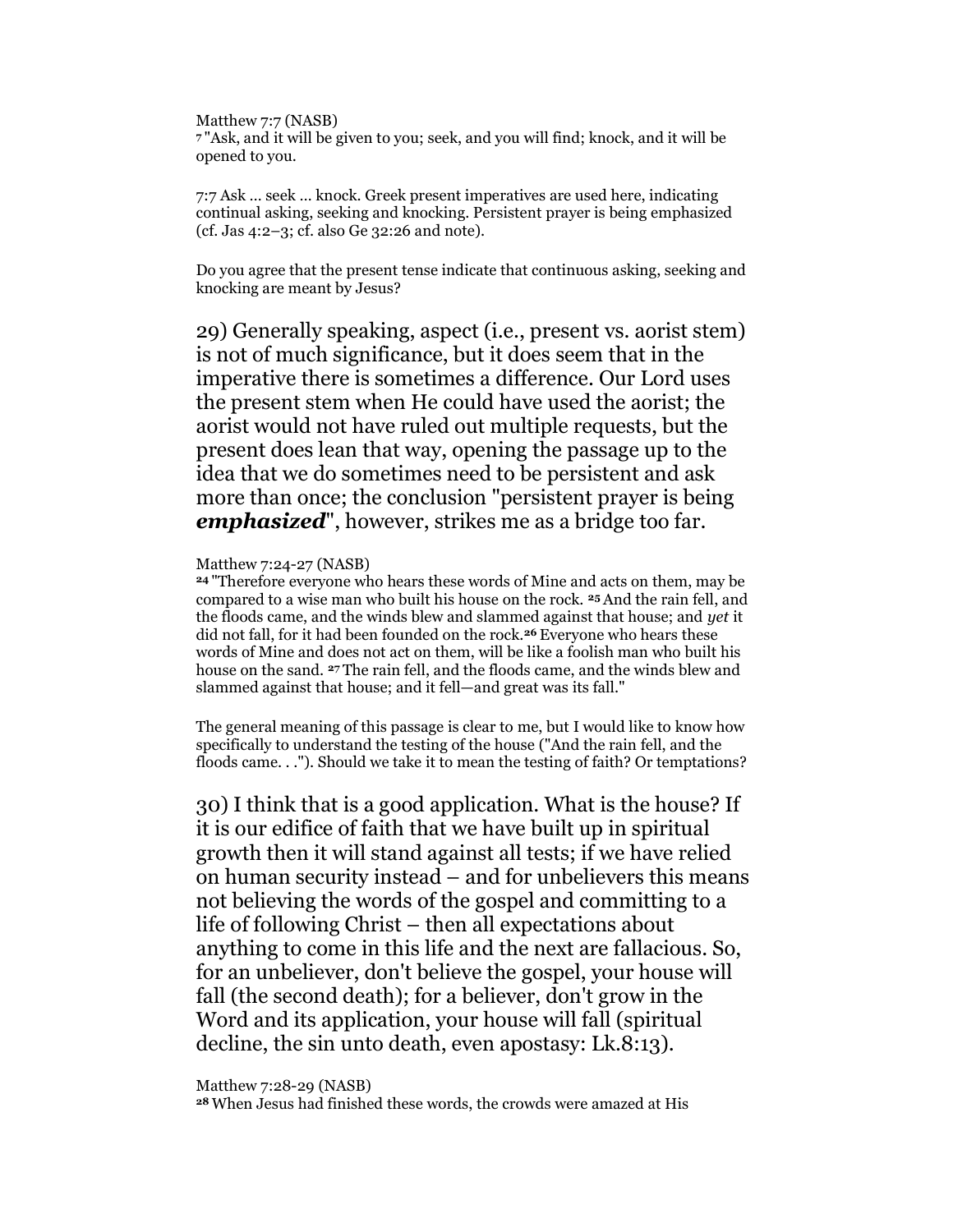teaching; 29 for He was teaching them as one having authority, and not as their scribes.

In light of these words, how did the scribes teach? Did they have no authority?

31) My interpretation is that the scribes and company taught somewhat like one experiences in modern Protestant or other "churches" these days; nothing of substance and no conviction behind specific doctrinal pronouncements; lots of "doubts" on the other hand. In contrast, our Lord went right to the heart of the matter and taught with the conviction of one who knows the truth and has perfect confidence in it.

## Matthew 8:4 (NASB)

<sup>4</sup>And Jesus \*said to him, "See that you tell no one; but go, show yourself to the priest and present the offering that Moses commanded, as a testimony to them."

a) NIV SB: 8:4 don't tell anyone. Jesus did not wish to stir up the popular, but mistaken, expectations that a wonder- working Messiah would soon arise as king of the Jews and deliver them from the Roman yoke.

You made the point that our Lord didn't want to make the logistical aspect of His ministry too difficult with crowds, here the NIV SB suggests another argument what is your view?

32) I prefer my view. In this particular case, touching a leper was something that might be wrongly construed, so our Lord gives the individual in question a way to resolve the issue of his healing without naming Jesus.

b) Should we take this verse to mean that the Law wasn't fulfilled until our Lord's sacrifice and needed to be observed until then? But then how would this correspond for example to the meaning of Sabbath being changed why Jesus was still in the course of His ministry?

33) See previous answer; Our Lord followed the Law (the true Law) and the only "breaking" that took place was for the sake of fulfilling His purpose in completing the  $Law - in$ other words it was not a "breaking" at all. As our Lord tells us, He is "Lord of the Sabbath" so that the rules only applied to Him to the extent that He wished to comply so as not to offend (in the same way that He did not really owe the temple tax but told Peter to pay it for both of them – and gave him the means to do so). The Sabbath "was made for man, not man for the Sabbath", so that the whole idea of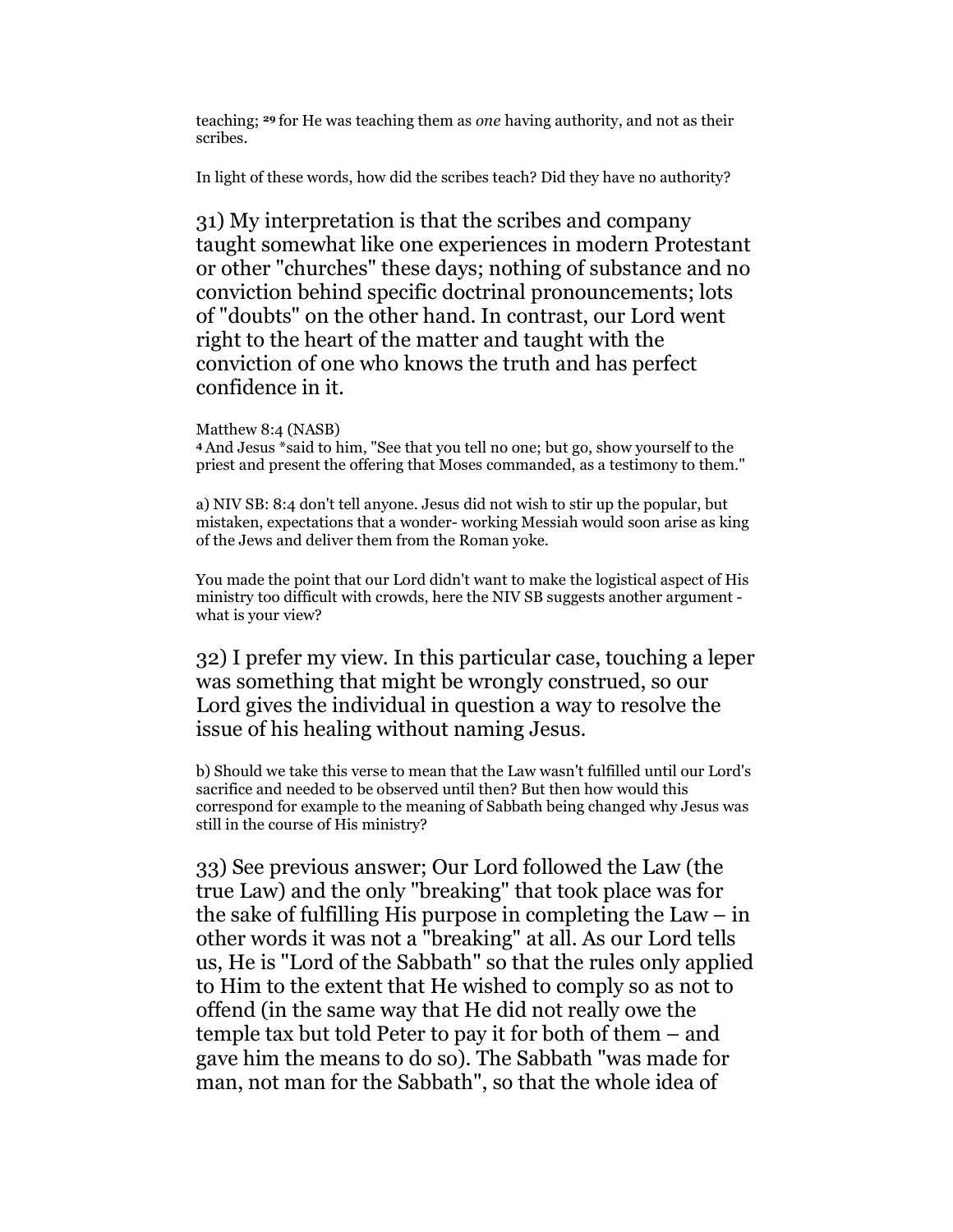anyone finding fault with our Lord for doing good on the Sabbath was and is offensive.

c) What does our Lord mean by "as a testimony to them"?

34) See previous answers; the offering would be a token that God had healed leprosy (something no doubt that these individuals doubted possible).

Matthew 8:8 (NASB)

<sup>8</sup>But the centurion said, "Lord, I am not worthy for You to come under my roof, but just say the word, and my servant will be healed.

NIV SB: 8:8 I do not deserve to have you come under my roof. In Greek the words "I do not deserve" are the same as those used by John the Baptist in 3:11 ("I am not worthy"). The entire statement reveals how highly the centurion regarded Jesus. Or perhaps his response reflects his own sense of moral guilt in the presence of Jesus.

Could centurion's words stem from both high regard for Jesus and sense of guilt? Can we somehow make this judgment at all?

35) The Greek actually says "sufficient" (hikanos); as a gentile who realized the holy character of our Lord as well as his own sinfulness, this is an appropriate, humble response. I wouldn't want to use the word "guilt".

#### Matthew 8:11-12 (NASB)

 $11$  I say to you that many will come from east and west, and recline at the table with Abraham, Isaac and Jacob in the kingdom of heaven; 12 but the sons of the kingdom will be cast out into the outer darkness; in that place there will be weeping and gnashing of teeth."

Could you clarify this verse? How should we understand "sons of the kingdom"?

36) This means the contemporary Jews of Jesus' day (and other Jewish unbelievers of other generations) who, as sons of Abraham, were by birthright entitled to the kingdom (i.e., "sons of the kingdom" = those who are part of or belong to the kingdom; cf. "sons of surety" = "hostages" in 2Ki.14:14), but who had forsaken that birthright through their unwillingness to submit to the Father and the Son through faith.

## Matthew 8:15 (NASB)

<sup>15</sup> He touched her hand, and the fever left her; and she got up and <sup>[a]</sup>waited on Him.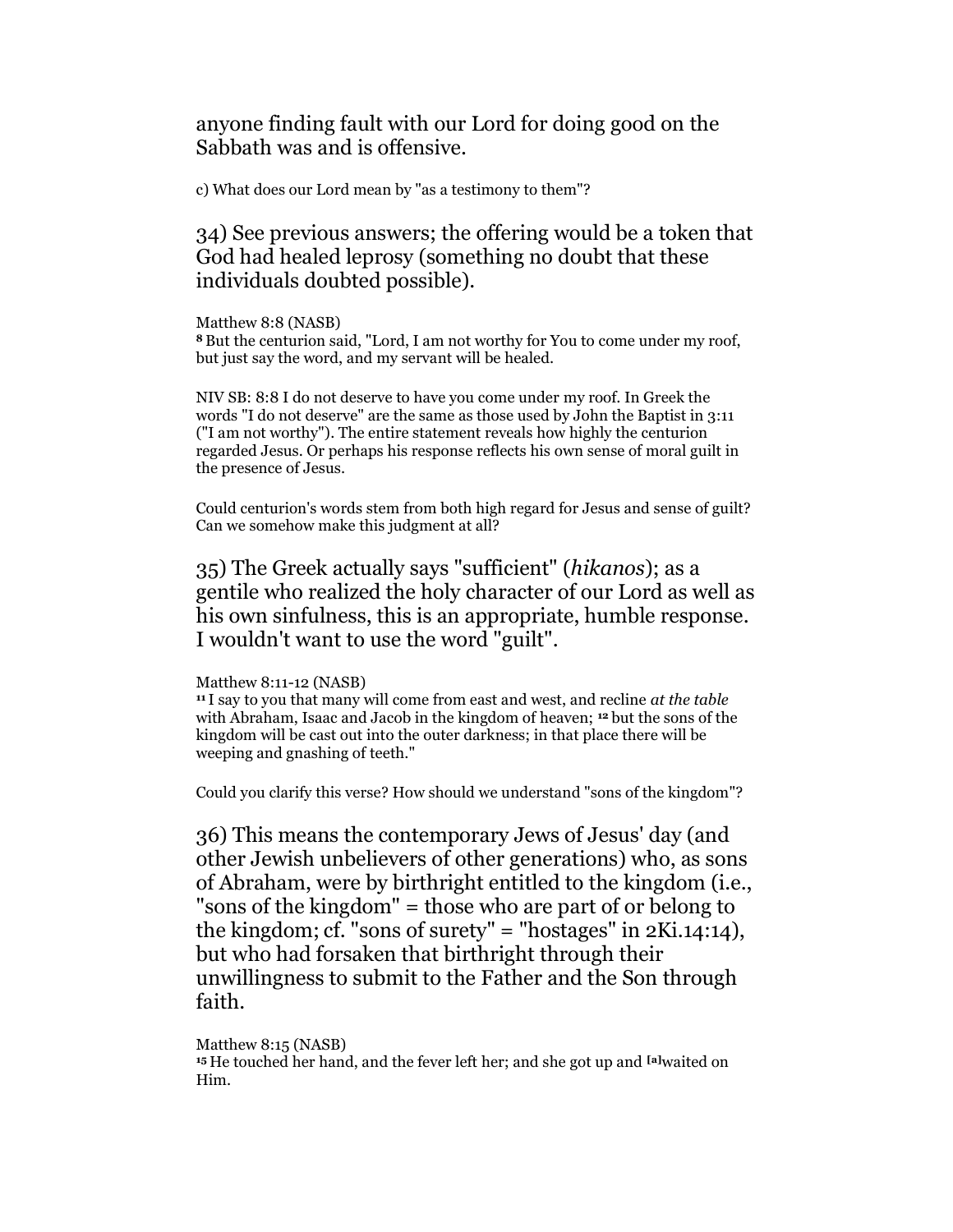### Matthew 8:15 Or served

a) Could you explain the footnote - which rendering is better?

b) Why did Peter's mother in law wait on our Lord when He was right by her? Or did she wait for someone else?

## 37) This probably means she made them a meal and served it to them.

## Matthew 8:28 (NASB)

28 When He came to the other side into the country of the Gadarenes, two men who were demon-possessed met Him as they were coming out of the tombs. They were so extremely violent that no one could pass by that way.

NIV SB: 8:28 region of the Gadarenes. The region around the city of Gadara, six miles southeast of the Sea of Galilee. Mark and Luke identify the region by the capital city Gerasa, located about 35 miles southeast of the Sea (see note on Lk 8:26).

Commentators see a major difficulty in reconciling Matthew's account with that of Mark and Luke as to the location of the miracle. Which reading is correct - "region of Gadarenes" or of "Gerasenes"?

37b) All three of the synoptic gospels mention this place, and they all spell it slightly differently (at least in the original hand in Aleph). This is, in my opinion, much ado about nothing. When we have disciples called by different names entirely, it is not too much to understand that certain places with difficult names were variously pronounced (and spelled), according to the preference of the one doing the writing. I doubt any of the gospel writers had ever seen the place spelled in a text, so they each transliterated it into Greek as it seemed best to them. In the LXX, the town Megiddo is spelled dozens of different ways – a problem of making Hebrew names into Greek (which as we know is a problem with all Hebrew names coming into Greek, and Aramaic ones too). The point is that it is the same place, whether or not we wish to come up with a standard English transliteration – which will be different in Greek from whatever we decide is "right" – the town/region is the same in any case. No problem.

Matthew 8:29 (NASB)

<sup>29</sup>And they cried out, saying, "[a]What business do we have with each other, Son of God? Have You come here to torment us before the time?"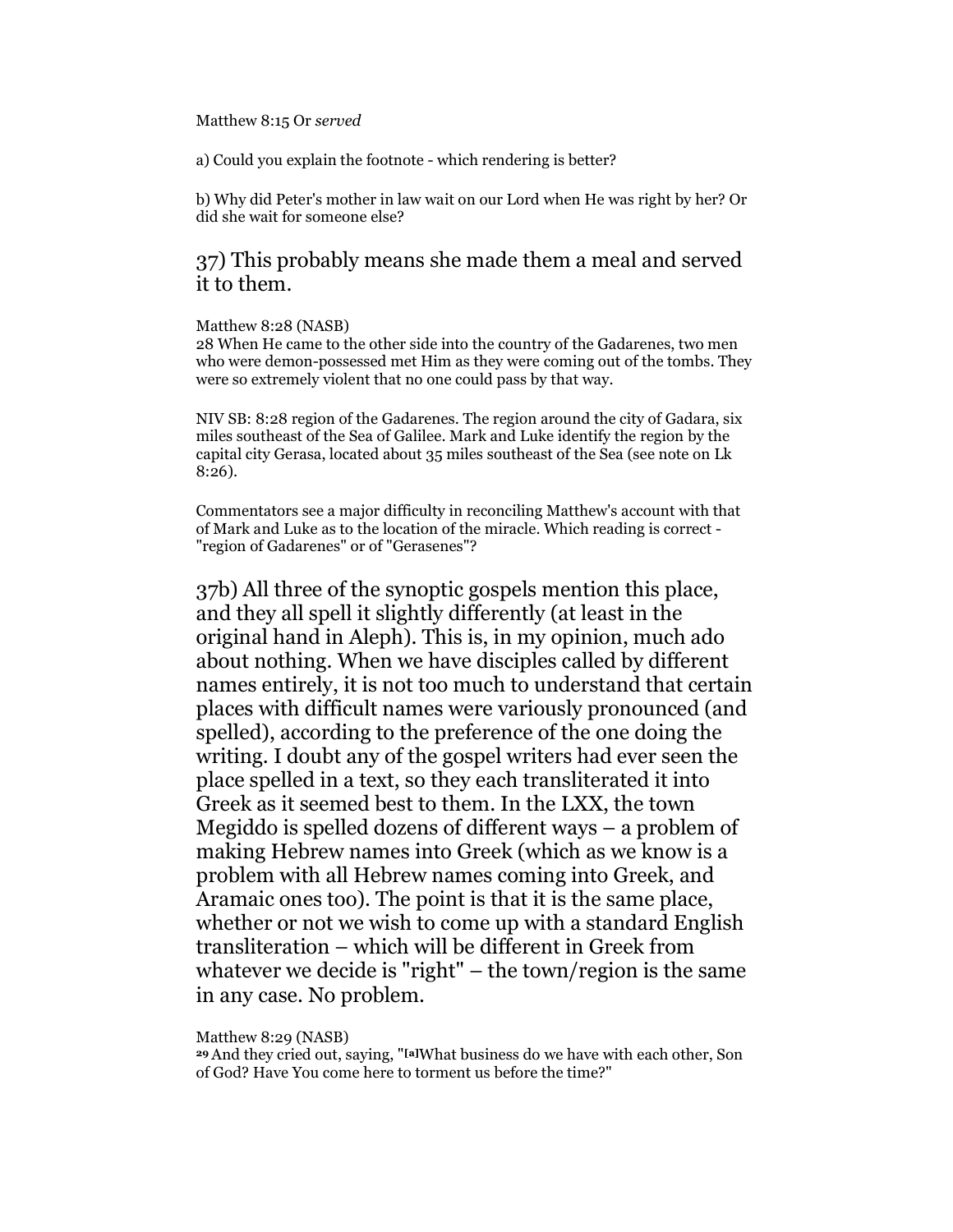Matthew 8:29 Lit What is to us and to you (a Heb idiom)

Since the footnote gives a Hebrew idiom, should we understand that the angels use this language?

38) This Hebrew idiom is also present in Jewish Aramaic and Jewish Greek, so there is no telling what language the man was speaking in at the time – probably Greek. It is my impression that fallen angels who possess a person would speak in that person's language – or at least in the language he/she is being addressed in (otherwise there is little point in speaking at all).

Matthew 8:28-34 says that our Lord healed two demoniacs, but Mark 5:1-20 only mentions one?

39) There were two (as Matthew says) but Mark and Luke focus on the one who had the "legion". See the link: http://ichthys.com/mail-double.htm

Matthew 8:30 (NASB) <sup>30</sup>Now there was a herd of many swine feeding at a distance from them.

NIV SB: 8:30 herd of pigs. Large numbers of Gentiles lived in Galilee. Normally Jews did not raise pigs, since they were considered the most ceremonially unclean of all animals.

I remember you saying that these animals were raised illegally, so I take it you assumed that Jews were responsible for it? Here the NIV SB suggests that the herd belonged to the Gentiles.

39) No one knows to whom the herd belonged but our Lord was sent to minister to the "lost sheep of Israel" and only otherwise ministered to non-Jews indirectly (as in the case of the Samaritan woman and the Syro-Phoenician woman), so for Him to cross the sea to this place to minister would be unusual if it were populated by gentiles only.

Matthew 8:34 (NASB) <sup>34</sup>And behold, the whole city came out to meet Jesus; and when they saw Him, they implored Him to leave their region.

NIV SB: 8:34 pleaded with him to leave. They were probably more concerned about their financial loss than about the deliverance of the miserable demonpossessed men (see note on Mk 5:17).

I always assumed that fear was the main motivation here - do you agree with this note?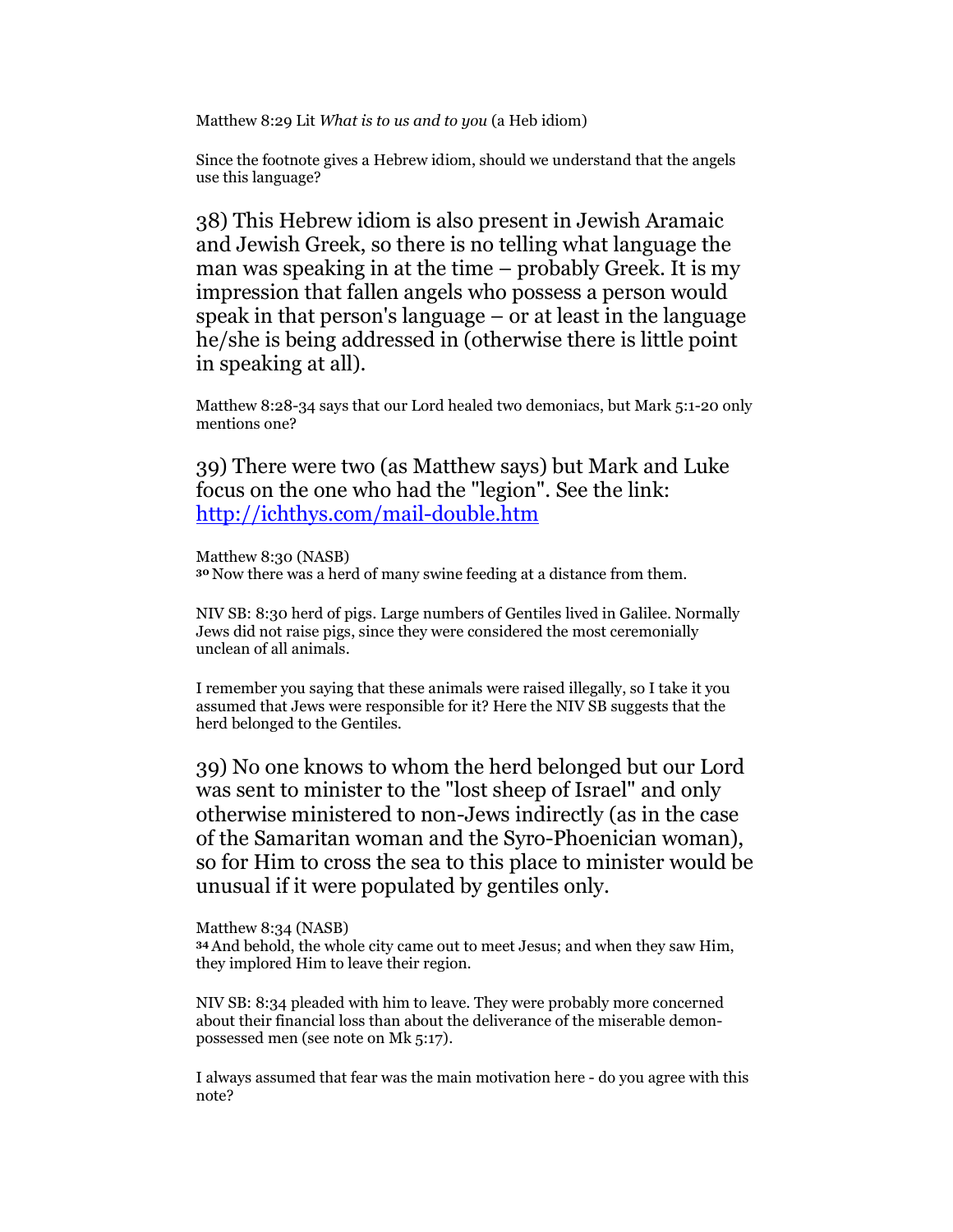40) What I find most remarkable about the passage is that after witnessing the amazing power of God the people ask Jesus to leave. They are definitely in fear, but instead of reacting to this legitimate impression of the majesty of God by prostrating themselves and seeking His truth and forgiveness, they would rather be relieved of the confrontation; the financial lost is merely an irritant and a means to making this terrible choice.

#### Matthew 9:8 (NASB)

8 But when the crowds saw this, they were awestruck, and glorified God, who had given such authority to men.

Why is "men" here used in the plural, since the crowds have only witnessed Jesus performing miracles? Or should we take the expression "who had given such authority to men" as meaning "who had given such authority for the benefit of men" (Bengel's commentary)?

40b) Because Jesus was clearly a man (and not so clearly to those who saw Him, God), but was performing miracles which only God can do – which should have impelled more to draw the correct conclusion about Him. By saying "men" and not "to a man", they were able to distance themselves from identifying Him as unique.

#### Matthew 9:11-12 (NASB)

11 When the Pharisees saw this, they said to His disciples, "Why is your Teacher eating with the tax collectors and sinners?"12 But when Jesus heard this, He said, "It is not those who are healthy who need a physician, but those who are sick.

Jesus knew that Pharisees were "sick" also, so does He here accept Pharisees' own perception of themselves in the sense that since they do not see the need for a physician, He will not heal them?

## 40c) He doesn't accept it, but He very wisely puts them into the position of either having to recognize that they need help too, or else to confirm themselves in their hard-hearted illusion of legalistic perfection.

### Matthew 9:15-17 (NASB)

<sup>15</sup>And Jesus said to them, "The attendants of the bridegroom cannot mourn as long as the bridegroom is with them, can they? But the days will come when the bridegroom is taken away from them, and then they will fast. 16 But no one puts a patch of unshrunk cloth on an old garment; for the patch pulls away from the garment, and a worse tear results. 17 Nor do people put new wine into old wineskins; otherwise the wineskins burst, and the wine pours out and the wineskins are ruined; but they put new wine into fresh wineskins, and both are preserved."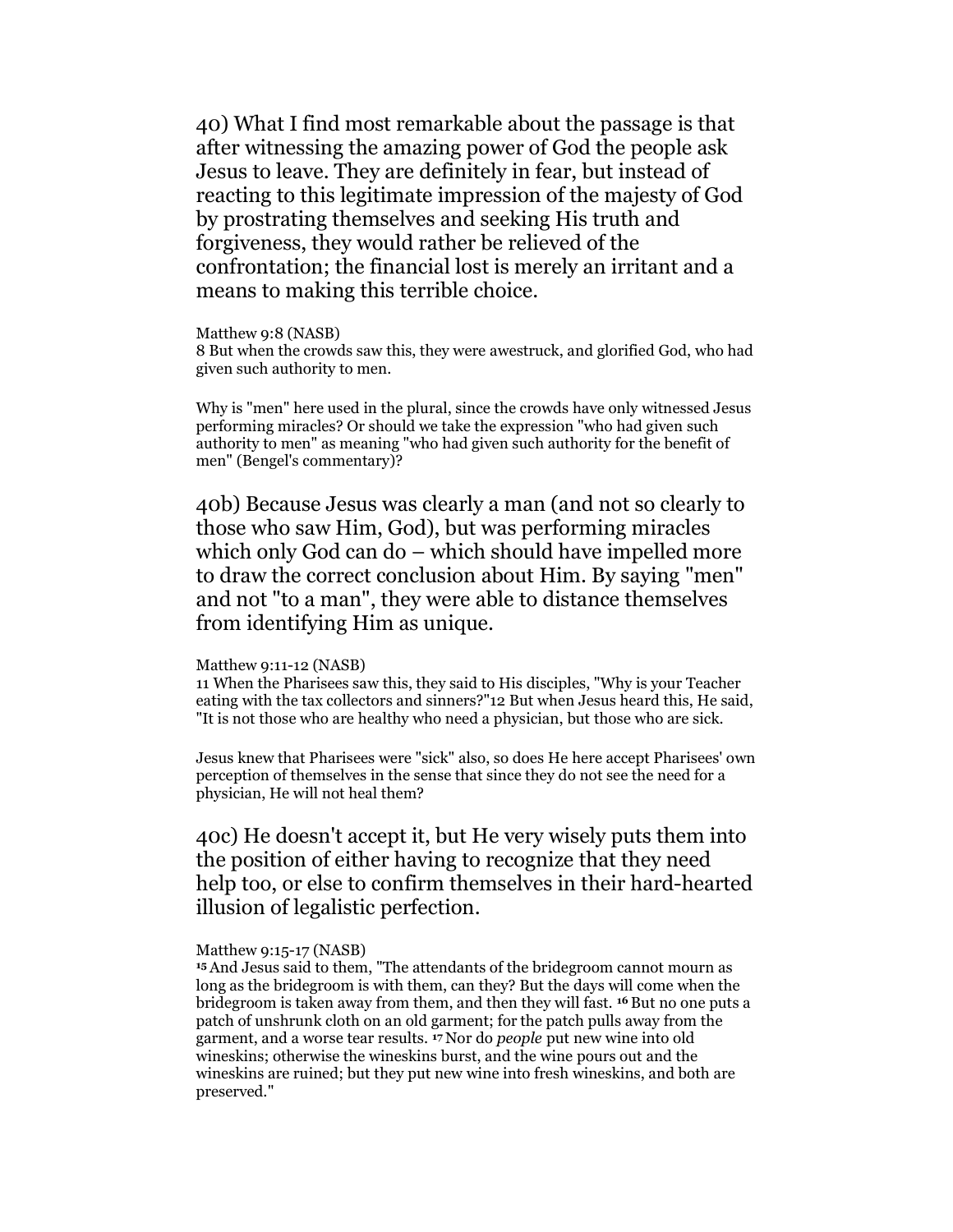I understand both the point our Lord makes in verse 15 and in verses 16-17. What is unclear to me is the relationship between the two. What is the link between them?

41) They both relate to doing what is appropriate to the circumstances of one's ministry. There is a time for everything. Figuring out the right thing to do at the right time is a significant part of spiritual growth; the principle also has broader applications as well. For Jesus' disciples, it meant that being involved with the people they were ministering to along with Jesus was what was important at the time, not what the Pharisees thought to be important; for us today, it means not trying to change the old when we should be serving the new since the two have little in common in fact (e.g., trying to change the Roman Catholic church – or any traditional church – from within would, it seems to me, violate our Lord's implicit advice here).

Matthew 9:24 (NASB) <sup>24</sup>He said, "Leave; for the girl has not died, but is asleep." And they began laughing at Him.

I'm wondering how we should understand these words spoken by our Lord. Should they be taken literally, possibly meaning that the girl had actually died, but when our Lord said that she was asleep, her life returned to her?

42) On the one hand, death can be called sleep (our Lord says the same thing about Lazarus in John's gospel); on the other hand, our Lord's genuine love and mercy is seen shining through here. What tel-evangelist today would not put up on every possible medium an announcement of a dead person brought back to life? But our Lord, partly out of a desire to preserve freedom of action for His own ministry, but also out of consideration for the girl and her family – lest they become celebrities to no good end – does what He can under the circumstances to protect their privacy.

Matthew 10:2 (NASB)

<sup>2</sup>Now the names of the twelve apostles are these: The first, Simon, who is called Peter, and Andrew his brother; and James the son of Zebedee, and John his brother;

Why is "the first" put before Simon?

43) This just indicates we have a sequence, namely, the order in which our Lord called the disciples.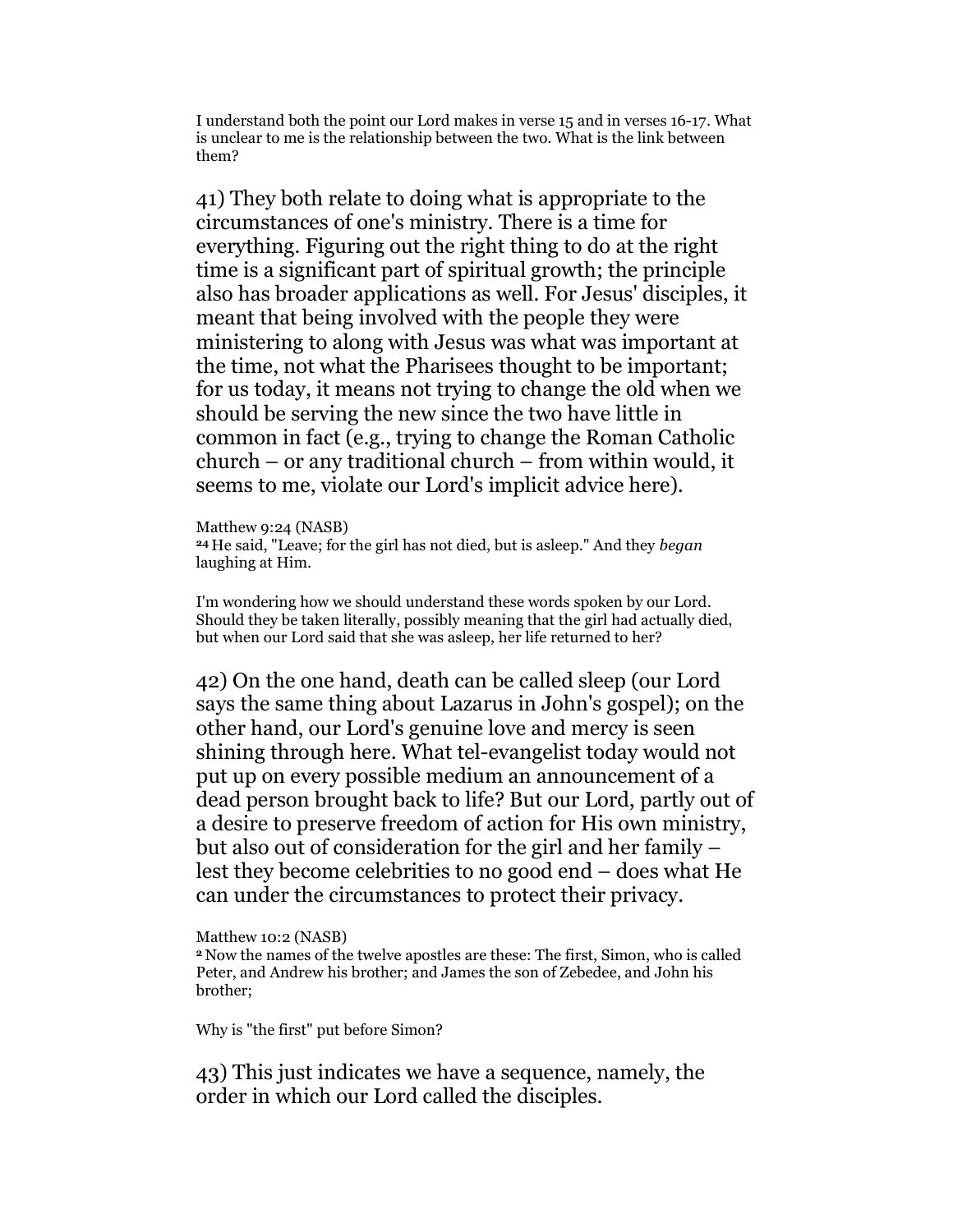Matthew 10:4 (NASB) <sup>4</sup>Simon the [a]Zealot, and Judas Iscariot, the one who betrayed Him.

Matthew 10:4 Or Cananaean

a) Could you explain the footnote? How should Simon's name be rendered?

[see next]

b) NIV SB: 10:4 the Zealot. Either a description of Simon's religious zeal or a reference to his membership in the party of the Zealots, a Jewish revolutionary group violently opposed to Roman rule over the Holy Land (see chart).

What is your take on this note?

44) The word kananaios (and so then also kananistes) seems to mean "from Cana", but we know from Luke 6:15 and Acts 1:13 that Simon was a "Zealot", that is, a member of a political movement wishing to bring in the kingdom by force (he was thus apparently rescued from this false approach by our Lord's teaching of the truth). So scholars (notably Schürer) have derived the Greek adjective ( and noun) from the Aramaic word for zeal  $(qan'an)$  – it is used thus in the Targums and other Jewish literature, notably for those who opposed the Romans. So while it is possible that Simon was a Zealot and from Cana, the translation "Zealot" here is probably correct.

Matthew 10:9-10 (NASB)

<sup>9</sup>Do not acquire gold, or silver, or copper for your money belts, 10 or a bag for your journey, or even two coats, or sandals, or a staff; for the worker is worthy of his support.

Do the last words of verse 10 mean that our Lord wanted the apostles to be fully dependent on the provisions given by people they visited?

45) He wanted them to be totally dependent on God, and for the ministry thus to be seen to have both the clearly supernatural origin it did have, and also for there to be absolutely no question of a profit motive – the twelve would only use/take what they needed and would acquire nothing in the process (setting them noticeably apart from other pseudo-ministries of that day, not to mention most in our own day).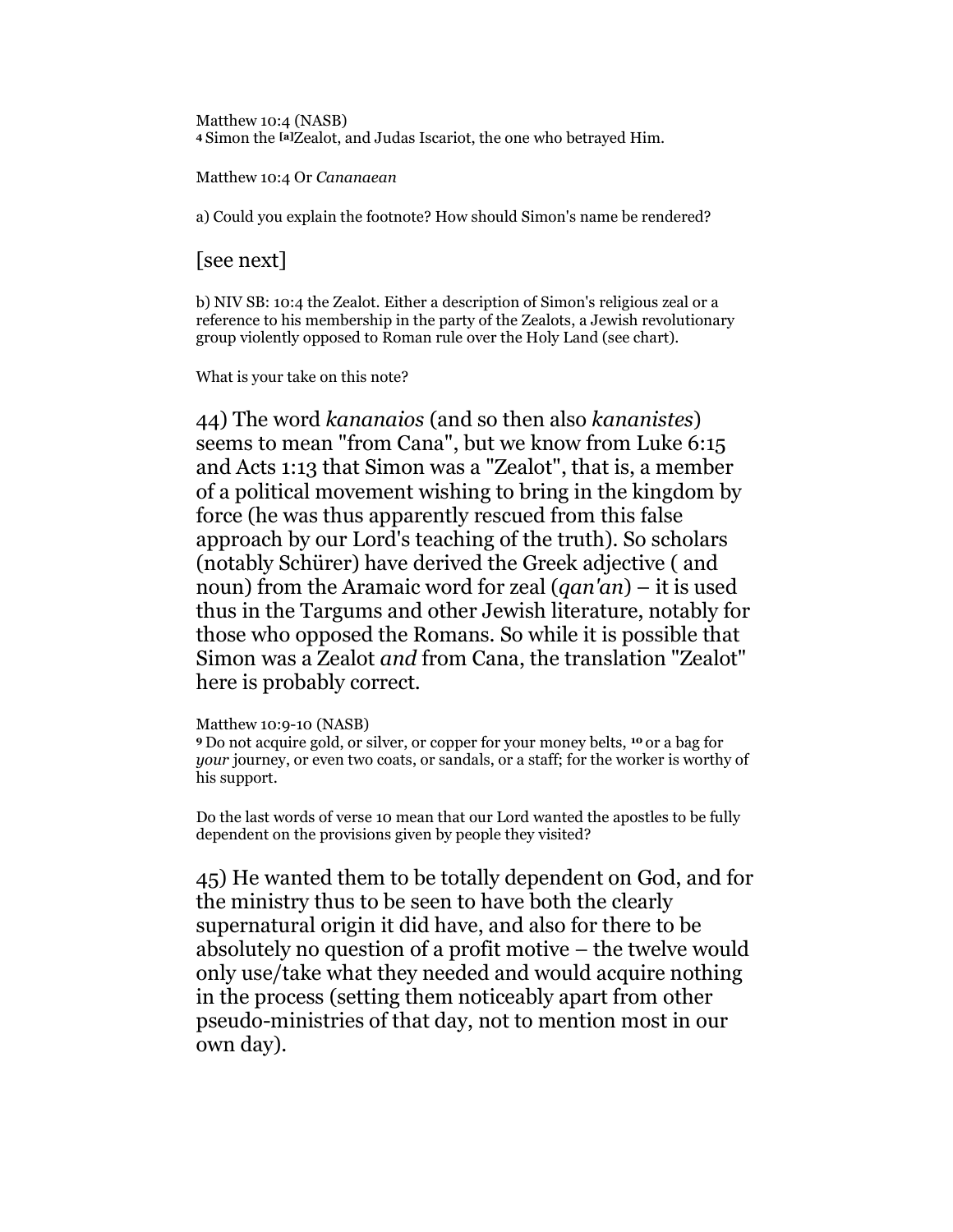Matthew 10:13 (NASB) 13 If the house is worthy, give it your blessing of peace. But if it is not worthy, take back your blessing of peace.

NIV SB: 10:13 If the home is deserving. That is, "If the head of the house loves peace" (Lk 10:6). let your peace return to you. Either (1) retract your blessing or (2) leave the house.

How should we understand "take back your blessing of peace"?

45b) Matthew does have the third person imperative but Luke has the future ("it will"); so our Lord is describing the blessing (peace) that will abide in a house that treats these apostles well, but notes that if on entering the house proves unworthy in not responding, then they will leave and their blessing with them.

Matthew 10:15 (NASB) <sup>15</sup> Truly I say to you, it will be more tolerable for the land of Sodom and Gomorrah in the day of judgment than for that city.

a) Could you explain these words? Why is the judgment on the city who rejects the apostles more severe than Sodom and Gomorrah?

b) Some use this passage to support the notion of there being different degrees of eternal punishment - do you agree with this?

46) To take the last part first, in the Bible I find only "the second death" as being the result of refusing to accept Jesus as Lord in this life, Dante notwithstanding, and that is certainly bad enough and terrifying enough to get anyone's attention – if there is even a spark of desire to put God in front of self. The main problem I see with positing differences in hell is that it might lead some (falsely) to assume that "since I am not so bad as X, hell won't be so bad for me" – and that is the peak of self-delusion. As to Sodom and Gomorrah, Lot is saved, but a city that completely rejects the gospel will by definition not have any who escapes condemnation.

Matthew 10:26 (NASB)

<sup>26</sup>"Therefore do not fear them, for there is nothing concealed that will not be revealed, or hidden that will not be known.

Why does our Lord encourage His disciples by reassuring them that "there is nothing concealed that will not be revealed, or hidden that will not be known"? Are these words spoken for the disciples to realize that regardless of that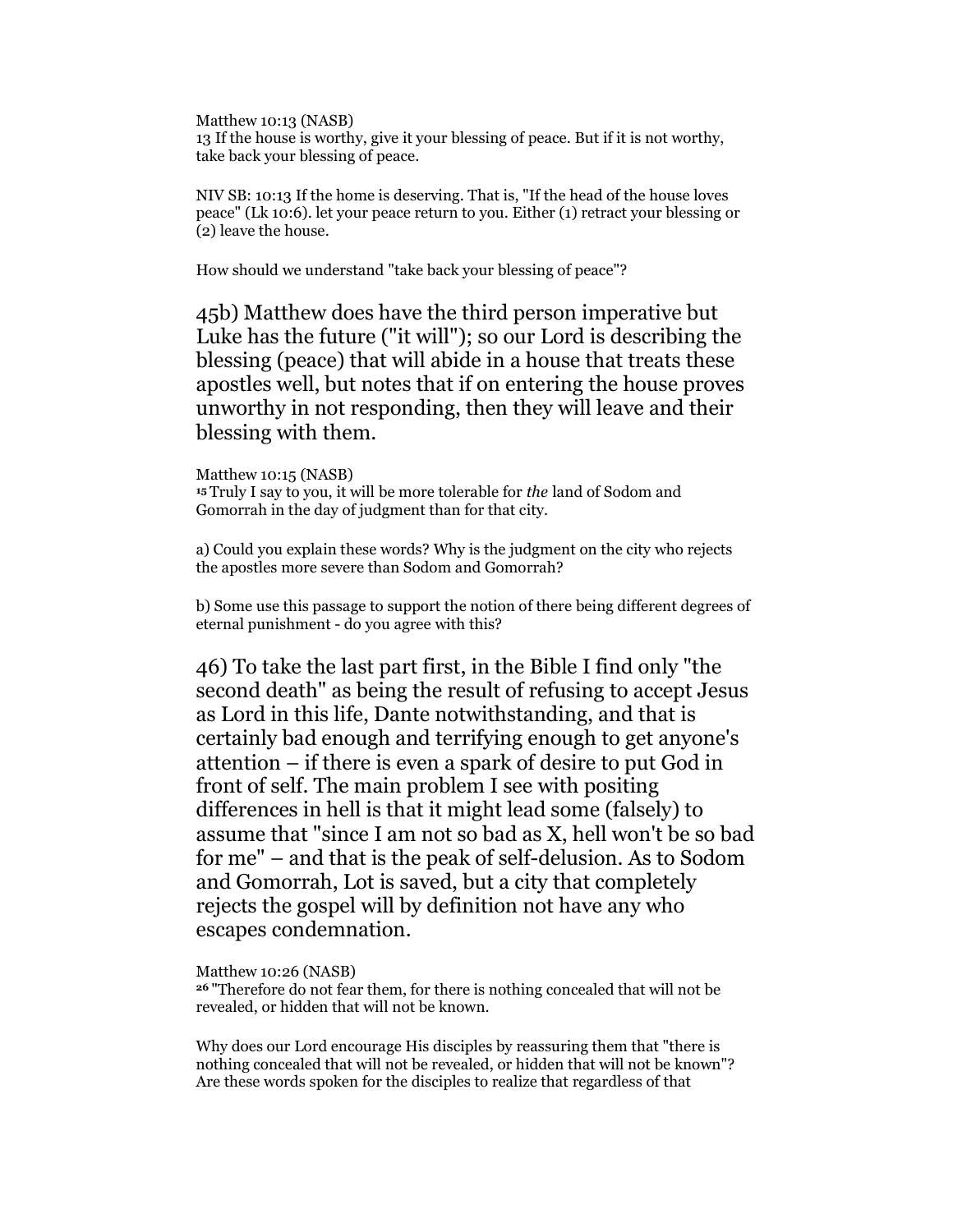situation on this side of heaven, everything will at some point become clear, i.e. eventually everyone will be judged?

47) Yes. That is a good way to put it. Once we truly do realize that absolutely everything that is taking place is in God's plan, that He is not being taken by surprise by any event, that He has already made perfect provision in eternity past for everything in our lives, and particularly for anything of which we might be fearful, then we can begin to relax and rest in the faith that makes these blessed truths more visible than what our eyes see and our ears hear.

Matthew 10:28 (NASB)

<sup>28</sup>Do not fear those who kill the body but are unable to kill the soul; but rather fear Him who is able to destroy both soul and body in hell.

Is soul here used as a synonym of spirit?

48) No. What we have here is the word psyche and psyche refers to "physical life"; if we believers are killed (i.e., if our physical life on this earth is taken away), it does not affect our eternal life (or resurrection bodies). But for those who deny the Lord, the end result is the second death rather than eternal life. Therefore God is worthy of fear but human beings are not.

#### Matthew 10:34 (NASB)

34 "Do not think that I came to bring peace on the earth; I did not come to bring peace, but a sword.

NIV SB: 10:34 At first glance this saying sounds like a contradiction of Isa 9:6 ("Prince of Peace"), Lk 2:14 ("on earth peace to those on whom his favor rests") and Jn 14:27 ("Peace I leave with you"). It is true that Christ came to bring peacepeace between the believer and God, and peace among humans. Yet the inevitable result of Christ's coming is conflict-between Christ and the antichrist, between light and darkness, between Christ's followers and the devil's followers. This conflict can occur even between members of the same family (vv. 35-36; Mk 10:29-30).

Do you agree with how the NIV SB reconciles this verse with Isaiah 9:6, Luke 2:14 and John 14:27?

48b) Anyone who has read the whole Bible will not, I think, see any contradiction, because the matters correctly brought up here by the NIV SB will be well known. This is the thing the world gets wrong and many Christians too, thinking that we are supposed to bring in the Millennium by our own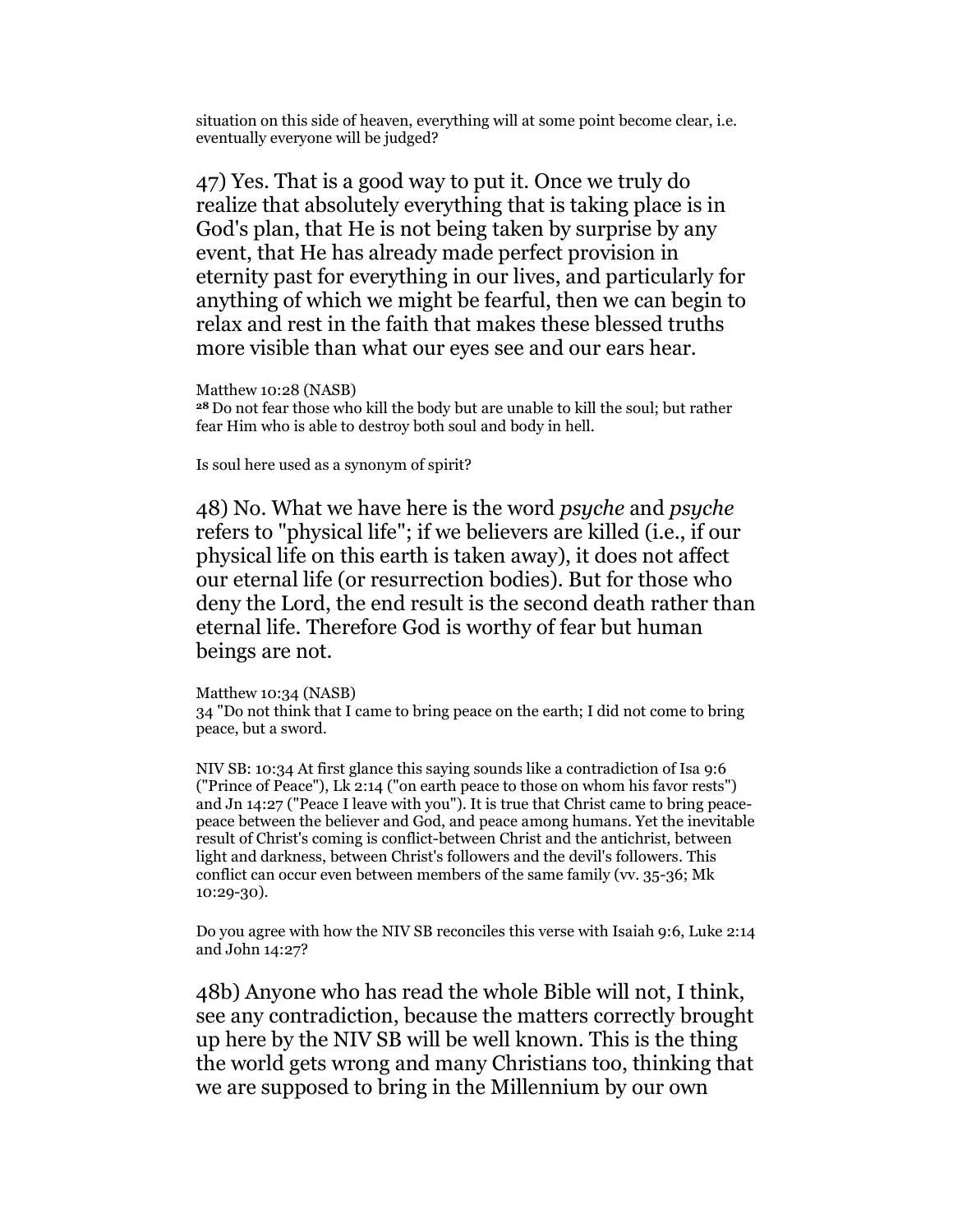devices, when in truth only Christ can bring it in, and the sword of the second advent will proceed the prophesied world peace of the Millennium.

Matthew 10:42 (NASB)

<sup>42</sup>And whoever in the name of a disciple gives to one of these little ones even a cup of cold water to drink, truly I say to you, he shall not lose his reward."

How should we understand "in the name of a disciple"? Does it mean "as taught by the disciple", "acting as a disciple"?

49) The versions which translate "because he is a disciple" have it right, I think. Theoretically, the phrase could also apply to the giver, and in Greek through the figure of speech known as apo koinou it could go with both at the same time. The idea is that if the motivation is of a Christian helping another Christian, that is an act whose reward will not be lost.

Matthew 11:6 (NASB) <sup>6</sup>And blessed is he who does not take offense at Me."

Matthew 11:6 Lit whoever Matthew 11:6 Or stumble over Me

How should we understand "he who does take offense" (or "stumble over")? It seems that belief isn't directly implied here, but rather not dismissing Jesus?

50) That's right. Remember what Paul says: "we preach Christ crucified, to the Jews a stumbling block and to the Greeks foolishness" (1Cor.1:23). The generation of Jesus' day, a "generation" which in spiritual terms is still on the scene, was expecting a conquering, glorious Messiah, and were surprised at Jesus – how could someone who to all appearances was a mere human being be the long-hoped from liberator from the Romans (regardless of the miracles He was performing)? To believe in Him required and requires (for those with this issue) not to stumble over that particular impediment of thwarted expectations and to believe in Him even so. The blessed are those who do believe in the actual Jesus who came to suffer and die for our sins – an absolute necessity if anyone were going to be saved.

Matthew 11:7-9 (NASB)

7 As these men were going away, Jesus began to speak to the crowds about John,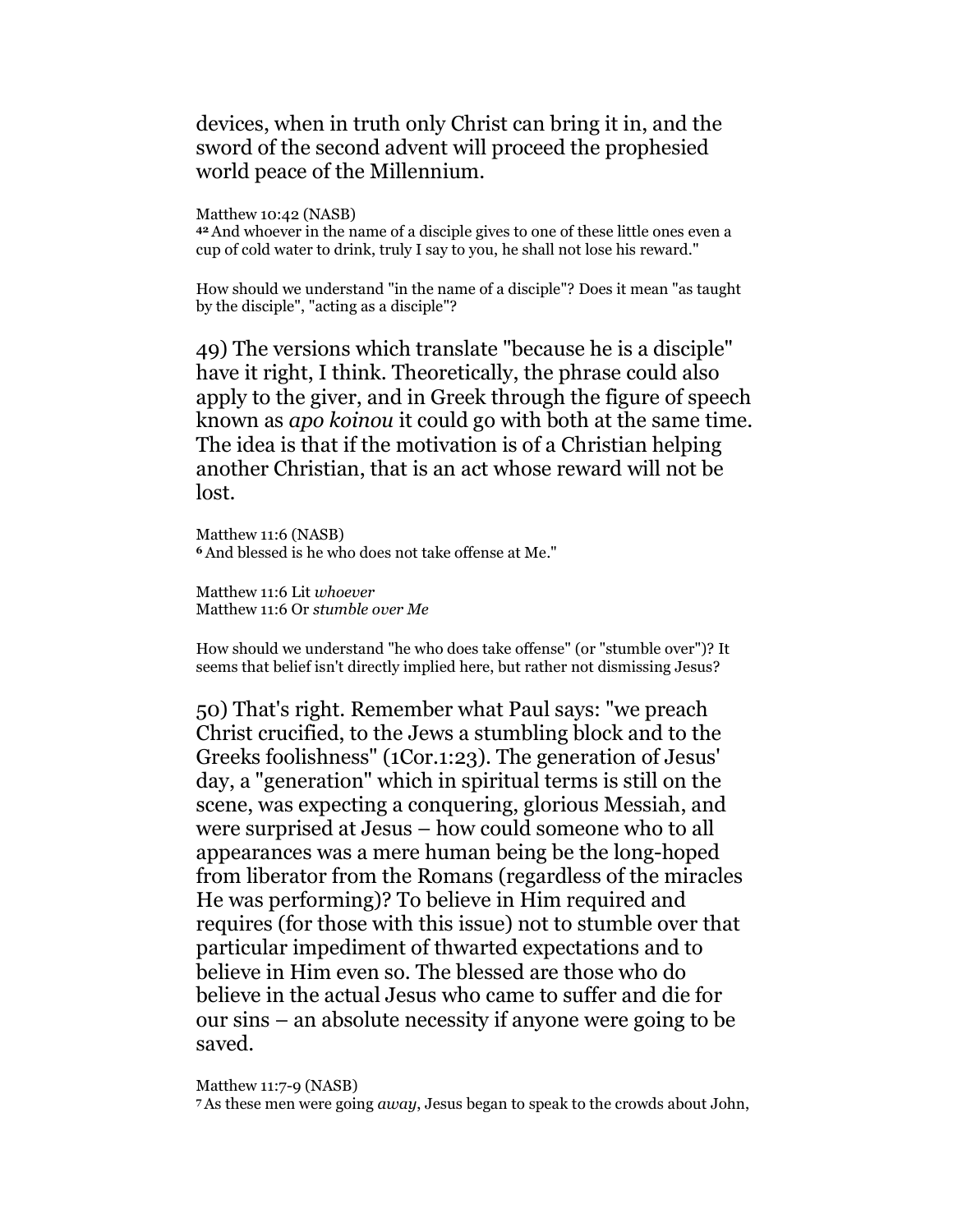"What did you go out into the wilderness to see? A reed shaken by the wind? <sup>8</sup> But what did you go out to see? A man dressed in soft *clothing*? Those who wear soft clothing are in kings' palaces! 9 But what did you go out to see? A prophet? Yes, I tell you, and one who is more than a prophet.

Could you explain this series of questions asked by our Lord and His reference to the reed, man in soft clothing and prophet?

51) The third question is the one to which the answer is obviously "yes!", and our Lord uses the first two to call attention to the extraordinary nature of John's ministry and his exceptional nature as a prophet (question #1 is obviously "no" because no one would seek out a common place, and question #2 is obviously "no" because no one would seek a typical celebrity "out of place").

#### Matthew 11:11 (NASB)

<sup>11</sup>Truly I say to you, among those born of women there has not arisen *anyone* greater than John the Baptist! Yet the one who is least in the kingdom of heaven is greater than he.

a) Does by saying that "the one who is least in the kingdom of heaven is greater than he" Jesus means that all those who are saved are, in their eternal state, greater than the greatest believer who is still on the earth?

52) That is my understanding as well. I believe our Lord says this because it makes the dramatic point that we should all be looking ahead, not to status on this earth, for even if we were #1 on earth it couldn't be compared to being the absolute last in line at the judgment seat of Christ. For unbelievers, this makes it clear that it is better to be saved than to be the most highly sought-out celebrity in this life; for believers, this makes it clear that finishing the course is more important and better than any momentary "spiritual success" or renown, especially if it doesn't really carry any weight in God's eyes, and most especially if it leads to a diminution of faith and the danger to salvation that always entails.

b) NIV SB puts forward a different interpretation: 11:11 greater than he. John belonged to the age of the old covenant, which was preparatory to Christ. The least NT believer has a higher privilege in Christ as a part of his bride the church (Eph 5:25–27, 32) than John the Baptist, who was only a friend of the bridegroom (Jn 3:29). Another view, however, stresses the expression "whoever is least," holding that the key to its meaning is found in  $18:4$  —"whoever takes the lowly position of this child." Such a person, though "least," is regarded by God as even greater than John the Baptist.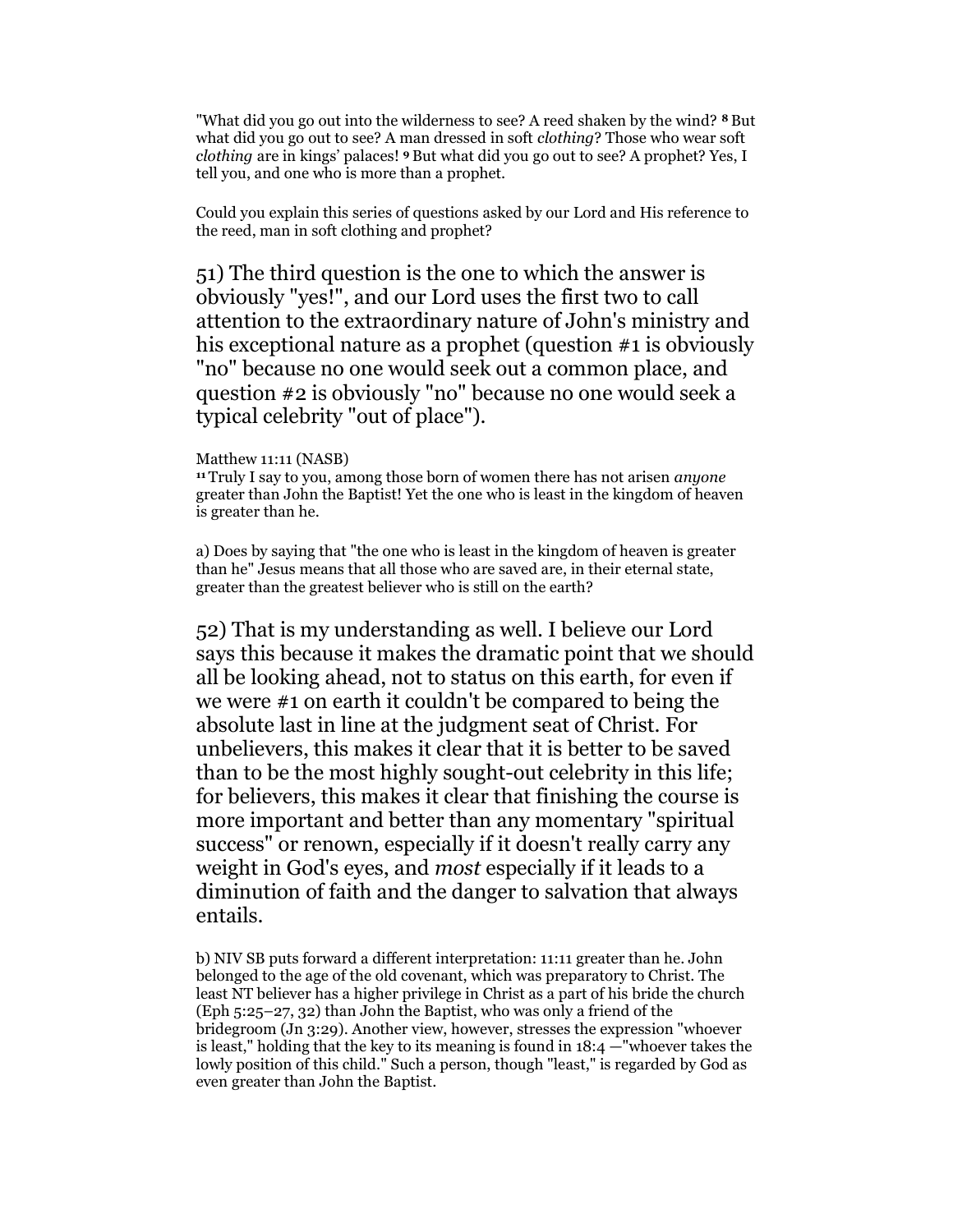53) I don't agree with either of the above; in terms of the second one, we are talking in this verse about the objective "least" whereas Matthew 18:4 is speaking about acting in humility in spite of any actual authority one might possess; in terms of the first interpretation here, the Church consists of everyone from Adam and Eve to the last person saved during the Tribulation – so that this is what I call a "hyperdispensationalist" interpretation. Scofield, Chafer and co. developed this set of doctrines (dispensationalism) in order to explain eschatology (primarily), but their followers have used this collective set of ideas as a hammer to pound down every rough spot in scripture with which they either don't agree or have trouble understanding. Instead of a lens used to reveal the truth, dispensationalism as currently practiced has become in many cases a means of blinding true understanding of what scripture actually says, means and teaches.

c) Does this passage again be taken to implicitly teach that eternal rewards are not equal?

54) While it is true that there is a distinction in eternal rewards, it is also true that every believer will have a certain basic "package" which, even bereft of all additional reward, will result in unimaginable eternal bliss with no jealousy, envy, sadness or regret. However, this passage is deliberately comparing apples (things on earth) with oranges (things after the resurrection), so I don't believe it can be used for that purpose.

I thought I would come back to it, as I probably didn't make my question clear enough. I was referring here to our Lord's words "least in the kingdom of heaven", which could be taken that there are different level of rewards - if someone is considered "least", then there must also be those who are greater.

## 54b) There are most certainly different levels of reward in heaven, and, yes, I would agree that this verse can be taken as proof of that (very nice!).

#### Matthew 11:12 (NASB)

12 From the days of John the Baptist until now the kingdom of heaven suffers violence, and violent men take it by force.

NIV SB: 11:12 From the days of John the Baptist. From the beginning of Jesus' ministry.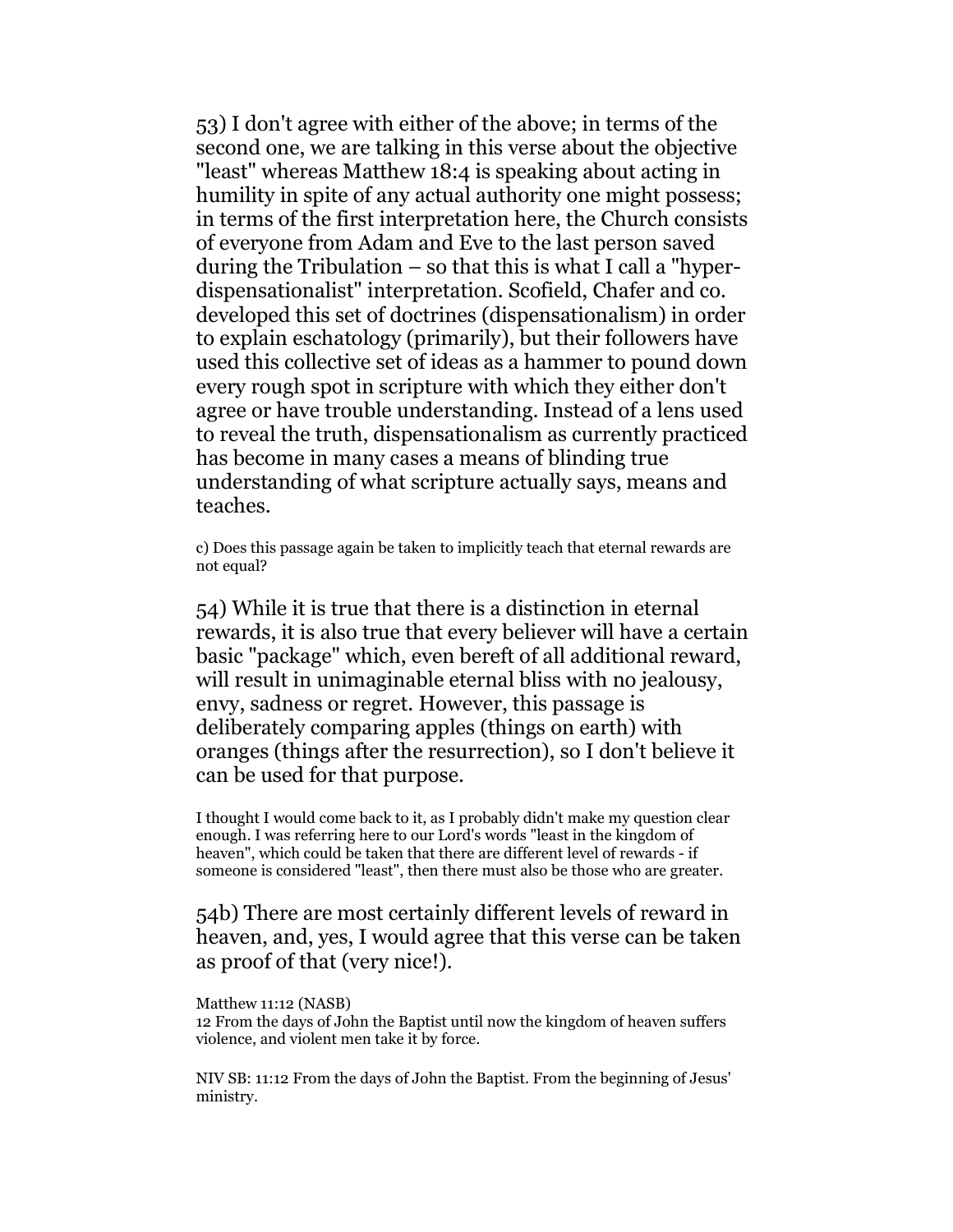Do you agree that "from the days of John the Baptist" our Lord meant from the beginning of His ministry?

55) The focus of the assault is in this time period, but the principle goes back to the beginning of human history – the Church Age changes the situation as the Church moves over to the spiritual offensive (not without opposition, I should add), evidenced by the great mass of believers entering the lists for Christ and His Church during this era.

Matthew 11:17 (NASB) 17 and say, 'We played the flute for you, and you did not dance; we sang a dirge, and you did not mourn.'

NIV SB: 11:17 played the pipe. As at a wedding. sang a dirge. As at a funeral. The latter symbolized the ministry of John, the former that of Jesus. The people of Jesus' "generation" (v. 16) were like children who refused to respond on either occasion.

It seems that the NIV SB interprets these words in a manner exactly opposite to yours, even though it requires to change the chronological order of "playing the flute" and "singing a dirge" - do you think that such a take is possible?

55b) I don't remember taking this verse as "Jesus/John"; I do recall explaining the next verse as John's separation vs. Jesus' engagement. I don't think it's necessary to match these up with weddings/funerals one way or the other. The point is that "this generation" is just looking for an excuse to reject the teaching of the truth, in a very childish way.

I thought you did make the match here - flute was played to John who didn't dance, and dirge to our Lord who didn't weep:

On Luke 7:31-35, most exegetes take both of these examples as describing children at play. They mimic adult behaviors as is common in all culture. In this example, they are described as playing at a (wedding?) celebration and inviting onlookers to "have a good time" (dance), and later as playing at a funeral and inviting onlookers to "mourn". They castigate those who do not do so. This Jesus uses as an analogy against those who were "not pleased" with John (they didn't like the fact that he didn't "dance" and used his asceticism as a reason to devalue what he was saying) and yet were still "not pleased" with Jesus (they didn't like the fact that he didn't "mourn" and used his lack of similar asceticism as a reason to devalue what He was saying).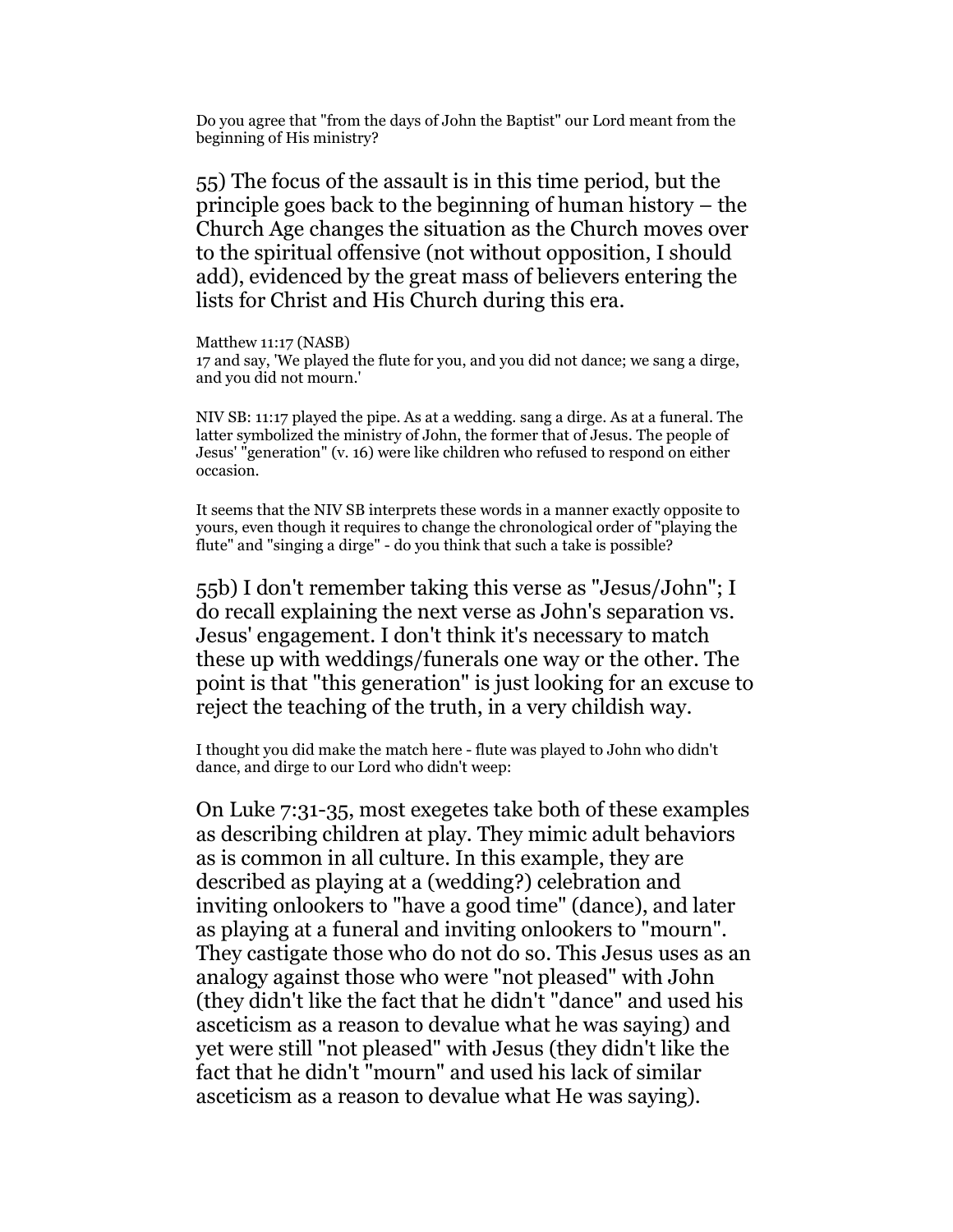Jesus makes it crystal clear with this analogy that the people who find fault with Him or John on either basis are really only "playing games" and are not serious about the message but only interested in discovering a way to find fault with the messenger.

55c) My "issue" is with the wording "symbolized the ministry"; what was at issue was only the behavior of John vs. that of Jesus – a very small detail in two ministries which were complementary in every way. It is true that John called to repentance – but so did our Lord. It is true that our Lord promised the Kingdom – but John proclaimed the coming King. I would be hesitant in the extreme to backcharacterize anything important from the facts that John lived ascetically as an example while Jesus met with people where they were (and certainly not in any sort of profligate way).

### Matthew 11:19 (NASB)

<sup>19</sup>The Son of Man came eating and drinking, and they say, 'Behold, a gluttonous man and a drunkard, a friend of tax collectors and sinners!' Yet wisdom is vindicated by her deeds."

What does our Lord mean by "wisdom is vindicated by her deeds"? Are these words spoken to say that the effectiveness of both John's and Jesus' ministry proves their way of living was right? I read numerous interpretations, your clarification will be most helpful.

55d) The Greek conjunction which connects this sentence with what goes before is kai, not alla. And while kai can occasionally be adversative in biblical Greek, there are no indications that such is the case here. So what we have here is a case of faulty punctuation (there being no punctuation in the original Greek, of course). This sentence is something else that the "know-it-alls" said about Jesus, implying with these sanctimonious words that if our Lord had true wisdom, He would not be associating with this rabble or acting in a way contrary to the national expectations for a "prophet" (eating and drinking as opposed to fasting and living ascetically like John).

I'm still not entirely sure why our Lord says "Yet wisdom is vindicated by her deeds"?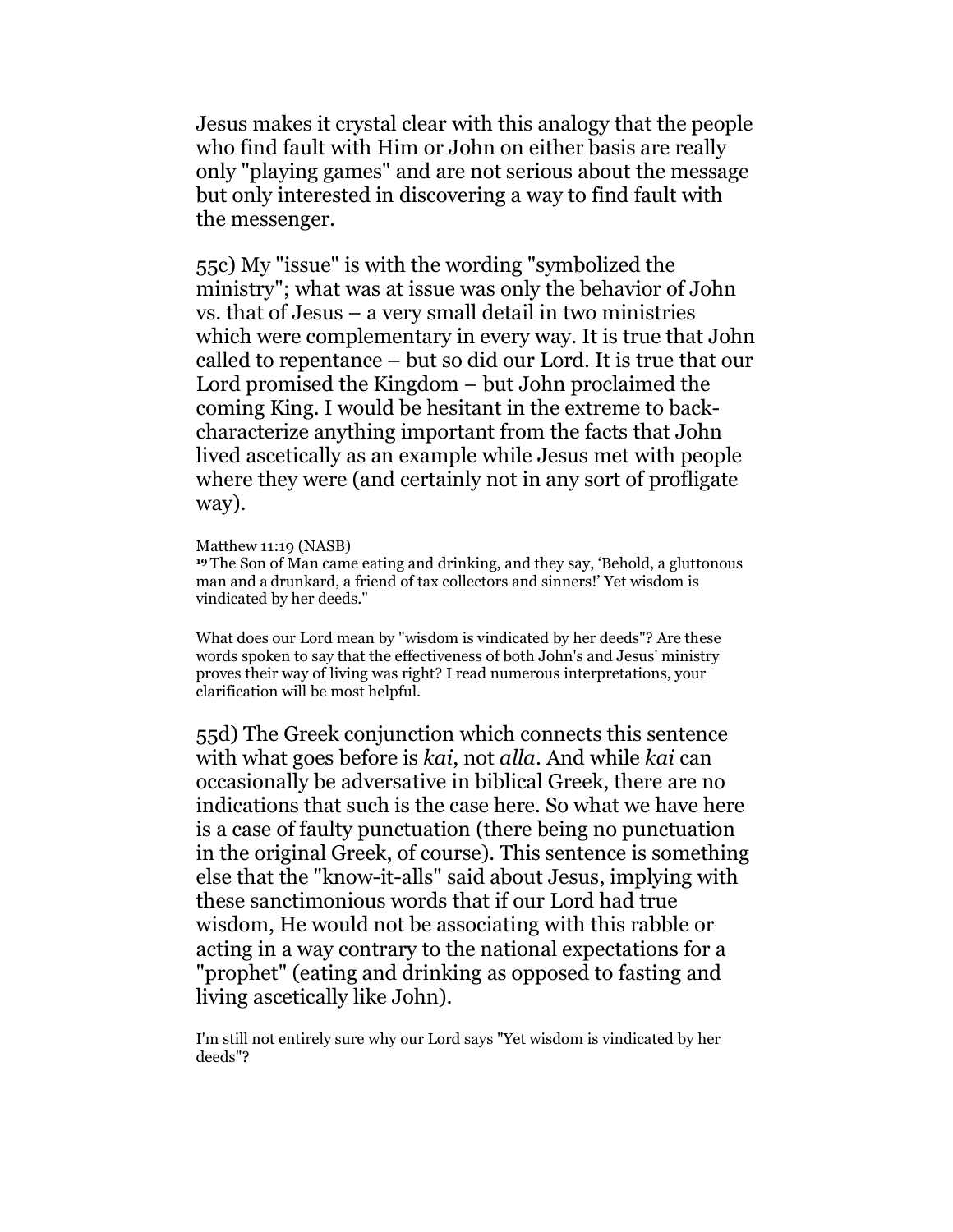55e) I guess I didn't make this one clear enough. Jesus didn't say this. This is what the Pharisees said in their selfrighteousness about Him, implying that because He ate with sinners His deeds proved that He was not wise. The versions punctuate incorrectly to make it sound as if Jesus is quoting this as a proverb rather than quoting the Pharisees (which is the true case).

Matthew 11:21 (NASB)

<sup>21</sup>"Woe to you, Chorazin! Woe to you, Bethsaida! For if the miracles had occurred in Tyre and Sidon which occurred in you, they would have repented long ago in sackcloth and ashes.

Could you explain the reference to Tyre and Sidon?

56) Tyre and Sidon are gentile cities, so our Lord's remark casts the lack of gratitude and lack of spiritual responsiveness in these two Jewish cities in a starkly negative light.

Matthew 11:27 (NASB)

27 All things have been handed over to Me by My Father; and no one knows the Son except the Father; nor does anyone know the Father except the Son, and anyone to whom the Son wills to reveal Him.

What does our Lord mean by "no one knows the Son except the Father"?

56b) No one was accepting the Lord for who He was – but the Father knew; further, without the Son, it's impossible to accept the Father (the verb here in both cases is epigignosko, not gignosko, i.e., the full-knowledge that comes only with faith).

Matthew 11:28 (NASB) <sup>28</sup>"Come to Me, all who are weary and heavy-laden, and I will give you rest.

NIV SB: 11:28 weary and burdened. Probably a reference to the "heavy … loads" the Pharisees placed "on other people's shoulders" by insisting on a legalistic interpretation of the law (23:4).

Do you agree that the reference is to the heavy loads placed by pharisaical legalism?

57) I would not want to limit this wonderful passage. Sin is a heavy load, as is the consciousness thereof. Every human being becomes aware from an early age of the problem of death and imperfection – and, as Romans chapter one tells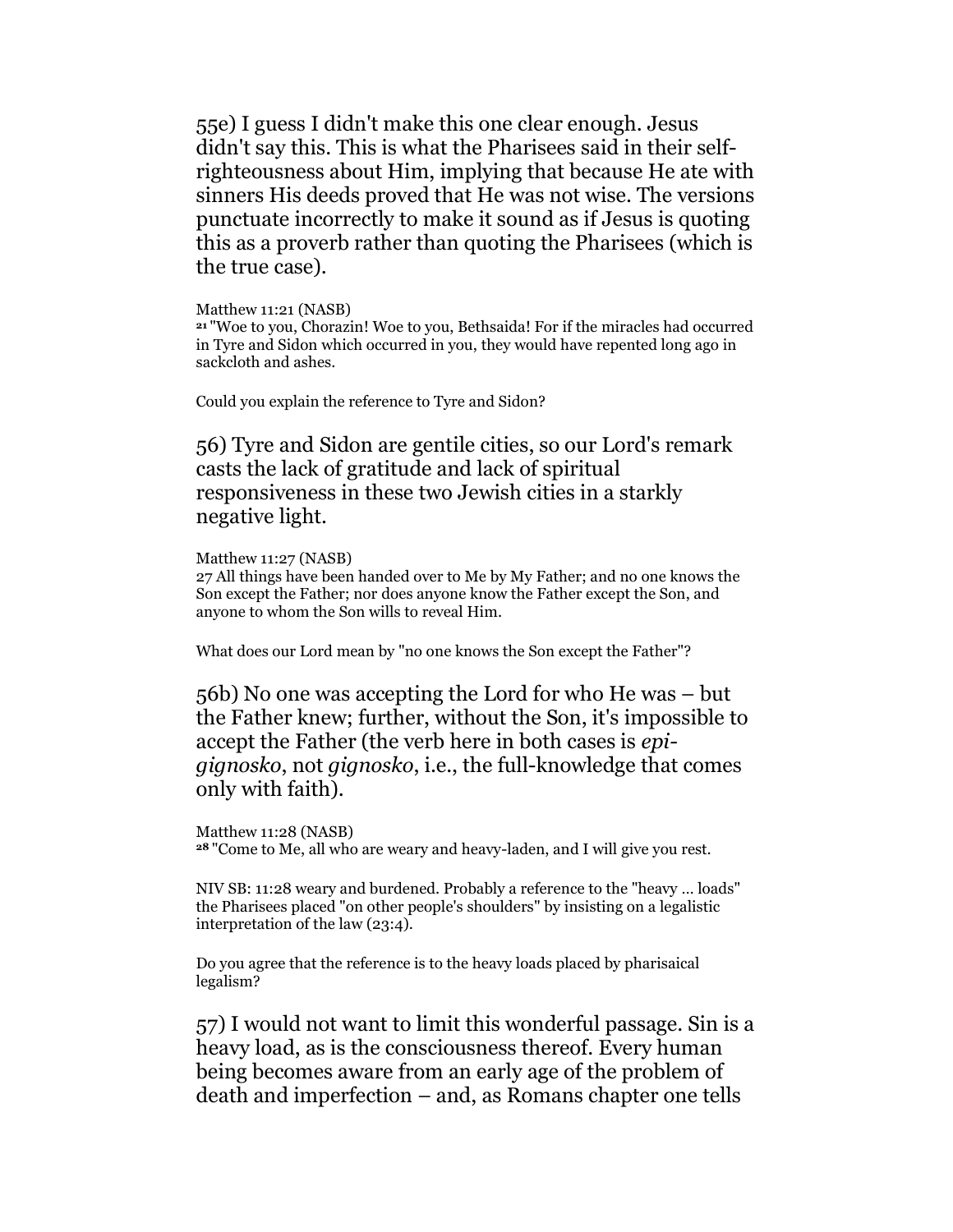us, also of the existence, magnitude and righteousness of God. Facing death and judgment under the burden of sin is indeed a heavy load whose only relief is the salvation which comes through faith in Christ alone.

Matthew 12:8 (NASB) <sup>8</sup>For the Son of Man is Lord of the Sabbath."

Was it our Lord who gave the Law to Moses? If so, could we understand that since He is the One who gave it, He can also change it?

58) Yes (see  $Q/A$  #18 and #33 above). This really is the point: the Sabbath was designed by God for the benefit of man; Jesus Christ took on true humanity and as Lord of the Sabbath made use of that day for the benefit of man – the true purpose of the Sabbath.

Matthew 12:17-21 (NASB) 17 This was to fulfill what was spoken through Isaiah the prophet: 18 "Behold, My Servant whom I have chosen; My Beloved in whom My soul is well-pleased; I will put My Spirit upon Him, And He shall proclaim justice to the Gentiles. 19 "He will not quarrel, nor cry out; Nor will anyone hear His voice in the streets. 20 "A battered reed He will not break off, And a smoldering wick He will not put out, Until He leads justice to victory. 21 "And in His name the Gentiles will hope."

Could you clarify why Matthew quotes Isaiah at this particular point and how this quotation is linked to the events presented so far in the chapter?

58b) This affirmation of our Lord as the Messiah and the fulfillment of all the Messianic promises comes after the deliberate rejection of Him by the nation's leaders. As a result, He will die for the sins of the people – and for all people – with the result that He will be the hope of all nations, the Savior of the world.

Could "not quarreling" nor "crying out" be matched with the fact that our Lord withdraws (verse 15) and the battered reed to be the man whom our Lord healed (verses 10-13)?

58c) I wouldn't reject that as an application. For me, verse nineteen speaks of the cross; verse twenty of His policy of mercy as a result; verse twenty-one of the results of the expansion of the gospel. So Matthew is "looking ahead" at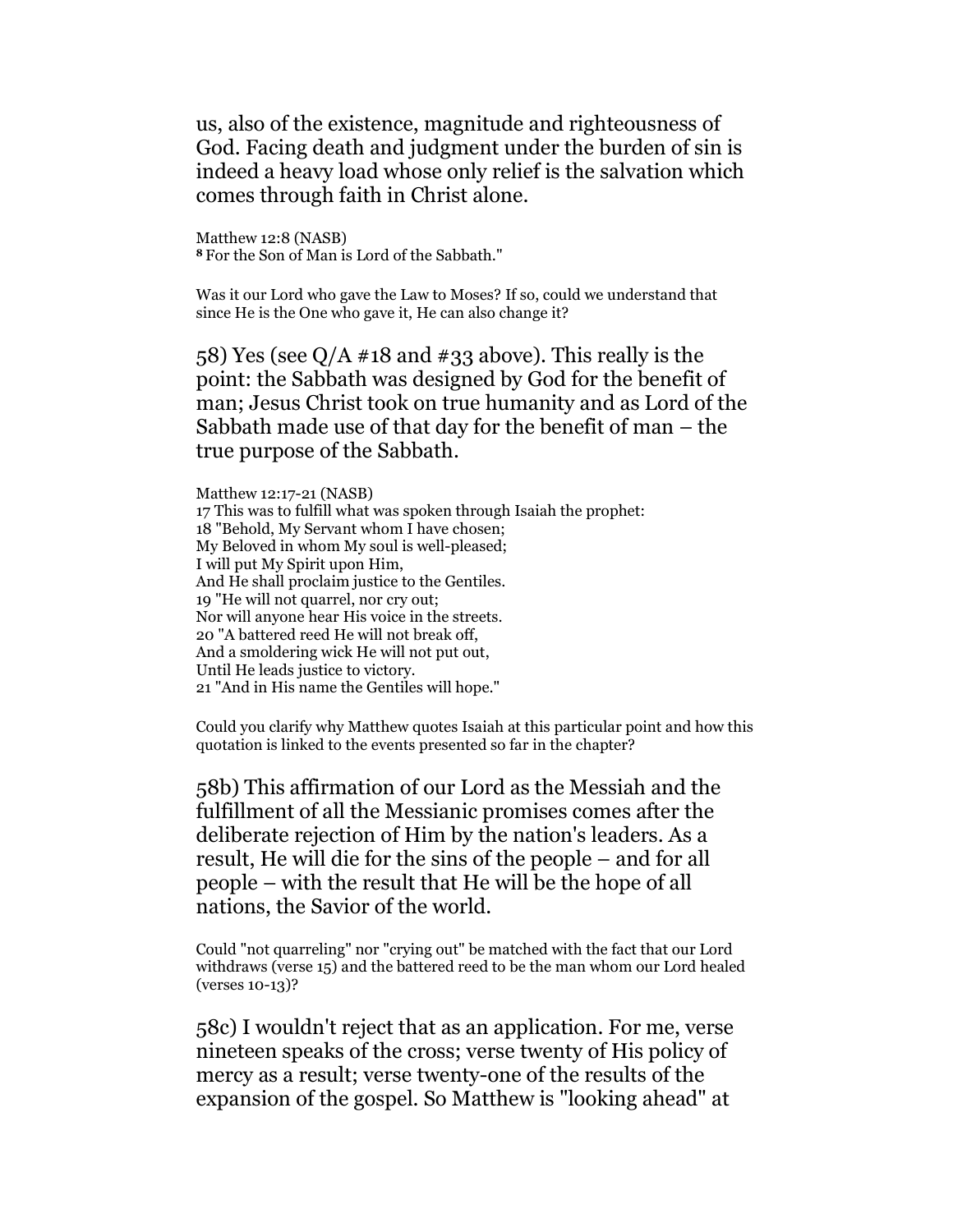this point and foreshadowing all that is to come at this appropriate "take off" point.

Matthew 12:19 (NASB) <sup>19</sup>"He will not quarrel, nor cry out; Nor will anyone hear His voice in the streets.

Is this prophecy a reference to our Lord's humility?

59) Yes: to His kenosis and the uniqueness of the first advent (see the link), and in particular also to the courage with which He endured the gauntlet of suffering in order to get to the cross (cf. Is.53:7 quoted at Acts 8:32).

Matthew 12:27 (NASB) <sup>27</sup>If I by Beelzebul cast out demons, by whom do your sons cast them out? For this reason they will be your judges.

Does this verse mean that there were other Israelites capable of casting out demons who were not among the apostles?

60) No. What it means is that contemporary Jews recognized that demon possession was common enough in their day and made efforts to cast them out – one would think by invoking the Name of the Lord. Those who criticized our Lord for doing something effectively which others whom they approved of were actually unable to do were thus indirectly condemning their own judgment: Jesus establishes with these words that He is doing nothing other than what Jews in very good repute were trying to do – except that He was not vainly "play acting". Clearly, criticizing Him for this (in blasphemous terms) was completely inconsistent with applauding others who vainly tried to do the same thing.

How should we understand our Lord's words "For this reason they will be your judges"?

60b) Since even the Pharisees' own sons are doing what Jesus is doing (although without the Spirit and therefore without effect), they bear witness to the fact that the Pharisees' objection/accusation is groundless.

Matthew 12:31 (NASB)

<sup>31</sup>"Therefore I say to you, any sin and blasphemy shall be forgiven people, but blasphemy against the Spirit shall not be forgiven.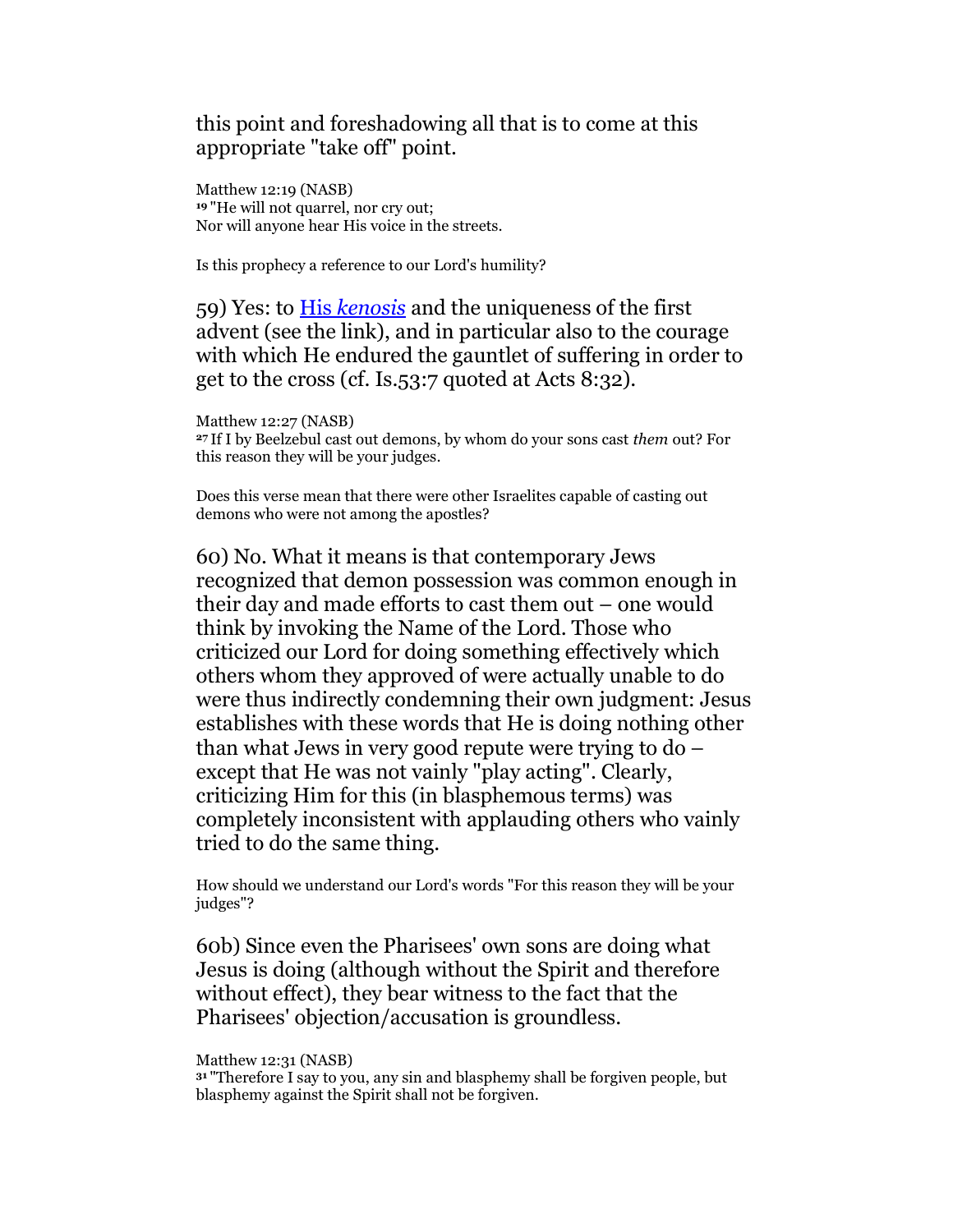NIV SB: 12:31 blasphemy against the Spirit will not be forgiven. The context (vv. 24, 28, 32) suggests that the unpardonable sin was attributing to Satan Christ's authenticating miracles done in the power of the Holy Spirit (see note on Mk 3:29).

NIV SB provides an explanation which sounds very reasonable - do you agree it's correct?

61) Yes, as far as it goes; since the Spirit testifies to the truth of the gospel, calling the Spirit satanic is a firm rejection of the gospel; and rejection of the gospel is always thus blasphemy because it calls God a liar, impugning the truth of the message the Spirit is mediating. Thus the only unpardonable sin is rejecting the gospel, rejecting Jesus Christ: the refusal to accept Him and His sacrifice was the only sin for which Christ could not die since it is by taking on humanity and dying for sin that all are saved who accept Him and His work on the cross.

Matthew 12:32 (NASB)

32 Whoever speaks a word against the Son of Man, it shall be forgiven him; but whoever speaks against the Holy Spirit, it shall not be forgiven him, either in this age or in the age to come.

What does our Lord mean by "the age to come"?

## 61b) Eternity is meant: refusing to accept Jesus as Savior results in eternal condemnation

Matthew 12:36 (NASB) <sup>36</sup>But I tell you that every careless word that people speak, they shall give an accounting for it in the day of judgment.

NIV SB: 12:36 day of judgment. At Christ's second coming; sometimes referred to as "that day"  $(7:22; 2Ti 1:12, 18)$ , "the day of slaughter" (Jas 5:5; see note there).

How do we know that Christ's second coming is meant here rather than the final judgment?

62) As you discern, the note is incorrect; our Lord is speaking about unbelievers here. Those who are held to account at the last judgment are unbelievers and their judgment comes at the end of history (the Great White Throne of Revelation  $20 =$  the judgment of the goats in Matthew 25).

Matthew 12:42-45 (NASB)

42 The Queen of the South will rise up with this generation at the judgment and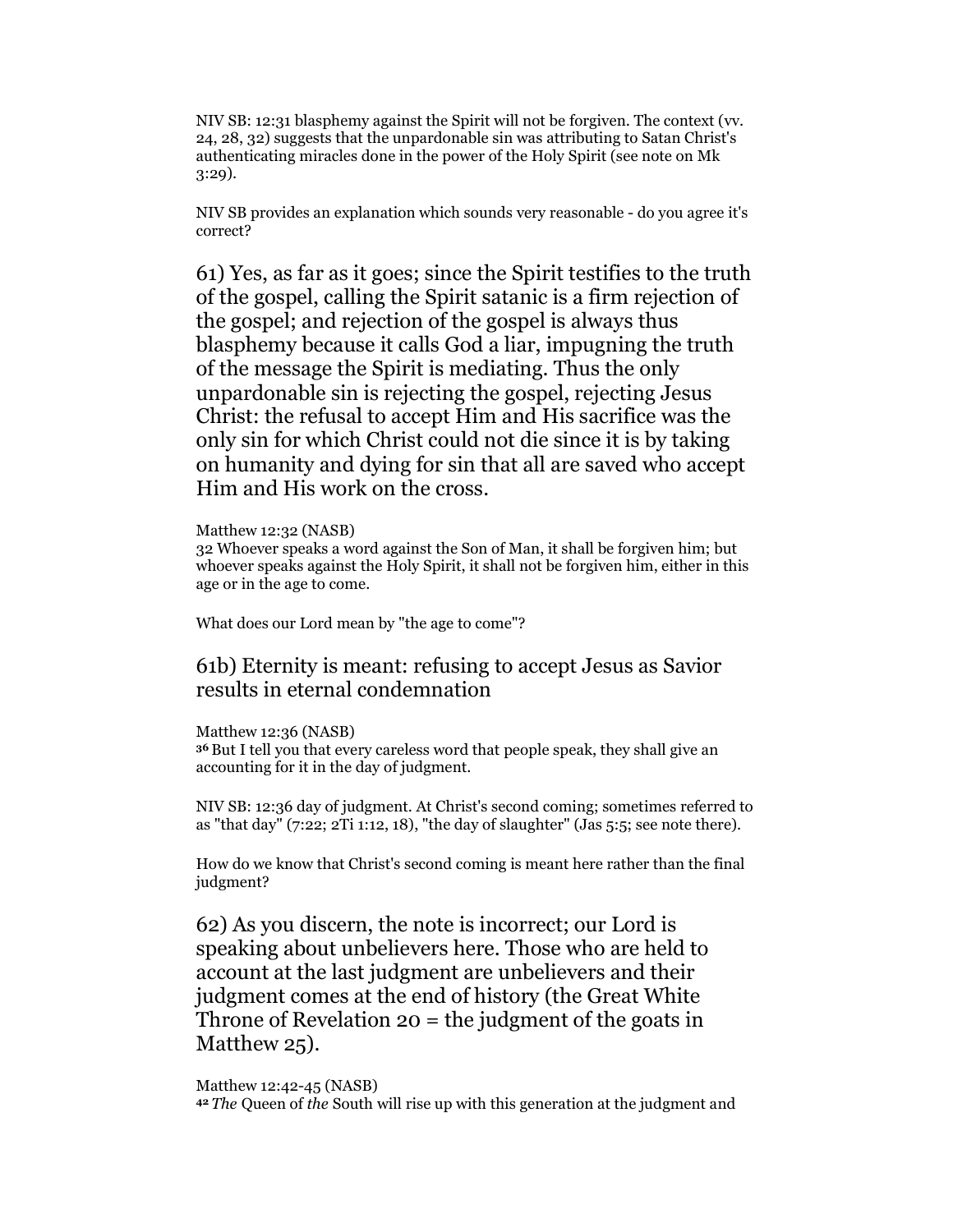will condemn it, because she came from the ends of the earth to hear the wisdom of Solomon; and behold, something greater than Solomon is here. 43 "Now when the unclean spirit goes out of a man, it passes through waterless places seeking rest, and does not find it. 44 Then it says, 'I will return to my house from which I came'; and when it comes, it finds it unoccupied, swept, and put in order. 45 Then it goes and takes along with it seven other spirits more wicked than itself, and they go in and live there; and the last state of that man becomes worse than the first. That is the way it will also be with this evil generation."

Could you please explain the relationship between the teaching given in Matthew 12:42 and the one which follows - Matthew 12:43-45?

63) As with an earlier question, the relationship is not necessarily one of interdependent connection. Our Lord is talking in this section about the hardness of those who refuse to accept Him, and in the first part you ask about "this generation" compares unfavorably to gentile foreigners of the past who came from remote areas to hear the truth and yet our Lord's contemporaries who have the truth thrown into their laps are not interested in it. The passage about the unclean spirit makes a similar point in that our Lord has given His hearers a wonderful blessing, the truth of the gospel, but it is of no use to them if they do not respond so as to be liberated from spiritual bondage – the end will be worse than the beginning.

Matthew 12:47 (NASB) <sup>47</sup>Someone said to Him, "Behold, Your mother and Your brothers are standing outside seeking to speak to You."[a]

Matthew 12:47 This verse is not found in early mss

Should verse 47 be a part of the scripture?

64) It's a little hard to say. It's not present in Vaticanus; Sinaiticus doesn't have it in the text per se but Aleph also accidently omits another short phrase; both that phrase and verse 47 are in the bottom margin and appear to be in the same hand or the hand of a contemporaneous corrector. Since the omission may be explained by homoioteleuton (similar ending of a phrase causing the eye to jump forward), there are good reasons for including it. Moreover, since the sentence may be the basis for our Lord's reply in the next verse, there is much evidence to consider it original. On the other hand, these reasons also explain an inclusion of something not actually present in the original.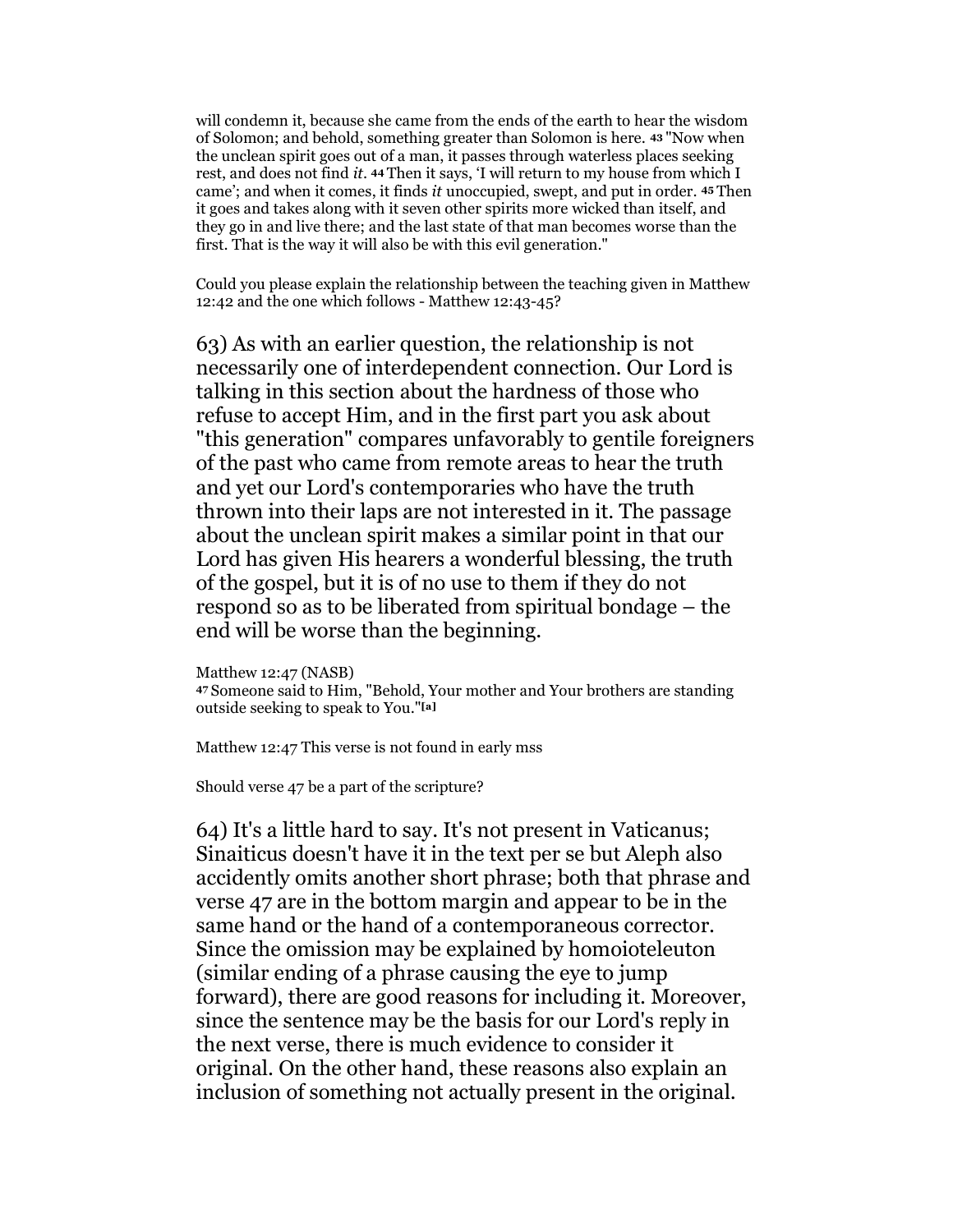What we can say is that Mark 3:32 and Luke 8:20 do reference the interlocutors telling our Lord about the presence of His family – so it happened like this, whether or not we ought to include the additional words here.

### Matthew 13:3 (NIV)

<sup>12</sup> He told them still another parable: "The kingdom of heaven is like yeast that a woman took and mixed into about sixty pounds of flour until it worked all through the dough."

Why did Jesus include the very specific number of 60 pounds in a parable?

64b) This amount ("three dry measures" tria sata) was apparently a standard amount of flour for baking up a batch of bread. So this is analogous to a "six pack of beer" or a "dozen donuts" where no one in our culture would say "five beers" or "ten donuts". Analogously, few people would bother going through the process for one loaf of bread (that's not efficient in time, fuel or effort).

#### Matthew 13:12 (NASB)

<sup>12</sup> For whoever has, to him *more* shall be given, and he will have an abundance; but whoever does not have, even what he has shall be taken away from him.

How should we understand this passage? Is Jesus here saying that those who have an open heart to the truth will accept it and grow ("more shall be given, and he will have an abundance") and those unwilling to receive the truth not only have got no part in it, but will draw even further away from it ("but whoever does not have, even what he has shall be taken away from him")?

### 65) Yes! That is precisely it!

Matthew 13:35 (NASB)

<sup>35</sup>This was to fulfill what was spoken through the prophet: "I will open My mouth in parables; I will utter things hidden since the foundation of the world."

#### Psalm 78:2 (NASB)

<sup>2</sup>I will open my mouth in a parable; I will utter dark sayings of old,

Matthew 13:35 says "hidden since the foundation of the world", but Psalm 78:2 "dark sayings of old"?

66) The Greek is a closer translation of the Hebrew than the respective English versions seem to suggest: our Lord uses κεκρυμμενα to translate דותֹ חיִ , and ἀπὸ καταβολης κοσμου to translate דםֶקֶֽנּי־ִמִ . Both of these seem to me to be essential equivalents, suggesting "not easily known" and "very old"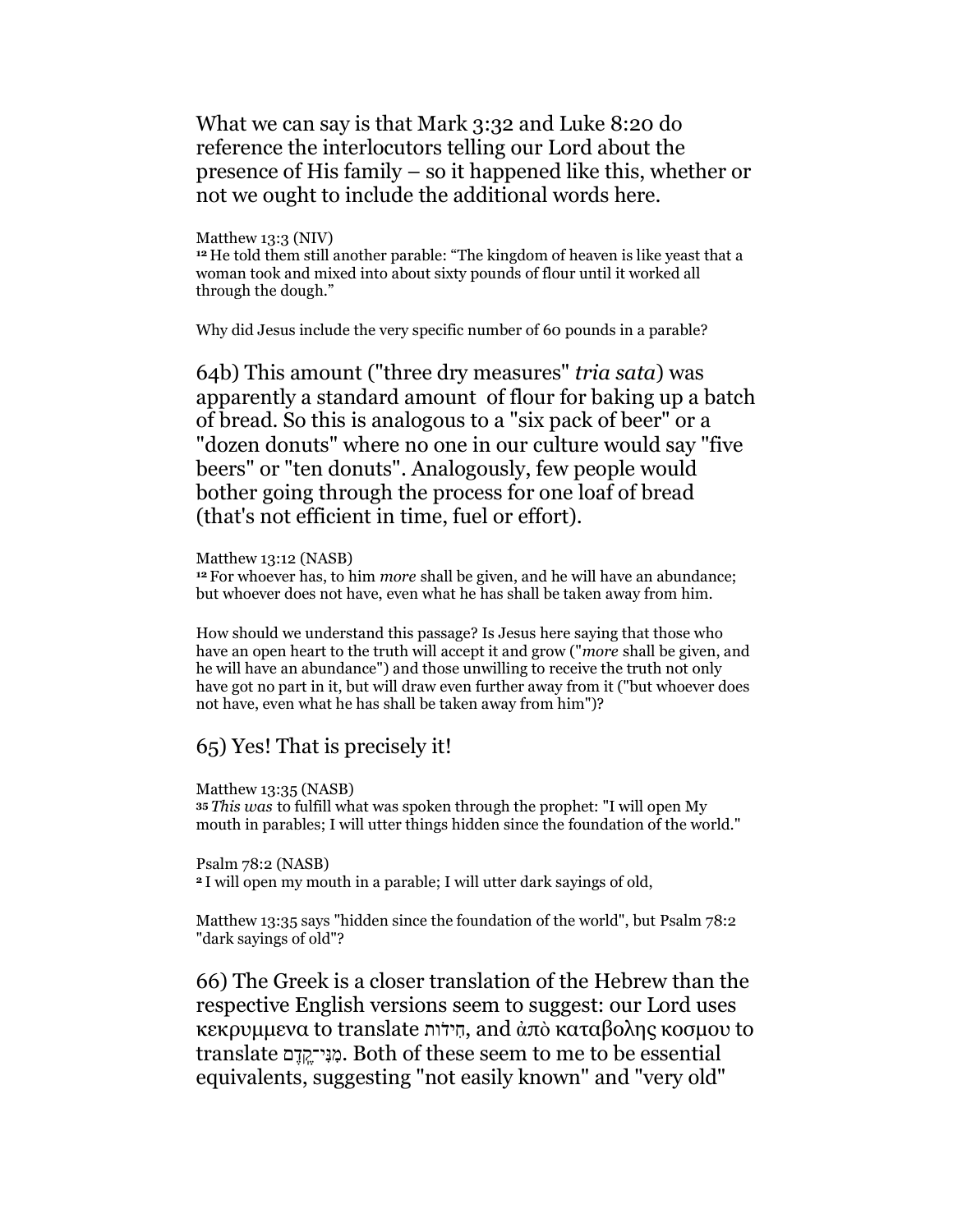## respectively. I don't think either element is meant to have a technical meaning beyond that.

Matthew 13:52 (NASB) <sup>52</sup>And Jesus said to them, "Therefore every scribe who has become a disciple of the kingdom of heaven is like a head of a household, who brings out of his treasure things new and old."

Could you clarify this passage?

67) To me this means that someone versed in the Law who becomes a believer in Christ will be able to draw on the store of information and truth in the Law (now correctly appreciated and understood) as well as from the new truths he has learned as a result of being born again and indoctrinated in the New Covenant.

### Matthew 14:3-4 (NASB)

<sup>3</sup>For when Herod had John arrested, he bound him and put him in prison because of Herodias, the wife of his brother Philip. 4 For John had been saying to him, "It is not lawful for you to have her."

a) Why was Herod's marriage unlawful?

b) Do you agree with the facts presented in NIV SB: 14:3 Herod had arrested John. See note on Mk 6:17. Herodias. A granddaughter of Herod the Great (see this chart). First she married her uncle, Herod Philip (Herod the Great also had another son named Philip), who lived in Rome. While a guest in their home, Herod Antipas persuaded Herodias to leave her husband for him. Marriage to one's brother's wife while the brother was still living was forbidden by the Mosaic law (Lev 18:16). Philip's. The son of Herod the Great and Mariamne, the daughter of Simon the high priest, and thus a half brother of Herod Antipas, born to Malthace (see chart).

68) The marriage was un-LAW-ful, that is, not illegal in our sense but contrary to the Law of Moses – something the "ruler of his people" should legitimately be taken to task for by the Messiah's prophet as setting exactly the wrong example (Lev.18:16; 20:21). The rehearsal above seems OK (but I'm not an expert on this family tree).

Matthew 14:22 (NASB)

<sup>22</sup>Immediately He made the disciples get into the boat and go ahead of Him to the other side, while He sent the crowds away.

Why did Jesus not go with the disciples? Do you agree with the argument presented in NIV SB: 14:22 made. The Greek word used here means "to compel" and suggests a crisis. John records that after the miracle of the loaves and fish the crowds "intended to … make him [Jesus] king by force" (6:15). This involved a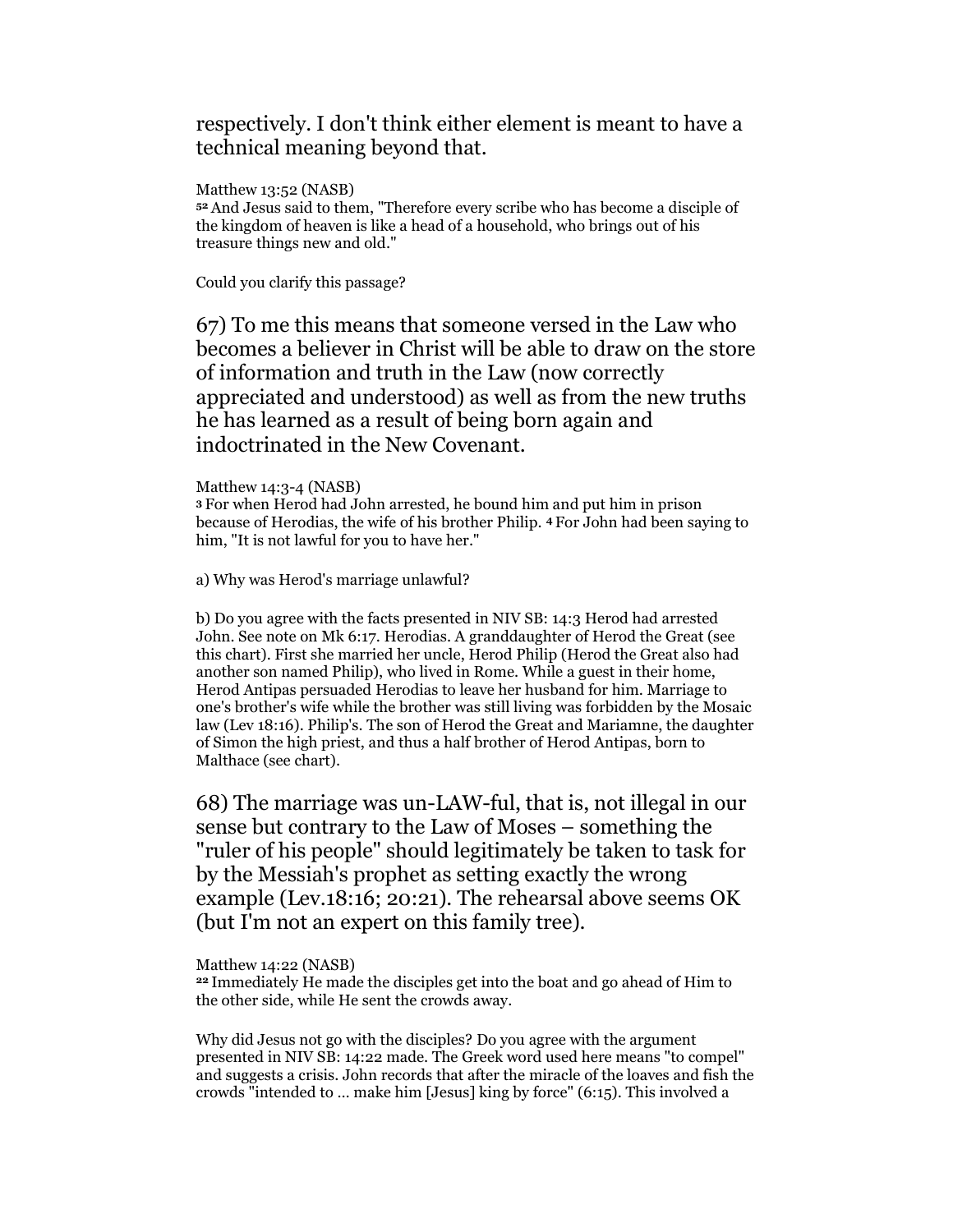complete misunderstanding of the mission of Jesus. The disciples may have been caught up in the enthusiasm and needed to be removed from the area quickly.

69) Mark 6:46 says that our Lord had gone up the mountain "to pray"; having some time of His own to spend in prayer to the Father was essential, and our Lord found just the right means to keep current in His prayer life – even at the cost of sleep and convenience.

Matthew 15:2 (NASB)

<sup>2</sup>"Why do Your disciples break the tradition of the elders? For they do not wash their hands when they eat bread."

NIV SB: 15:2 tradition of the elders. After the Babylonian exile, the Jewish rabbis began to make meticulous rules and regulations governing the daily life of the people. These were interpretations and applications of the law of Moses, handed down from generation to generation. In Jesus' day this "tradition of the elders" was in oral form. It was not until c. AD 200 that it was put into writing in the Mishnah (see note on Ne 10:34).

Why was it after the exile that the rabbis began to make rules and regulations?

70) Israel had fallen into gross sin resulting in exile primarily because of idolatry. Those who returned were conscientious about "keeping the Law" instead of this past pattern of bad behavior, but, unfortunately as often happens, after a few generations teaching and guidance meant to reinforce the truth began to take on the character of "truth itself" – which is always especially unfortunate when the suggestions and guidance are completely misinterpreted in the bargain. Herein we see the problem with most traditional Christian "churches". And it is not only the R.C. church or hyper-Calvinism which are at fault; I have seen this phenomenon develop in the very next generation after a good teacher leaves the scene for heavenhome. I certainly hope this never happens to Ichthys! The shortness of the time would seem to be likely to prevent that if nothing else; however it should be said that what is posted to this site is interpretation of the Word of God not the Word of God, and it is "good" only to the extent that 1) it is correct, and 2) it is used/understood correctly.

Matthew 15:12 (NASB)

<sup>12</sup> Then the disciples \*came and \*said to Him, "Do You know that the Pharisees were [a]offended when they heard this statement?"

Matthew 15:12 Lit caused to stumble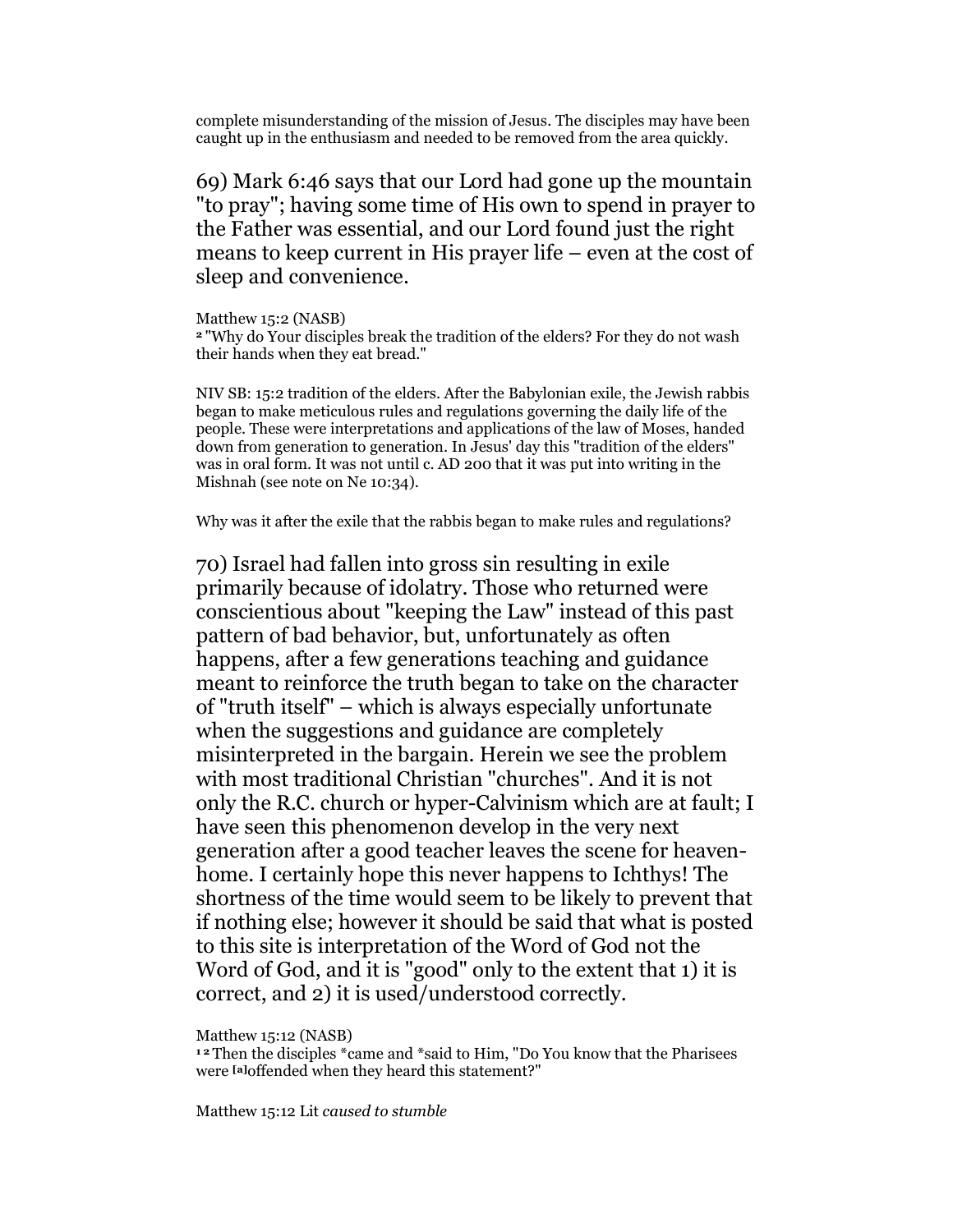Would you agree that "caused to stumble" is best rendered "offended"? Is that the true meaning?

71) A skandalon is a "stumbling block" and the verb here is derived from that noun. Our English word "scandal" comes from this root directly and gives I think a good guide to the meaning: the "stumbling" is metaphorical rather than literal, so that "offense" is a good translation often ("give offense" for the verb); by the way, "offense" comes from Latin ob-fendo which means literally to "knock against" so that it too can be considered a virtual calque.

Matthew 15:13 (NASB) <sup>13</sup>But He answered and said, "Every plant which My heavenly Father did not plant shall be uprooted.

Does Jesus say that to indicate that Pharisees did not rise to prominence according to God's will?

72) Yes, as the next verse indicates as well. Just because a person is recognized by the society as a "great religious leader" does not mean that he/she is even of God in the first place. Only those planted and tended by the Lord will grow to the point of actually producing a crop blessed and rewarded by the Lord – and the same is true today as well.

Matthew 15:14 (NASB) <sup>14</sup> Let them alone; they are blind guides <sup>[a]</sup>of the blind. And if a blind man guides a blind man, both will fall into a pit."

Matthew 15:14 Later mss add of the blind

Should the "of the blind" be a part of this verse?

73) It is not in the original of Sinaiticus; it is in B. This is a tough call because on the one hand with the word typhlos occurring three (or four) times there is plenty of opportunity for it to have fallen out; on the other hand the addition of "of the blind" is a likely candidate for a gloss (and that would explain its absence from some parts of the manuscript tradition). The word is not necessary since our Lord immediately adds that the guides are leading the blind – in case that part was not understood. So I would prefer to leave it out. Also, adding "of the blind" detracts from the emphasis that would otherwise fall on the Pharisees as "blind guides" by sharing the characteristic of blindness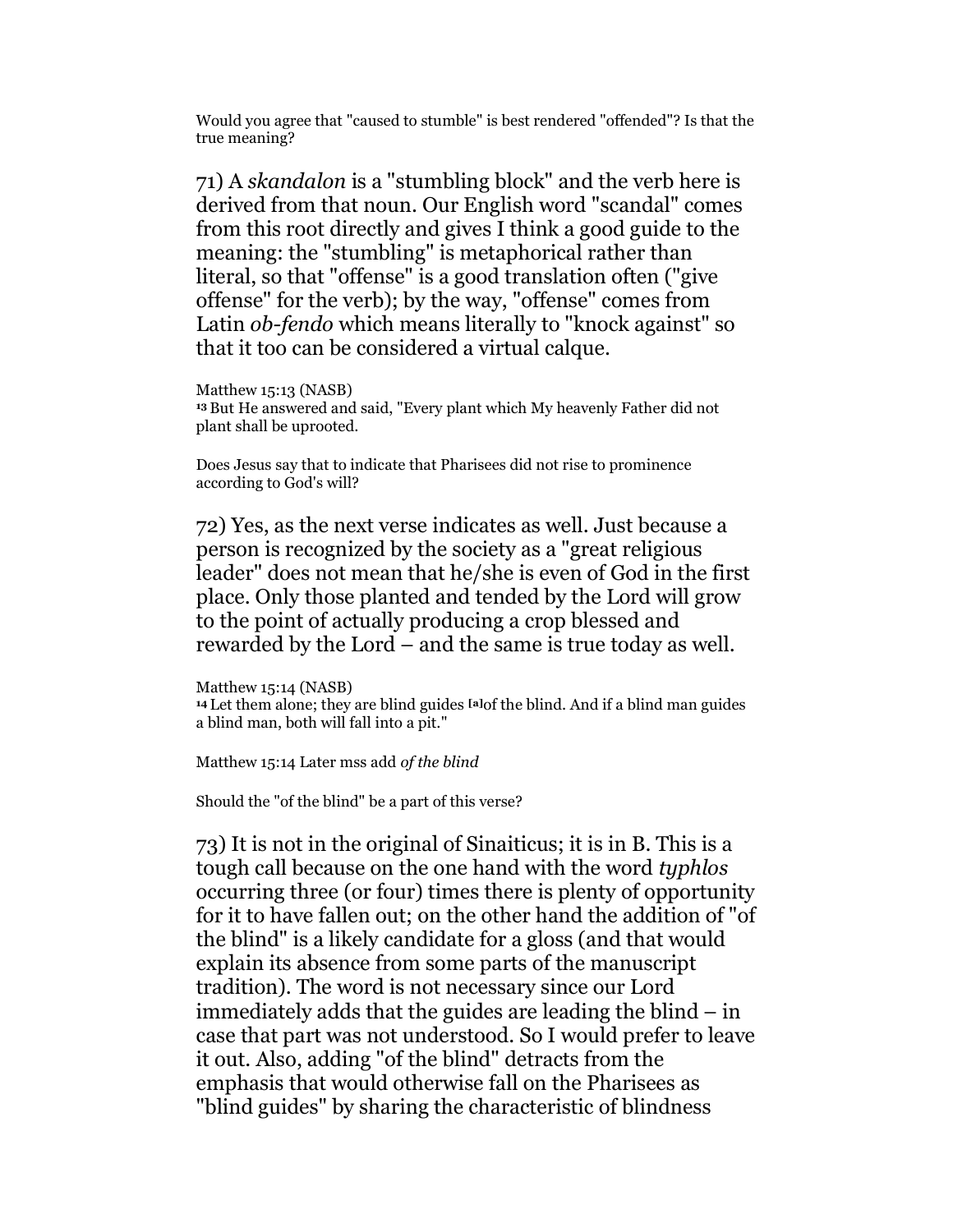with those being guided; but it is clear that the guide bears the greater responsibility for that blindness.

Matthew 15:19 (NASB)

<sup>19</sup>For out of the heart come evil thoughts, murders, adulteries, fornications, thefts, false witness,

Is there a reason why Jesus mentions both adulteries and fornications, which seem to mean the same thing?

74) There is certainly overlap, but while "adultery" qualifies as "fornication", not all "fornication" (pornia) is necessarily adultery, since the latter entails any sort of sinful sexual or sexually related behavior, whereas the former requires violation of the marital pledge.

### Matthew 15:22 (NASB)

<sup>22</sup> And a Canaanite woman from that region came out and *began* to cry out, saying, "Have mercy on me, Lord, Son of David; my daughter is cruelly demonpossessed."

NIV SB: 15:22 Canaanite. A term found many times in the OT but only here in the NT. In NT times there was no country known as Canaan. Some think this was the Semitic manner of referring to the people of Phoenicia at this time. Mark says the woman was "a Greek, born in Syrian Phoenicia" (7:26; see note there).

How should Matthew's calling the woman "Canaanite" and Mark's calling the woman "a Greek, born in Syrian Phoenicia" be reconcile?

75) The two terms are synonyms as the Phoenicians were Canaanites. Matthew is writing from a Jewish perspective while Mark, writing from Rome under Peter's authority, goes out of his way in a number of places to make what he writes more accessible to gentile readers who may not be conversant to the same degree with Jewish culture and history.

Matthew 15:27 (NASB) <sup>27</sup>But she said, "Yes, Lord; [a]but even the dogs feed on the crumbs which fall from their masters' table."

Matthew 15:27 Lit for

I understand how "but" seems to be more fitting here than "for", but doesn't that slightly change the tone of the sentence?

76) This is a translation problem. What we have here is actually a particle combination, kai gar; this usually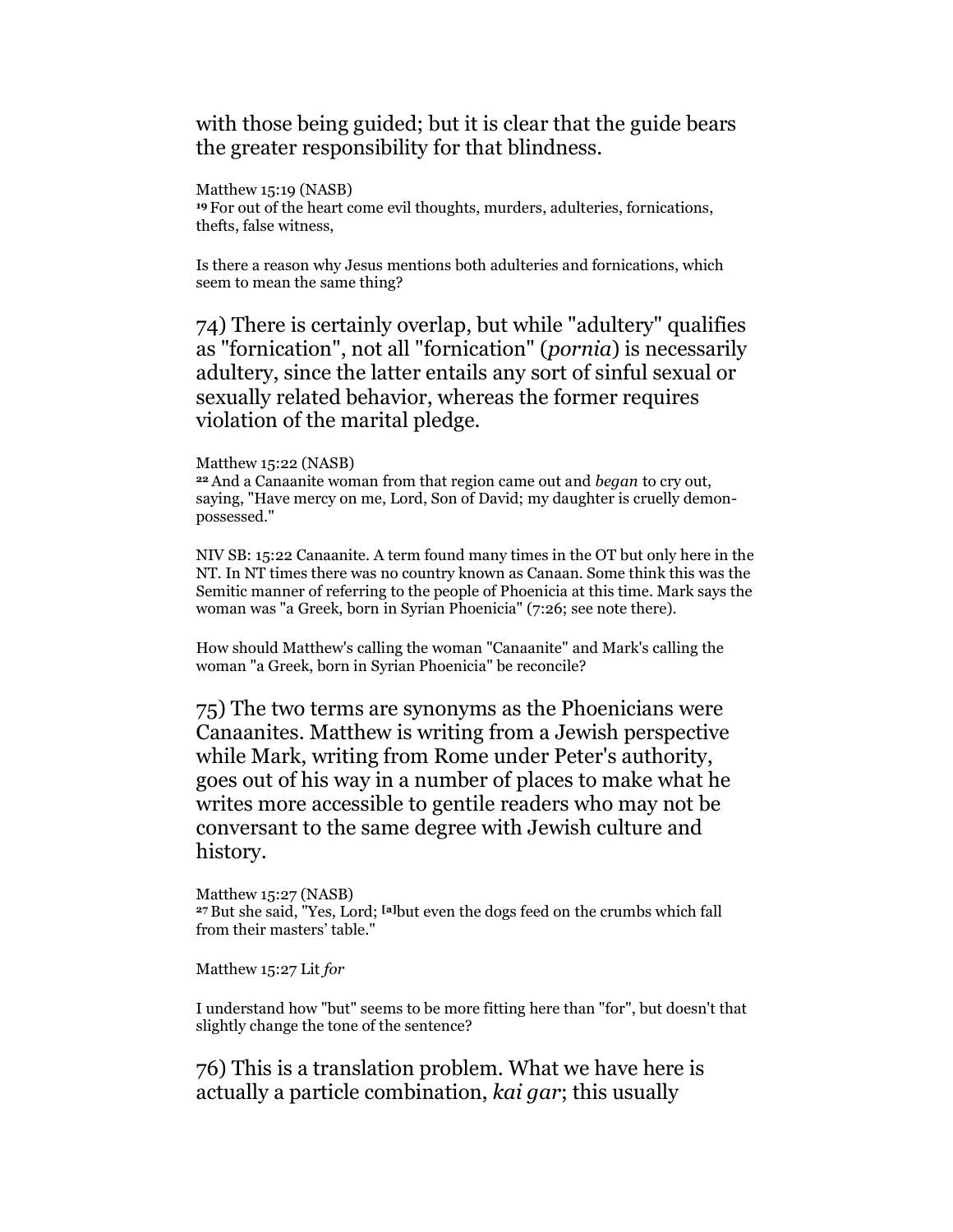introduces an emphatic response (often translated in English "in fact" or "indeed"); since the woman is picking up what our Lord has said and taking it a step farther, something like, "Yes, Lord, but *don't* . . . ?, might convey the idea best.

Matthew 15:36 (NASB)

<sup>36</sup>and He took the seven loaves and the fish; and giving thanks, He broke them and started giving them to the disciples, and the disciples gave them to the people.

Should we also make it a practice to give thanks before meals?

77) In my opinion that is not a bad idea, but I would be very reluctant to lay that down as a necessary principle of behavior (for then it would be bound to lose all meaning); if it becomes too ritualized, it also is likely to become a pointless exercise. The attitude of gratefulness to the Lord for what He has done and provided is the key thing (secondarily I suppose the positive witness it might provide for those who hear the prayer); but an attitude which is never expressed is a problem too. Something in the middle done from the heart could not be far wrong.

Matthew 15:39 (NASB) <sup>39</sup>And sending away the crowds, Jesus got into the boat and came to the region of Magadan.

NIV SB: 15:39 Magadan. Also called Magdala, the home of Mary Magdalene. In 2009 the remains of a 2,000- year- old synagogue were discovered in Magdala. Mk 8:10 has "Dalmanutha" (see note there; see also map).

Would you say "Magadan" (or "Magdala") and "Dalmanutha" are two names for the same place, or are these two places located in close proximity?

78) I would certainly disagree with the note that the town has anything whatsoever to do with Mary Magdalene; see the link:

http://ichthys.com/4A-Christo.htm#1%29\_To\_Mary\_Magdalene\_%28Jn.20:11-18

Whether or not Madagan and Magdala are the same place I would not be willing to say. Contemporary identification of biblical name sites, especially less well-known ones, is a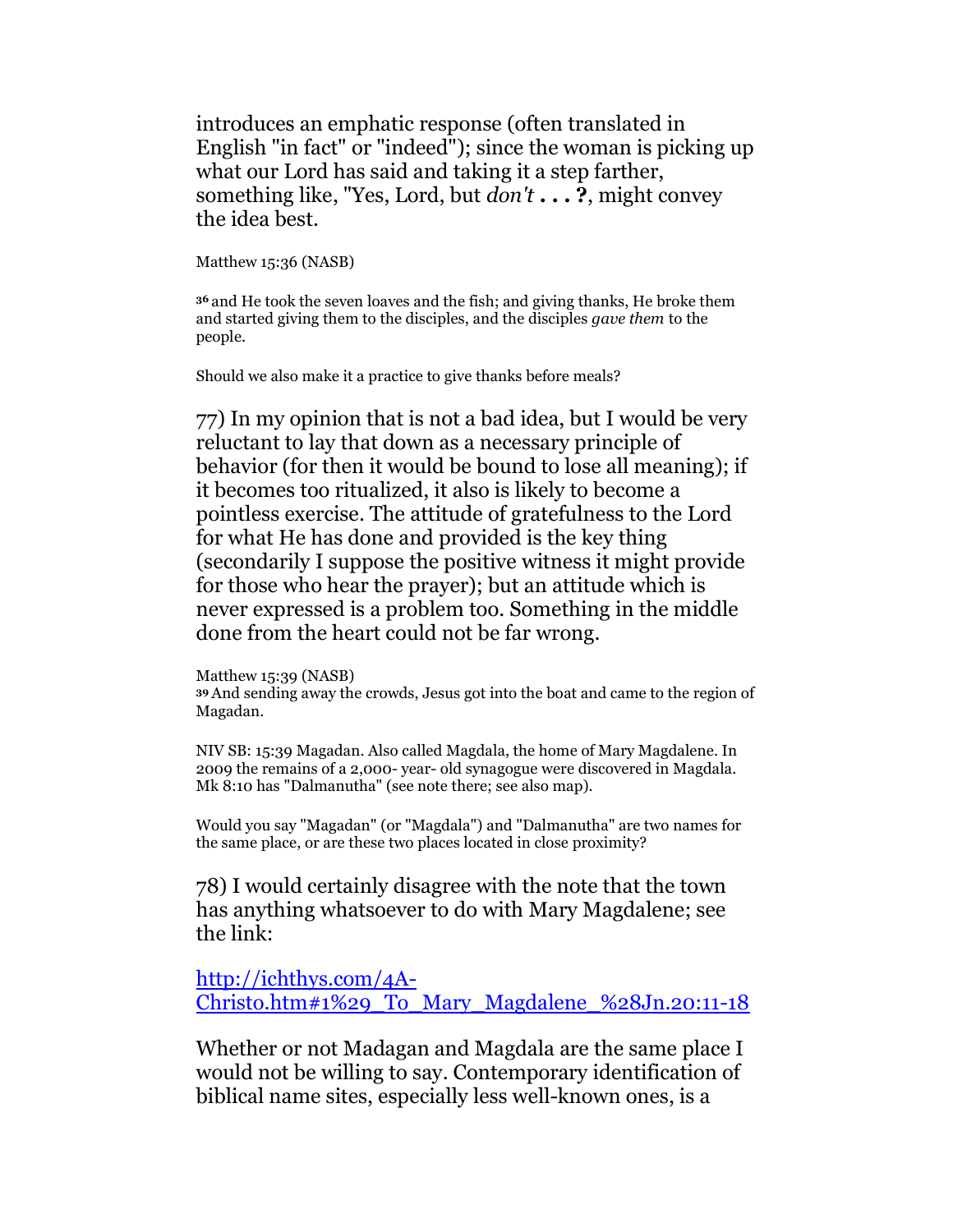treacherous morass. As to the names themselves, they are little attested (especially Dalmanutha). They are pretty clearly the same place since our Lord's departure thence occurs directly after the feeding of the 4,000. My own guess would be that Magadan is the chief city and Dalmanutha is the region/territory, for one reason because Mark says "parts" (Greek: mere) of Dalmanutha.

### Matthew 16:2-3 (NASB)

<sup>2</sup> But He replied to them, "<sup>[a]</sup>When it is evening, you say, '*It will be fair weather*, for the sky is red.'3 And in the morning, 'There will be a storm today, for the sky is red and threatening.' Do you know how to discern the appearance of the sky, but cannot discern the signs of the times?

Matthew 16:2 Early mss do not contain the rest of  $v_2$  and  $v_3$ 

a) Should the second part of verse 2 and verse 3 be a part of the scripture?

b) Could you explain what our Lord means by the prediction of the weather presented here? How is it that red sky is a sign of fair weather and a sky which is "red and threatening" is a sign of a storm? It seems that both have the same colour, yet signify opposite conditions.

79) a) No (absent, e.g., in both Aleph and B); b) This is a longstanding truism often repeated by sailors, and apparently generally accurate where the wind normally comes from the west and move to the east (as is true in Palestine). So a red sky at morning highlighted by the sun coming up in the east indicates the reflection of the sun off clouds coming in from the west.

Matthew 16:7 (NASB) <sup>7</sup>They began to discuss this among themselves, saying, "He said that because we did not bring any bread."

NIV SB: 16:7 because we didn't bring any bread. Apparently the disciples took Jesus' statement about "yeast" (v. 6) to somehow relate to their being short of bread. Perhaps they thought they would be required to bake bread when they arrived at the other side of the lake and were being warned by Jesus not to use any yeast provided by the spiritually contaminated religious leaders.

Would you agree this is what disciples' thinking was?

80) Only about the fact that, as the scripture says, they thought His mention of yeast had to do with their failure to remember to bring bread. I don't think the rest of the speculation makes much sense. The disciples were often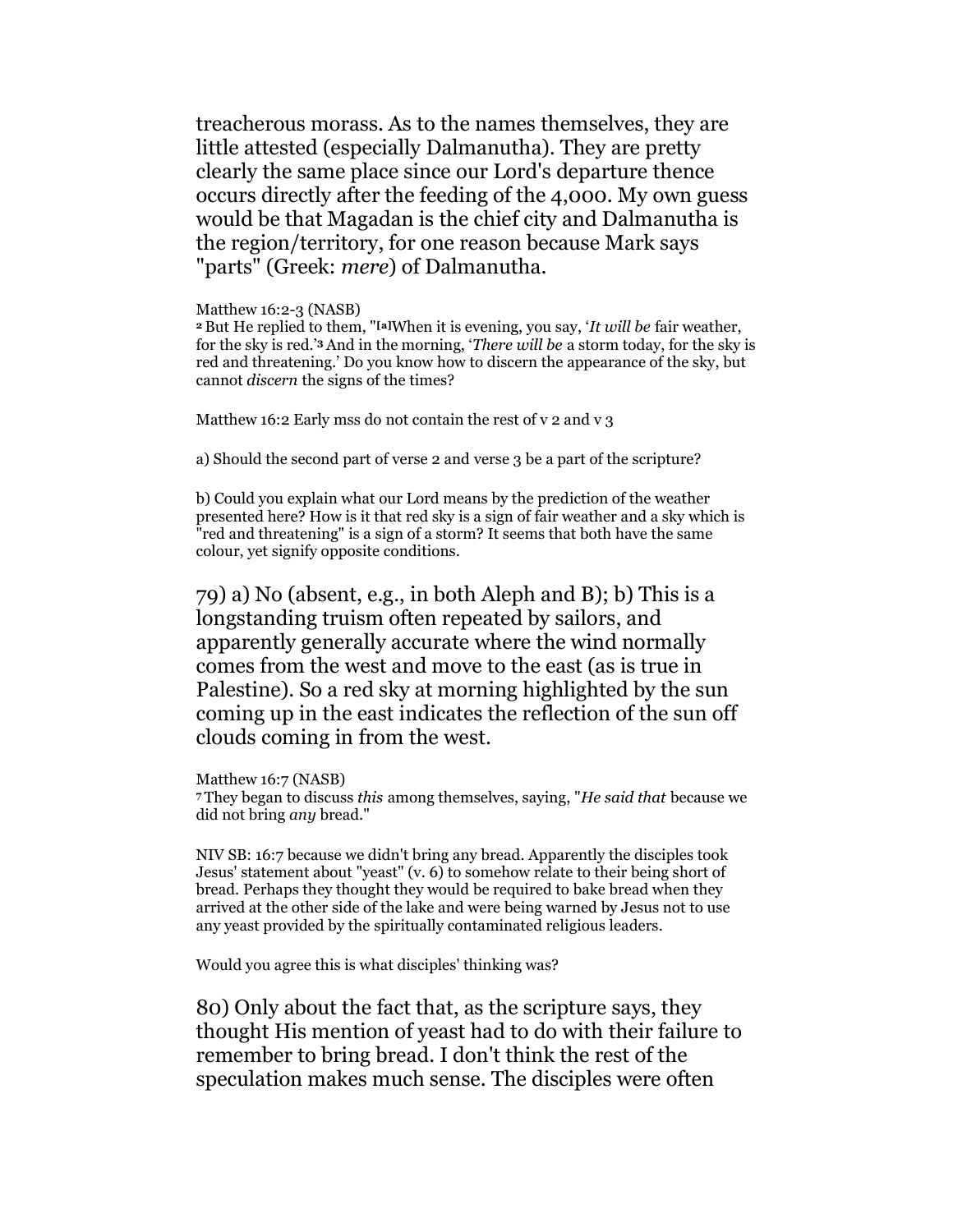# fixated on mundane things and thus failed to "get the message" our Lord was trying to communicate to them.

Matthew 16:16-17 (NASB)

<sup>16</sup>Simon Peter answered, "You are the Christ, the Son of the living God." 17 And Jesus said to him,"Blessed are you, Simon Barjona, because flesh and blood did not reveal this to you, but My Father who is in heaven.

NIV SB: 16:16 Peter answered. See note on Lk 9:20. Messiah. See second NIV text note on 1:1; see also note on Jn 1:25. The Hebrew word for Messiah ("anointed one") can be used of anyone who was anointed with the holy oil, such as the priests and kings of Israel (e. g., Ex 29:7, 21; 1Sa 10:1, 6; 16:13; 2Sa 1:14, 16). The word carries the idea of being chosen by God, consecrated to his service, and endowed with his power to accomplish the assigned task. Toward the end of the OT period the word assumed a special meaning. It denoted the ideal king anointed and empowered by God to rescue his people from their enemies and establish his righteous kingdom (Da 9:25–26). The ideas that clustered around the title Messiah tended to be political and national in nature. Probably for that reason Jesus seldom used the term. When he did accept it as applied to himself, he did so with reservations (cf. Mk 8:27–30; 14:61–63).

Since Jesus answers Peter "Blessed are you", should we understand that Peter's understanding of the word "Christ" was correct and referred to the One and only Messiah rather than "anyone who was anointed" or being political and national in nature?

## 81) Absolutely. Peter uses the definite article here: "**the** Christ/Messiah"

#### Matthew 16:19 (NASB)

<sup>19</sup>I will give you the keys of the kingdom of heaven; and whatever you bind on earth shall have been bound in heaven, and whatever you loose on earth shall have been loosed in heaven."

NIV SB: 16:19 keys. Perhaps Peter used these keys on the day of Pentecost (Ac 2) when he announced that the door of the kingdom was unlocked to Jews and converts to Judaism and later when he acknowledged that it was also opened to Gentiles (Ac 10; cf. Isa 22:22; Rev 3:7 and notes). bind … loose. Not authority to determine, but to announce, guilt or innocence (see 18:18 and context; cf. Jn 20:23 and note; Ac 5:3, 9).

Do you agree with the interpretation that Peter used the "keys" during Pentecost and by acknowledging the kingdom of God being opened to the Gentiles?

82) In my view, the keys are the gospel. The apostles had a special mandate and also special gifts and authority to spread the gospel to the gentiles during the incipient period of the Church or "apostolic period". Here is a link on this:

## http://ichthys.com/mail-

Enoch%20and%20Gospel%20questions.htm#binding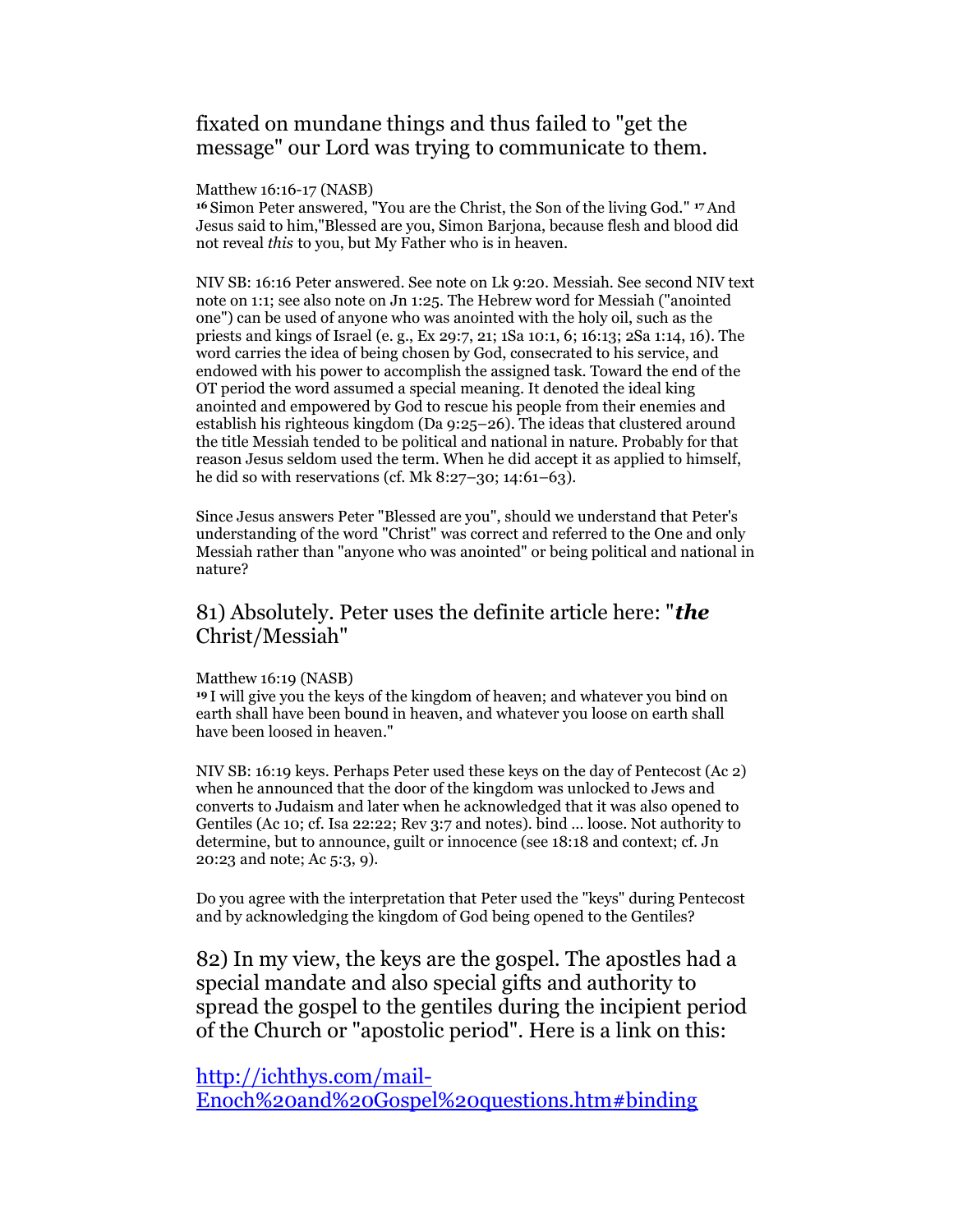Matthew 16:20 (NASB) <sup>20</sup>Then He warned the disciples that they should tell no one that He was the Christ.

Why does our Lord warn the disciples here not to tell that He is Christ?

83) Because our Lord's divinely ordained approach – and, indeed, the plan of God generally – is designed to allow for maximum freedom of determination for the human race to choose its own eternal destiny. We live with a veil between us and eternity so that we can only see what is coming "through a glass darkly" (1Cor.13:12 KJV). That is true of unbelievers (who don't see God in His glory or their eternal fate in the lake of fire) and also for us believers – if we were able to see God in His glory and not perish, Jesus in His resurrected glory, and heaven above and the New Jerusalem, we would not be able to think about anything else (so what we choose would not be such a matter of faith). As it is, we and they see the world in its mundane material appearance and must see beyond in faith (for believers) or are able to ignore the spiritual realities which lie behind (in the case of unbelievers). For our Lord's situation, there is also the added reason that the freedom of movement He required to carry out the divine plan for His ministry necessitated refraining from being absolutely direct about His status when dealing with the ruling elite. If He had proclaimed Himself as the Messiah openly and directly in Jerusalem, that would have forced immediate action – either of worshiping Him (for He  $i\mathbf{s}$  the Messiah) or putting Him to death immediately. As it was, things ran their perfect course in their perfect time so as to accomplish all righteousness.

Matthew 16:28 (NASB)

<sup>28</sup>"Truly I say to you, there are some of those who are standing here who will not taste death until they see the Son of Man coming in His kingdom."

a) Could you explain the meaning of this verse?

b) Do you agree with either of the two interpretations presented in NIV SB: 16:28 There are two main interpretations of this verse:(1) It is a prediction of the transfiguration, which happened a week later (17:1) and which demonstrated that Jesus will return "in his Father's glory" (16:27). (2) It refers to the Son of Man's authority and kingly reign in his postresurrection church. Some of his disciples will witness—even participate in—this as described in the book of Acts. The context seems to favor the first view. See note on 2Pe 1:16.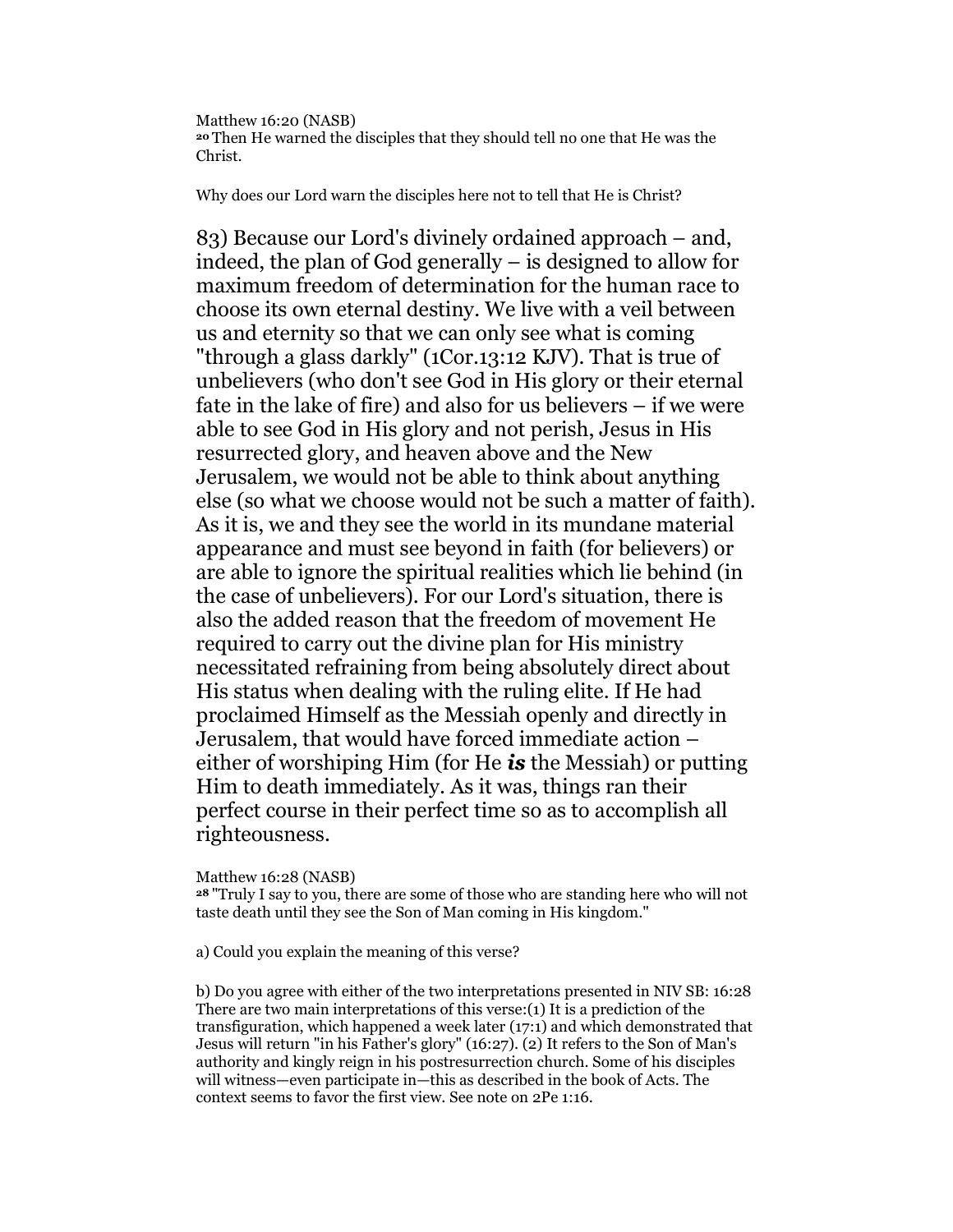# 84) The first NIV SB point is correct: it is the transfiguration which is in view; that is why it is only "some" whom our Lord says will see it (Peter, James and John).

Matthew 17:1 (NASB)

17 Six days later Jesus \*took with Him Peter and James and John his brother, and \*led them up on a high mountain by themselves.

Is there a reason Jesus chose these particular apostles? Were they the most prominent?

84) Peter and John were, along with Paul, the two disciples whose ministries to the gentile world would be the most long-lasting and most profound. Why James? John never did anything without his brother (cf. Mk.5:37; 10:35-41; 14:53; Lk.8:51; 9:54), who seems to have been the elder whose lead John followed (until his death).

Matthew 17:2 (NASB) <sup>2</sup>And He was transfigured before them; and His face shone like the sun, and His garments became as white as light.

How specifically should we understand the word "transfigured"?

85) One could translate, "His appearance was changed", with the rest of the verse explaining the change. Specifically, our Lord appeared "in glory" in some similar way to how He will appear at the second advent. I would not want to invest the Greek word metamorphoo here with any special technical sense; the change is explained, and it is one of appearance only (our Lord in His humanity was not resurrected until after His death on the cross).

Matthew 17:9 (NASB)

<sup>9</sup>As they were coming down from the mountain, Jesus commanded them, saying, "Tell the vision to no one until the Son of Man has risen from the dead."

Why didn't Jesus want anyone to know about the vision until He was risen?

86) Probably to keep the focus on the issues at hand: His crucifixion, propitiation of the sins of the world, and rising from the dead. The events on the mount have to do with the second advent, not the first.

Matthew 17:20 (NASB) 20 And He \*said to them, "Because of the littleness of your faith; for truly I say to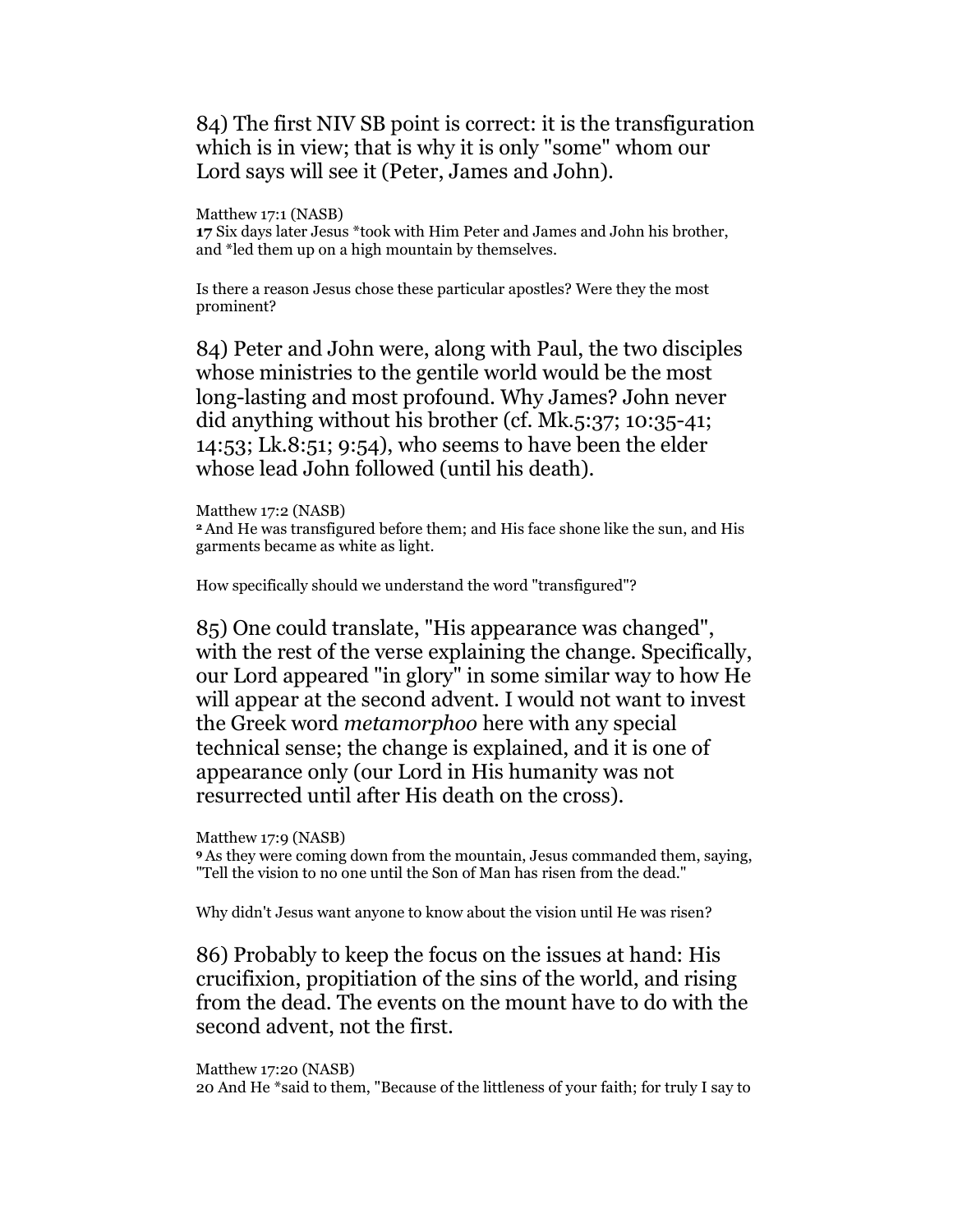you, if you have faith the size of a mustard seed, you will say to this mountain, 'Move from here to there,' and it will move; and nothing will be impossible to you.

NIV SB: 17:20 little faith. Not so much the quantity of their faith as its quality-a faith that is bathed in prayer (see Mk 9:29). mustard seed. See 13:31-32 and notes. say to this mountain, 'Move from here to there. ' A proverbial statement meaning to remove great difficulties (cf. Isa 54:10; Zec 4:7 and note; 1Co 13:2). In this context it probably refers to removing the problems associated with the work of the kingdom.

I'm not clear about the distinction between the quantity and quality of faith here.

86b) The Bible does not distinguish between the two and trying to make such a distinction only confuses the issue. We all know what our Lord means when He says "Ye of little faith" and "Your faith is great", so we all wish to emulate the latter rather than the former.

### Matthew 17:24-26 (NASB)

<sup>24</sup>When they came to Capernaum, those who collected the two-drachma tax came to Peter and said, "Does your teacher not pay the two-drachma  $tax?"$  25 He \*said, "Yes." And when he came into the house, Jesus spoke to him first, saying, "What do you think, Simon? From whom do the kings of the earth collect customs or poll-tax, from their sons or from strangers?" 26 When Peter said, "From strangers," Jesus said to him, "Then the sons are exempt.

a) I don't know how to understand Peter's reply. Does "yes" here mean that our Lord didn't pay or does it mean that He did pay? The question is "Does your teacher not pay the two-drachma  $tax$ ", so the answer "Yes" could mean "Yes, He doesn't pay" or "Yes, He does pay".

89a) Greek is often odd-sounding to English speakers when it comes to questions and answers because Greek assumes much that English is loath to assume. A long way of saying that "Yes" means "Yes He does" – Peter has jumped past one step as is common in Greek.

b) Could you clarify the meaning of our Lord's words - why does He phrase things this way - "from their sons or from strangers" - as if it was not possible to collect it from both?

# 89b) I think this is just to make the point that the Heir is exempt from taxation because of His position. Peter gets it immediately, so it can't be too complicated.

NIV SB: 17:26 the children are exempt. The implication is that Peter and the rest of the disciples belonged to God's royal household, but unbelieving Jews did not (see 21:43).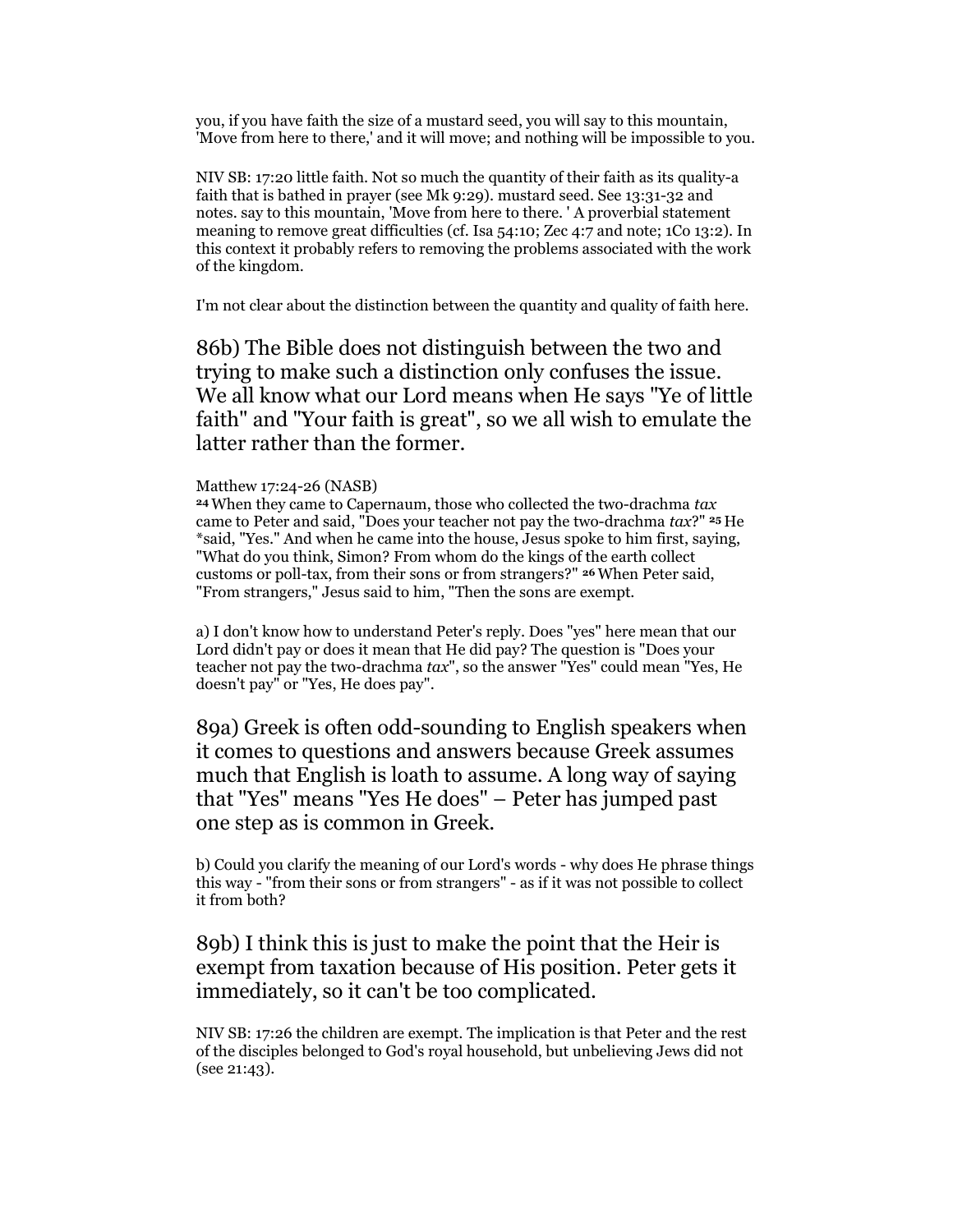Do you agree with this note? I thought that only our Lord was meant as a child who is exempt.

## 89c) You are correct. He is the Son of God, analogous to the Prince who pays no taxes.

### Matthew 18:6 (NASB)

<sup>6</sup>but whoever causes one of these little ones who believe in Me to stumble, it would be better for him to have a heavy millstone hung around his neck, and to be drowned in the depth of the sea.

NIV SB: 18:6, 10 14 little ones. All believers, regardless of age (see Mk 9:42 and note; Lk 17:2).

Do you agree that believers are meant by "the little ones"?

90a) The point made by the note is true, but the context clearly is speaking about the young (and therefore impressionable) – it seems an even greater measure of divine displeasure is forthcoming for tripping up the very young (akin to heavier sentences in secular law for crimes against children).

### Matthew 18:8-9 (NIV1984)

<sup>8</sup>If your hand or your foot causes you to sin, cut it off and throw it away. It is better for you to enter life maimed or crippled than to have two hands or two feet and be thrown into eternal fire. 9 And if your eye causes you to sin, gouge it out and throw it away. It is better for you to enter life with one eye than to have two eyes and be thrown into the fire of hell.

Please explain how we should interpret these passages. Do you agree with NIV SB: 18:8–9 Hyperbole: Deal as drastically as necessary with sin in order to remove it from your life. This calls for self- discipline. See note on 5:29–30.

90b) No self-mutilation can save; only grace accepted through faith can save – the blood of Christ alone washes away sin. Also, no one in history has done this – and our Lord did not expect anyone to do these things. Indeed, the examples are perfectly chosen as impossible things no one can do (cf. the camel going through the eye of the needle – but "nothing is impossible for God": Matt.19:24-26). The point is precisely that we need help from God in order to be saved, and nothing we can do, no matter how severe, could ever save us. This passage destroys salvation by works and throws anyone listening onto the mercy of God – exactly where we need to be to be saved.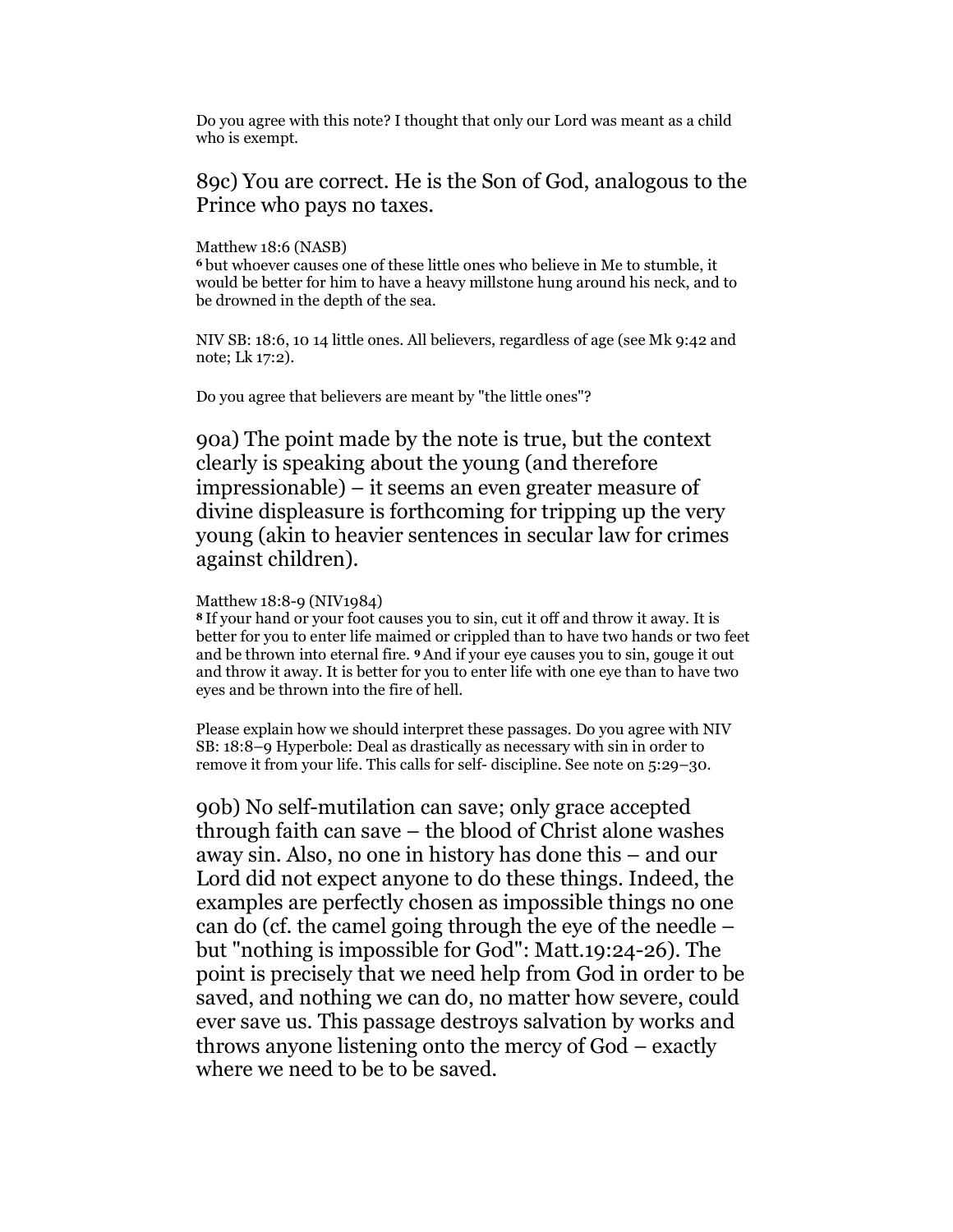Matthew 18:10 (NIV1984) <sup>10</sup>"See that you do not look down on one of these little ones. For I tell you that their angels in heaven always see the face of my Father in heaven.[a]

a) Could you relate to the point made in the footnote? Should verse 11 be a part of the scripture?

b) Why does our Lord give as a reason for not looking down on the little ones the fact that their angels see God's face in heaven?

90c) Verse eleven is not in any of the older mss. and seems to have been imported here from Luke 19:10 (possibly the result of a parallel written in the margin of a ms. and assumed by later copyists to be part of the text). As to the reason for the statement in verse ten, it's human nature to think differently about people we know are related to the rich and powerful. So, for example, we would probably treat the U.S. President's kids differently than some ordinary children. Our Lord's point is that every child has the benefit of angelic protection (to safeguard free will), so that if we were seeing things through God's eyes we would realize that every child – and every person – is important to God, and would be more inclined to act in love out of respect for the One who loves them. Every human being is important to God. After all, He created us all, and more than that He sent His one and only Son to die for the sins of all. The mention of their angels reminds (or should remind) us all that God is involved deeply in the lives of every single person, so that for us to take it upon ourselves to despise anyone else, even "little ones" who may seem to us to be of no particular importance (more so in the ancient world than today; cf. Lev.27:1-7).

### Matthew 18:12-14 (NASB)

<sup>12</sup>"What do you think? If any man has a hundred sheep, and one of them has gone astray, does he not leave the ninety-nine on the mountains and go and search for the one that is straying? 13 If it turns out that he finds it, truly I say to you, he rejoices over it more than over the ninety-nine which have not gone astray. 14 So it is not the will of your Father who is in heaven that one of these little ones perish.

NIV SB: 18:12–14 The parable of the lost/wandering (see vv. 12–13) sheep is also found in Lk 15:3–7. There it applies to unbelievers, here to believers. Jesus used the same parable to teach different truths in different situations.

How do we know that Matthew 18:12-14 refers to believers and Luke 15:3-7 to unbelievers?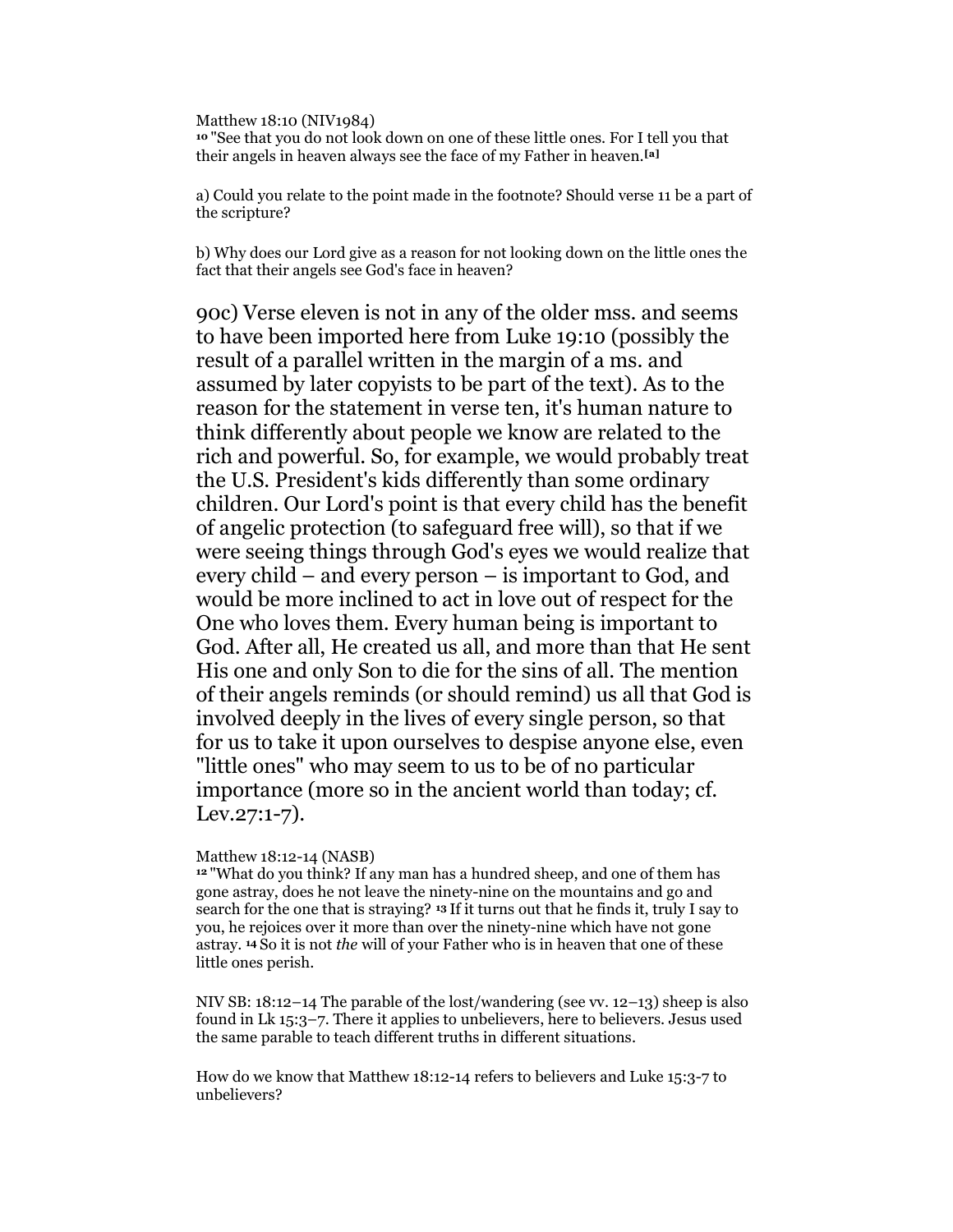91) It applies to both in both places: our Lord's attitude of wanting all to be saved applies to unbelievers (1Tim.2:4); His attitude of wanting all believers to come back after wandering is likewise applicable to all (cf. the prodigal son: Lk.15:10-32).

Matthew 18:15 (NIV1984)

 $15$  "If your brother sins against you,<sup>[a]</sup> go and show him his fault, just between the two of you. If he listens to you, you have won your brother over.

Matthew 18:15 Some manuscripts do not have *against you*.

Could you relate to the point made in the footnote?

92) "Against you" is not part of the text, but it is a legitimate translation. Greek often leaves things out which are understood (like the direct object which is impossible to do in English). Here the verse makes no sense at all unless we understand that "you" are the one who has been offended.

Could it not be that a sin is meant here that has not been committed against the person who is then told to show the sinner's fault, but rather our Lord here teaches how to help others recognize where they have done wrong? Is this possible?

92b) The problem with that is that it would give license to intervene – like a busybody – in other people's affairs. There is a time and a place to correct a brother, but it certainly should not be a regular occurrence, and we ought to be very careful about making the practice a rare one. This passage is paralleled in Luke 17:3 where our Lord says that if our brother responds we should "forgive him". We certainly can't forgive what was done to other parties, so it seems clear to me that our Lord in both passages is addressing personal affronts and how we are to handle them when they come from other believers.

Matthew 18:17 (NIV1984)

<sup>17</sup>If he refuses to listen to them, tell it to the church; and if he refuses to listen even to the church, treat him as you would a pagan or a tax collector.

Our Lord says: "and if he refuses to listen even to the church, treat him as you would a pagan or a tax collector", and yet he showed mercy to tax collectors and sinners, treating them like the lost sheep that He wanted to reunite with the flock, hence I'm not sure how to understand these words.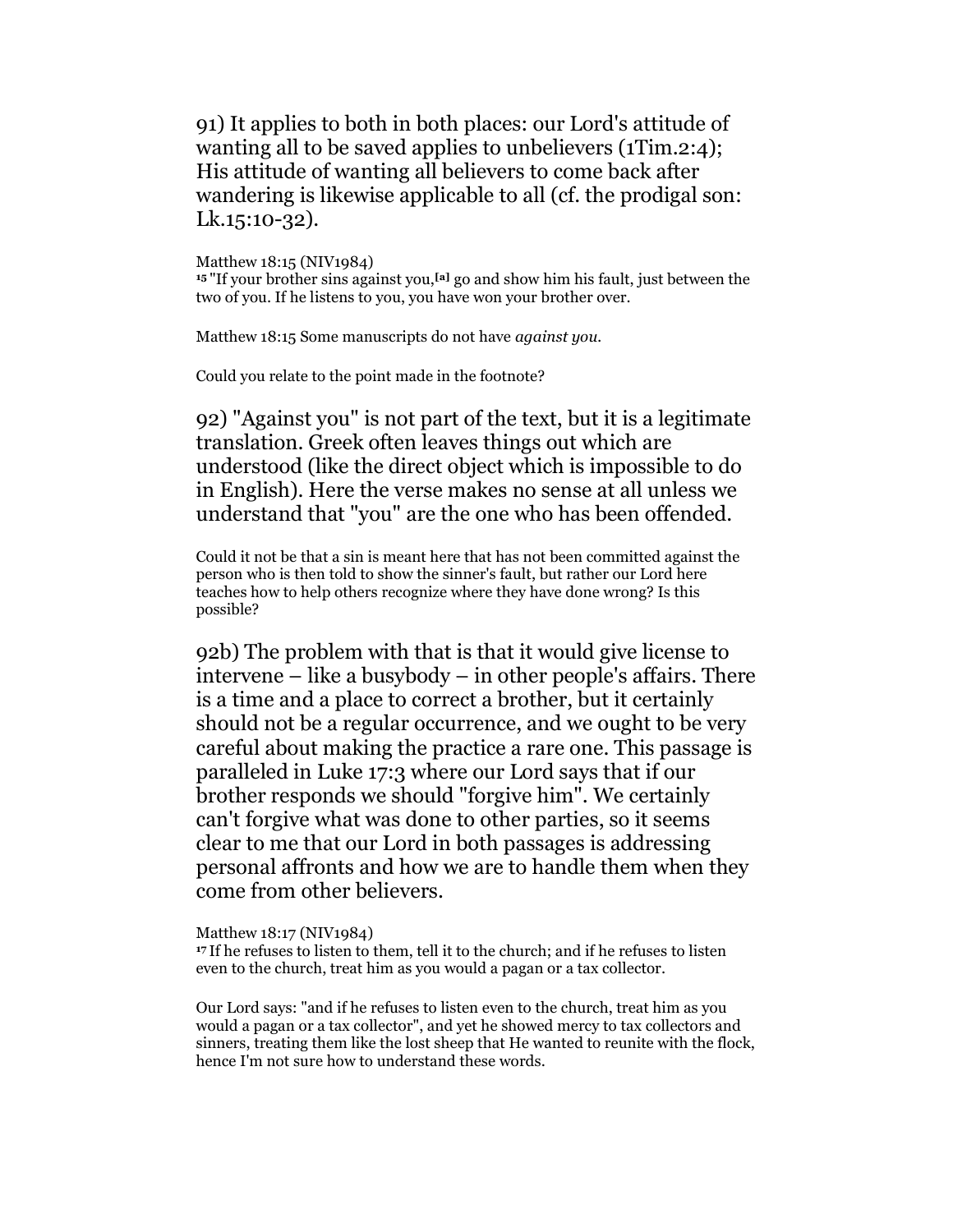93) In my view we should understand this to be a breach of a very serious nature rather than a garden variety disagreement. Paul commanded the exact same treatment for the incestuous Corinthian man, and yet his motive was not for the person's destruction but his salvation (1Cor.5:5); when the man did repent, Paul took pains to make sure that he was accepted again into fellowship:

If anyone has caused grief, he has not so much grieved me as he has grieved all of you to some extent—not to put it too severely. The punishment inflicted on him by the majority is sufficient. Now instead, you ought to forgive and comfort him, so that he will not be overwhelmed by excessive sorrow. I urge you, therefore, to reaffirm your love for him. 2nd Corinthians 5:2-8 NIV

Do you mean here that the man who was handed over to Satan in 1 Corinthians 5:5 is the same man referred to in 2 Corinthians 5:2-8? If so, how do we know that? Also, since 1 Corinthians 5:5 says that the man was handed over "for the destruction of the flesh", doesn't that imply that he died?

93b) He was handed over "so that his spirit might be saved" which indicates first and foremost a recovery (and from what we know about the sin unto death deliverance in respect of his eternal life even if he refused to recover). As to "How do we know?", this is an issue among interpreters with two schools of thought: 1) it is the same man; 2) it is not the same man. The first opinion is the more venerable – and I would say also the most logical. The Spirit has given us a second letter to the same congregation and the 2nd Corinthians 5:2-8 is most naturally taken to be this same individual on first (and second and third) readings. The better question might be "why don't some people think so?", and the reasons usually have to do with perceived nonmatching details between the two accounts (not only what you mention here, but also the different impression received on a number of points in the second account as compared to the first). However, having read these epistles many times, I don't see any difficulties that cannot be explained, and in fact the second passage only seems to make good sense when understood in light of the first – not to mention that it illuminates the first. Also I think that any serious Christian who has read Acts and the Pauline epistles carefully and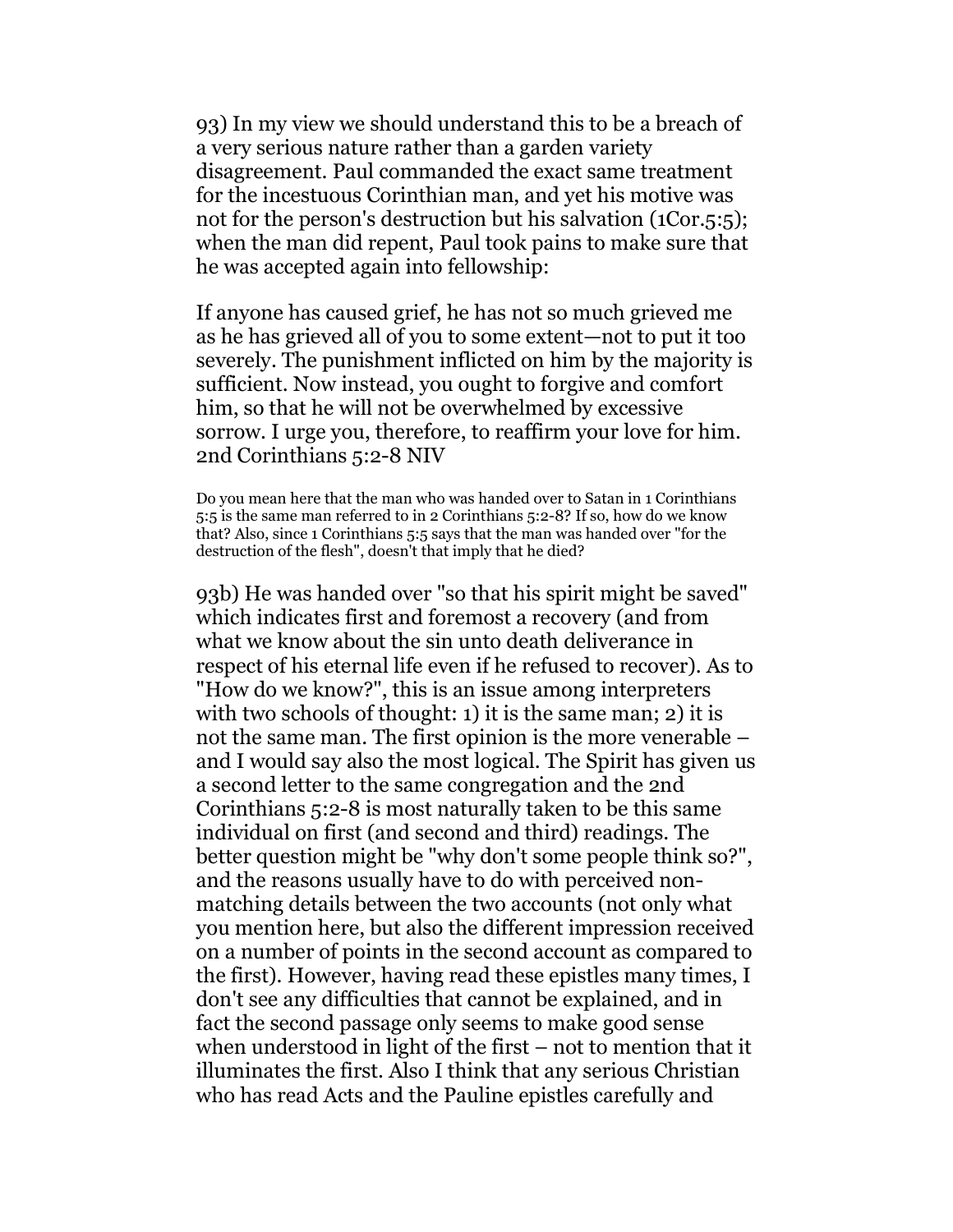closely will understand that there are "different impressions" all around when it comes to lining up the historical details. To me, that is not a problem but is rather an indication of what happens when we have a very lacunose record that we may mistakenly assume is complete because of our familiarity with it (the same thing is apt to happen in interpretation of the gospels if we are not careful: cf. 21:25). When dealing with the historical portions of the New Testament, therefore, we need to take care to remember that it is not as if we had the complete jig-saw puzzle and were trying to fit the pieces in correctly, but more of a situation where we have about five percent of the pieces and will want to put them in the approximate area where they belong in order to be able to fill in a general idea of the rest by godly interpretation.

#### Matthew 18:18 (NASB)

<sup>18</sup>Truly I say to you, whatever you bind on earth shall have been bound in heaven; and whatever you loose on earth shall have been loosed in heaven.

This is a difficult verse - could you clarify it? What does Jesus mean here?

94) I believe that our Lord is speaking about the power of the gospel. For our Lord also says: "you shall know the truth, and the truth shall make you free" (Jn.8:32). By giving the gospel, the apostles would most definitely be the instruments whereby many, Jew and gentile alike, would be liberated from the bondage of sin, both on earth (saved with the opportunity to serve), and in heaven (looking forward to life eternal). This is connected to the issue of the "keys to the kingdom", on which please see the link: http://ichthys.com/mail-Enoch and Gospel questions.htm#binding

Matthew 18:19 (NASB)

19 "Again I say to you, that if two of you agree on earth about anything that they may ask, it shall be done for them by My Father who is in heaven.

NIV SB: 18:19 anything. Probably not a reference to prayer generally but to disciplinary decisions, especially in the context of vv. 15-18.

Do you agree that this verse refers to the disciplinary decisions? So far I have not interpreted it in this way.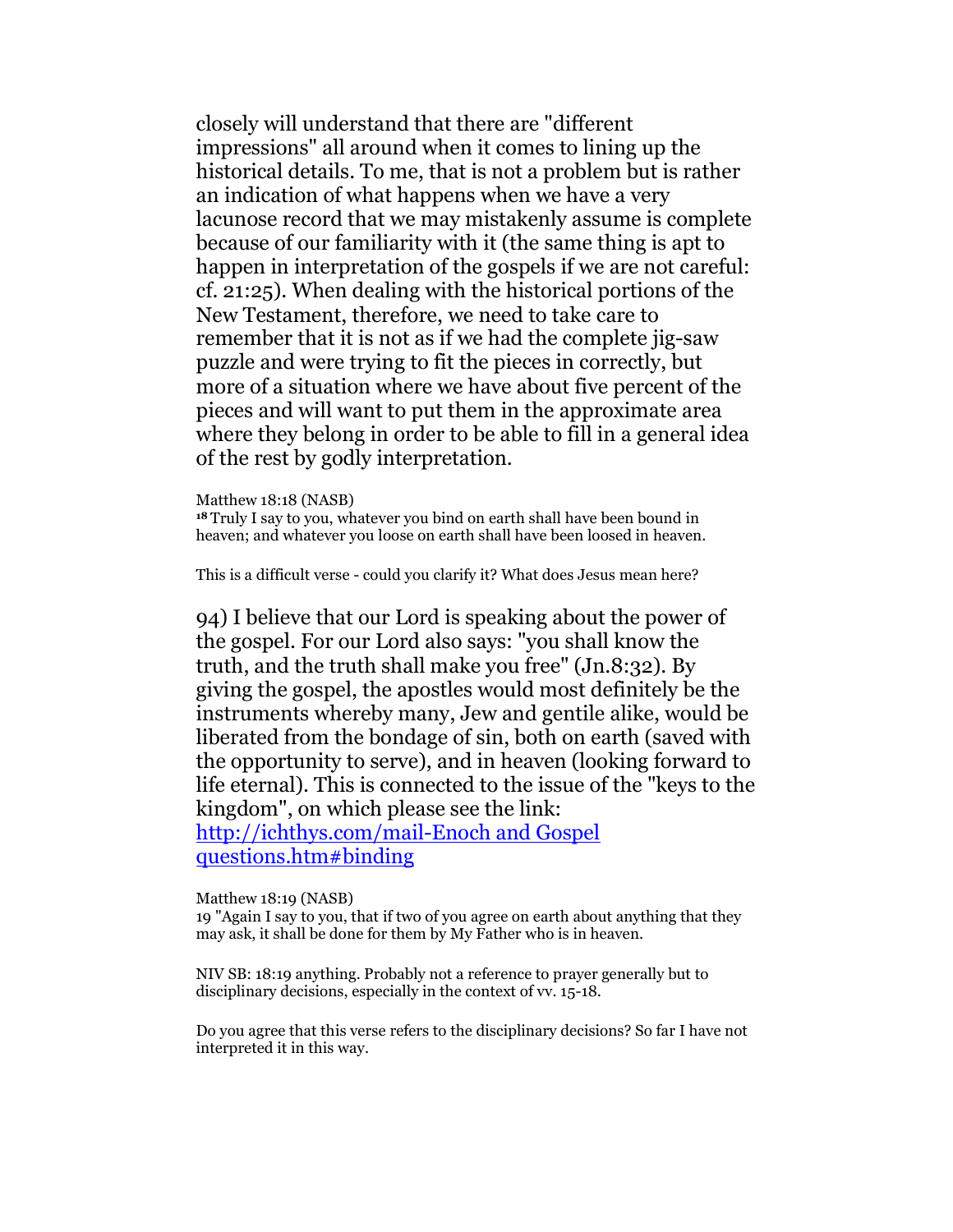# 94b) No, I don't agree, especially in light of the next verse: "For where two or three gather in my name, there am I with them" (Matt.18:20 NIV).

### Matthew 18:24 (NASB)

<sup>24</sup>When he had begun to settle them, one who owed him [a]ten thousand talents was brought to him.

Matthew 18:24 A talent was worth more than fifteen years' wages of a laborer

If one talent was worth more than fifteen years' wages, it seems that the sum of ten thousand talents is extortionate?

95) Nice observation. Codex Sinaiticus has "many" instead of "myriads". This is corrected to the majority reading in that ms. by what is thought by most to be corrector "C" (ca. 7th century). Sinaiticus is (apparently) the only ms. to have the reading "many", so most critical texts don't even take notice of the "issue".

Do you think "many" is the correct reading, or is the majority reading right on this?

## 95b) Yes. I think "many" is what Matthew wrote.

#### Matthew 19:8-9 (NIV1984)

<sup>8</sup>Jesus replied, "Moses permitted you to divorce your wives because your hearts were hard. But it was not this way from the beginning. 9 I tell you that anyone who divorces his wife, except for marital unfaithfulness, and marries another woman commits adultery."

What was the purpose of Moses' teaching? Why were the Israelites given a statute regarding divorce that was later to change?

96) The purpose of the Law was to set apart a special people for the Lord amidst a pagan world. I would not say that the statute changed; it is merely that all law has, to some degree, to be interpreted and applied with a measure of flexibility. That is because human circumstances are infinitely variable. If statute-making were crystal clear, there would be no need of judges, but we do have that function throughout the history even of Israel (Ex.18:26), and even from the earliest days (cf. Matt.18:13-26). We add to this the additional and important "layer" that the Law in its entirety was a shadow of the plan of God, and as such taught the imperfection of humanity and the need for a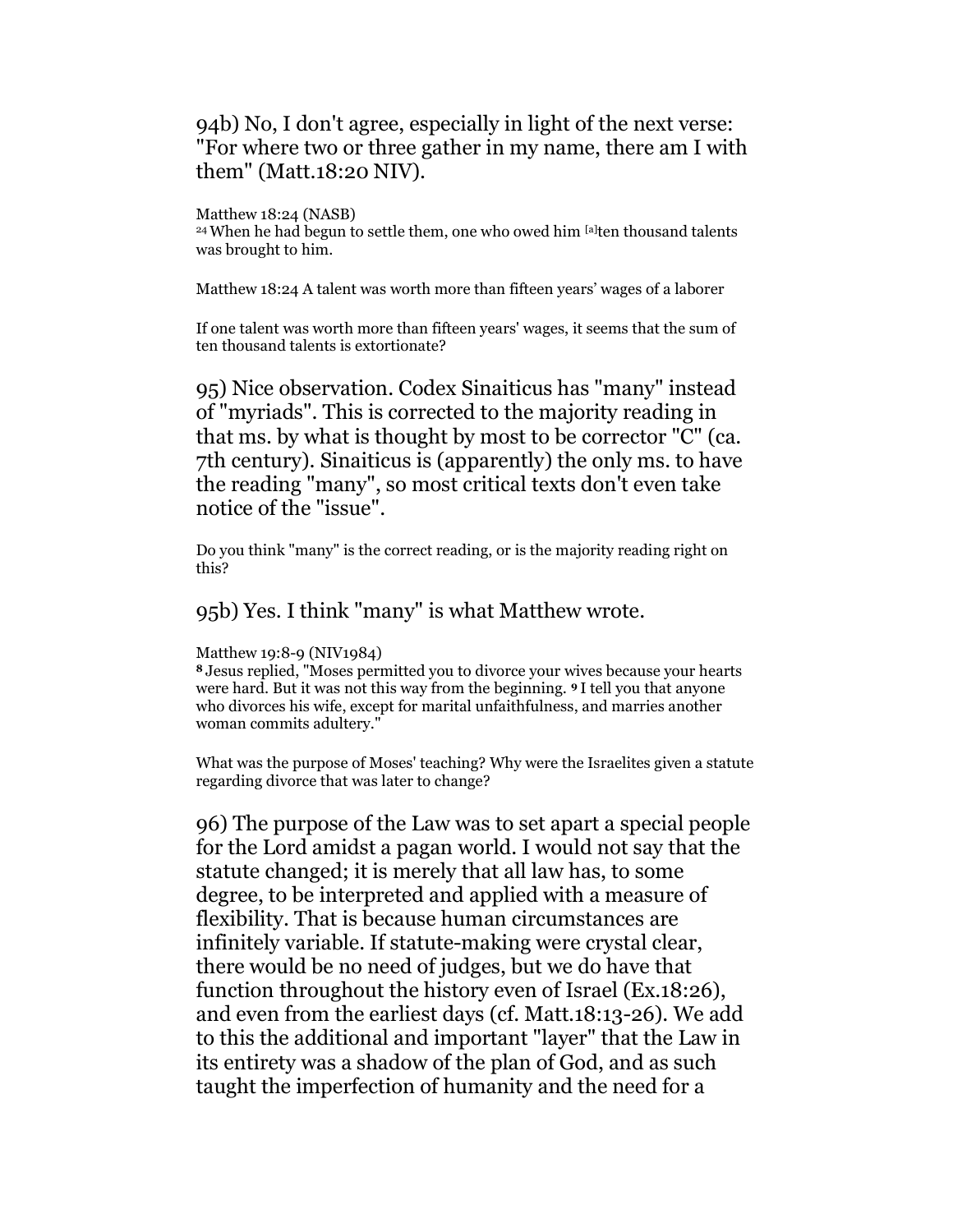Savior (especially in all of its behavioral pre- and proscriptions). Finally, since human beings were the ones doing the judging/interpreting, of necessity there would be, over time, imperfections creeping into such analysis. In a legalistic and self-serving environment such as obtained in our Lord's day (and also apparently for many generations prior to His first advent), this would inevitably result in traditions that bore little relationship to the spirit of the commandments, even as they seemed to the untrained (and unbelieving) eye to be legitimate interpretations. This is why Jesus Christ is the fulfillment of the Law . . . for all who believe (Rom.10:4).

Is your point here about the Law teaching the imperfection of humanity that at least some of ordinances, like the one on divorce, were given in acceptance of our weakness - so that ideally there should be no divorce at all, but since God knew there would be marital problems, He decreed how such issues were to be dealt with? So taken together, could we say that the Law exposes the imperfection of humanity in two ways - firstly, by showing our inability to fulfill at least some parts of it (that has been my understanding so far), and secondly, by helping us understand that at least some ordinances which we are able to fulfill, we are able to fulfill only because in the first place they accommodate for our sinful nature and inability to live a perfect life (in this case, resulting in no instance of a divorce)? Wouldn't this mean that the Law is both a perfect standard which is unattainable and a realistic behavioural instruction for Israel?

96b) I agree completely with the first part; the second thing the Law does is give the solution by foreshadowing the death of Christ for our sins. The part of the Law we are talking about here is the legal code (as opposed to the spiritual code) which was necessary for Israel as a nation "in the world", and in that part of the code there most certainly were accommodations, regulating slavery, for example (which no one would consider a "good" institution), and the taking of interest (even though in a world of perfect believers "there need be no poor people among you" ; Deut 15:4); marriage falls into this same category: realistically (and we are talking now about the "real world" nation of Israel being regulated) there would be imperfect marriages and there would be divorces. As is the case with all such regulation, the purpose is to prevent abuse (the woman has a documented legal status in such cases and is free to remarry).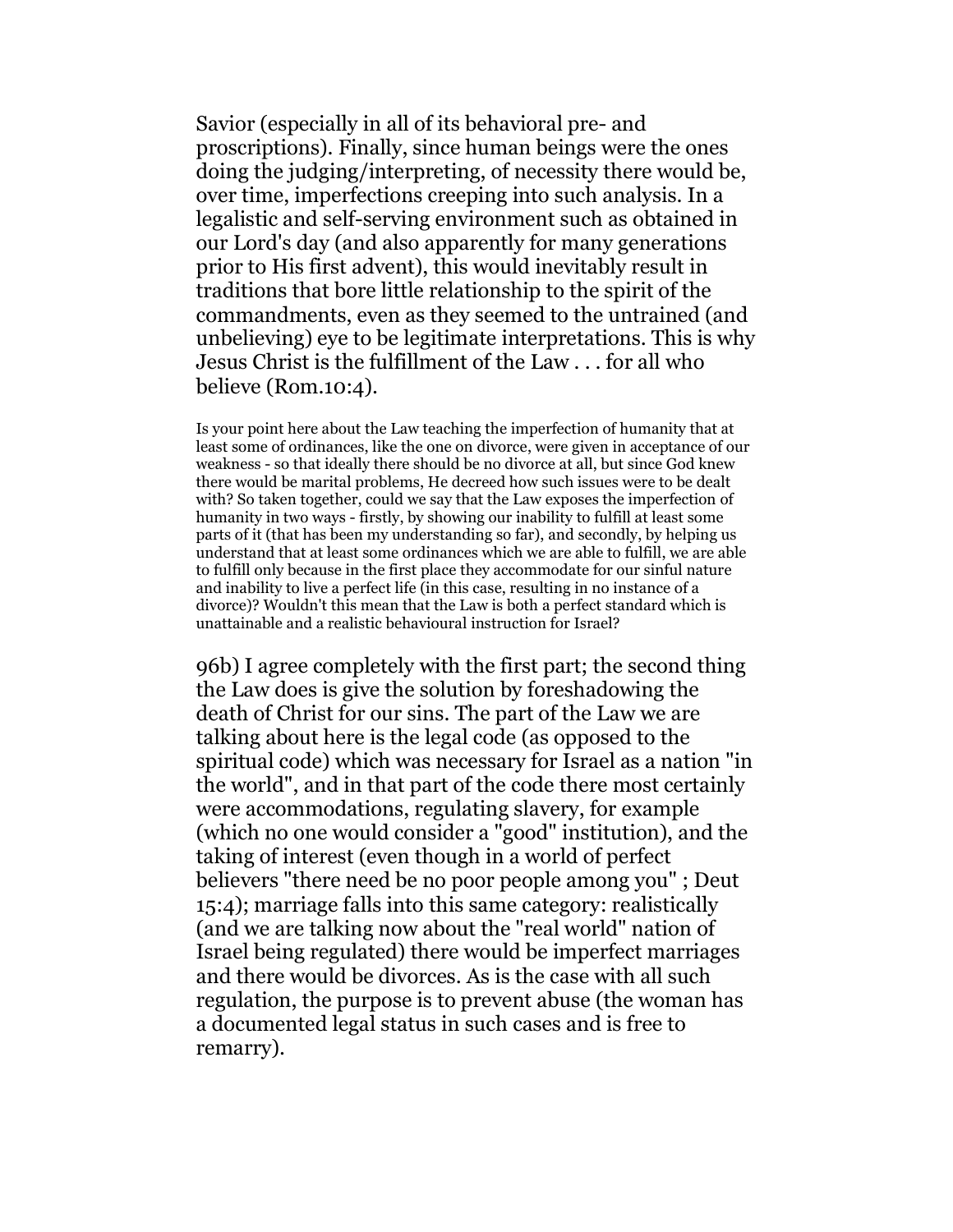How do we distinguish between the spiritual and the legal code? Isn't your point about the legal code similar to what I wrote about ordinances which were given in accommodation for our weaknesses?

96c) Yes, I would say so. Whether purely religious strictures or purely functional societal rules or a combination thereof, it would be hard for anyone to point to any aspect of the Law which ever came close to being consistently followed in general terms – let alone obeyed perfectly.

Matthew 19:9 (NASB) <sup>9</sup>And I say to you, whoever [a]divorces his wife, except for [b]immorality, and marries another woman<sup>[c]</sup>commits adultery <sup>[d]</sup>."

Matthew 19:9 Or sends away Matthew 19:9 Lit fornication Matthew 19:9 Some early mss read makes her commit adultery Matthew 19:9 Some early mss add and he who marries a divorced woman commits adultery

Could you refer to the last two footnotes?

97) The variations indicated by note "c" are results of attempted harmonization with the text at Matthew 5:32, "makes her commit adultery" (NASB); the insertion is not original, but, as mentioned, the wording does occur earlier. The variation in note "d" is only backed up by P25, a fourth century papyrus (and seems to me from the Greek to constitute a gloss); it is not part of scripture.

#### Matthew 19:10-12 (NASB)

<sup>10</sup>The disciples \*said to Him, "If the relationship of the man with his wife is like this, it is better not to marry." 11 But He said to them, "Not all men can accept this statement, but *only* those to whom it has been given. <sup>12</sup> For there are eunuchs who were born that way from their mother's womb; and there are eunuchs who were made eunuchs by men; and there are *also* eunuchs who made themselves eunuchs for the sake of the kingdom of heaven. He who is able to accept this, let him accept it."

a) I'm not sure about the basis of disciples' words. They say that if such is the relationship between spouses, it's better not to marry, but what do they mean by that? Do they mean that it's better not to make a commitment that's hard to keep, either for the man or for the woman?

b) Who does our Lord mean by the first two types of eunuchs - those "who were born that way" and those "who were made eunuchs"?

c) NIV SB: 19:12 born that way. Impotent. made eunuchs. By castration. choose to live like eunuchs for the sake of the kingdom of heaven. Those who have voluntarily adopted a celibate lifestyle in order to give themselves more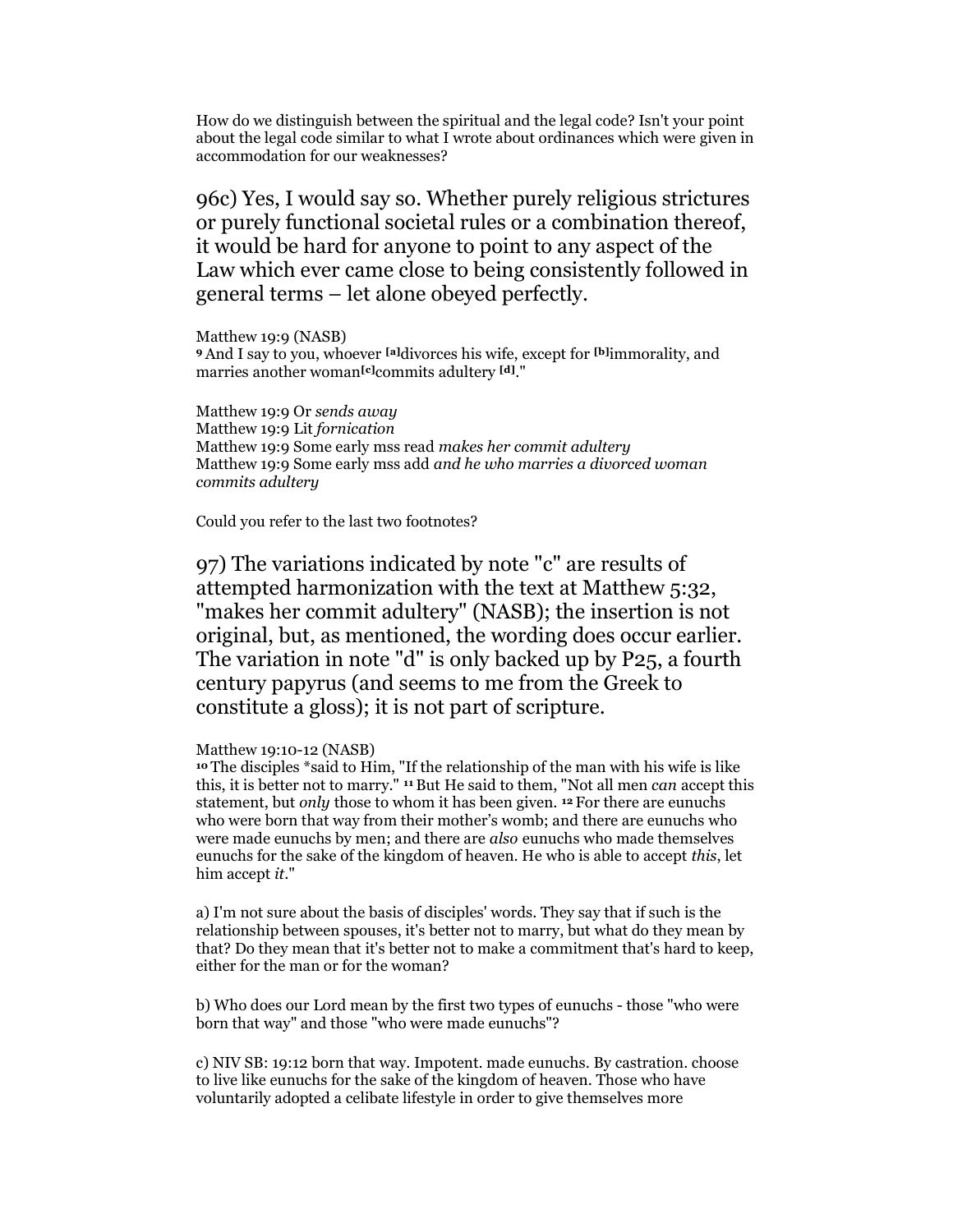completely to God's work. Under certain circumstances celibacy is recommended in Scripture (cf. 1Co 7:25–38), but it is never presented as superior to marriage.

Would you not say that celibacy is presented as superior to marriage, as it allows a greater commitment to the ministry?

98a) I think they are seeing it from the man's point of view. They had grown up in a patriarchal society where a man's authority at home was bounded only by his will and good nature. Contemplating marriage where a woman could not be divorced at will made it seem wholly unworkable from their cultural point of view.

98b) I think everyone understands that some people born male are not able to fulfill the male role in a marriage (for a variety of reasons we need not get in to any more than our Lord did). Those who are "made" are those castrated by others (as was common in oriental courts, for example, cf.: Is.39:7).

98c) Yes, but with emphasis on the important caveat, "He who is able to accept this, let him accept it". The vast majority of human beings most definitely cannot remain unmarried without falling into sexual sin. And it is far "better to marry than to burn", as Paul points out (1Cor.7:9). No one should think of physically altering him/herself – as that is not only contrary to scripture but also would do no good in terms of the incontinence of the lust in any case. "Single bliss" is only for those who can handle it, and very few can handle it. Many married men win wonderful eternal rewards. David was married (and then some); Abraham was married; Peter was married. In fact, most of the great believers of the Bible were married. Paul achieved a tremendous amount for the Lord and his single status was clearly a help in that regard (as well as a sacrifice; cf. 1Cor.9:5); but then Paul endured many things that few of us can convince ourselves of being capable of emulating, even in the comfort of our easy-chairs (cf. 1Cor.4:8-13; 2Cor.4:7- 12; 6:3-10; 11:16-33; Phil.3:7-11).

Matthew 19:17 (NASB)

17 And He said to him, "Why are you asking Me about what is good? There is only One who is good; but if you wish to enter into life, keep the commandments."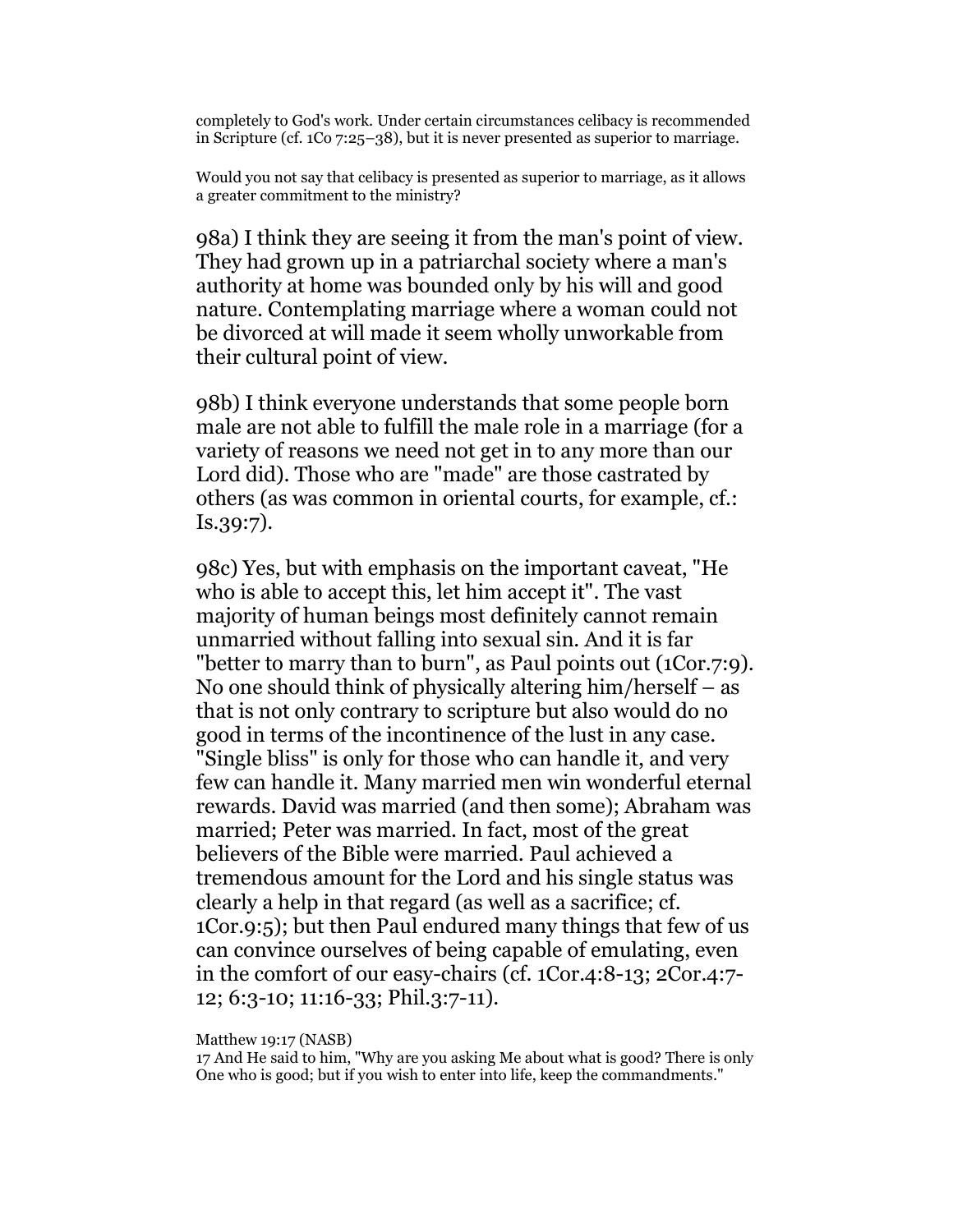Some commentators reconcile the wording used by our Lord in this verse through manuscript tradition - apparently some good manuscripts have here an identical reading to that used in Mark and Luke - what is your take on this?

# 98d) Those commentators are out of line since the text of Matthew is clear (the Greek reflects what NASB has in your quote included above).

#### Matthew 19:29-30 (NASB)

<sup>29</sup>And everyone who has left houses or brothers or sisters or father or mother [a]or children or farms for My name's sake, will receive [b]many times as much, and will inherit eternal life. <sup>30</sup> But many who are first will be last; and the last, first.

Matthew 19:29 One early ms adds or wife Matthew 19:29 One early ms reads a hundred times

a) Could you refer to both footnotes? How should the verse read?

b) Could you explain the link between Jesus' words from verse 30 and 29?

99a) Both phrases should be included (they are both in Sinaiticus).

99b) I think the connection is that while the disciples are focused on what is going on here on planet earth (cf. Matt.19:27), our Lord, after assuring them that they have made the right choice, is also quick to remind them (and us) that this world is temporary, and that what really counts is not our status or possessions or situation here in this ephemeral and fundamentally compromised world, but where we will come out in the ranking at the judgment of the Church: better to be among the first then even if that means we are among the last now, because that ranking is from Him and is eternal, whereas where we rank in the eyes of the world is unimportant and incredibly short-lived.

Matthew 19:30 (NASB) 30 But many who are first will be last; and the last, first.

I read an interesting interpretation according to which this verse could apply not only to the young ruler from verses 16-26, who might be considered among the first in this world through his wealth and status, but also to Peter and the apostles. In verse 27 Peter says "Behold, we have left everything and followed You; what then will there be for us?", which some take as an assumption that they were among the first and our Lord's words are a warning against complacency what is your take on such a view?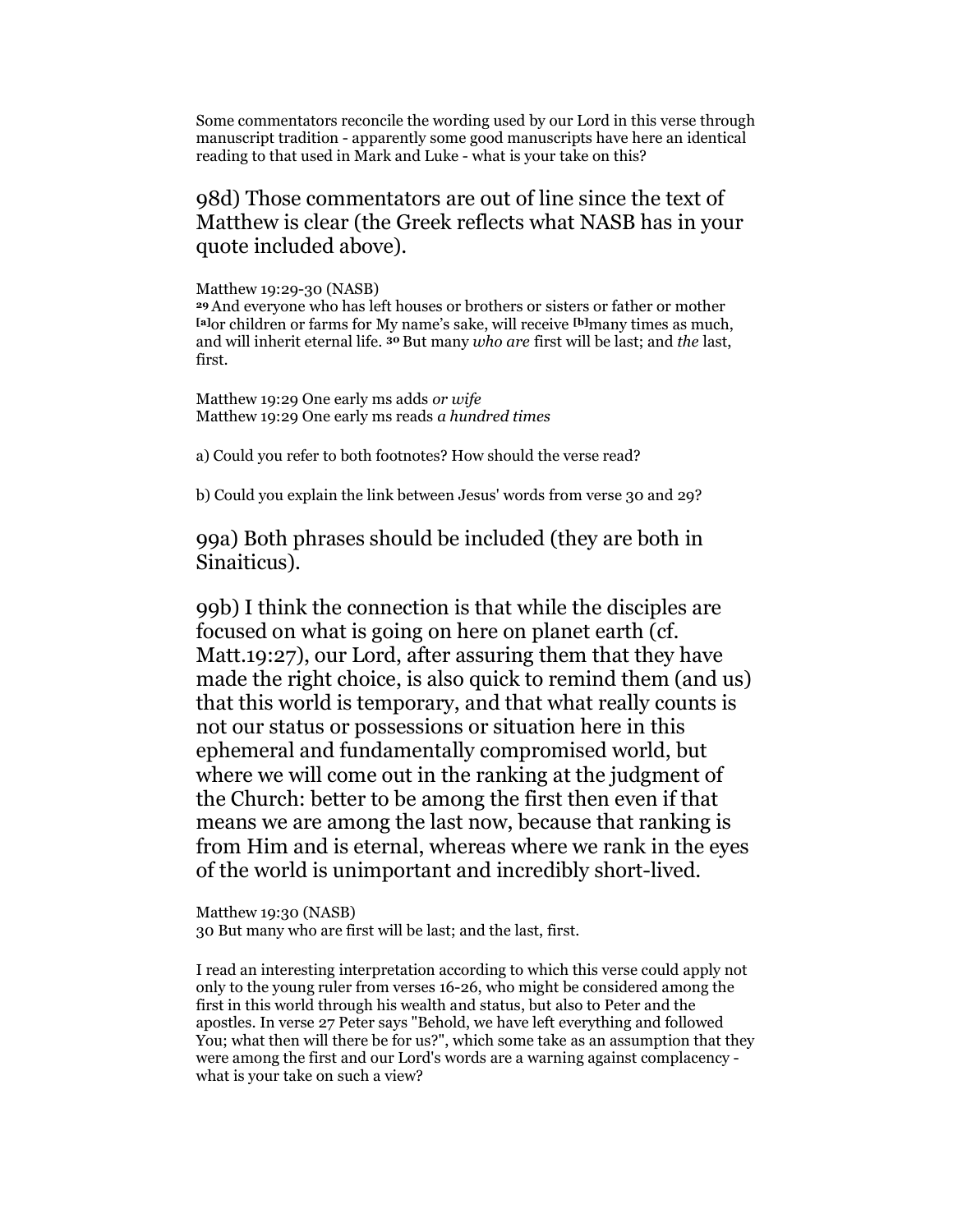99c) I don't have a problem with that as an application. Clearly, the reversal of the worldly order of things at the last judgment is what is meant. We who serve the Lord as our first priority are often disadvantaged in worldly terms and in the estimation of the world. In truth, God is blessing us now even as we are tested and tried, and the rewards that are to come to those who persevere and truly live their lives for Christ will put all such worldly concerns in the shade. The reversal will truly be great, even among believers (not to mention the difference between heaven and hell for believers and unbelievers respectively).

#### Matthew 20:13-16 (NASB)

<sup>13</sup>But he answered and said to one of them, 'Friend, I am doing you no wrong; did you not agree with me for a denarius? 14 Take what is yours and go, but I wish to give to this last man the same as to you. 15 Is it not lawful for me to do what I wish with what is my own? Or is your eye envious because I am generous?' <sup>16</sup> So the last shall be first, and the first last."

a) How should we understand this parable? Doesn't it say that eternal rewards will be equal for all who have been saved? I read a number of interpretations and some make more sense than others, your input will as always be greatly appreciated.

b) How should landowner's last words be interpreted? Normally the words "the last shall be first, and the first last" have been said in the context of the eternal status being opposite to one's earthly status (Matthew 19:30), but here it seems to suggest that those who worked least will be put above those who worked longest please clarify.

100) On this one, the best thing seems to give you the interpretation I have written up in CT 6 under "the judgment and reward of the Church":

With the use of the word "so" (Greek houtos, οὕτως, "thus / in this way") in verse sixteen above, we see that it is the reversal of the expected **order** that constitutes the fulfillment of the "last/first – first/last" prophecy. Applying this to the Church at large, the denarius represents the award of salvation which all who trust in Christ will possess equally. The workers hired first represent those who seem in the world's eyes according to the world's standards as likely to receive a larger reward, while those hired last appear to be precisely the opposite, namely, those whose reward will be the least. But in fact, the situation is exactly the reverse of worldly impressions. For our purposes here, the critical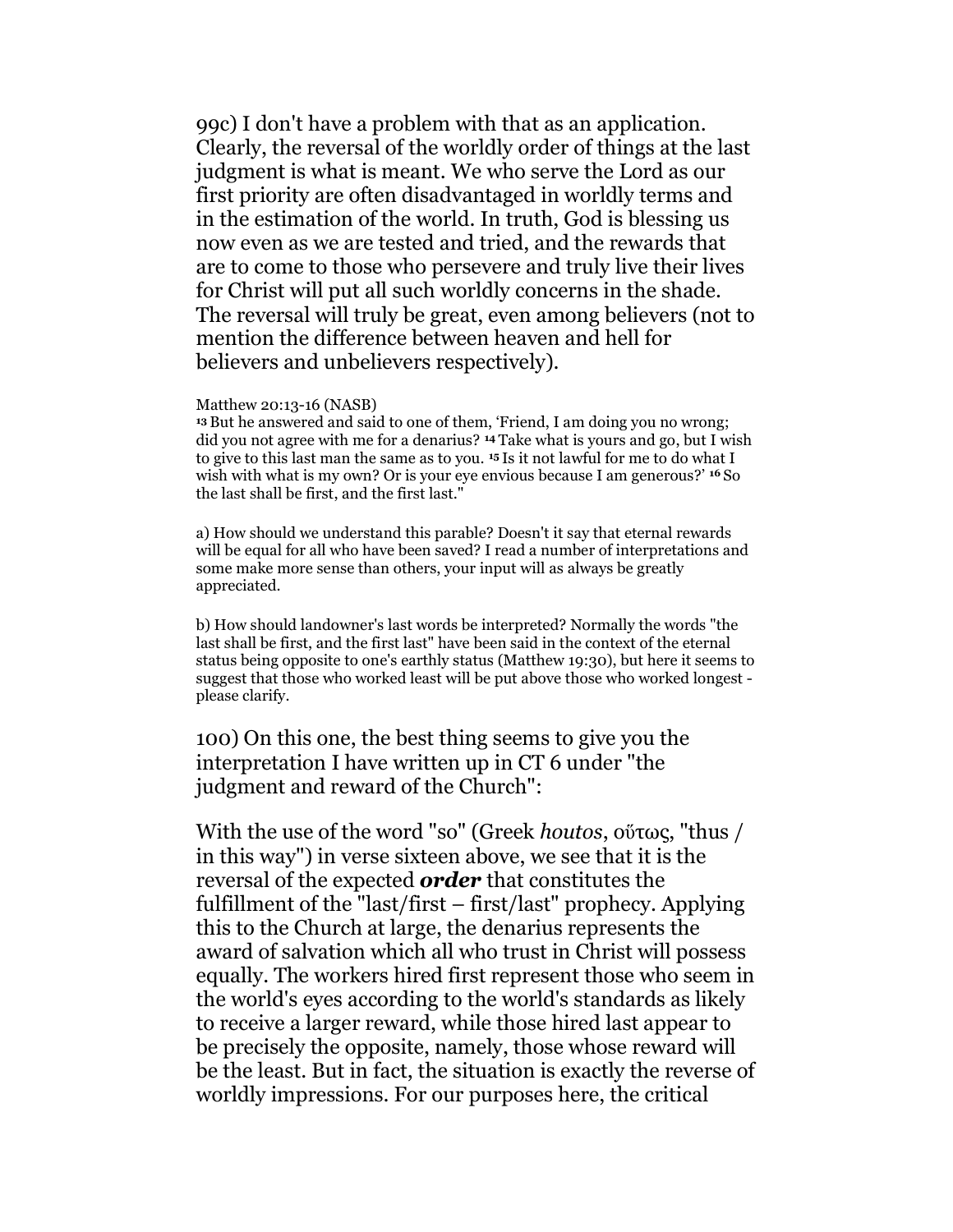point of interpretation is the greater honor given to those whose production is often invisible to us here and now being represented **by the order** of evaluation: rather than having to wait at the end of the line, this group is promoted by being given their wages first (while on the contrary those who **appear** to our sight to be worthy of more, are not, and are in fact placed behind the truly more worthy). Thus this parable indicates that those who are truly first in God's eyes will receive their judgment and reward first, while those who may seem more prominent to us but are actually not so in truth will have to wait until later, a situation which also reflects their relatively lesser rewards.

I'm not clear about this - one the one hand you wrote that "the denarius represents the award of salvation which all who trust in Christ will possess equally", which is an identical reward for all saved, but on the other you still wrote that some will receive more honour than others.

100b) The focus is salvation, and salvation is our goal. As when Peter says "you are receiving the end result of your faith, the salvation of your souls" (1Pet.1:9  $NIV$ ) – even though he certainly understands that there will be a judgment before Christ's bema for the purpose of evaluation and reward. So we all hope for salvation, and to be saved is the entire point of this life; within our individual lives, some will respond better to the Lord than others, and will be rewarded more than those others – within the community of those saved.

You wrote that the work of those who receive their rewards first was invisible, but more effective, so should we take the parable to mean that what they have done in the short time was equal to the production of those who have laboured for longer?

100c) This is not an individual evaluation (as with the other parables), but a collective one – and we shall all be individually evaluated. So we have to take care in matching the details here. The point, I think, is a collective one. Israel has been around a long time, and the Church Age is relatively new – and yet even though Israel has born "the burden of the day", the gentiles of the Church Age will not be disadvantaged nor those of Israel advantaged by their status – all will be equally part of the Bride of Christ. Individually, reward will depend upon what we have done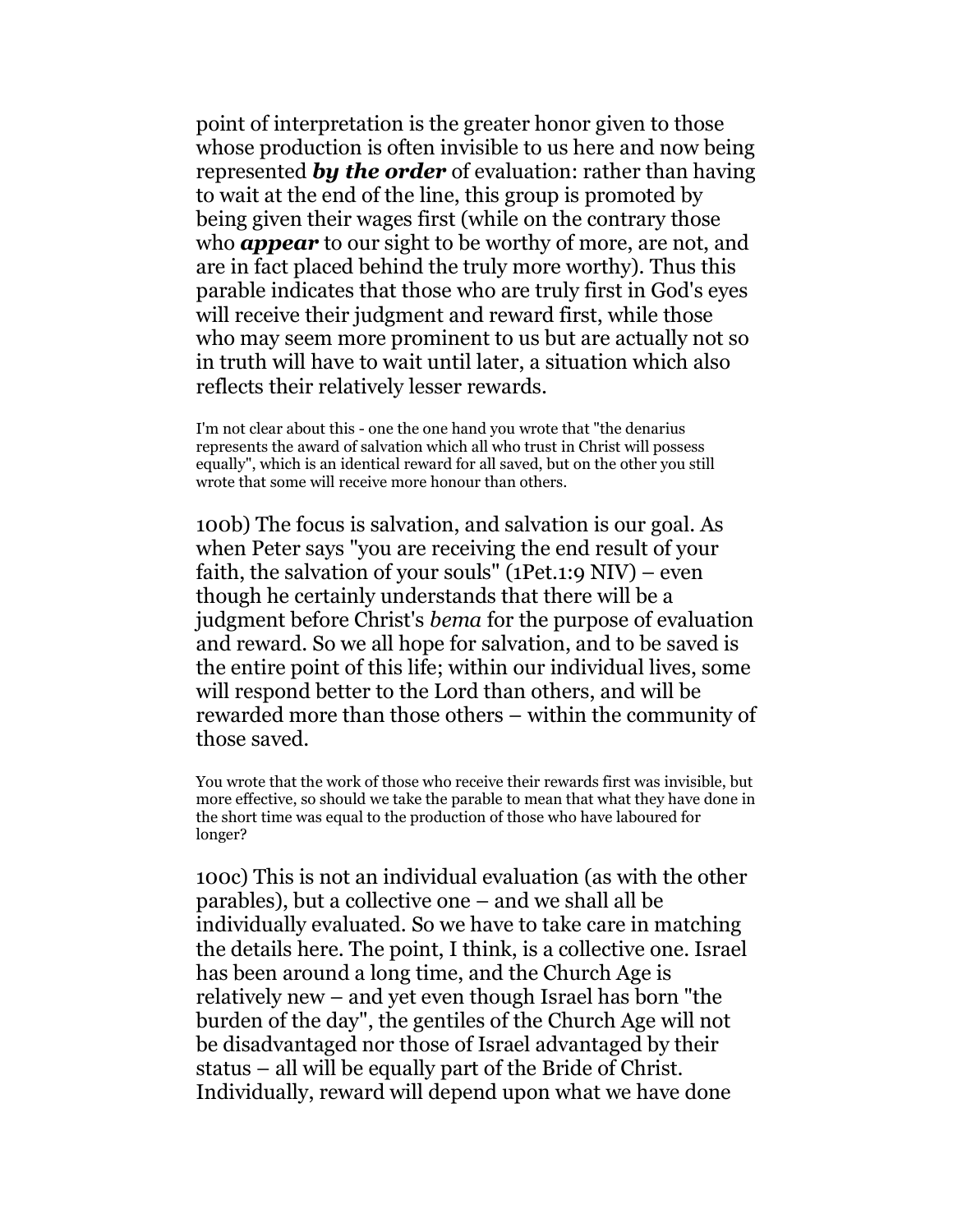(or not) as individuals, and the level of reward achieved will be justly rewarded by the Lord, not on the basis of appearances but on the basis of actual spiritual accomplishments.

NIV SB: 20:1-16 This parable occurs only in Matthew's Gospel. In its original setting, its main point seems to be the sovereign graciousness and generosity of God extended to latecomers (the poor and the outcasts of society) into God's kingdom. It is addressed to the grumblers (v. 11) who just cannot handle this amazing expression of God's grace. They almost certainly represent the religious leaders who opposed Jesus.

Would you say that this interpretation could be true? I know you take this passage as referring to believers of varying productivity, which is in accordance with the fact that in the parable all workers receive the payment, but the NIV SB proposes that those who grumble against the landowner are religious leaders. One aspect of this interpretation which seems to be in its favour is that many religious leaders could be considered as having been in the vineyard for a long time, whereas those who come late can be taken as being the sinners who repent. Your view on this will be appreciated.

100d) No, because the religious leaders were in fact not even doing the work of the vineyard – and they will not be paid. They are the ones who will kill the Son and throw Him out of the vineyard. So this interpretation fails on several critical counts.

### Matthew 20:29-34 (NASB)

29 As they were leaving Jericho, a large crowd followed Him. 30 And two blind men sitting by the road, hearing that Jesus was passing by, cried out, "Lord, have mercy on us, Son of David!" 31 The crowd sternly told them to be quiet, but they cried out all the more, "Lord, Son of David, have mercy on us!" 32 And Jesus stopped and called them, and said, "What do you want Me to do for you?" 33 They \*said to Him, "Lord, we want our eyes to be opened." 34 Moved with compassion, Jesus touched their eyes; and immediately they regained their sight and followed Him.

The fact that Matthew mentions two blind men and Mark and Luke only one can perhaps be reconciled with there being one who was more prominent and spoke, but how should we understand that according to Matthew our Lord was leaving Jericho when this miracle took place, but according to Luke - as He was coming towards it?

100e) I'm not sure that the the two are not a different incident, but it is true that Matthew often calls attention to all participants instead of the most prominent one (as in the case of the Gadarene demoniac: Matt.8:28ff.; see the link: http://ichthys.com/mail-double.htm). As to where the incident involving Bar-Timaeus took place, I don't think that in fact the accounts of Mark and Luke are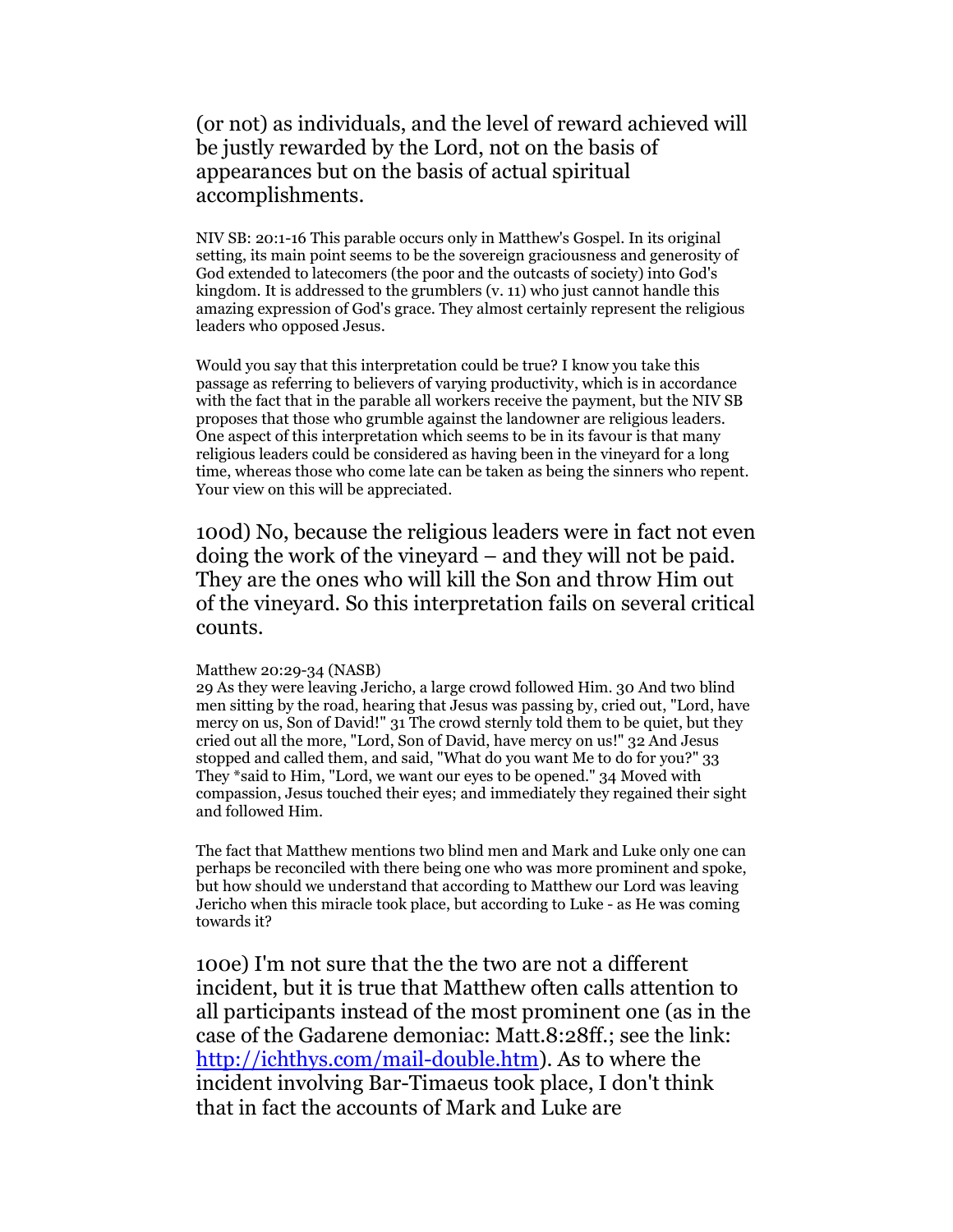irreconcilable. Mark says in verse 46b, "while He was going through [the city] away from Jericho" – which two phrases taken together most likely mean "moving away from the city center but still technically in the greater area called "Jericho". Luke says in verse 36 that Bar-Timaeus heard the noise of the crowd "passing through" i.e., the center of town (verse 35 says that he was sitting by the road, no doubt on the far side of the town) when Jesus had approached the city from the east. After the healing, Luke has in verse one of chapter nineteen, "and having come in (i.e., to the city), He passed [completely] through Jericho". This means that Bar-Timaeus was sitting in the "suburbs", so to speak, on the west side, but still in what was known as "Jericho". In fact, that is the only way to understand eiselthon in verse one of chapter nineteen. So Luke adds a wonderful detail explaining how the blind man could have gotten prepared (physically and also in his heart) for what he would do when Jesus came by (i.e., he heard the commotion in the city center – something that might not have happened had he been on the eastern side of town outside of the city where our Lord first entered).

Matthew 21:11 (NASB)

<sup>11</sup>And the crowds were saying, "This is the prophet Jesus, from Nazareth in Galilee."

21:11 the prophet. Refers either to a prophet in general (see 13:57) or to the prophet predicted in Dt 18:15–18 (see note on 18:15; see also Dt 34:10–12 and note on 34:12).

Do you think that "prophet" here has a generic meaning, or is it the reference to "the" prophet?

101) It is hard to know what the multitude who had come up to Jerusalem for Passover really thought about our Lord – who is **the** Prophet in fact – but it seems unlikely that they recognized that He was the Messiah (which is who **the** Prophet is), even if that was implied in using this phrase on behalf of many. Here we have a case of the words being true in every respect, but of those uttering them not understanding the significance of what they are saying (as happens in unbelieving and undernourished churches all over the world every Sunday morning):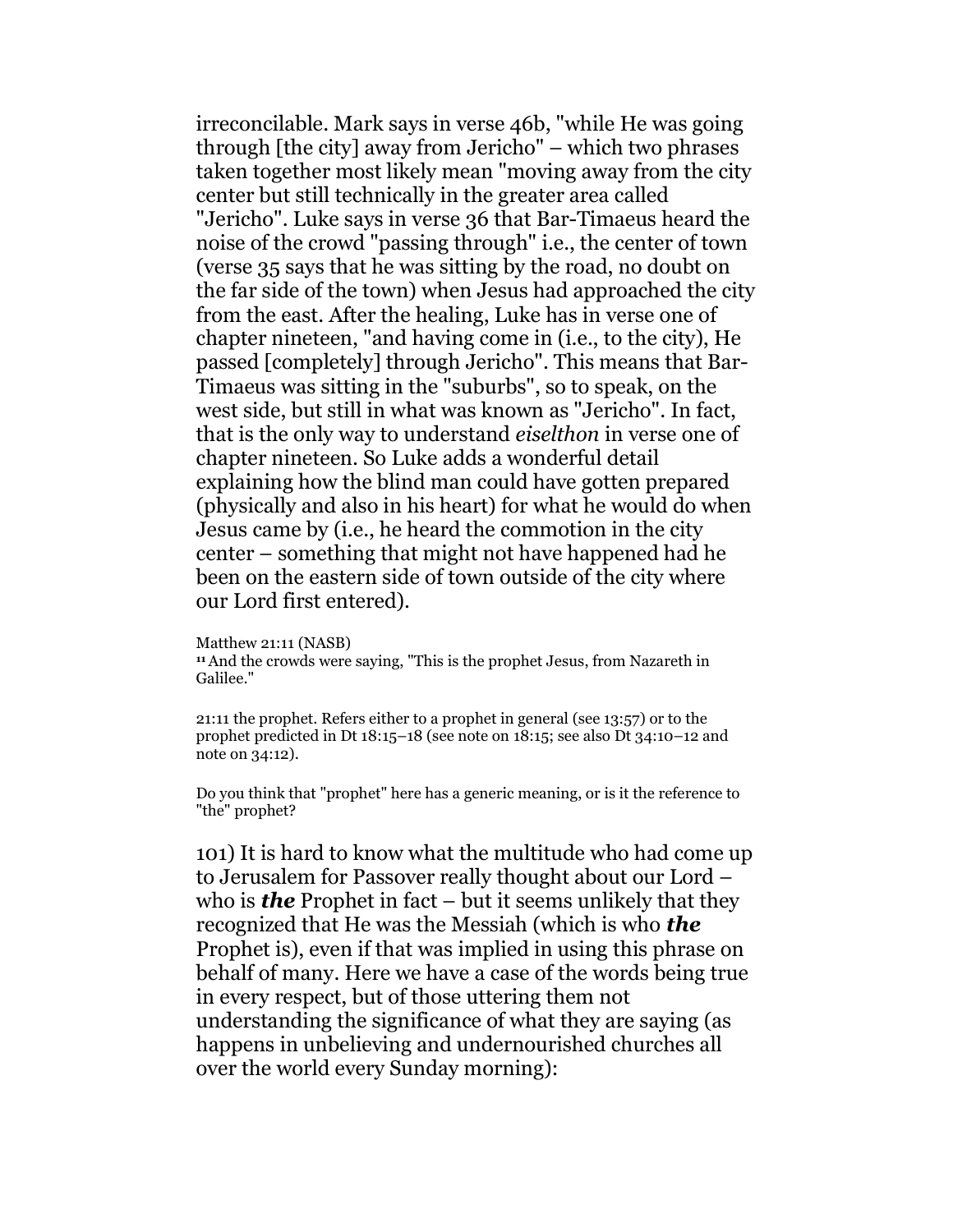And one of them, Caiaphas, being high priest that year, said to them, "You know nothing at all, nor do you consider that it is expedient for us that one man should die for the people, and not that the whole nation should perish." Now this he did not say on his own authority; but being high priest that year he prophesied that Jesus would die for the nation. John 11:49-51 NKJV

Matthew 21:12-17 (NASB) <sup>12</sup> And Jesus entered the temple and drove out all those who were buying and selling in the temple, and overturned the tables of the money changers and the seats of those who were selling doves.13 And He \*said to them, "It is written, 'My house shall be called a house of prayer'; but you are making it a robbers' den."

<sup>14</sup>And the blind and the lame came to Him in the temple, and He healed them. <sup>15</sup> But when the chief priests and the scribes saw the wonderful things that He had done, and the children who were shouting in the temple, "Hosanna to the Son of David," they became indignant 16 and said to Him, "Do You hear what these children are saying?" And Jesus \*said to them, "Yes; have you never read, 'Out of the mouth of infants and nursing babies You have prepared praise for Yourself'?" <sup>17</sup>And He left them and went out of the city to Bethany, and spent the night there.

NIV SB: 21:12–17 In the Synoptics the clearing of the temple occurs during the last week of Jesus' ministry; in John it takes place during the first few months (Jn 2:12–16). Two explanations are possible:(1) There were two clearings, one at the beginning and the other at the end of Jesus' public ministry. (2) There was only one clearing, which took place during Passion Week but which John placed at the beginning of his account for theological reasons—to show that God's judgment was operative through the Messiah from the outset of Jesus' ministry. However, different details are present in the two accounts (the selling of cattle and sheep in Jn 2:14, the whip in Jn 2:15, and the statements of Jesus in Mt 21:13; Jn 2:16). From Matthew's and Luke's accounts we might assume that the clearing of the temple took place on Sunday, following the so- called "Triumphal" Entry (21:1– 11). But Mark (11:15–19) clearly indicates that it was on Monday. Matthew often compressed narratives.

a) Did the clearing take place on Sunday or Monday? How can Matthew's and Luke's accounts be reconciled with Mark's?

102) First, there were two clearings of the temple, one at the inception of our Lord's ministry (John's account), and the one during Passion week (recorded in the synoptic Gospels). As to the chronology of the withering of the fig tree, Mark's rendition is chronological; Matthew's is presented as a flashback. One should translate Matthew 21:19 "Now when He was going back to the city early [that morning], He had become hungry and . . . ". This also explains why it seems in many English translations that Matthew is describing an immediate and visible withering of the fig tree (whereas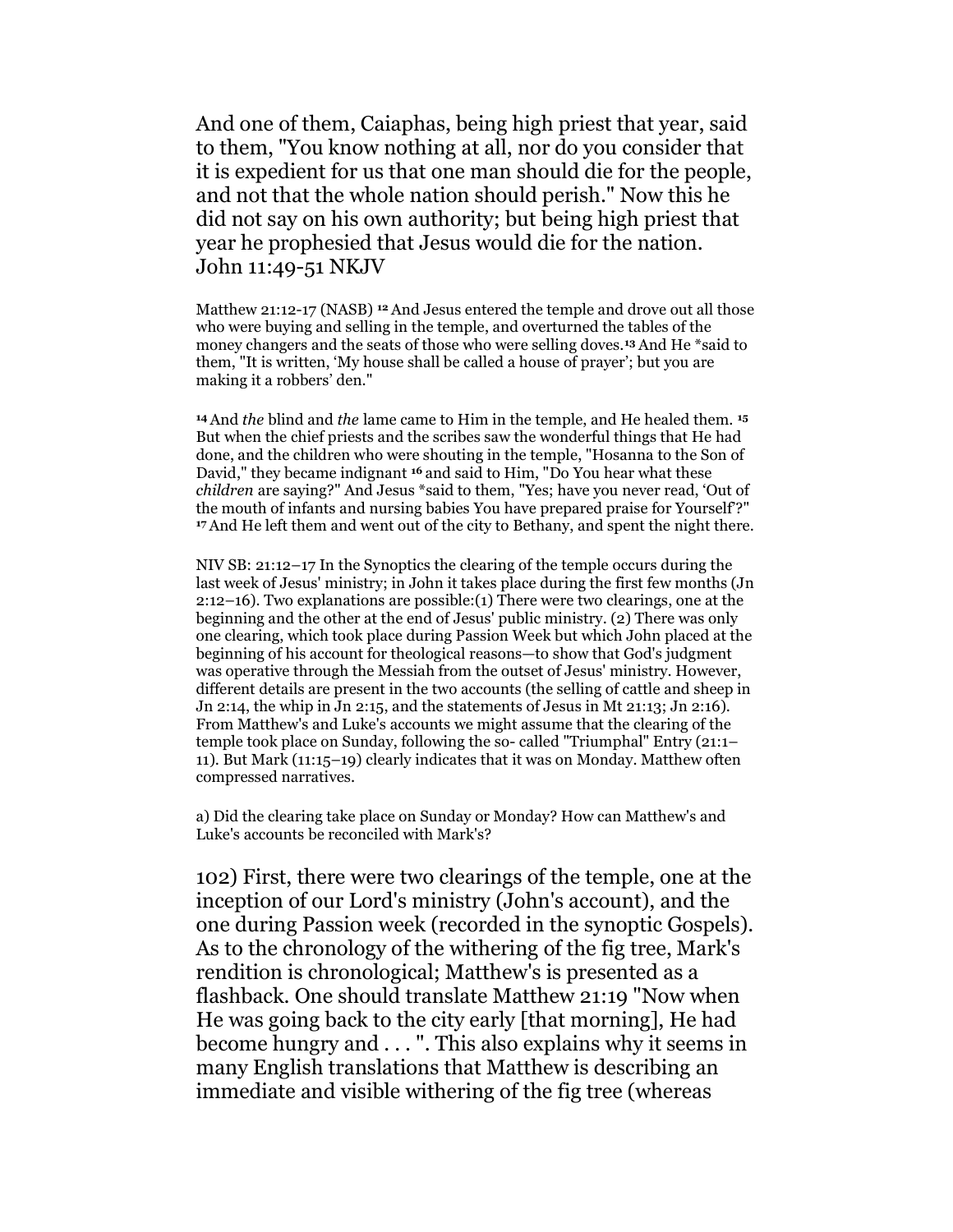Mark places the days events in between cursing and withering); but in fact what the disciples say in verse twenty is "How did the fig tree dry up so quickly?" – a question which calls attention to the fact and speed of its withering and not to a miracle of instantaneous transition before their very eyes – they are seeing this after the passage of a day.

When did the triumphal entry take place? Could you comment on the point made in the NIV SB?

102b) Our Lord entered Jerusalem on a Sunday (see the link: http://ichthys.com/mail-Death-Martyrdom-Resurrection.htm#Palm Sunday). "We might assume" many things . . . without doing our "homework" first. Matters of chronology are difficult in all ancient history and the reconstruction of "passion week" is a vexed issue because there are many groups which, for reasons that escape me, wish to argue about when the crucifixion took place (in addition to the traditional position, there is also a "Wednesday" and a "Thursday" school of thought). I have a lot at the site about these and related issues. For an overview of the week please see the link: http://ichthys.com/4A-Christo.htm#2) The triumphal entry

Was the temple cleansed on that prior Sunday also?

## 102b) That is what I have concluded (see prior link).

### Matthew 21:18-22 (NASB)

<sup>18</sup> Now in the morning, when He was returning to the city, He became hungry. <sup>19</sup> Seeing a lone fig tree by the road, He came to it and found nothing on it except leaves only; and He \*said to it, "No longer shall there ever be *any* fruit from you." And at once the fig tree withered. <sup>20</sup> Seeing this, the disciples were amazed and asked, "How did the fig tree wither all at once?" <sup>21</sup> And Jesus answered and said to them, "Truly I say to you, if you have faith and do not doubt, you will not only do what was done to the fig tree, but even if you say to this mountain, 'Be taken up and cast into the sea,' it will happen. 22 And all things you ask in prayer, believing, you will receive."

a) Could you explain the meaning of this occurrence? If there were no figs on the fig tree, was it not due to this not being the time when it would bear the fruit? And yet Jesus curses the tree?

b) How can Matthew's and Mark's accounts of this event be reconciled, particularly with regard to chronology?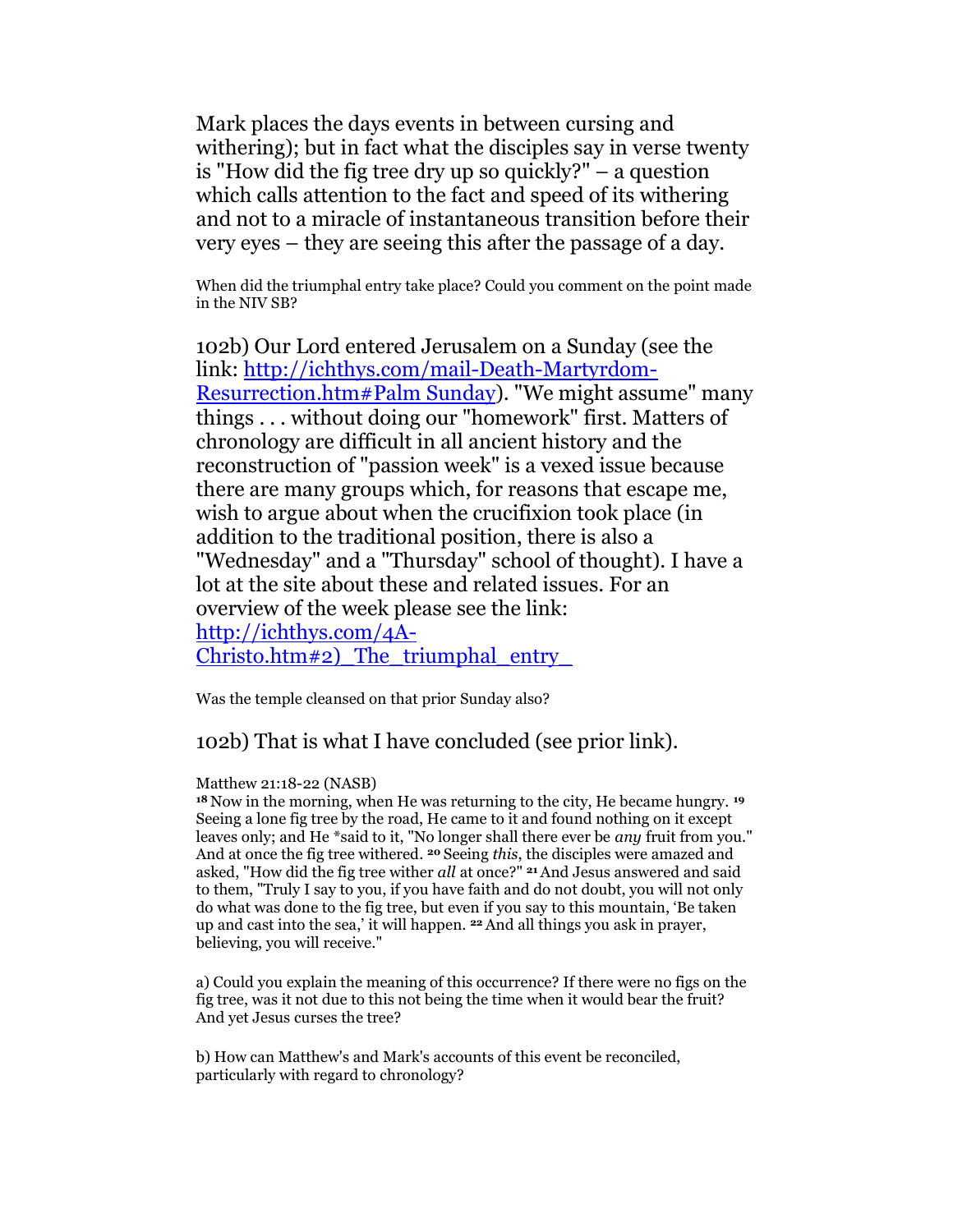103) I think the point is that while in our human estimation we might not see ourselves as "ready", we have to adopt out Lord's point of view instead so as to have fruit at the time He wants us to have it (even if that doesn't seem like "the right time" to us). Had this tree done so, it would have served the Son of God; if we do so, we will serve those who belong to Him in ways we never could have imagined. The tree is a tree so not really culpable; but we have free will, after all, and so do have to answer for all we do – and fail to do.

#### Matthew 21:24-25 (NASB)

<sup>24</sup>Jesus said to them, "I will also ask you one thing, which if you tell Me, I will also tell you by what authority I do these things. 25 The baptism of John was from what source, from heaven or from men?" And they began reasoning among themselves, saying, "If we say, 'From heaven,' He will say to us, 'Then why did you not believe him?'

Was our Lord's question about John's authority in some way linked to Pharisees' question about His own authority? Why did Jesus give this particular reply?

104) The Pharisees have nothing to do with Jesus' authority; He put things this way to demonstrate that they had absolutely no interest in hearing a truthful answer inasmuch as they were not after truth but only seeking to muzzle our Lord and counter His ministry.

Would you say it's possible that our Lord asks this question, because it's directly related to answering the question which Pharisees asked? So whatever they answer with respect to John, would be true with respect to Jesus? If they say "From heaven", then they will condemn their own unbelief, since they rejected John (Matthew 21:32) and in the same way they rejected Jesus. If they say "From men", then just as they feared the reaction of the people if they stated that about John's ministry, then even more the fear would be warranted if they said that Jesus' ministry was from men. So would you say our Lord here answers with a question, because Pharisees' treatment of John directly parallels treatment of our Lord?

104b) Your analysis is "spot-on". As to "So would you say our Lord here answers with a question, because Pharisees' treatment of John directly parallels treatment of our Lord?", I would say that He answers their question with a question because they are not really looking for an answer to the question they ask but really only seeking a way to accuse Him and trap Him.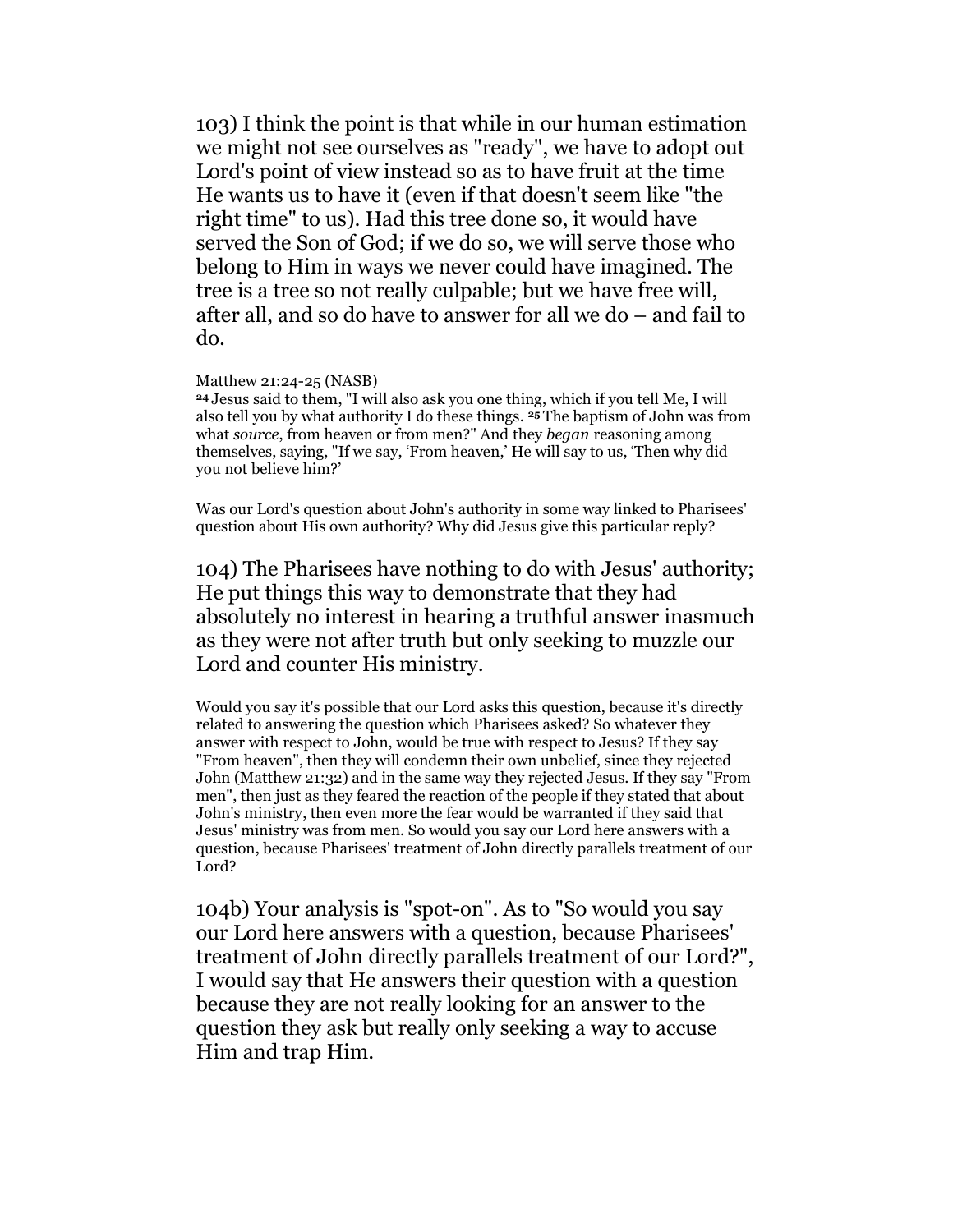Matthew 21:32 (NASB)

32 For John came to you in the way of righteousness and you did not believe him; but the tax collectors and prostitutes did believe him; and you, seeing this, did not even feel remorse afterward so as to believe him.

How specifically should we understand the expression "way of righteousness"?

104c) Jesus is "the Way" and everything He did "fulfilled all righteousness". So the "way" here is the only way to please God, the only way of salvation. John revealed that "way" because He bore witness to Him who is the "Way", our dear Lord and Savior Jesus Christ in whom we have the righteousness of God by grace through faith.

Matthew 21:33-46

a) Could you explain the meaning of this parable of "the tenants"?

105) As it says in verse 45: "Now when the chief priests and Pharisees heard His parables, they perceived that He was speaking of them". These leaders of the Jewish state and religion had purloined the vineyard and were using it to their own advantage, meaning that they were not doing what God wanted (learning and teaching the truth), but merely supporting their comfortable lifestyles through mulcting the nation; when the Messiah came, therefore, they would do to Him as they had done to all God's prophets who had likewise called them to account.

b) Matthew 21:44 (NIV1984) <sup>44</sup>He who falls on this stone will be broken to pieces, but he on whom it falls will be crushed."[a]

Matthew 21:44 Some manuscripts do not have verse 44.

Could you comment on the point made in the footnote?

106) Verse 44 is part of the text and is in most of the most ancient mss. Some critics want to exclude it because of its similarity to Luke 20:18 and because it is absent in one strain of text. Please see the fine analysis in Metzger's A Textual Commentary on the Greek New Testament (London 1970).

### Matthew 22:7 (NASB)

<sup>7</sup>But the king was enraged, and he sent his armies and destroyed those murderers and set their city on fire.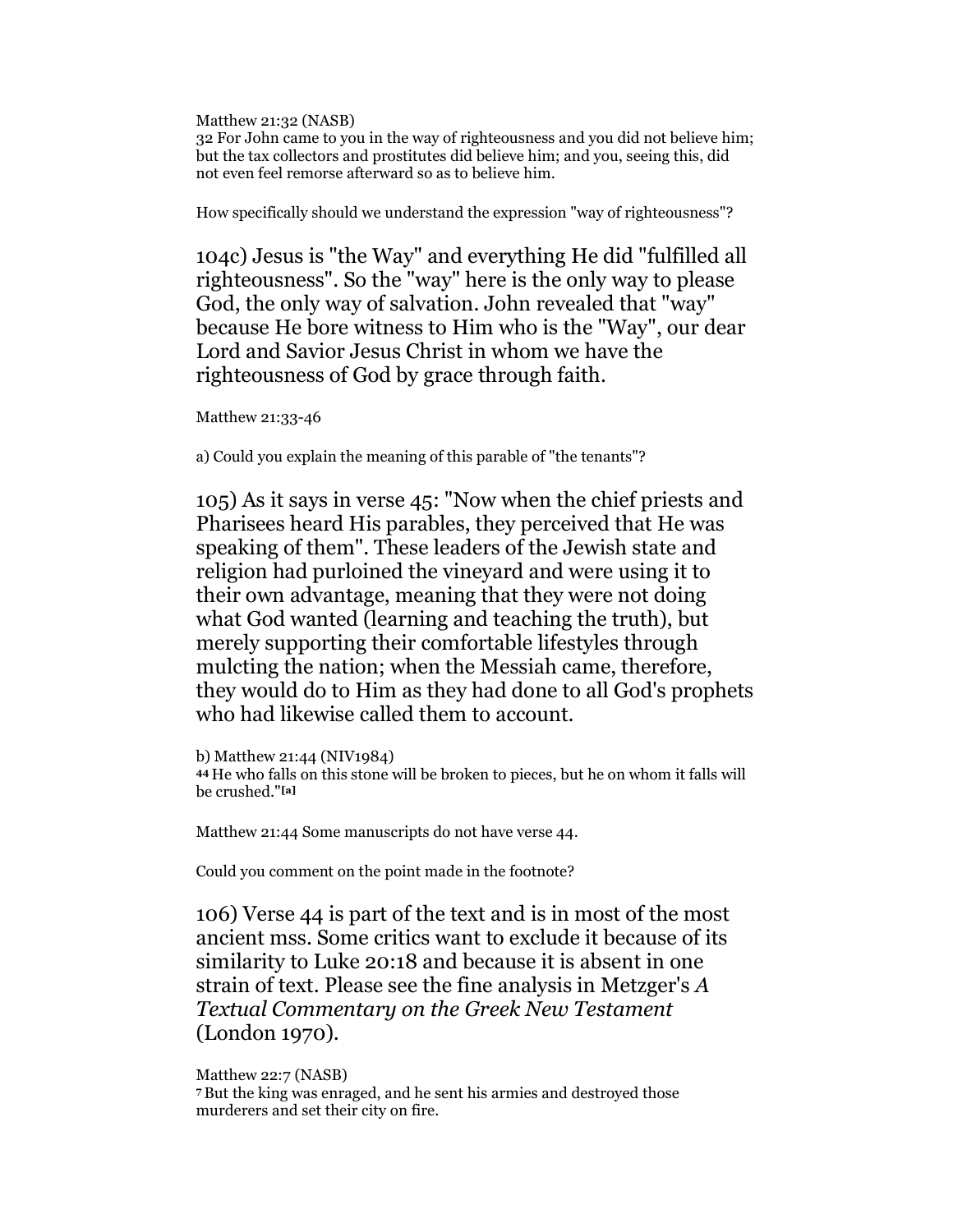22:7 burned their city. A common military practice; here possibly an allusion to the coming destruction of Jerusalem in AD 70.

Do you think our Lord here alludes to the destruction of Jerusalem in AD 70?

107) I certainly would not exclude that possibility; however, its main reference is eschatological referring to the Messiah's return when all of His enemies will be made "the footstool of your feet" (Ps.110:1).

Matthew 22:11 (NASB)

<sup>11</sup> "But when the king came in to look over the dinner guests, he saw a man there who was not dressed in wedding clothes,

NIV SB: 22:11 not wearing wedding clothes. It may have been the custom for a host to provide guests with wedding garments. This would have been necessary for the guests at this banquet in particular, for they were brought in directly from the streets (vv. 9–10). The failure of the man in question to avail himself of a wedding garment was therefore an insult to the host, who had made the garments available.

a) Do you agree with this interpretation?

b) I know from the previous question regarding this passage that this man represents the Gentiles who are invited to the feast and given the good news, but refuse to act accordingly (believe in Jesus Christ). What I'm not sure about is how to interpret the fact that his man does actually enter the feast.

108) As you say in "b", that is my understanding of the passage; the banquet per se I take to be the Millennium; many will come into the Millennium (and many more will be born into it) who will not, for all the generosity of the King, accept Him in their hearts (no wedding clothes: cf. Rev.3:4-5; 4:4; 7:13; 16:15).

I'm wondering if these verses could be used as evidence for God electing us on the basis of our free-will choice which he knew from eternity past and thus as an argument against hyper-calvinism. The king sees a man not dressed in wedding clothes and on this basis he throws him out into "the outer darkness". Clearly, if the wearing of the wedding clothes was not a matter of a free-will choice on part of the guest, then the king would not have thrown him away. So it is a matter of choice. And yet our Lord summarises the parable by saying that "few are chosen". It looks to me like a summary of God's plan and the relationship between the choice and free will - God chooses those whom He knew would choose Him. What do you think?

108b) I don't have a problem with that. I'm not sure there is force here however:  $\overline{u}$  as many as you find there, *invite* to the wedding feast" (v.9). This person was called, but he chose to disrespect the One who gave the invitation – a good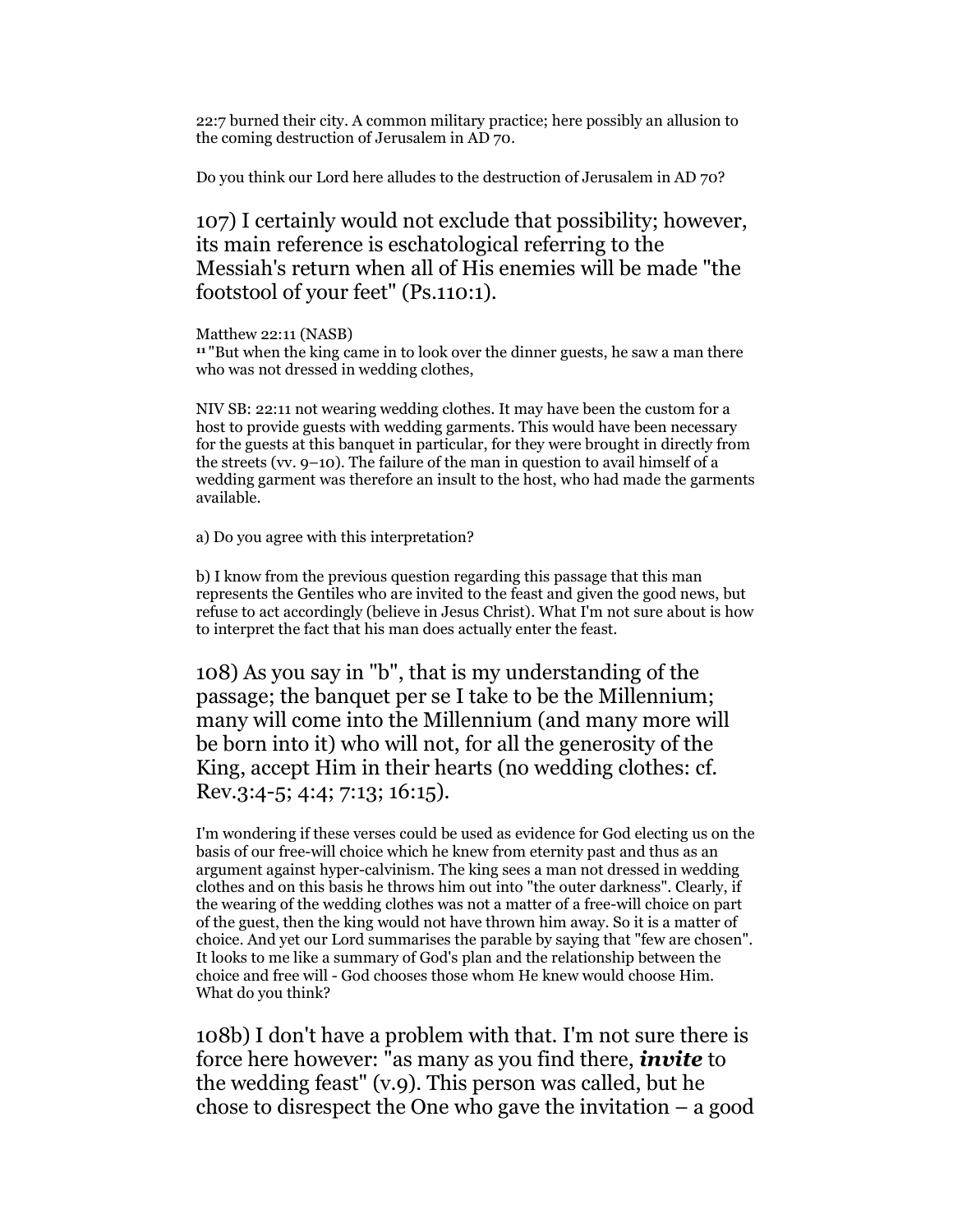# example of unbelievers who will experience the blessings of the Millennium under the perfect King, but will still refuse to accept Him through faith.

Matthew 22:35-37 (NASB)

<sup>35</sup>One of them, a lawyer, asked Him a question, testing Him, 36 "Teacher, which is the great commandment in the Law?" 37 And He said to him, "'You shall love the Lord your God with all your heart, and with all your soul, and with all your mind.'

What is the nature of the test here? What answer was the Pharisee hoping for?

109) Apparently this was the answer he was looking for – which demonstrates that he was thinking of things in the correct way (rather than that Jesus "passed the test"); for he says (as recorded in Mark 12:32-33):

So the scribe said to Him, "Well said, Teacher. You have spoken the truth, for there is one God, and there is no other but He. And to love Him with all the heart, with all the understanding, with all the soul, and with all the strength, and to love one's neighbor as oneself, is more than all the whole burnt offerings and sacrifices."

And our Lord says of him (v.34):

Now when Jesus saw that he answered wisely, He said to him, "You are not far from the kingdom of God." But after that no one dared question Him.

How do you think we should understand the list used by or Lord in this verse and in Mark 12:30? Do we know if our Lord read the Septuagint?

109b) I would imagine that He had the text of the LXX and of course the Hebrew scriptures memorized at a very early age. All of these expressions, in their original forms and in the New Testament express the same thing: giving God our "all".

Matthew 22:41-42 (NASB)

<sup>41</sup>Now while the Pharisees were gathered together, Jesus asked them a question: <sup>42</sup>"What do you think about the Christ, whose son is He?" They \*said to Him, "The son of David."

Was this question by our Lord in any way linked to the previous test by the Pharisee (verse 36 - "Teacher, which is the great commandment in the Law?")?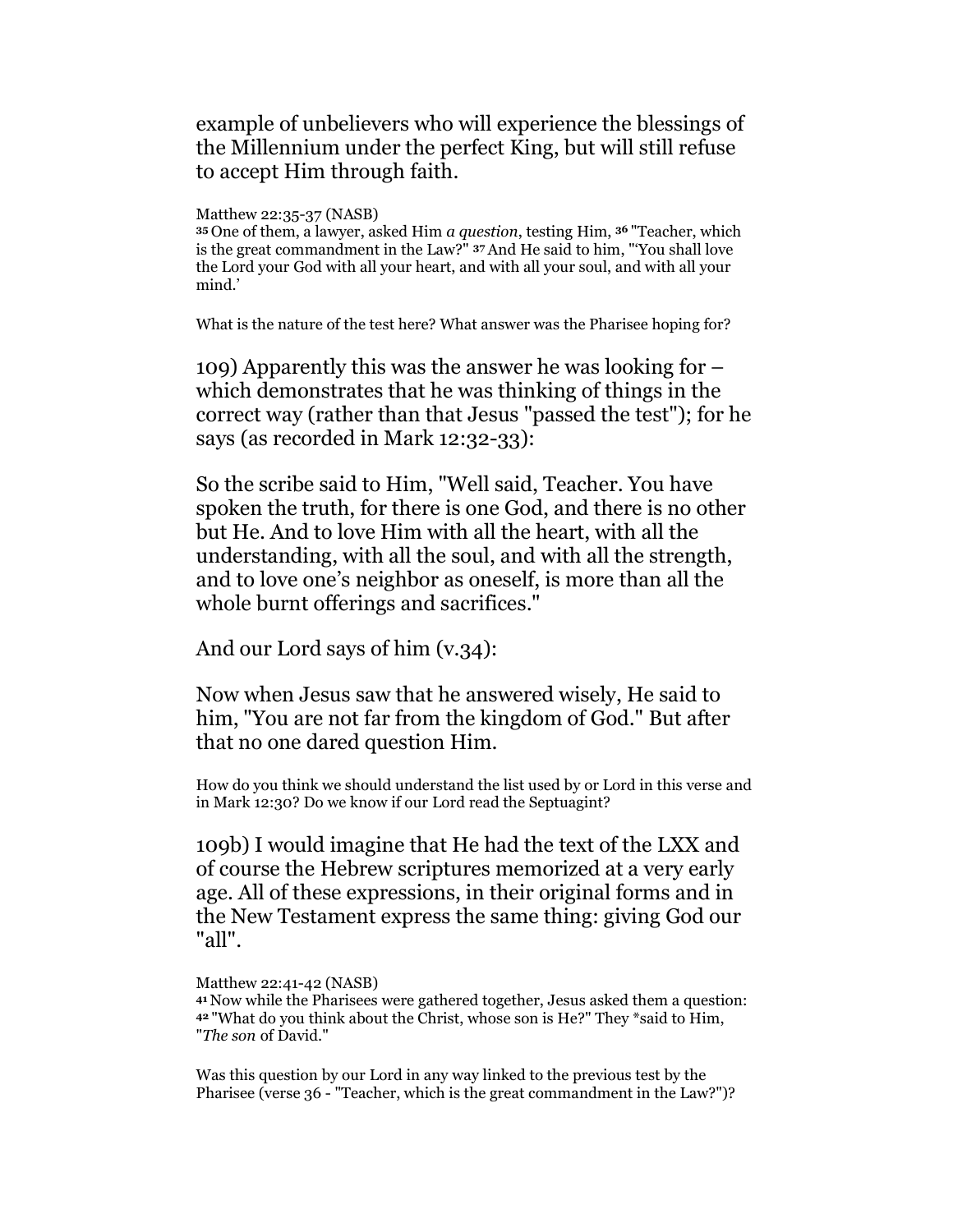110) At this point of finally being asked the right question and having received an affirmation from at least one of their number as to what was really important in the Law, our Lord slices through several layers of pharisaical thinking to expose the hollowness of all of their unbelieving thoughts towards Him. For by asking this question Jesus makes it clear that the Son of David, the Messiah, had to be also the Son of God, divine as well as human, otherwise David would not be subordinate to Him (calling Him "Lord").

#### Matthew 23:1-3 (NASB)

23 Then Jesus spoke to the crowds and to His disciples,  $2$  saying: "The scribes and the Pharisees have seated themselves in the chair of Moses; 3 therefore all that they tell you, do and observe, but do not do according to their deeds; for they say things and do not do them.

a) I find these verses difficult to understand. Jesus has exposed and rebuked on numerous occasions not only Pharisees' deeds, but also their lack of understanding of the true meaning of the scriptures and yet He commands the people to observe "all that they tell you". I don't know how to reconcile these words with Matthew 15:1-14 or Matthew 16:11-12 and even with the words which quickly follow in Matthew 23:13 (NASB):

#### Matthew 23:13 (NASB)

<sup>13</sup>"But woe to you, scribes and Pharisees, hypocrites, because you shut off the kingdom of heaven from people; for you do not enter in yourselves, nor do you allow those who are entering to go in.

b) NIV SB note on Pharisees: On free will and determination, they held to a mediating view that did not allow either human free will or the sovereignty of God to cancel out the other.

Could you clarify this view and explain how can it be derived?

111) In addition to being religious leaders, the Pharisees were to a large degree secular officials – and the Bible is always strong on obeying secular authority, even when it is far from perfect. They were the ones who carried out a good deal of the judicial and administrative oversight of the state. Indeed, it was mostly only in the area of foreign policy and the taxation necessary to maintain the defense establishment which protected it that the Romans interfered in those days. In addition, while our Lord tells the people to follow their judicial/administrative commands, He also is quick to tell them not to behave the way they behave. To me this is a clear dividing line between secular measures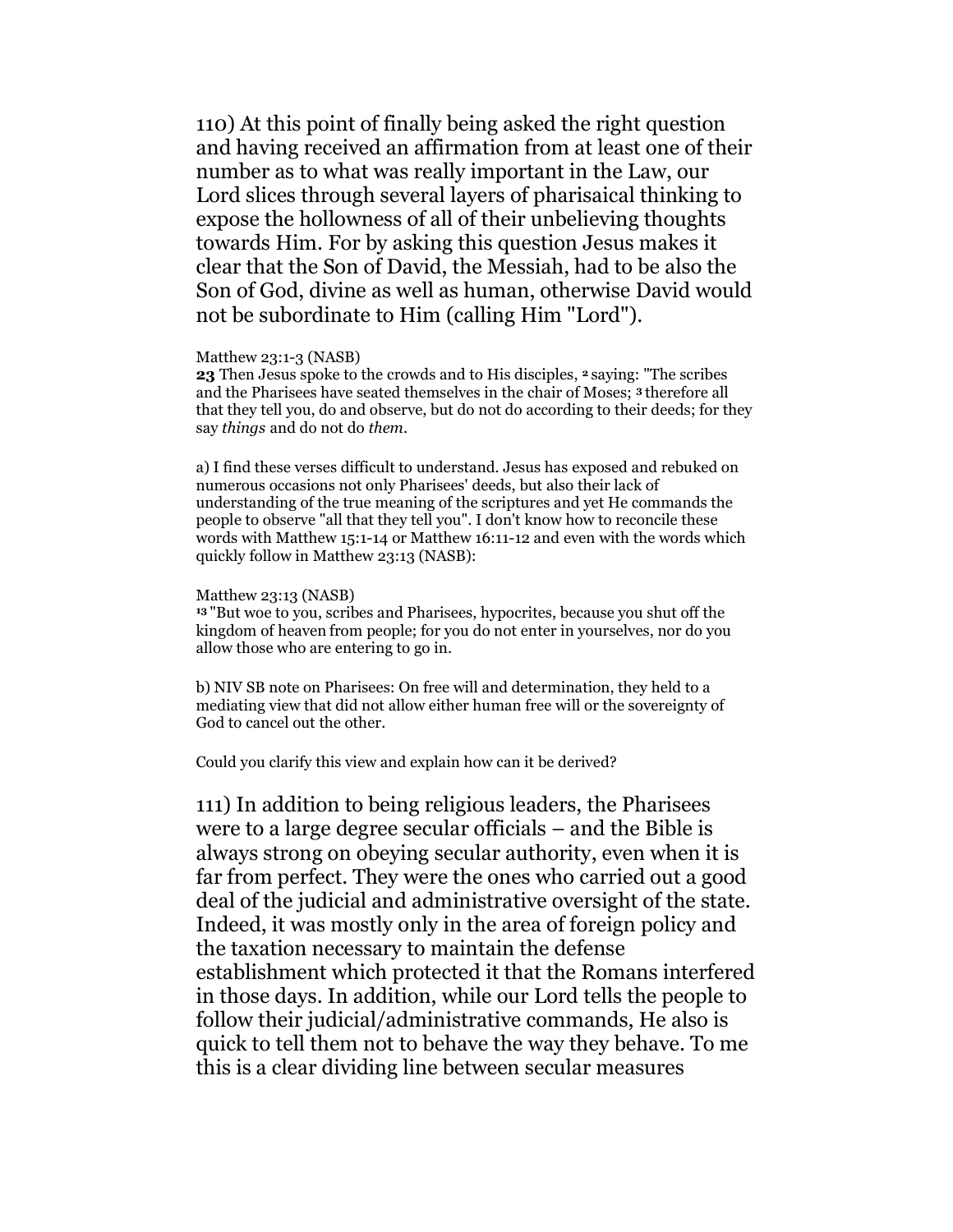# ("render unto Caesar what is Caesar's") and spiritual matters ("and render unto God what is God's").

#### Matthew 23:5 (NASB)

<sup>5</sup>But they do all their deeds to be noticed by men; for they broaden their phylacteries and lengthen the tassels of their garments.

I can understand how broadening a phylactery could be taken as an act of outward piety, but what is the meaning of lengthening the tassel of a garment?

112) It is the same idea, namely, an over-doing of the command (in this case Deut.22:12) to appear more righteous than others (when that whole way of thinking is only possible if someone does not really care for God's opinion and is only looking to impress human beings).

### Matthew 23:8-11 (NASB)

8 But do not be called Rabbi; for One is your Teacher, and you are all brothers. 9 Do not call anyone on earth your father; for One is your Father, He who is in heaven. 10 Do not be called leaders; for One is your Leader, that is, Christ. 11 But the greatest among you shall be your servant.

How should we understand these words? Particularly with the reference to not calling one a "Father"?

113) The sentiment is that even supposedly humble acts which are only done out of flattery have the tendency to elevate human beings beyond their proper due to the detriment of our appreciation of the Lord. As to "father"; this is not speaking of refraining from calling one's biological father by that name, but refraining from calling another human being "father" out of misplaced respect or adulation which elevates the person beyond any legitimate status. It's not the technical detail which is as important here as it is the mind-set of making "gods" of men in the supposed Name of God. If a Pharisee was actually teaching the Law aright, he was only doing his job; it is alright to admire that and to emulate that but not to idolize or canonize or apotheosize a person for the same. In all things, the middle road is often the one of true humility and prudence. A good teacher should be shown respect and have his authority respected, but only to a reasonable point and within proper bounds. The Pharisees had created a "Rabbi cult" which produced competition for being just such a "top gun" (as is also obvious from the Talmud and even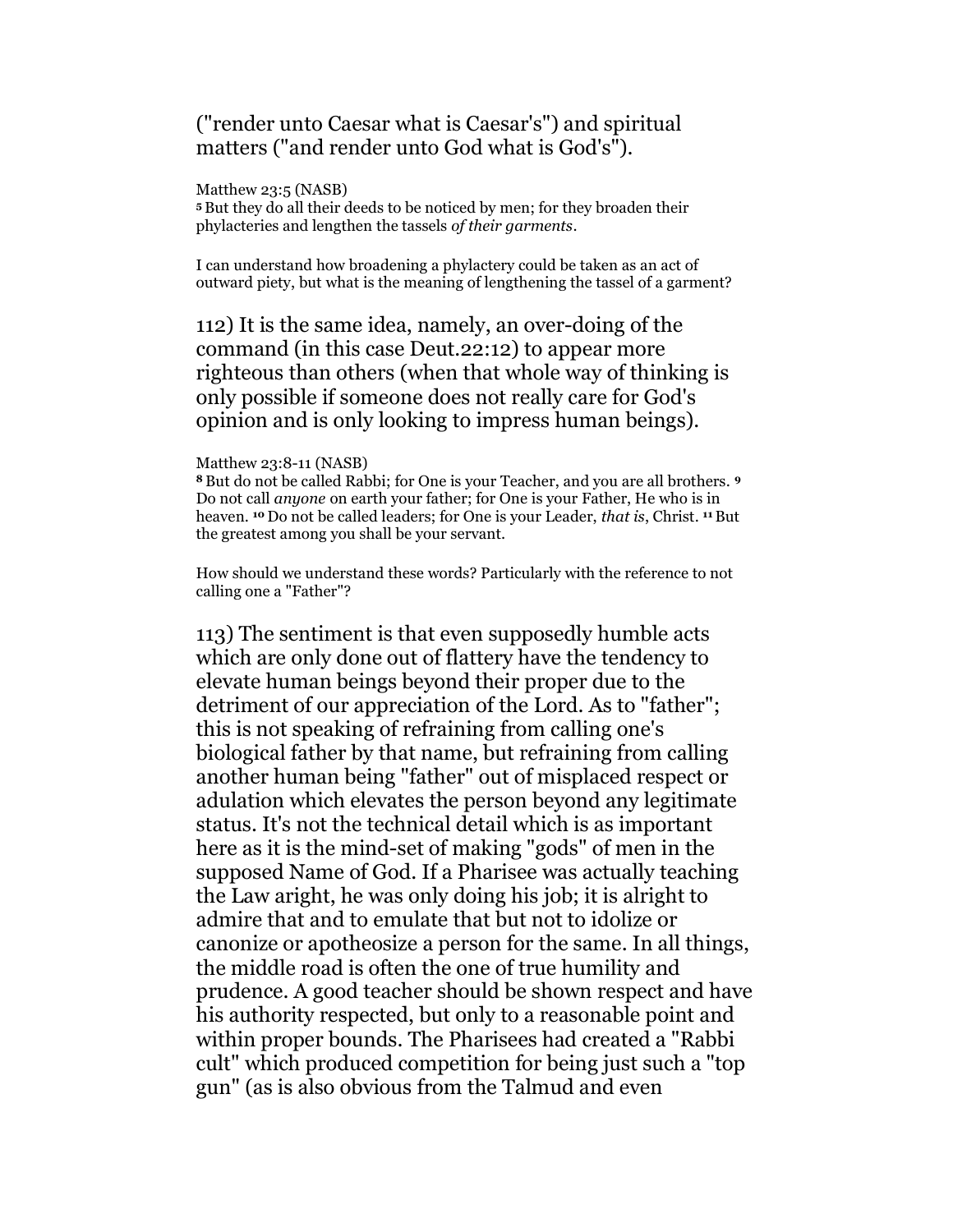## conservative Jewish practice today) – and we see this sort of thing in evangelicaldom as well.

### Matthew 23:14 (NASB)

<sup>14</sup>[ [a]Woe to you, scribes and Pharisees, hypocrites, because you devour widows' houses, and for a pretense you make long prayers; therefore you will receive greater condemnation.]

Matthew 23:14 This v not found in early mss

Should this verse be a part of the scripture?

# 114) The verse is in the other two synoptic gospels, but not in Matthew (as the best mss. make clear). For more analysis, see Metzger (op. cit.).

### Matthew 23:16-22 (NASB)

<sup>16</sup>"Woe to you, blind guides, who say, 'Whoever swears by the temple, that is nothing; but whoever swears by the gold of the temple is obligated.' 17 You fools and blind men! Which is more important, the gold or the temple that sanctified the gold? 18 And, 'Whoever swears by the altar, that is nothing, but whoever swears by the offering on it, he is obligated.' 19 You blind men, which is more important, the offering, or the altar that sanctifies the offering? 20 Therefore, whoever swears by the altar, swears both by the altar and by everything on it.  $2<sup>1</sup>$ And whoever swears by the temple, swears both by the temple and by Him who dwells within it. <sup>22</sup> And whoever swears by heaven, swears both by the throne of God and by Him who sits upon it.

Our Lord's reasoning and replies make perfect sense, but I'm not sure how the Pharisees arrived at their understanding of things - could you explain what was their reasoning?

# 115) I would only be able to speculate that gold and offerings were tangible things of earthly value which the Pharisees really prized more than the spiritual principles they represented.

### Matthew 23:29-32 (NASB)

<sup>29</sup>"Woe to you, scribes and Pharisees, hypocrites! For you build the tombs of the prophets and adorn the monuments of the righteous, 30 and say, 'If we had been living in the days of our fathers, we would not have been partners with them in shedding the blood of the prophets.' <sup>31</sup> So you testify against yourselves, that you are sons of those who murdered the prophets. 32 Fill up, then, the measure of the guilt of your fathers.

What is the meaning of these words?

116) They willing affirm that those who killed the prophets were "our fathers", and by doing so make it clear that in fact, when push came to shove, they would have stood with their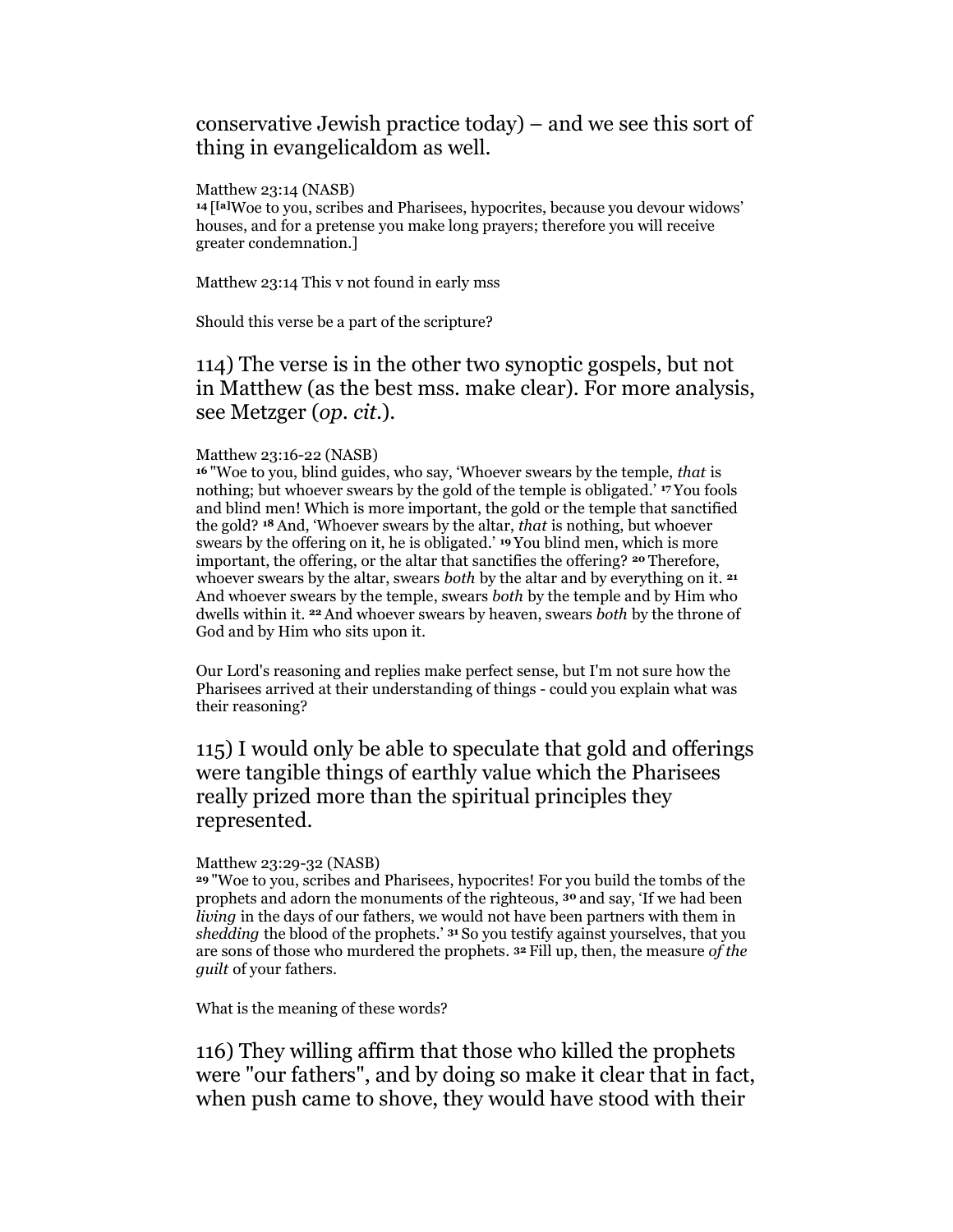fathers rather than with the prophets who opposed them – just as in fact they were doing and would do when they lobbied to have Christ crucified. Contrast the sons of Levi who killed their own brethren and chose the Lord over blood ties (and thus won the priesthood: Ex.32:26-29).

#### Matthew 23:34-35 (NASB)

<sup>34</sup>"Therefore, behold, I am sending you prophets and wise men and scribes; some of them you will kill and crucify, and some of them you will scourge in your synagogues, and persecute from city to city,35 so that upon you may fall the guilt of all the righteous blood shed on earth, from the blood of righteous Abel to the blood of Zechariah, the son of Berechiah, whom you murdered between the<sup>[a]</sup>temple and the altar.

On the one hand our Lord says that some "prophets and wise men and teachers" they will persecute, using future tense, on the other He says "from the blood of righteous Abel to the blood of Zechariah", referring to those repressed in the past.

117) Those killed in the past are the pattern (followed by the fathers); the future actions predicted in verse 34 will be the work of the sons (following the pattern of their unbelieving fathers).

#### Matthew 24:2 (NASB)

<sup>2</sup>And He said to them, "Do you not see all these things? Truly I say to you, not one stone here will be left upon another, which will not be torn down."

NIV SB: 24:2 not one stone … left. Fulfilled literally in AD 70, when the Romans under Titus completely destroyed Jerusalem and the temple buildings. Stones were even pried apart to collect the gold leaf that melted from the roof when the temple was set on fire. stone. See note on Mk 13:1. thrown down. Excavations in 1968 uncovered large numbers of these stones, toppled from the walls by the invaders.

The chapter is about Jesus' second coming, so should we understand this verse about having a double applicability and referring both to the destruction of Jerusalem in 70 AD and to the second advent?

### 117) Yes. See the link:

## http://ichthys.com/Tribulation-Part1.htm#Day of the Lord" Paradigm

### Matthew 24:15 (NASB)

<sup>15</sup>"Therefore when you see the abomination of desolation which was spoken of through Daniel the prophet, standing in the holy place (let the reader understand),

Why does Matthew add "let the reader understand"?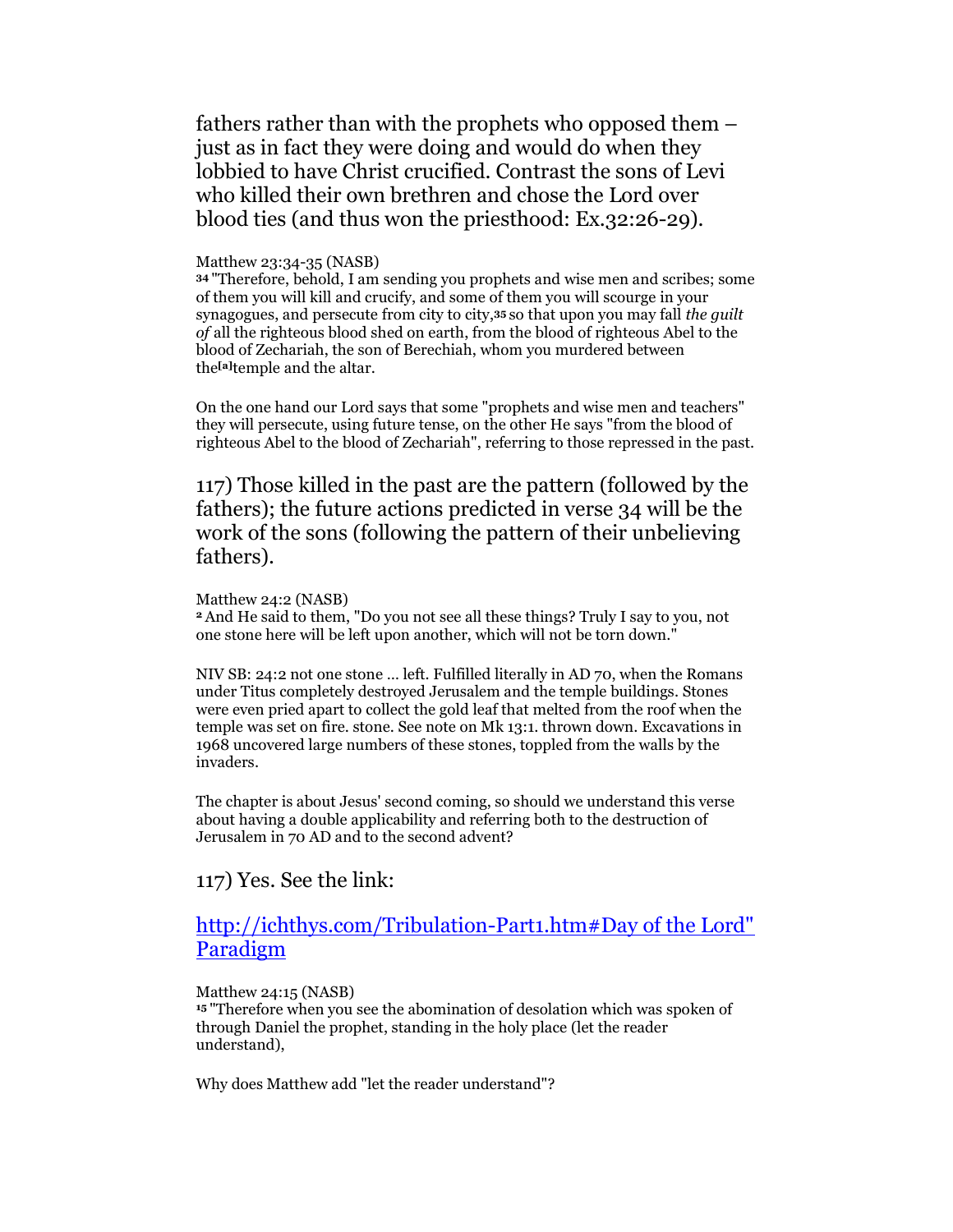118) I think because it requires some degree of interpretation of the Old Testament passages to "get this right"; the Greek actually says "a holy place" and one would have to spend some time in the book of Daniel to recognize that the temple court is meant. Ironically, English renderings such as the one above make it seem as if the statue will be inside of the temple (which is absolutely incorrect).

Would you say it's possible that these words were spoken by our Lord, or is that an addition from Matthew?

118b) This was spoken by our Lord and refers to prophecy in Daniel – that is what should be read and understood to fully grasp the specifics of the eschatology.

Matthew 24:20 (NASB) 20 But pray that your flight will not be in the winter, or on a Sabbath.

Would you say it is possible that our Lord is here referring not only to Tribulational Sabbath observance, but maybe also to Jewish own self-imposed superstitious limitation based on observance of Old Testament commandment?

119) Those who flee will have been educated on these matters by Moses and Elijah, so that one would hope few would be restrained by those sort of false scruples (but it is a good point).

Matthew 24:22 (NASB)

<sup>22</sup>Unless those days had been cut short, no life would have been saved; but for the sake of the elect those days will be cut short.

NIV SB: 24:22 days … cut short. Some hold that this statement means that the distress will be of such intensity that, if allowed to continue, it would destroy everyone. Others believe that Christ is referring to the cutting short of a previously determined time period (such as the 70th "seven" of Da 9:27 or the 42 months of Rev 11:2; 13:5). the elect. The chosen people of God (see also vv. 24, 31).

I cannot understand the point made in the footnote - it seems it is based on the assumption that the time of the distress and the determined time period of the Tribulation are two separate concepts? As far as I understand it from your writings, both refer to the same period.

120) I think the note is trying to distinguish between a metaphorical and a literal interpretation; the former meaning merely that if these trends were to continue without the Lord's return all would be destroyed, and the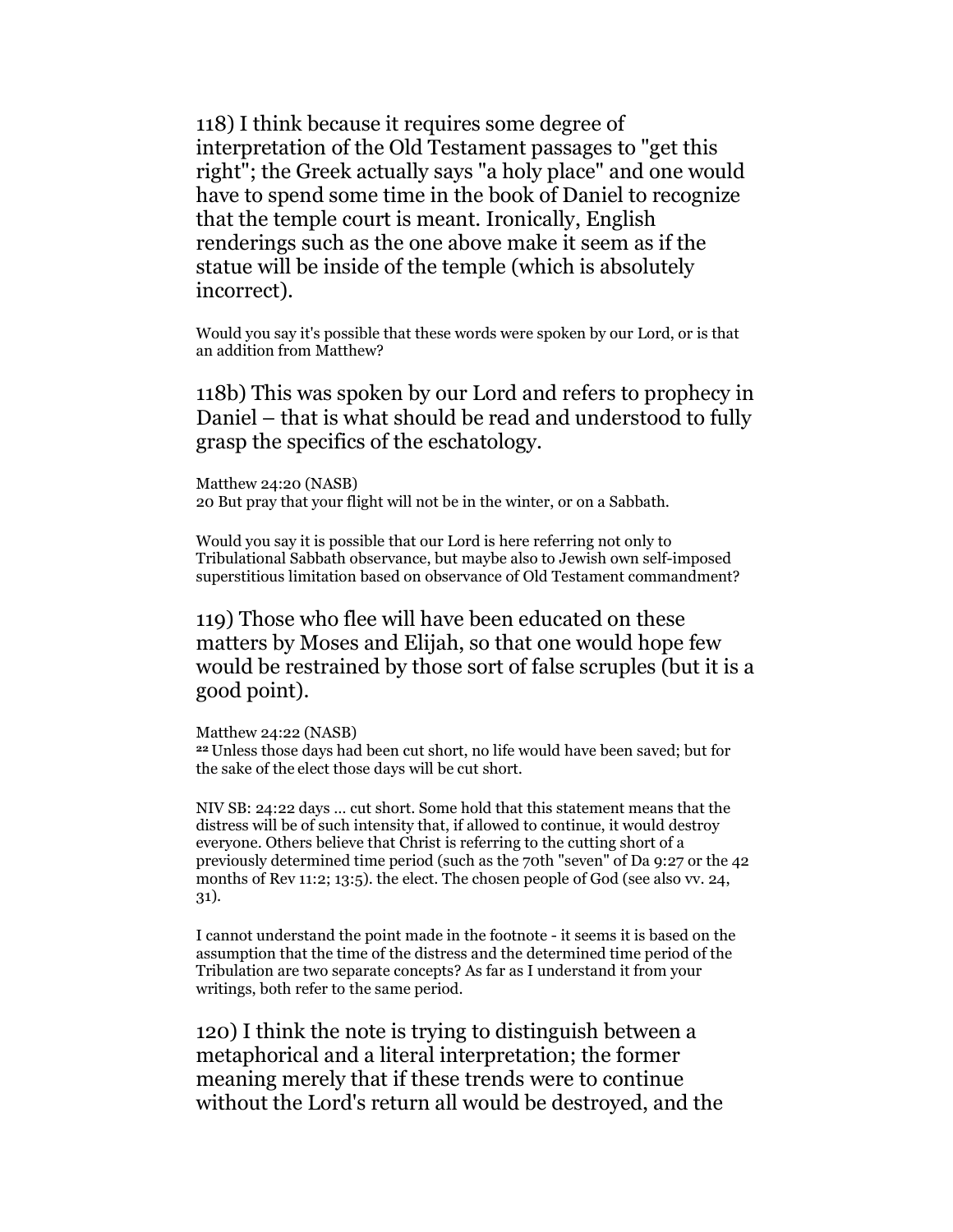latter meaning that a literal subtraction of the period represented by the biblical calculations given is necessary to preserve the elect – I think the latter is the correct interpretation, but that does not mean that the former is not also a true *application* of the principle.

Matthew 24:24 (NASB) <sup>24</sup>For false Christs and false prophets will arise and will show great signs and wonders, so as to mislead, if possible, even the elect.

Does our Lord's words "if possible, even the elect" imply that the elect can or cannot be misled?

121) There will be one third of the Church that is deceived and falls away; on the other hand, they will not then be in the number of the elect for all eternity. Those who are not deceived and persevere will either be martyred or see the Lord's second advent return (about half and half from my reading of scripture). The effect of our Lord's words is to bring home to us that the power of the deception of antichrist will such like as the world has never seen, and we should not take it for granted that it will be "easy as pie" for us to see through his devices, even though we may feel now that this is the case. It is a clarion call to become as prepared as possible in every conceivable way in anticipation of the heavy burden of those difficult days.

Matthew 24:33 (NIV) 33 Even so, when you see all these things, you know that it<sup>[a]</sup> is near, right at the door.

Matthew 24:33 Or he

Which rendering is correct?

122) Greek is ambiguous on this point, but while I certainly would not rule out "He" as included in the idea, I would not think that it is exclusively "He" inasmuch as our Lord is talking about Himself, after all ("I"), and the next referent is "all these things" in the following verse (the context has been the entire list of Tribulational events, after all).

Matthew 24:36 (NIV)

<sup>36</sup>"But about that day or hour no one knows, not even the angels in heaven, nor the Son,[a] but only the Father.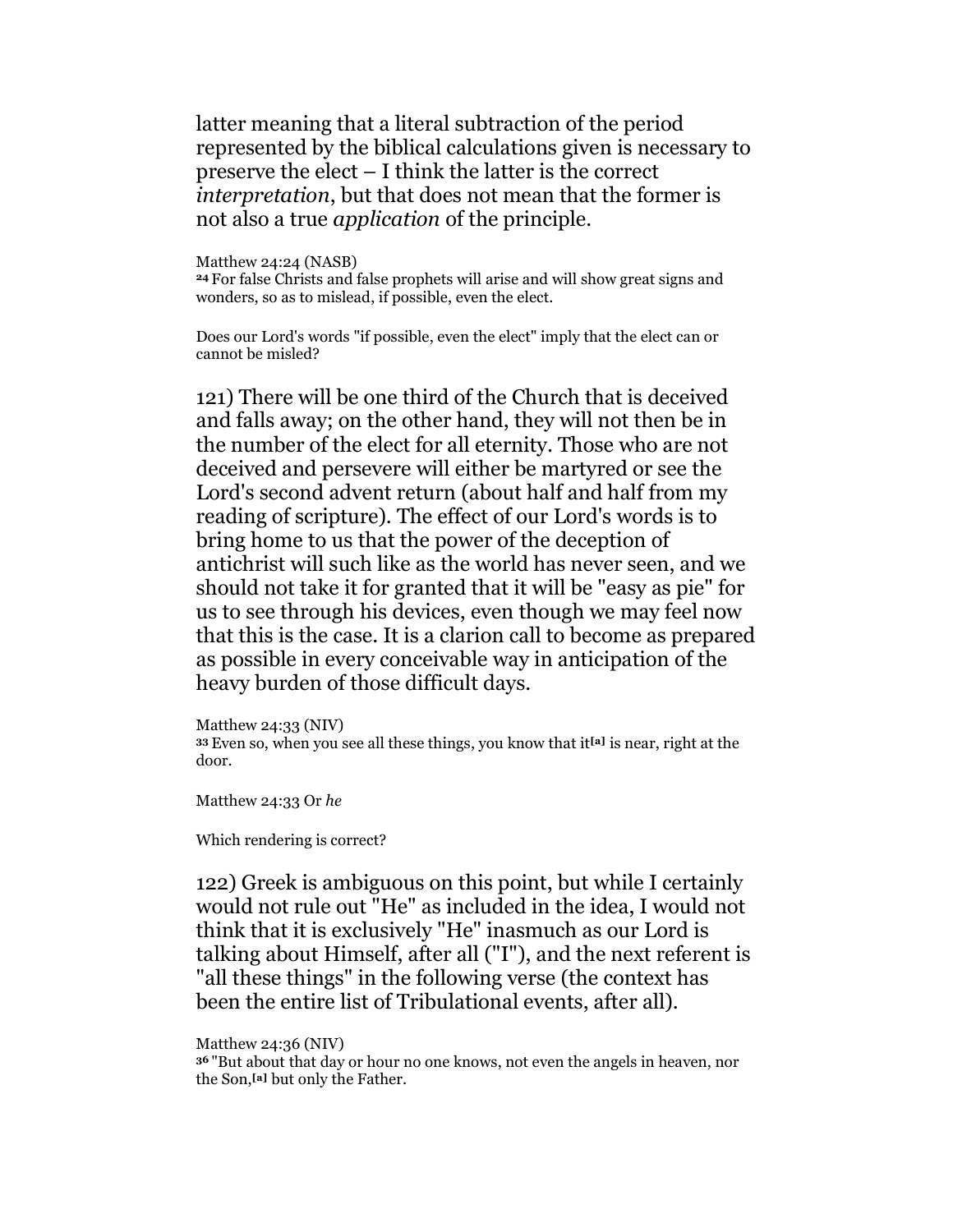Matthew 24:36 Some manuscripts do not have nor the Son.

Could you relate to the point made in the footnote?

123) It probably should be included. One can see how this would be taken out by those who, understanding that Christ is God, cannot imagine how it would be possible for Him not to know. However, this is another example of the earthly kenosis of our Lord at time of writing – there is now no selfimposed barrier between the humanity and deity of Christ.

Matthew 25:1-13 a) Regarding the parable of the ten virgins you wrote in http://ichthys.com/Tribulation-Part3A.htm:

Like the wise virgins in our Lord's parable (Matt.25:1-13), we too must commit ourselves to stocking up on the oil of truth while it is yet day, that our lamp of faith may not be extinguished during that dark night to come.

And in http://ichthys.com/Tribulation-Part4.htm:

In that parable the light of the lamp represents faith so that the five virgins whose lamps are extinguished before the bridegroom arrives stand for those who fall away in the Great Apostasy. Thus the five wise virgins whose lamps continue to shine represent those who maintain their faith until the end of the Tribulation (in contrast with those who fall away).

I take it then we should understand that the oil stands for the truth and the light for faith - but how should we understand the fact that all ten virgins fall asleep?

### You wrote:

Just as being physically tired often induces physical sleep which, if it comes on suddenly and unexpectedly at an inappropriate time or manner, may have extremely negative consequences, so also allowing oneself to become spiritually tired is a problem at any time – how much more so during the dramatic testing of the Tribulation?

It seems that both these believers who kept their faith and those who lost it in the end went through a period of "spiritual sleep"?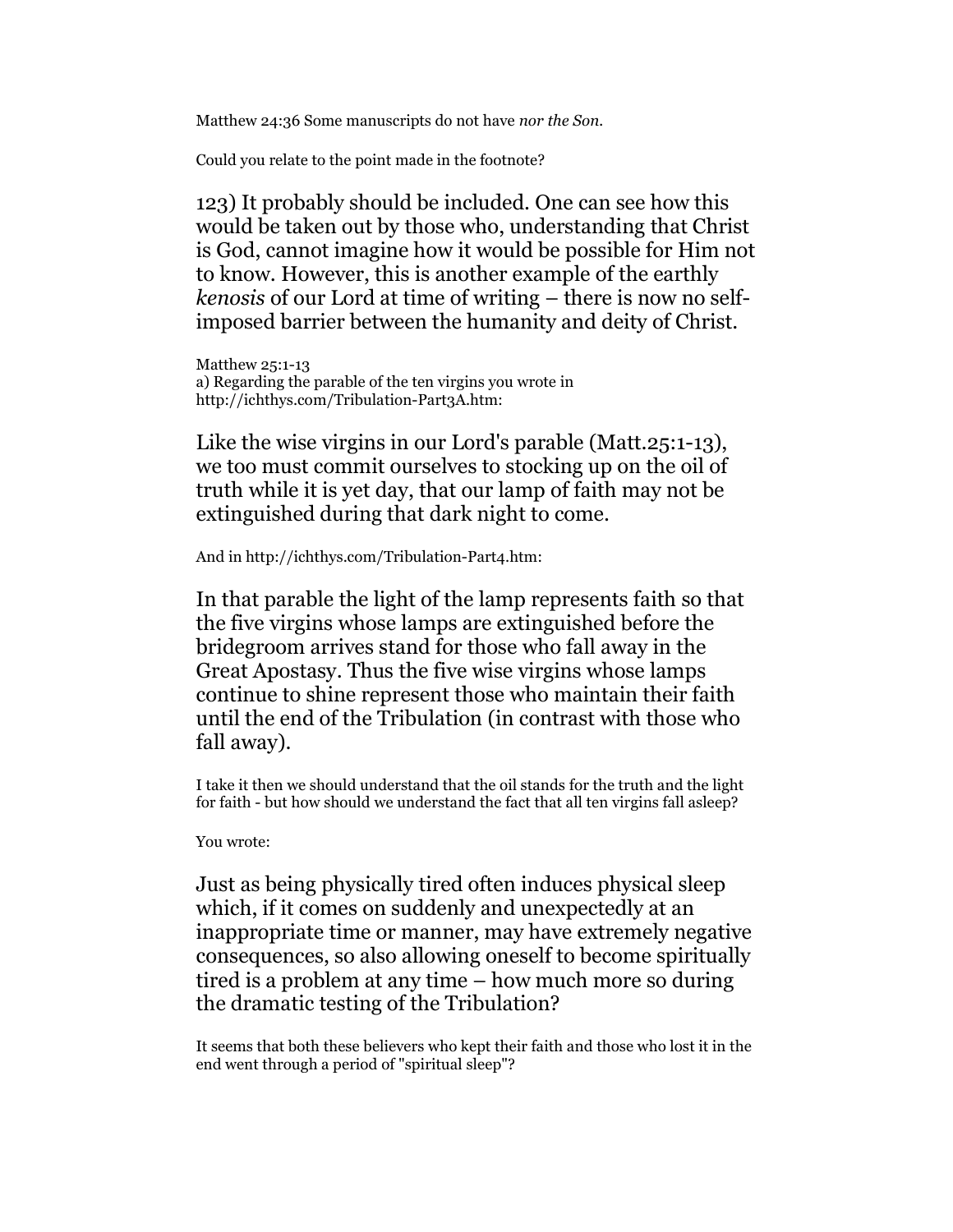124) Falling asleep in this instance does not seem to be of any spiritual significance; it is part of the "furniture" of the parable and serves to advance its beginning to the critical time. The fault lies not in sleeping (we all have to sleep literally) but in being unprepared for the time of crisis.

b) How would you explain the fact that the prepared virgins don't want to share their oil with those unprepared:

Matthew 25:9 (NASB) <sup>9</sup>But the prudent answered, 'No, there will not be enough for us and you too; go instead to the dealers and buy some for yourselves.'

I understand that the truth which empowers the faith cannot be "transferred" onto another person in an instant, but rather requires a lengthy commitment, but here the issue is presented not as if the oil cannot be transferred, but rather as the virgins not willing to share it - what is your view?

125) To the extent that there is a valid spiritual lesson here I would have to say that it lies only in the fact that the wise virgins are unable to comply with the request – and unwilling. Would we really give up our claim on eternal life for the sake of someone else? That is what is implied here "lest there should not be enough for us and you". In the event, it is not possible to do so. Lesson for unbelievers: you cannot count on the intercession of your friends and family if you reject Christ.

Matthew 25:24-25 (NASB)

<sup>24</sup>"And the one also who had received the one talent came up and said, 'Master, I knew you to be a hard man, reaping where you did not sow and gathering where you scattered no seed. 25 And I was afraid, and went away and hid your talent in the ground. See, you have what is yours.'

Why is God compared to a master who reaps where he didn't sow and gathers where he scattered no seed?

126) Unbelievers emphasize the unyielding nature of God's perfect character in order to justify their unwillingness to submit to Him; in fact of course He sacrificed His own dear Son on their behalf as well as ours so that His perfect justice would be satisfied and He could provide salvation. In other words, this self-serving "fear" which merely was an excuse for the unbeliever to do what he really wanted to do (ignore God in this life), should really have led him to exactly the opposite conclusion – as the Master here makes clear and as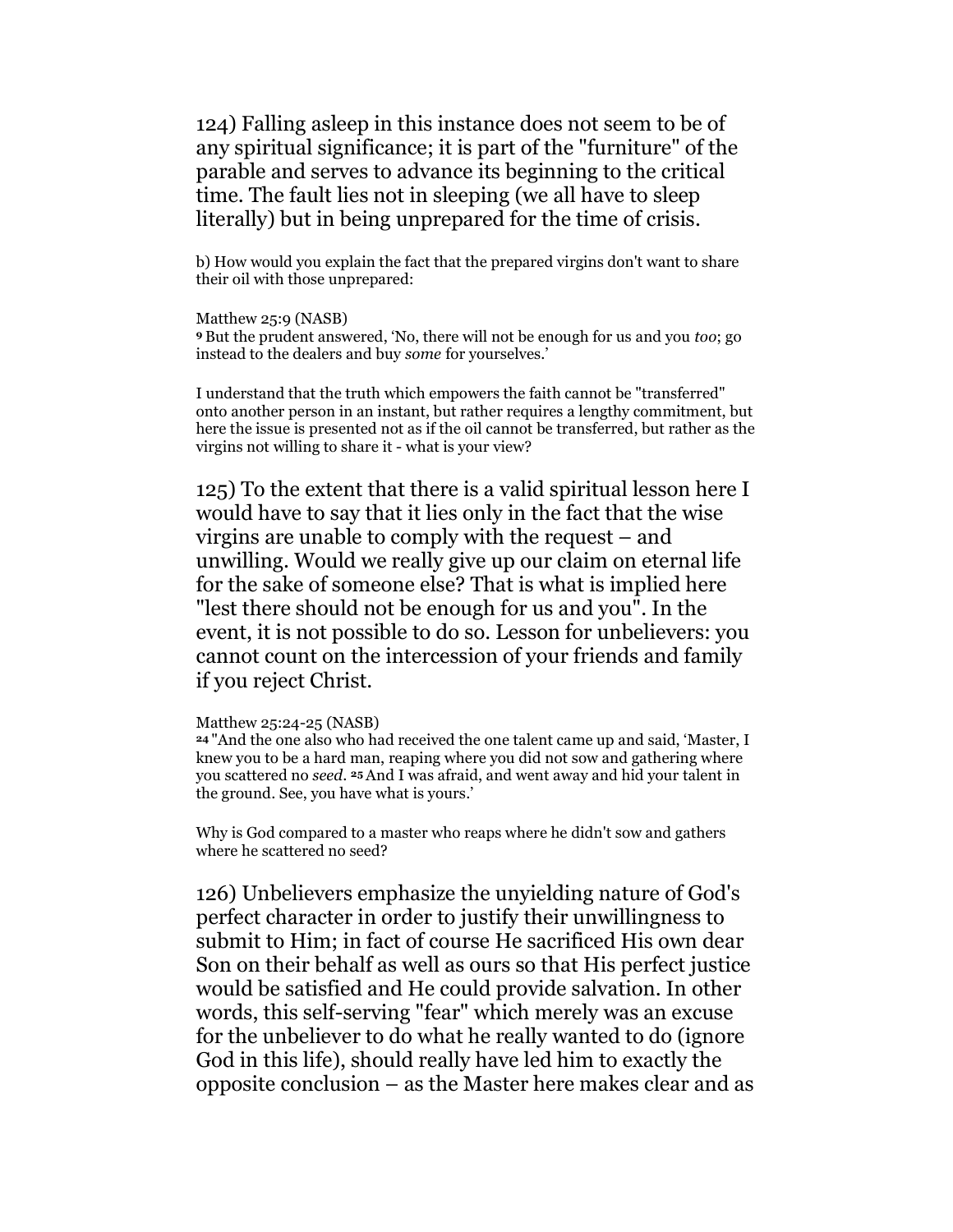# the Lord will make clear at the last judgment in each and every case.

I understand that the unproductive servant has a wrong perception of the character of his master here and based on this wrong perception he draws the wrong conclusion also, since, as you wrote, he should have been led to the exact opposite attitude - one of commitment to deliver. One aspect of this parable which I cannot understand is why the master agrees with the servant by saying "you knew that I reap where I did not sow and gather where I scattered no seed", rather than rebuking the unfaithful servant for what he said about him. Some commentators state that rather than repeating servant's words, the master here asks a question - "You knew …?" What is your take?

126b) I don't see how making it a question changes the fundamental calculus of the situation. It sounds better in English, so one might be able to defend the translation (Greek questions where no question word or signal occurs are notoriously hard to locate without a very good sense of the language – they think somewhat differently than we do on this point). I would still stick with my interpretation here: the Master only agrees with the slave's assessment of His awesome nature. The correct response then is to seek mercy – which our Master always provides to those who ask it.

It also seems to me that this perception on part of the servant is obviously false since he was given the talent, so he shouldn't say of the master that he sows where he didn't reap, because clearly the servant was given a means to generate profit. Would you agree?

## 126c) In the analogy, the "seed" is the money. "Sowing" is putting it to work.

Matthew 25:31-46: the parable of the talents

a) NIV SB: 25:31–46 The two most widely accepted interpretations of this judgment are:(1) It will occur at the beginning of an earthly millennial kingdom (vv. 31, 34; see Rev 20:4 and note on 20:2). Its purpose will be to determine who will be allowed to enter the kingdom (v. 34). The basis for judgment will be the kind of treatment shown to the Jewish people ("these brothers and sisters of mine," v. 40) during the preceding great tribulation period (vv. 35-40, 42-45). Ultimately, how one treats them will reveal whether or not one is saved (vv. 41, 46). (2) The judgment referred to occurs at the great white throne at the end of the age (Rev 20:11–15). Its purpose will be to determine who will be allowed to enter the eternal kingdom of the saved and who will be consigned to eternal punishment in hell (vv. 34, 46). The basis for judgment will be whether love is shown to God's people (see 1Jn 3:14–15). See note on v. 40.

I understand from your writings that you consider the second interpretation to be correct. Could you explain why these verses cannot be taken to refer to the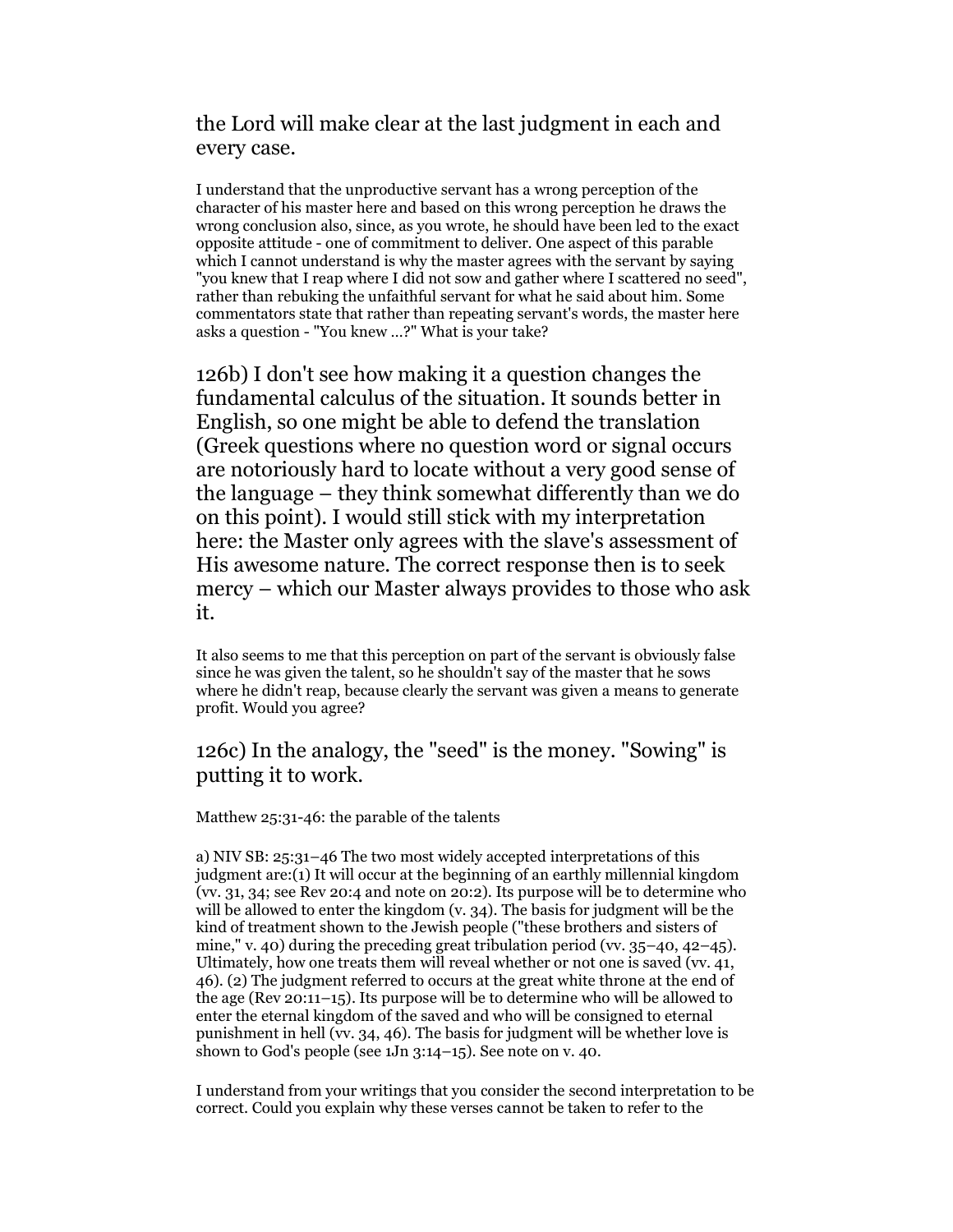beginning of the millennial reign? Would you say that verse 46 makes this interpretation incorrect, as it talks about "eternal punishment", and this will not come until the White Throne judgment?

127) Yes, that is the clearest proof of what is going on here. We know clearly that the Last Judgment occurs at the end of human history, so this must be taking place at that time, not at the beginning of the Millennium. Also, this then becomes the clearest treatment of what we would postulate must also take place at that time, namely, the judgment of the millennial believers who, like the Church which has already received its resurrection and reward, must likewise be resurrected and rewarded.

Matthew 25:46 (NASB) <sup>46</sup>These will go away into eternal punishment, but the righteous into eternal life."

b) NIV SB: 25:34–40 Rewards in the kingdom of heaven are given to those who serve without thought of reward. There is no hint of merit here, for God gives out of grace, not debt.

What is meant here by "there is no hint of merit here"?

## 128) I think the person who wrote the note is trying to distinguish between rewards based on grace and the Roman Catholic idea of works of supererogation.

c) NIV SB: 25:40 least of these brothers and sisters of mine. To whom does Jesus refer? The principal views are:(1) all who are hungry, thirsty, poor, needy or otherwise distressed—but this seems too comprehensive; (2) apostles and other Christian missionaries—but this seems too restrictive; (3) the Jews mentioned in the first interpretation in the note on vv.  $31-46$ ; (4) Jesus' disciples (12:46–50; 28:8–10); (5) "God's people" mentioned in the second interpretation in the note on vv. 31–46.

How do you interpret the "least of these brothers and sisters of mine"?

129) Compare Romans 12:16: "Be of the same mind toward one another. Do not set your mind on high things, but associate with the humble. Do not be wise in your own opinion" (NKJV; cf. Jas.2:1-6). The idea here though is that legitimate production done for the Lord on behalf of even the most marginal Christians is still worthy of reward, even though in terms of actual effect it might be minimal – it is still a service the Lord appreciates and rewards.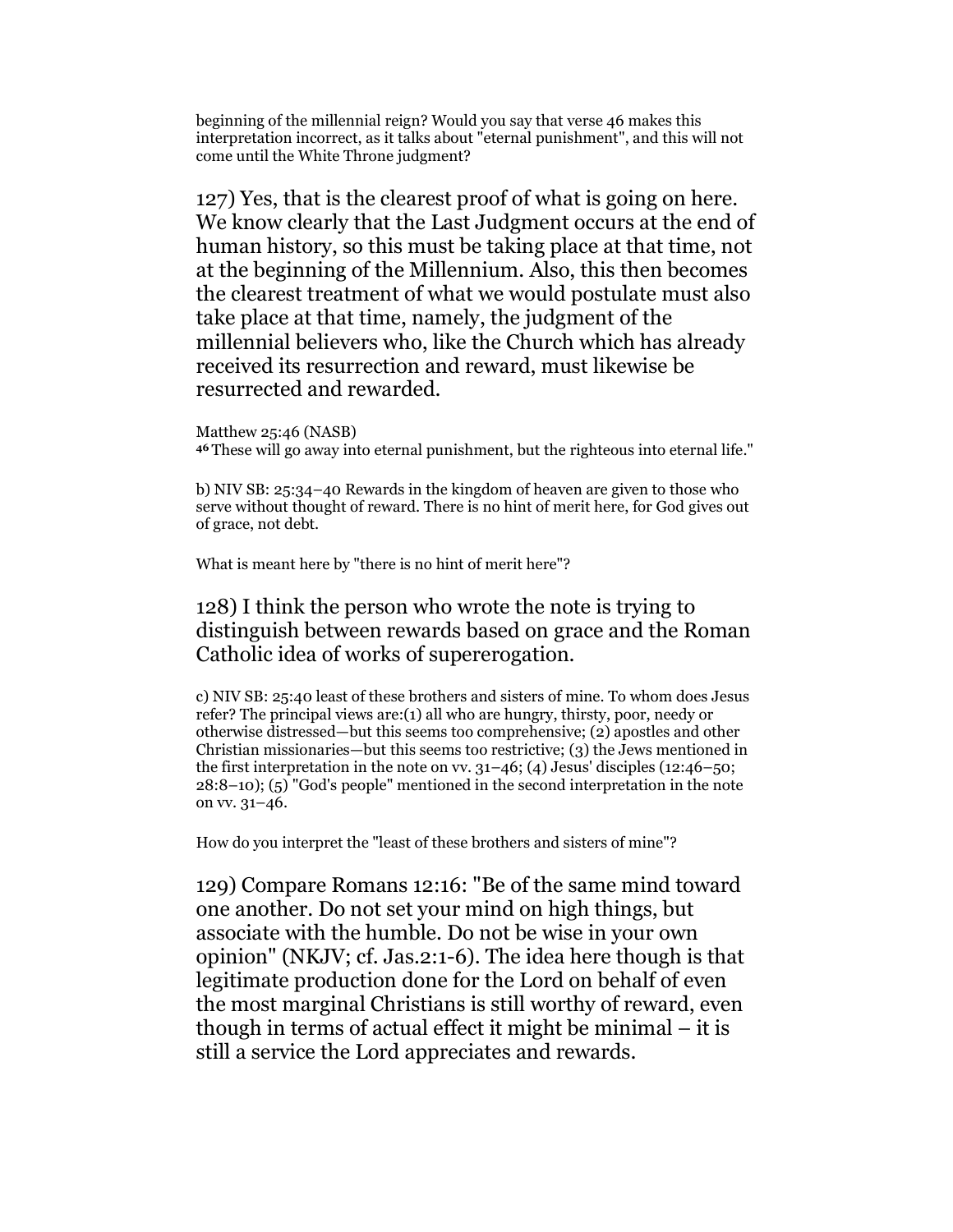Matthew 26:5 (NASB) <sup>5</sup>But they were saying, "Not during the festival, otherwise a riot might occur among the people."

Why did the chief priests and elders think that a riot could occur if Jesus was to be seized during the festival?

130) Our Lord was attracting great crowds who saw Him as a prophet – even if they did not actually put their faith in Him. Also, these rulers obviously did not understand the nature of our Lord's ministry but were viewing it through the lens with which they looked at all such "movements" where supporters would fight on behalf of their leaders if acted against in a violent fashion.

```
Matthew 26:8 (NASB)
```
<sup>8</sup>But the disciples were indignant when they saw this, and said, "Why this waste?

```
John 12:4-5 (NASB)
```
<sup>4</sup>But Judas Iscariot, one of His disciples, who was intending to betray Him, \*said, <sup>5</sup>"Why was this perfume not sold for three hundred denarii and given to poor people?"

In Matthew 26:8 plural is used - "disciples" - but in John 12:4-5 it is only Judas reported to make the remark to Jesus?

131) Judas' reaction is the important one because it is one of complete hypocrisy. We can also imagine Judas, who seems to have been well thought of and perhaps influential among his peers, being the "leader" in this indignation.

### Matthew 26:18 (NASB)

<sup>18</sup>And He said, "Go into the city to a certain man, and say to him, 'The Teacher says, "My time is near; I am to keep the Passover at your house with My disciples."'"

Since Jesus says "to a certain man", how did the disciples know whom He meant?

132) It was more common for women (and slaves) to be carrying pitchers of water (Mk.4:13; Lk.22:10), so it would be easy for them to recognize the first man they saw so doing as the "one" our Lord had in mind. Also, we see here that Matthew does not include the detail but the other two synoptic writers do. This shows us that, clearly, there are many details that were left out (cf. Jn.21:25), so that we should always have faith that these things "make sense", even if we cannot figure them out just yet.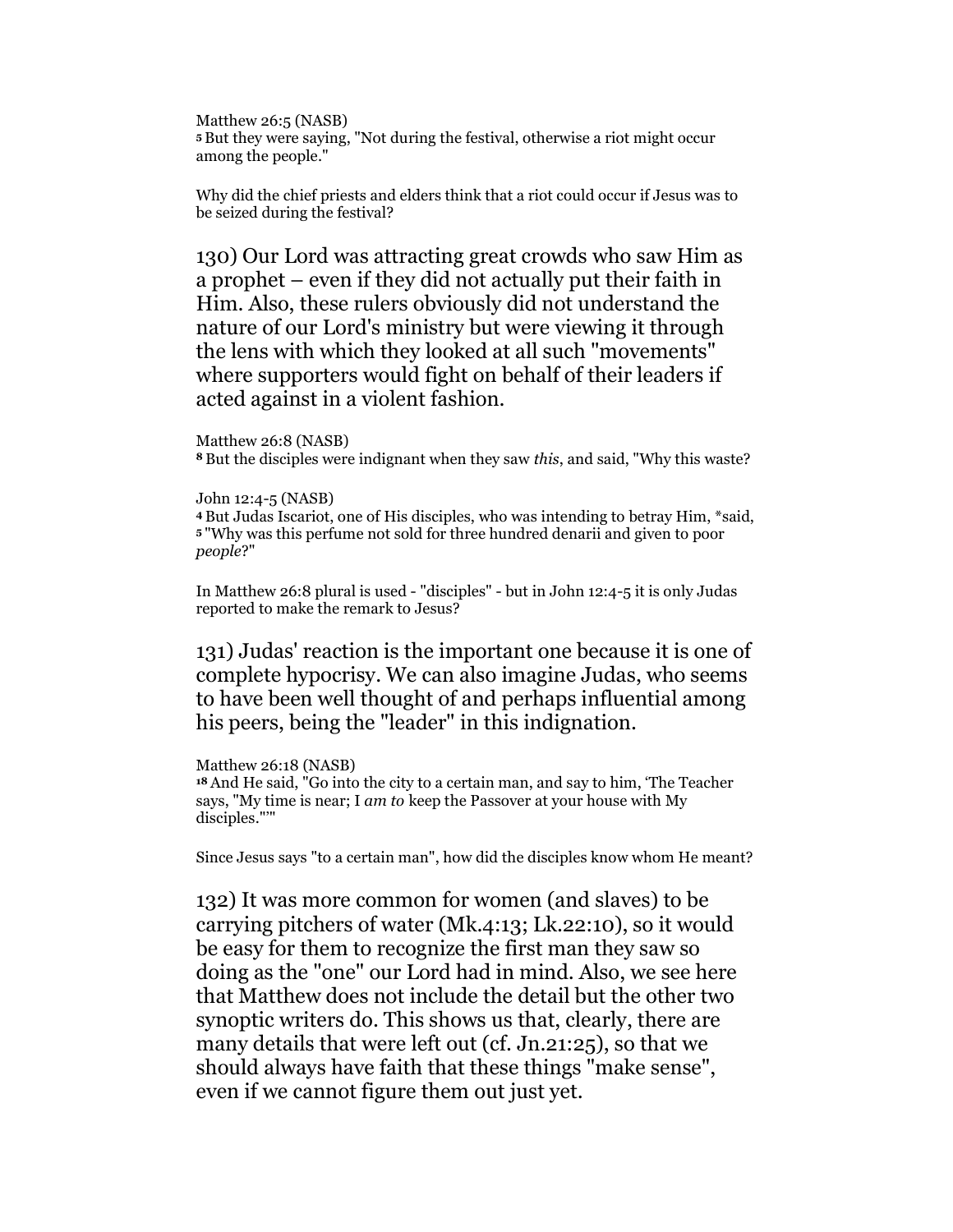Matthew 26:26-28 (NASB)

<sup>26</sup>While they were eating, Jesus took some bread, and after a blessing, He broke it and gave it to the disciples, and said, "Take, eat; this is My body."  $27$  And when He had taken a cup and given thanks, He gave  $it$  to them, saying, "Drink from it, all of you; 28 for this is My blood of the covenant, which is poured out for many for forgiveness of sins.

How should we understand the words "Take, eat; this is My body" and "Drink from it, all of you, for this is My blood of the covenant, which is poured out for many for forgiveness of sins"? Like you wrote, Jesus didn't bleed to death, so the blood is not to be taken literally, so the way our Lord puts things here ("this is My body" and "this is My blood") seems quite direct?

133) So "is" here means "represents", but the use of the copula makes the analogy and the symbolism more vivid. Obviously enough it is a symbol since our Lord's body was not composed of bread nor was His blood wine – but it is through His body (His willingness to become a human being) and His blood (His spiritual death for all sin on the cross) that we have life (eternal rather than temporal).

Matthew 26:28 (NIV) <sup>28</sup> This is my blood of the<sup>[a]</sup> covenant, which is poured out for many for the forgiveness of sins.

Matthew 26:28 Some manuscripts the new

Is "the new" a part of the scripture?

134) Not here. Later (e.g., 1Cor.11:25; 2Cor.3:6), Paul does call it the "new" covenant/testament to distinguish it from the Law, but, after all, there really is only **one** covenant/testament, namely, the peace and life eternal we have with the Father based upon our acceptance of the sacrifice of the Son. The "old" is merely a shadow of the "real" or "new".

### 1 Corinthians 11:25 (NASB)

25 In the same way He took the cup also after supper, saying, "This cup is the new covenant in My blood; do this, as often as you drink it, in remembrance of Me."

How should we understand the fact that Paul also uses quotation marks and yet says "new covenant"?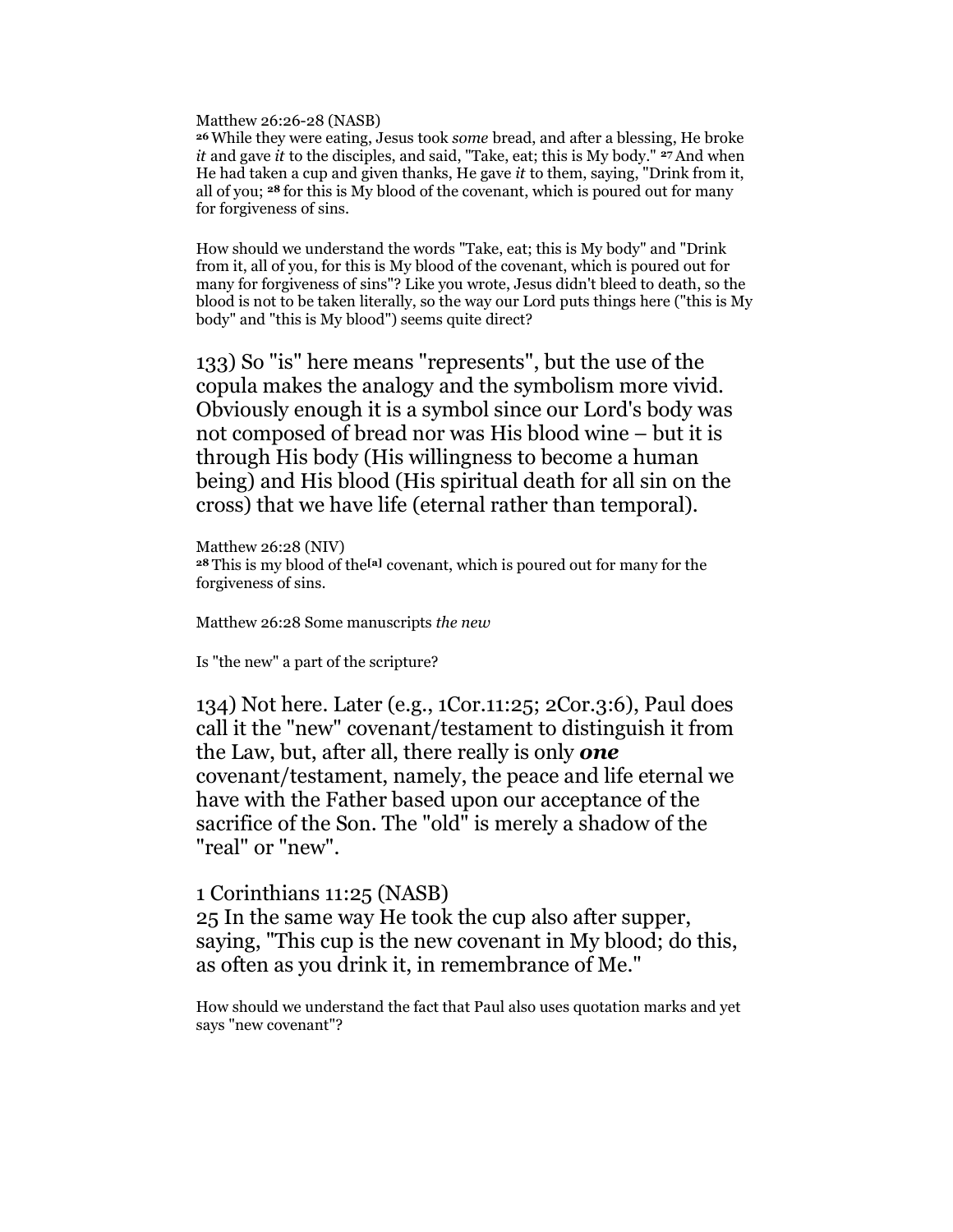## 134b) Quotation marks as such do not exist in ancient Greek. This is an editorial interpretation (so no need to make anything of it).

Matthew 26:29 (NASB)

<sup>29</sup>But I say to you, I will not drink of this fruit of the vine from now on until that day when I drink it new with you in My Father's kingdom."

NIV SB: 26:29 drink it new … in my Father's kingdom. At the Messianic banquet (see Lk 22:16 and note).

How should we understand "the Messianic banquet"?

135) See the link:

"The Wedding Super of the Lamb" http://ichthys.com/Tribulation-Part6.htm#II. The Wedding Supper of the Lamb

Matthew 26:30 (NASB) 30 After singing a hymn, they went out to the Mount of Olives.

NIV SB: 26:30 hymn. The Passover fellowship was concluded with the second half of the Egyptian Hallel Psalms (Ps 115-118). Ps 113-114 were sung before the meal. Mount of Olives. See note on Mk 11:1.

How do we know that these Psalms were sung during the Passover celebration?

135b) If I'm not mistaken, this reference comes from the Tosefta (essentially a supplement to the Mishnah). It is usually assumed to have a fairly early date, but that date is after the destruction of Jerusalem (no earlier than the second century and I have my doubts about it being so early). I do not know of any contemporary writer who gives these details and there is nothing about this in the Bible. Our Lord and His disciples did sing a hymn on this occasion, however.

Matthew 26:34 (NASB) <sup>34</sup>Jesus said to him, "Truly I say to you that this very night, before a rooster crows, you will deny Me three times."

26:34 before the rooster crows. The reference may be to the third of the Roman watches into which the night was divided (see note on 14:25; see also Mk 13:35 and note). Or it may simply refer to early morning when the rooster crows.

I always took it as a reference to a crowing rooster, so could you explain the interpretation according to which Roman watches are meant?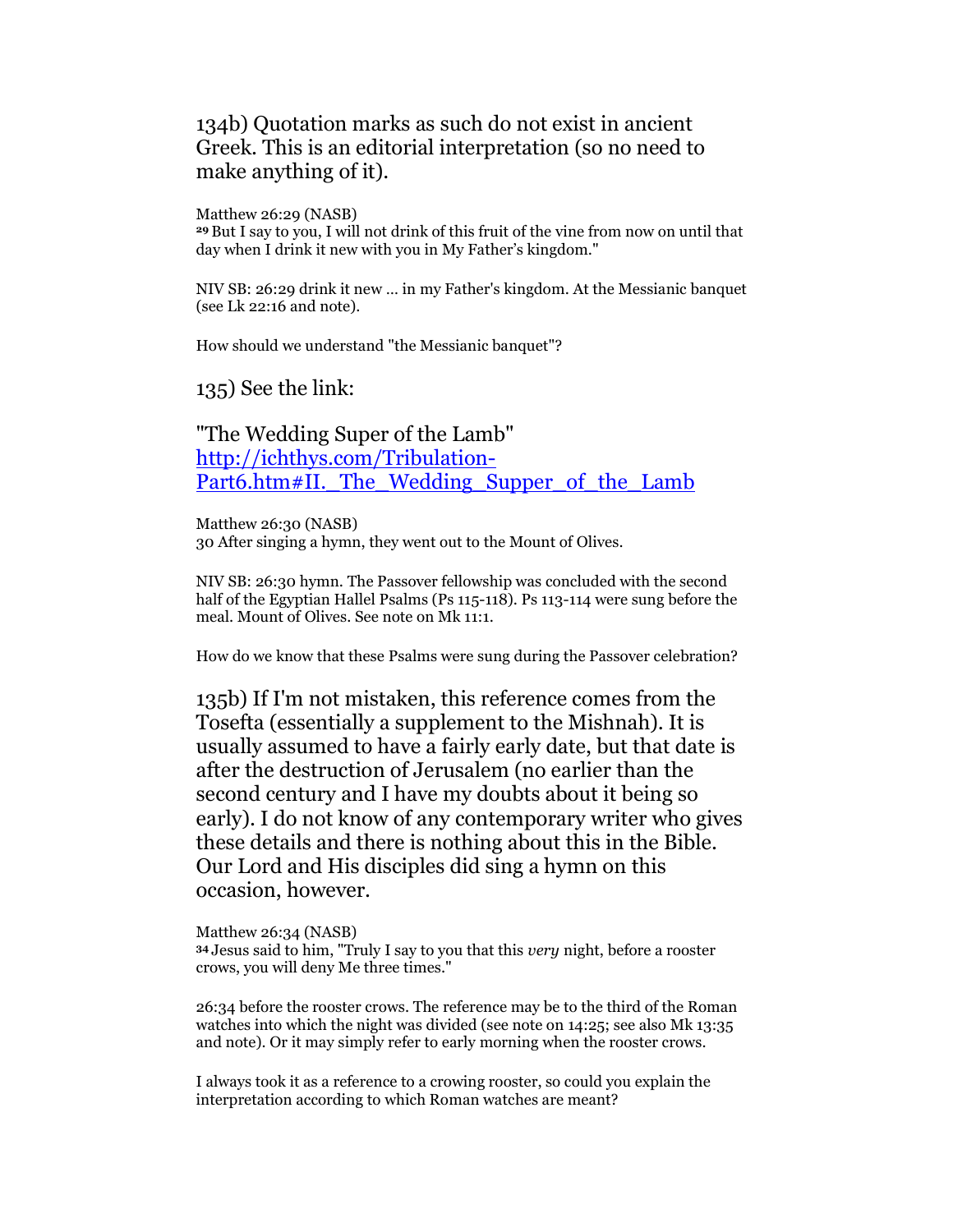136) In our context it is an actual rooster crow – which Peter hears; this was also apparently a name sometimes given to the last night watch since roosters characteristically crow well before dawn.

Matthew 26:39 (NASB)

<sup>39</sup>And He went a little beyond them, and fell on His face and prayed, saying, "My Father, if it is possible, let this cup pass from Me; yet not as I will, but as You will."

NIV SB: 26:39 cup. A symbol of deep sorrow and suffering. Here it refers to his Father's face being turned away from him when he who had no sin was made sin (perhaps a sin offering) for us (see 27:46; 2Co 5:21 and note).

Why does the note say "perhaps", as if something else could be meant here?

137) No doubt to avoid being censured for being on the wrong side of the "penal substitution" controversy (whichever side the Study Bible reader may be on), not wanting to adopt it nor fail to address it. Jesus died for our sins and the Father accepted that perfect sacrifice; getting overly and unnecessarily specific in regard to technical vocabulary of human legal systems can be misleading. We could never "pay off" our sins, no matter what terminology is used.

Matthew 26:50 (NIV) <sup>50</sup>Jesus replied, "Do what you came for, friend."[a] Then the men stepped forward, seized Jesus and arrested him.

Matthew 26:50 Or "Why have you come, friend?"

What is the correct rendering?

138) It is not a question. The rendering in the main text is the best way to take this, literally "for which you came" (statement) = "[Get on with doing the thing] for which you came".

Matthew 26:54 (NASB) <sup>54</sup>How then will the Scriptures be fulfilled, which say that it must happen this way?"

NIV SB: 26:54 Scriptures be fulfilled. In view of v. 56 probably a reference to Zec 13:7 (see notes on Mk 14:49; Lk 24:44).

The NIV SB note suggests that Zechariah 13:7 is meant by our Lord, but could these words be taken as a more general reference to all of the crucifixion?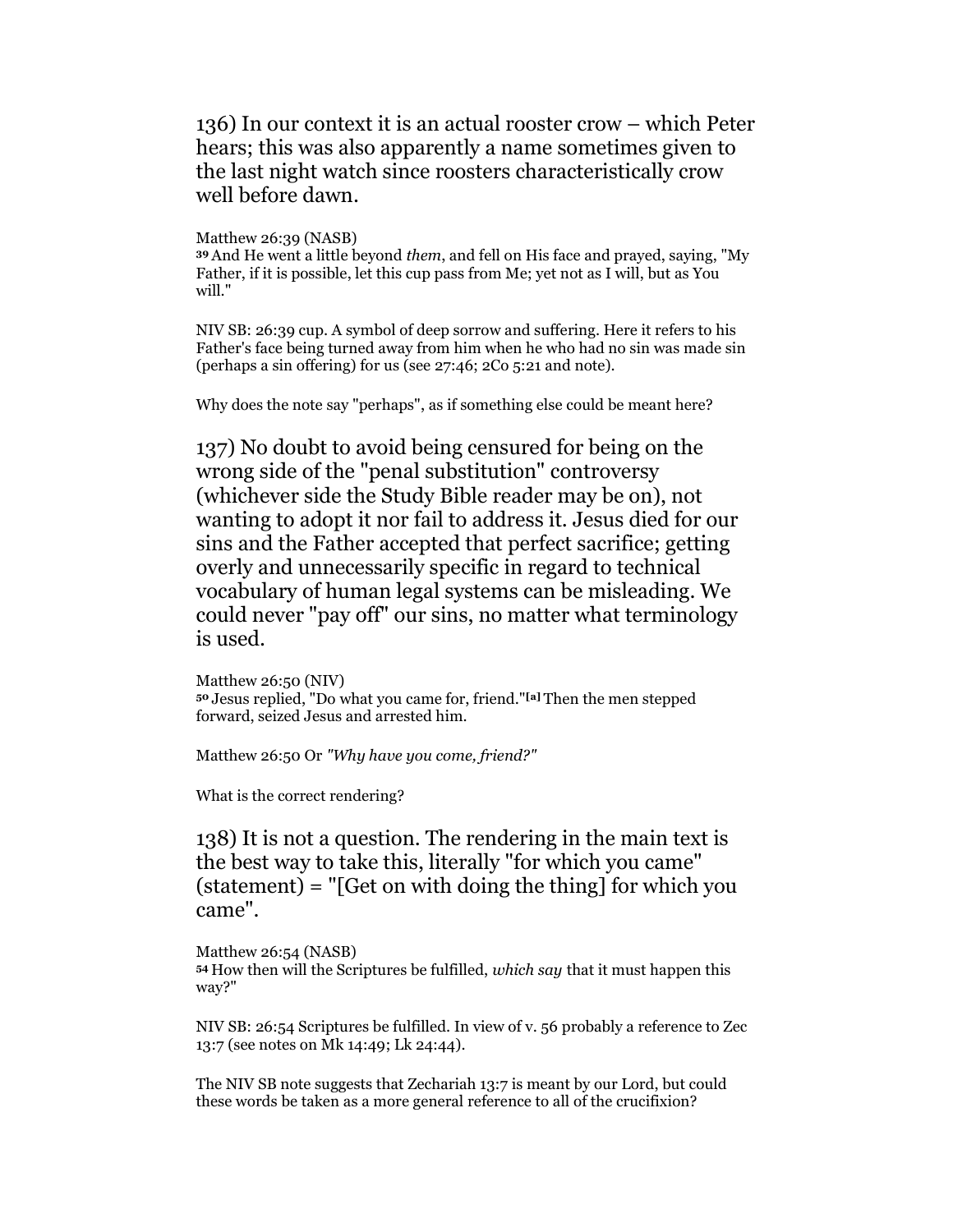## 139) You are correct; it contemplates the entire set of prophecies about the Messiah's sacrifice.

Matthew 26:63 (NASB)

<sup>63</sup>But Jesus kept silent. And the high priest said to Him, "I adjure You by the living God, that You tell us whether You are the Christ, the Son of God."

a) Did the high priest say "whether You are the Christ, the son of God" because he knew that Christ was to be the son of God, or did he just use this title because Jesus used it to describe himself?

140) I think his motive was to have Jesus incriminate Himself; in God's plan it provides the perfect unveiling of the truth – and demonstrates the total hardness of the Jewish rulers against the truth.

b) NIV SB: 26:63 I charge you under oath. Jesus refused to answer the question of v. 62 (see v. 63a). But when the high priest used this form, Jesus was legally obliged to reply.

Do you agree with the footnote?

141) The former was a false accusation; the latter was a direct request for the truth of a statement. Our Lord had no interest as well as no obligation to reply to false charges; but His entire public ministry was dedicated to the truth. There is no longer any need for parables in imparting the truth, moreover, since the day of the great sacrifice by which we are saved is now at hand.

Some commentators propose that our Lord here was obliged to answer based on Leviticus 5:1 - what is your take?

141b) This is (clearly) not the same situation as envisioned in Leviticus 5:1 at all. However, our Lord was gracious in responding in any case.

Matthew 26:65-66 (NASB)

<sup>65</sup>Then the high priest tore his robes and said, "He has blasphemed! What further need do we have of witnesses? Behold, you have now heard the blasphemy; 66 what do you think?" They answered, "He deserves death!"

a) NIV SB: 26:65 tore his clothes. Ordinarily the high priest was forbidden by law to do this (Lev 10:6; 21:10), but this was considered a highly unusual circumstance. The high priest interpreted Jesus' answer in v. 64 as blasphemy (see note on Mk 14:64).

I take it that breaking the Law by the high priest went unnoticed?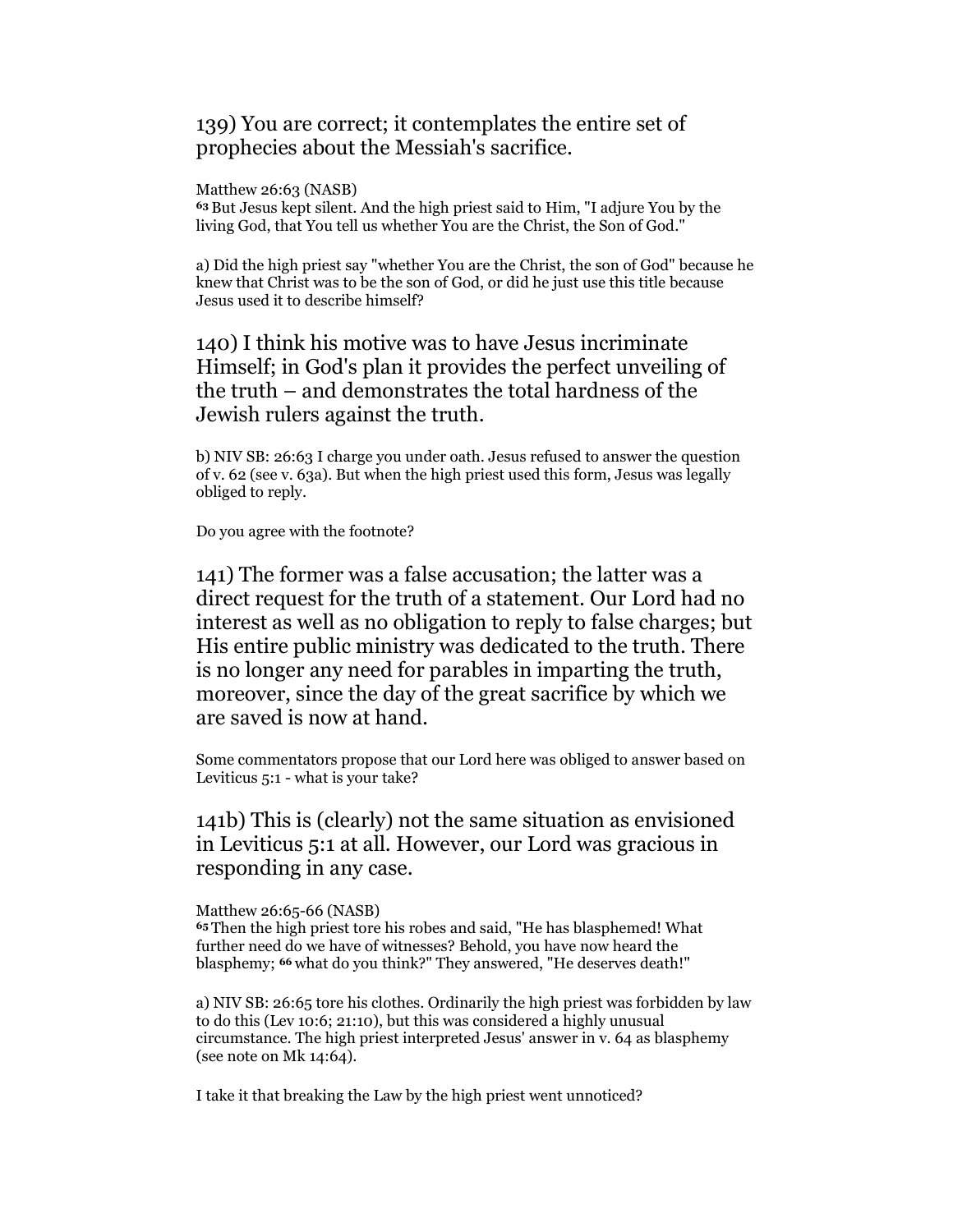142) More importantly, wrongly condemning an innocent man to death for political purposes is "breaking the Law" – even though it is never spelled out that way.

b) Why does the high priest ask "what do you think" having already torn his clothes?

143) No doubt to compel everyone else to join in the false accusation and thus share the blame for the judicial murder.

Matthew 27:6 (NASB)

<sup>6</sup>The chief priests took the pieces of silver and said, "It is not lawful to put them into the temple treasury, since it is the price of blood."

Was it a commandment of the Law not to put "the price of blood" into the treasury?

144) I'm not aware of this "treasury" per se being in the Law, but we do have this in Deuteronomy:

"You shall not bring the wages of a harlot or the price of a dog to the house of the LORD your God for any vowed offering, for both of these are an abomination to the LORD your God."

Deuteronomy 23:18 NKJV

Matthew 27:16 (NIV) <sup>16</sup>At that time they had a well-known prisoner whose name was Jesus[a] Barabbas.

Matthew 27:16 Many manuscripts do not have Jesus; also in verse 17.

Could you relate to the point in the footnote?

145) It's not part of the true text.

Matthew 27:19 (NASB)

<sup>19</sup> While he was sitting on the judgment seat, his wife sent him  $a$  message, saying, "Have nothing to do with that righteous Man; for last night I suffered greatly in a dream because of Him."

Could we take this occurrence as an indication that God gives chances to repent and it is by our wilful choices that we condemn ourselves? I suppose the whole crucifixion can be interpreted in this way - there is no way to pierce through a hardened heart.

146) I would strongly agree.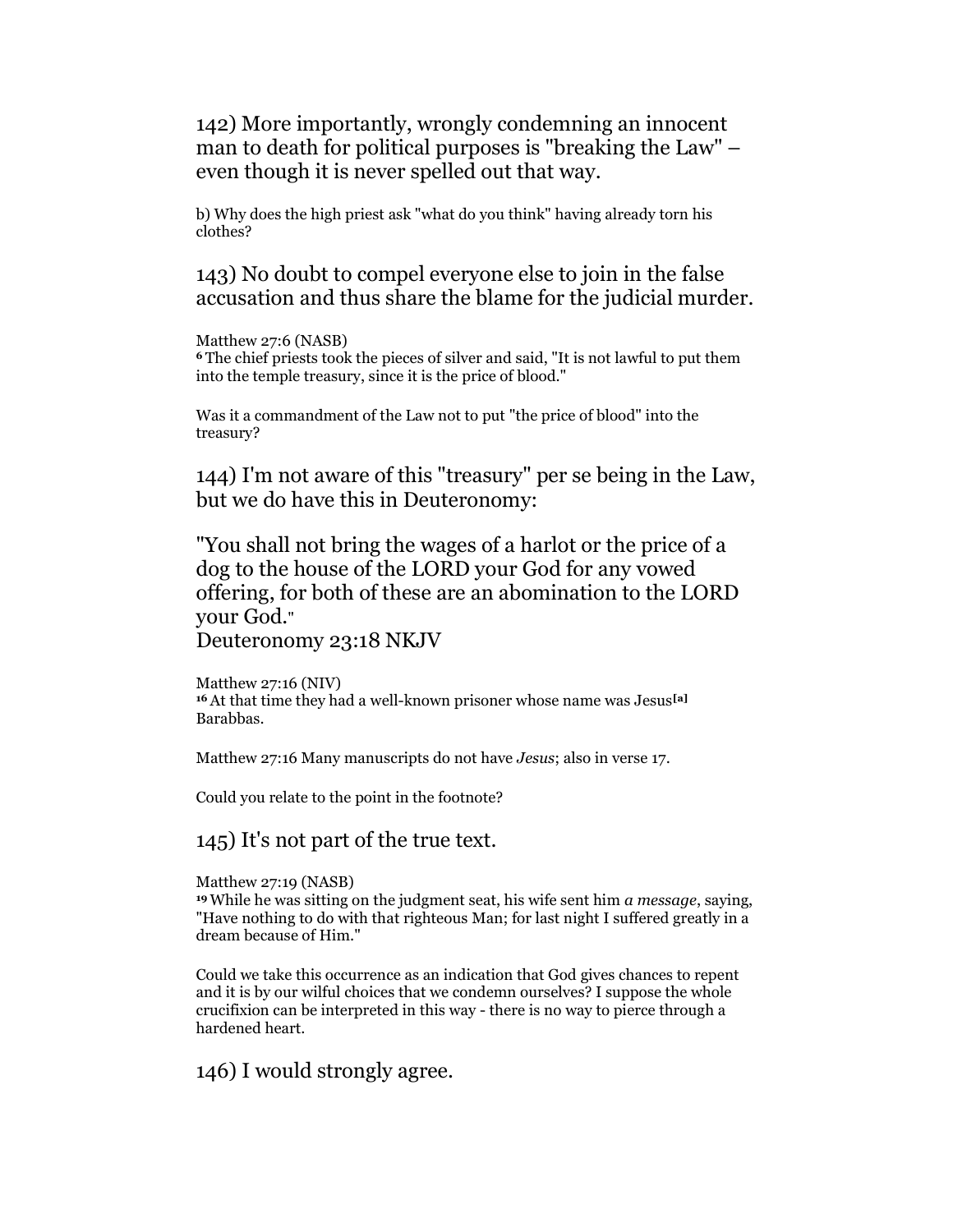Matthew 27:24 (NASB)

<sup>24</sup>When Pilate saw that he was accomplishing nothing, but rather that a riot was starting, he took water and washed his hands in front of the crowd, saying, "I am innocent of this Man's blood; see to that yourselves."

NIV SB: 27:24 washed his hands. See Dt 21:6; Ps 26:6 and notes; 73:13.

NIV SB gives scriptural references for Pilate's gesture, but he wasn't a believer, so I don't know how they relate to the point. Was washing of hands a gesture known in cultures beyond Jewish?

147) Pilate was a shrewd and professional Roman official. As any good governor of a foreign province or occupied territory or any ambassador would do, Pilate took pains to learn something about the culture and practices of his charges. He went along with the demand for crucifixion to avoid being charged with indifference to defiance of Caesar, but with this coopted and adapted ritual, he makes it clear that he was well aware of Jesus' innocence.

Matthew 27:46 (NIV) 46 About three in the afternoon Jesus cried out in a loud voice, "Eli, Eli, [a] lema sabachthani?" (which means "My God, my God, why have you forsaken me?").

Matthew 27:46 Some manuscripts Eloi, Eloi

Could you relate to the footnote?

148) They mean the same thing but the version in the note is the more normal Aramaic rendering of "my God", and that is what Jesus actually said.

#### Matthew 27:50-51 (NASB)

<sup>50</sup>And Jesus cried out again with a loud voice, and yielded up His spirit. 51 And behold, the veil of the temple was torn in two from top to bottom; and the earth shook and the rocks were split.

Why was the veil of the temple torn after Jesus' physical death rather than right after His payment for sins?

149) A good question. The actual way into heaven was cleared by His spiritual death; this splitting of the veil, however, was to symbolize that victory, and those watching – even the believers – could scarcely have been expected to understand yet the difference between His spiritual death and the physical death that now occurred as our Lord lay down His life by giving up His spirit.